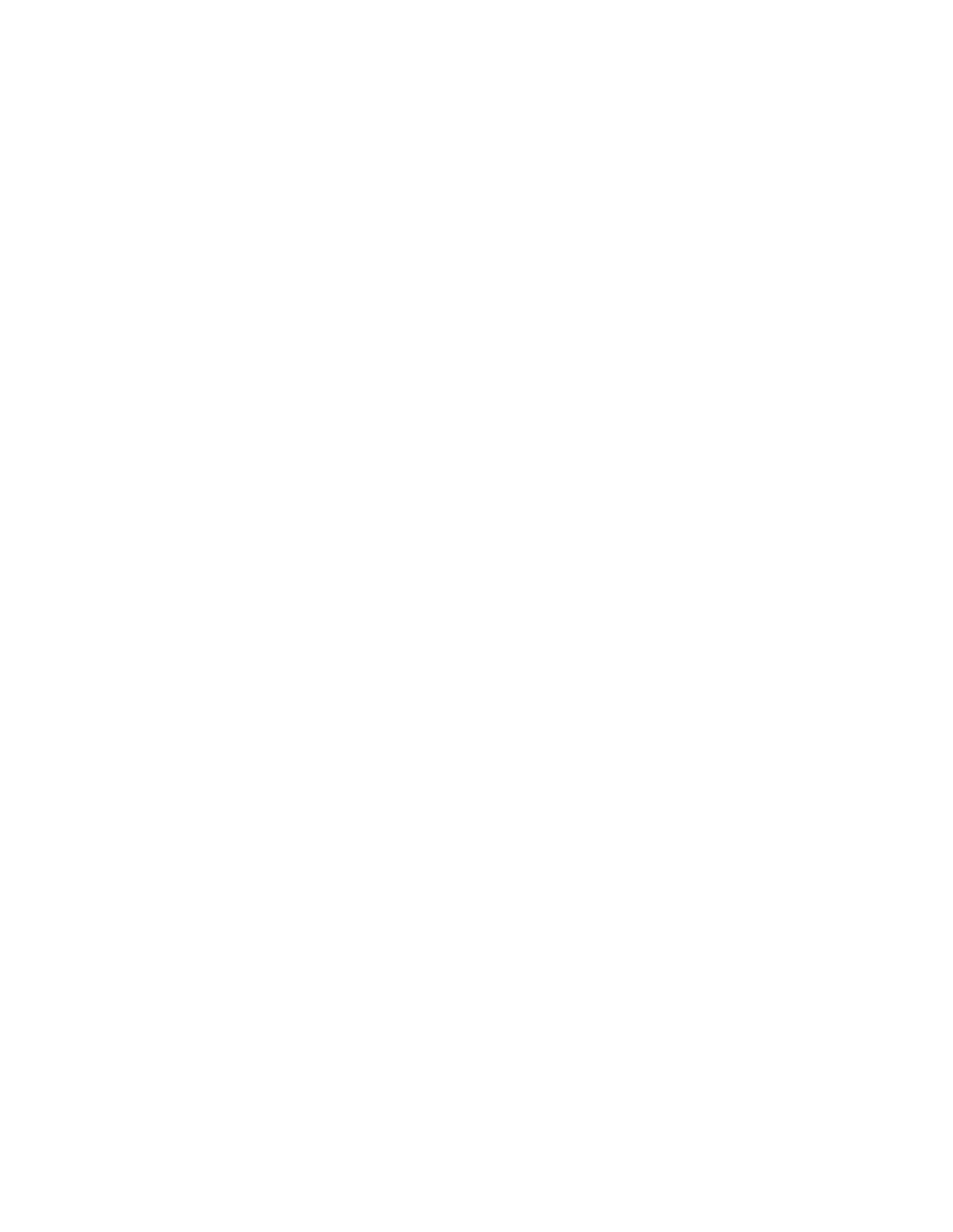# Acknowledgements.

I would like to thank and express my gratitude to all those who have supported and encouraged me in the realization of this thesis.

Lucio Boccardo, for the passion and scientific curiosity that he has transmitted to me, for his numerous suggestion and pointers and for having given me the opportunity to work in a serene climate of friendship and collaboration.

José Miguel Urbano, for the infinite interest shown to my research, for the helpful advice, for his invitation and hospitality at the Mathematics Department of Coimbra.

Nicola Fusco, for the attention direct to my studies and for the useful mathematics discussions.

Michaela Porzio and Luigi Orsina, for the availability and affection shown to me throughout all these years, for the time dedicated to my work and their invaluable advice, of not only a scientific nature.

Eugenio Montefusco, with whom it has been a pleasure to produce such stimulating work.

The friends Francesco Petitta and Tommaso Leonori, for the collaboration and help offered, for their constant and affectionate presence.

The Research Group, with whom I have developed my studies and shared many wonderful moments.

Maristella, for her heartfelt friendship.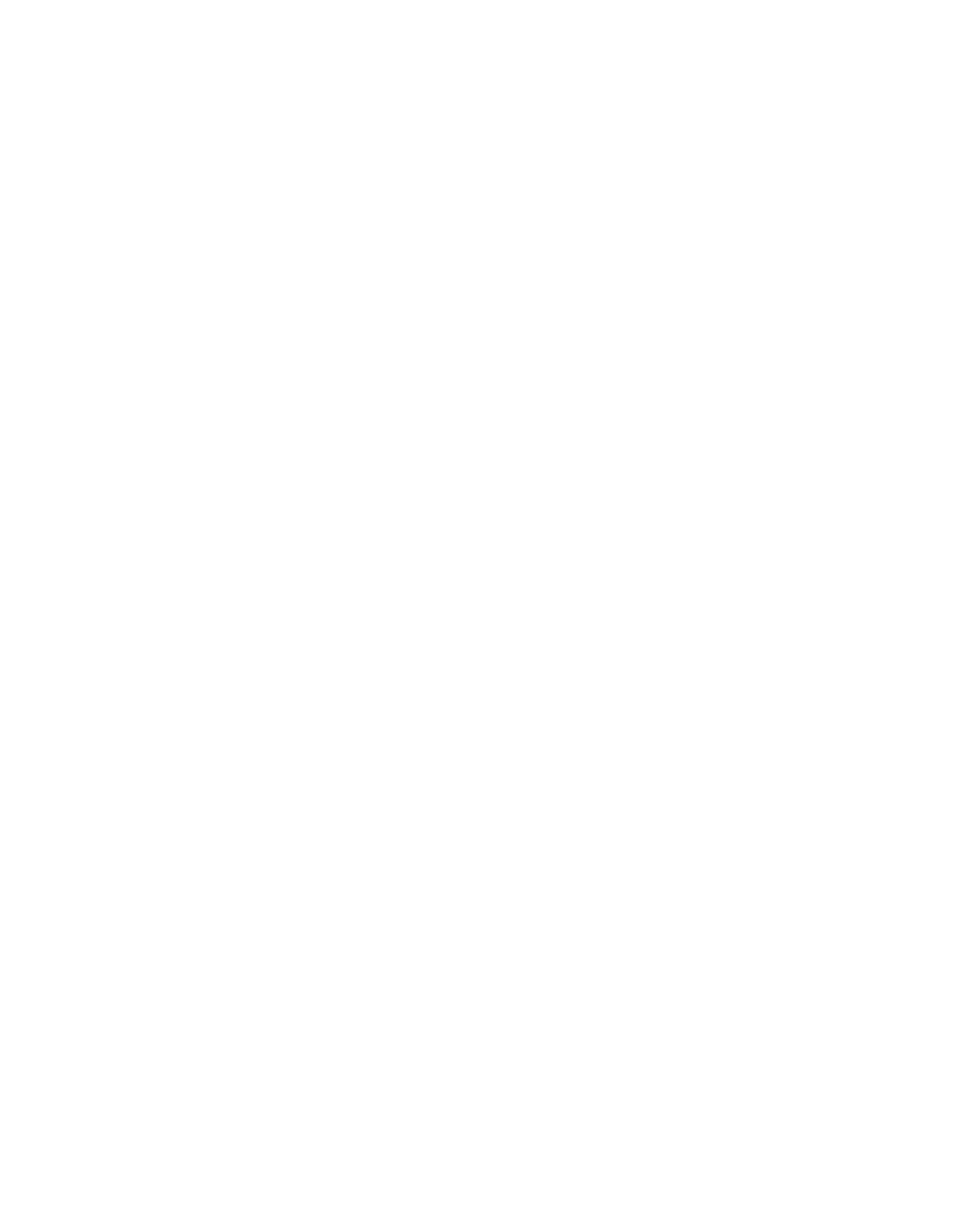# Contents

| Introduction                                                              |                                                          | V            |  |
|---------------------------------------------------------------------------|----------------------------------------------------------|--------------|--|
|                                                                           | Chapter 1. Existence and regularity in the monotone case | $\mathbf{1}$ |  |
| 1.1.                                                                      | Notations and basic tools                                | $\mathbf{1}$ |  |
| 1.2.                                                                      | Data in Lebesgue spaces                                  | 5            |  |
| 1.3.                                                                      | Data in Marcinkiewicz spaces                             | 10           |  |
| 1.4.                                                                      | Data in divergence form                                  | 12           |  |
| 1.5.                                                                      | Proofs of the results                                    | 14           |  |
| 1.6.                                                                      | Entropic solutions                                       | 31           |  |
|                                                                           | Chapter 2. Elliptic problems with natural growth terms   | 37           |  |
| 2.1.                                                                      | Lower order terms without sign assumptions               | 37           |  |
| 2.2.                                                                      | Lower order terms with sign conditions                   | 48           |  |
| Multiplicity and existence results for a semilinear problem<br>Chapter 3. |                                                          | 57           |  |
| 3.1.                                                                      | Known results                                            | 58           |  |
| 3.2.                                                                      | A global minimum                                         | 67           |  |
| 3.3.                                                                      | A Mountain-Pass solution                                 | 71           |  |
| 3.4.                                                                      | Strong maximum principle                                 | 74           |  |
| 3.5.                                                                      | On the set of positive solutions                         | 78           |  |
| Bibliography                                                              |                                                          | 83           |  |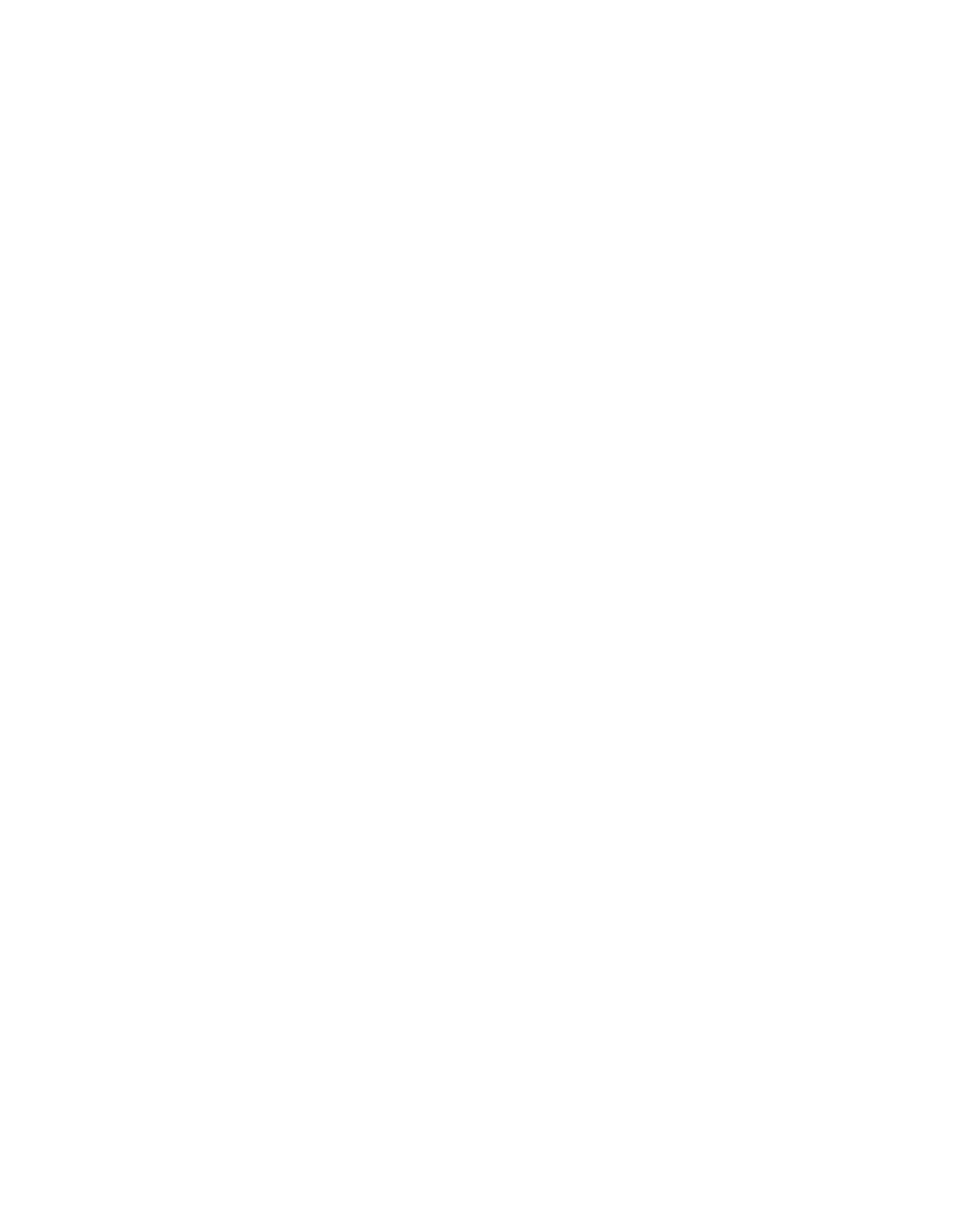# Introduction

This Ph.D. Thesis is devoted to the study of some classes of elliptic boundary value problems, associated with an anisotropic operator, in a bounded domain  $\Omega$  of  $\mathbb{R}^N$ ,  $N \geq 3$ . The interest in these problems relies on the fact that they are nonlinear. Indeed the anisotropic operator which we consider in our studies, weighs partial derivatives with different powers,  $p_i > 1$ , that is

(I.1) 
$$
-\sum_{i=1}^N \partial_i [|\partial_i u|^{p_i-2} \partial_i u],
$$

where  $\partial_i = \partial/\partial x_i$ , for  $i = 1, ..., N$ . Moreover it is non homogeneous. Therefore in order to obtain existence, nonexistence and regularity results for both weak and distributional solutions, we need to perform some essential modifications of the classic methods developed by several authors in the study of partial differential equations with Dirichlet boundary conditions. We note that if  $p_i = 2$  for all i, then (I.1) reduces to the well-known linear operator, the laplacian and if  $p_i = p$  for all i we obtain the pseudo p-laplacian.

In the first chapter of the Thesis we study existence and regularity of the solutions for Dirichlet problems, such as,

(I.2) 
$$
\begin{cases}\n-\sum_{i=1}^{N} \partial_{i} [|\partial_{i} u|^{p_{i}-2} \partial_{i} u] = f & \text{in } \Omega, \\
u = 0 & \text{on } \partial \Omega,\n\end{cases}
$$

where f is a given function belonging to either a Lebesgue space  $L^m(\Omega)$  or a Marcienkiewicz space  $M^m(\Omega)$ ,  $m \geq 1$ . Moreover, we consider the case of the datum in divergence form, that is  $f = \sum_{i=1}^{N} \partial_i f_i$ , with  $f_i$  in some Lebesgue spaces for any  $i = 1, ..., N$ .

We need to consider a different functional setting from the classical Sobolev spaces, in order to develop our theory for both weak and distributional solutions for (I.2), namely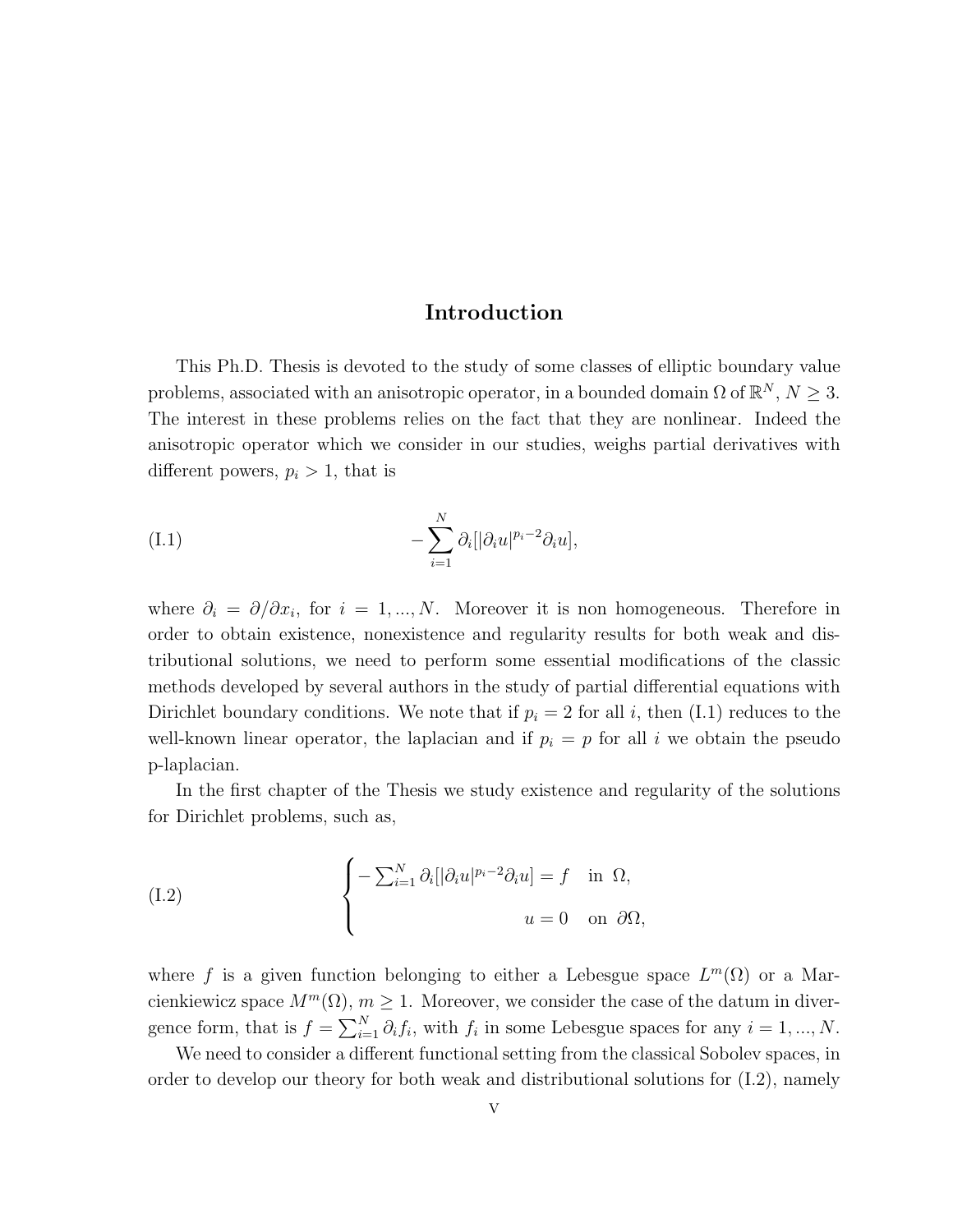#### VI INTRODUCTION

the anisotropic Sobolev spaces, to which the solutions for our problems naturally belong:

(I.3) 
$$
\begin{cases} W^{1,(p_i)}(\Omega) = \{v \in W^{1,1}(\Omega) : \partial_i v \in L^{p_i}(\Omega) \}, \\ W_0^{1,(p_i)}(\Omega) = W^{1,(p_i)}(\Omega) \cap W_0^{1,1}(\Omega). \end{cases}
$$

We refer to  $[54]$ ,  $[68]$  and  $[79]$  for the theory of these spaces. Let us define

$$
(I.4) \t p_{\infty} = \max\{p_{\max}, \overline{p}^*\}, \quad p_{\max} = \max_i\{p_i\}, \quad \overline{p}^* = \frac{\overline{p}N}{N - \overline{p}}, \quad \overline{p} < N
$$

and

(I.5) 
$$
\frac{1}{\bar{p}} = \frac{1}{N} \sum_{i=1}^{N} \frac{1}{p_i},
$$

where  $\bar{p}^*$  is the "usual" critical exponent of the embedding theorems, related to the harmonic mean  $\bar{p}$  of  $p_i$ 's. The existence of weak solutions ((1.2.3) in Section 1.2) for problem (I.2), if  $f \in L^m(\Omega)$ , with  $m \ge p'_{\infty} = p_{\infty}/(p_{\infty}-1)$ , is a consequence of the classic Leray-Lions theorem (see [57] and [59]) and suitable embedding theorems (Section 1.2). J. Leray and J.-L. Lions have showed that it is possible to extend the existence theory for monotone operators to (I.1) and to more general anisotropic operators (see (I.19) below). The same result is also obtained if  $f = \sum_{i=1}^{N} \partial_i f_i$ , with  $f_i \in L^{m_i}(\Omega)$ ,  $m_i \geq p'_i$ , for every  $i = 1, ..., N$  (Section 1.4). Since the following inclusion between Marcinkiewicz and Lebesgue spaces holds

<sub>N T</sub>

(1.6) 
$$
M^m(\Omega) \subset L^{m-\varepsilon}(\Omega) \quad \forall \ m > 1 \text{ and } 0 < \varepsilon \le m - 1,
$$

we also obtain the existence of at least a weak solution for (I.2) if  $f \in M^m(\Omega)$  with  $m > p'_{\infty}$ , see Section 1.3.

The principal and more interesting subject of the first chapter of this Thesis concerns the regularity of solutions. If  $m \ge p'_{\infty}$  (resp.  $m > p'_{\infty}$ ) we show that the weak solutions, a priori only belonging to the energy space  $W_0^{1,(p_i)}$  $\mathcal{O}_0^{(1,(p_i)}(\Omega)$ , have an extra summability, that is  $u \in L^{s}(\Omega)$  (resp.  $M^{s}(\Omega)$ ) for some s depending on the summability of the datum f. If  $f \in L^m(\Omega)$ ,  $1 \leq m < p'_\infty$  (resp.  $f \in M^m(\Omega)$ ,  $1 < m \leq p'_\infty$ ), we prove that the distributional solutions belong to some anisotropic Sobolev spaces, not finite energy spaces but better than  $W_0^{1,1}$  $\chi_0^{1,1}(\Omega)$ , to which u a priori belongs, as well as its existence (using an approximation method, a priori estimates and compactness results in suitable spaces).

We recall that problems as  $(I.2)$  have been studied by several authors. In [26], the global  $L^{\infty}$ -boundedness of solutions for some differential problems including (I.2) has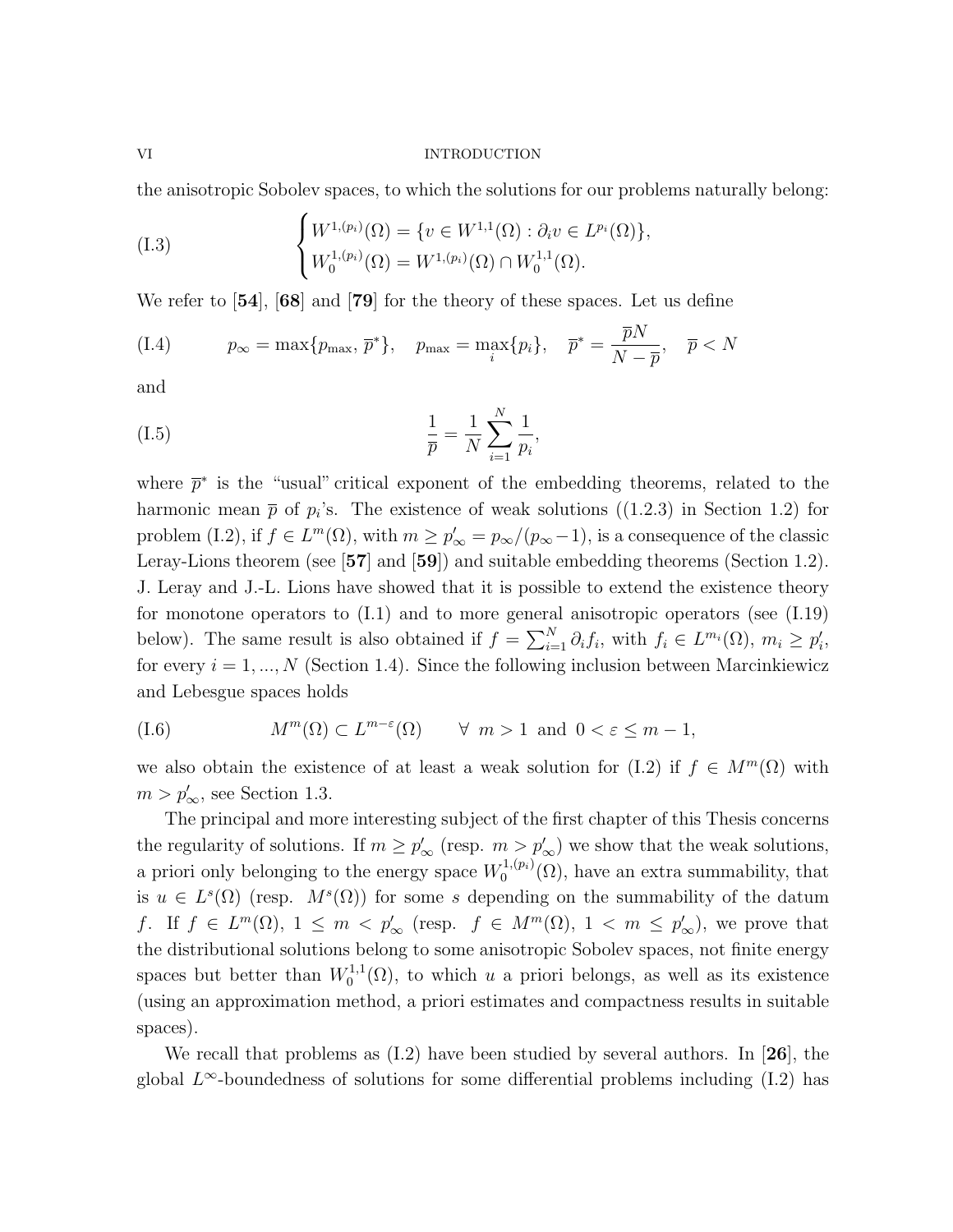#### INTRODUCTION VII

been studied with f in a divergence form, that is  $f = \sum_{i=1}^{N} \partial_i f_i, f_i \in L^{m_i}(\Omega), m_i \geq p'_i$ , for  $i = 1, ..., N$  and

$$
\frac{\overline{p}^*}{p_{\text{max}}} \min_i \left\{ 1 - \frac{p'_i}{m_i} \right\} > 1,
$$

with  $\bar{p}^*$  and  $p_{\text{max}}$  as in (I.4). Moreover similar results for minimizers of some functionals of the Calculus of Variations are proved. Subsequently, the result of [26] has been improved in  $[76]$ , replacing the assumption  $(1.7)$  with the more general condition

(I.8) 
$$
\frac{\overline{p}^*}{\overline{p}} \min_i \left\{ 1 - \frac{p'_i}{m_i} \right\} > 1.
$$

The case

$$
\frac{\overline{p}^*}{\overline{p}} \min_i \left\{ 1 - \frac{p'_i}{m_i} \right\} < 1,
$$

has been studied in  $[25]$  for minimizers of some functionals, always with datum f in divergence form. To be complete we also report these results in Section 1.4 but we will give slightly different proofs (see Theorems 1.29 and 1.31 in Section 1.5). In particular to prove Theorem 1.31 we will use a new inequality: a weighted anisotropic Sobolev inequality (Lemma 1.2, proved in Section 1.1).

Finally in [19] (I.2) has been considered, on the right hand side, a bounded Radon measure. The existence of a solution is shown in the anisotropic Sobolev space  $W_0^{1,(s_i)}$  $\mathcal{O}^{(1,(s_i)}(\Omega),$ as in  $(1.3)$ , with  $s_i$  such that

$$
1 \le s_i < \frac{N(\overline{p} - 1)}{\overline{p}(N - 1)} p_i \qquad \forall \ i = 1, ..., N,
$$

 $\bar{p}$  as in (I.5) and with the additional assumption  $2-1/N < \bar{p} < N$ . It is well known that in the classic case, i.e.  $p_i = p$  for all i, if  $p \in (1, 2 - 1/N]$  one cannot expect solutions to belong to  $W_0^{1,1}$  $\mathcal{O}_0^{1,1}(\Omega)$  and hence, the notion of weak derivatives and distributional solutions breaks down. This problem is dealt with in literature using, for example, the notion of entropy solutions and of "approximated gradient", that has been introduced in [11] (see also [21]). So, for an anisotropic problem as (I.2), we cannot expect solutions to belong to  $W_0^{1,1}$  $\overline{Q}_0^{1,1}(\Omega)$  as long as  $\overline{p} \in (1, 2 - 1/N]$ , but we can extend the notion of entropy solutions (see Section 1.6). This kind of solution is stronger than the distributional one. They do not belong to  $W_0^{1,(p_i)}$  $\binom{1}{0}^{(1)}(0)$  but their truncations to any level  $k > 0$ ,  $T_k(s) =$  $\max\{-k, \min\{k, s\}\}\)$  (see also (1.1.7) in Section 1.1), are in the energy space. Moreover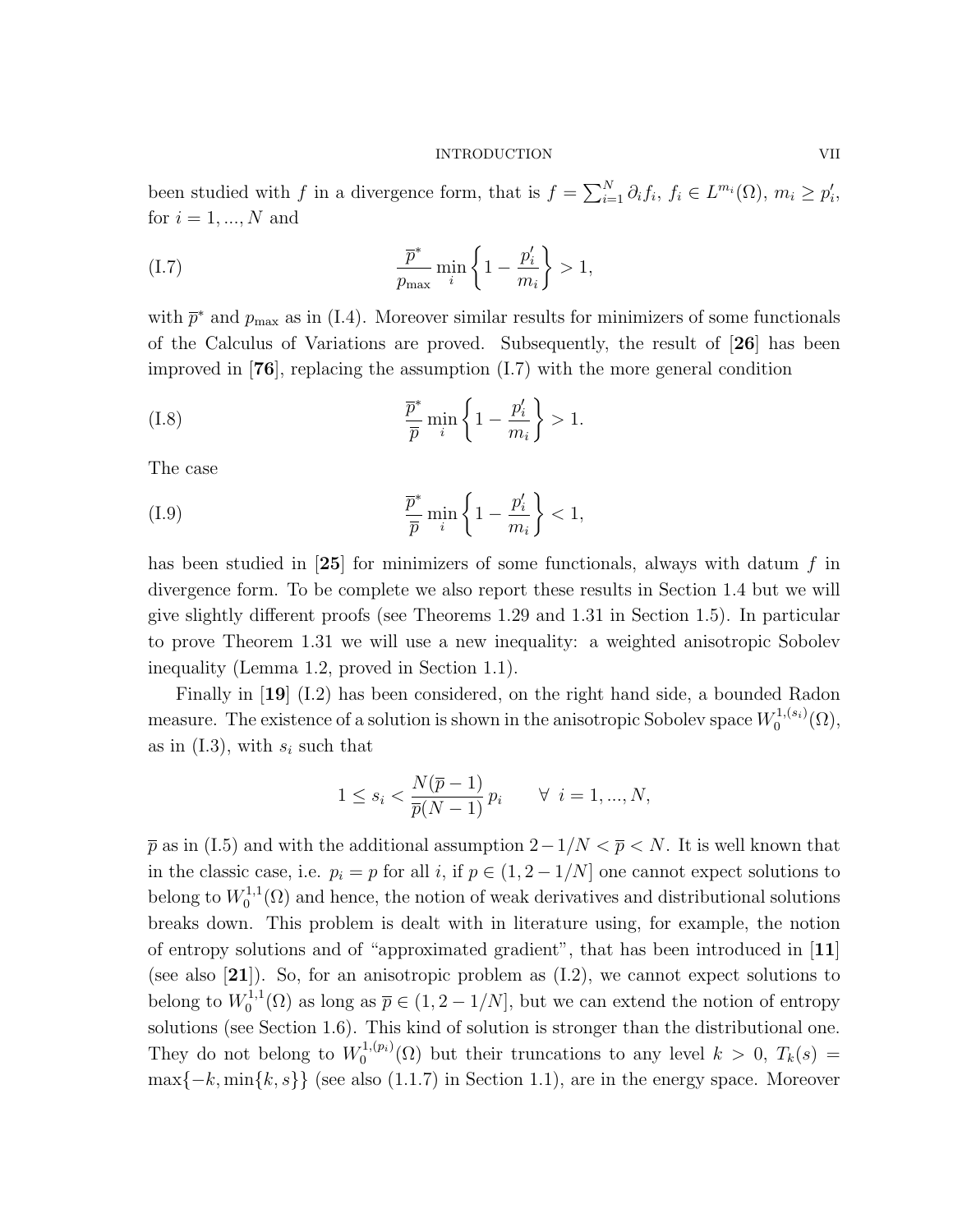an entropy solution verifies the following inequality

(I.10) 
$$
\sum_{i=1}^{N} \int_{\Omega} |\partial_i u|^{p_i - 2} \partial_i u \partial_i T_k (u - \varphi) \leq \int_{\Omega} f T_k (u - \varphi)
$$
  
  $\forall k > 0 \text{ and } \forall \varphi \in W_0^{1, (p_i)}(\Omega) \cap L^{\infty}(\Omega).$ 

This definition also allows us to obtain an existence result without further assumptions on  $\bar{p}$ , also for  $\bar{p} \in (1, 2 - 1/N]$  and to prove a uniqueness result. We show that the solution, obtained using approximation techniques (as in [19]) is an entropy one (see Theorem 1.14 and Theorem 1.17).

As already mentioned, the aim of the first chapter is to complete the framework of regularity, covering all the possible data  $f$ . We wish to call to the reader's attention the known results about the regularity of solutions for the problems

(I.11) 
$$
\begin{cases} -\Delta_p u = f & \text{in } \Omega, \\ u = 0 & \text{on } \partial \Omega. \end{cases}
$$

It is well known, that, if  $f \in L^m(\Omega)$ , then

1a)  $m > N/p$  implies  $u \in W_0^{1,p}$  $L^{1,p}(\Omega) \cap L^{\infty}(\Omega);$ 2a)  $m = N/p$  implies  $u \in W_0^{1,p}$  $\mathcal{O}^{1,p}(\Omega)$  and

$$
\int_{\Omega} e^{\beta|u|} < +\infty,
$$

for some constant  $\beta > 0$ ;

- $3a)$   $\left(\frac{pN}{N}\right)$  $\frac{pN}{N-p}$ ' =  $(p^*)' \le m < N/p$  implies  $u \in W_0^{1,p}$  $L^{1,p}(\Omega) \cap L^{s}(\Omega), s = \frac{mN(p-1)}{N-mp}$  $\frac{nN(p-1)}{N-mp};$
- 4a)  $1 < m < (p^*)'$  implies  $u \in W_0^{1,s}$  $C_0^{1,s}(\Omega), s = \frac{mN(p-1)}{N-m}$  $\frac{N(p-1)}{N-m}$ , with  $p > 1/m^* + 1$ ;

5a) 
$$
m = 1
$$
 implies  $u \in W_0^{1,s}(\Omega)$ , for all  $1 < s < \frac{N(p-1)}{N-1}$  and  $2 - \frac{1}{N} < p < N$ .

Let  $f \in M^m(\Omega)$ , then

- 1b)  $m > N/p$  implies  $u \in W_0^{1,p}$  $L^{1,p}(\Omega) \cap L^{\infty}(\Omega);$
- 2b)  $m = N/p$  implies  $u \in W_0^{1,p}$  $\binom{1,p}{0}$  and

$$
\int_{\Omega} e^{\beta|u|} < +\infty,
$$

for some constants  $\beta > 0$ ;

- $3b)$   $\left(\frac{pN}{N}\right)$  $\frac{pN}{N-p}$ ' =  $(p^*)' < m < N/p$  implies  $u \in W_0^{1,p}$  $\chi_0^{1,p}(\Omega) \cap M^s(\Omega), s = \frac{mN(p-1)}{N-mp}$  $\frac{\mu N(p-1)}{N-mp};$
- 4b)  $1 < m \leq (p^*)'$  implies  $u \in W_0^{1,1}$  $\chi_0^{1,1}(\Omega)$  ∩  $M^s(\Omega)$ ,  $s = \frac{mN(p-1)}{N-mp}$  $\frac{nN(p-1)}{N-mp}$  and  $\nabla u \in M^s(\Omega)$ ,  $s = \frac{mN(p-1)}{N-m}$  $\frac{N(p-1)}{N-m}$ , always for  $2-\frac{1}{N} < p < N$ .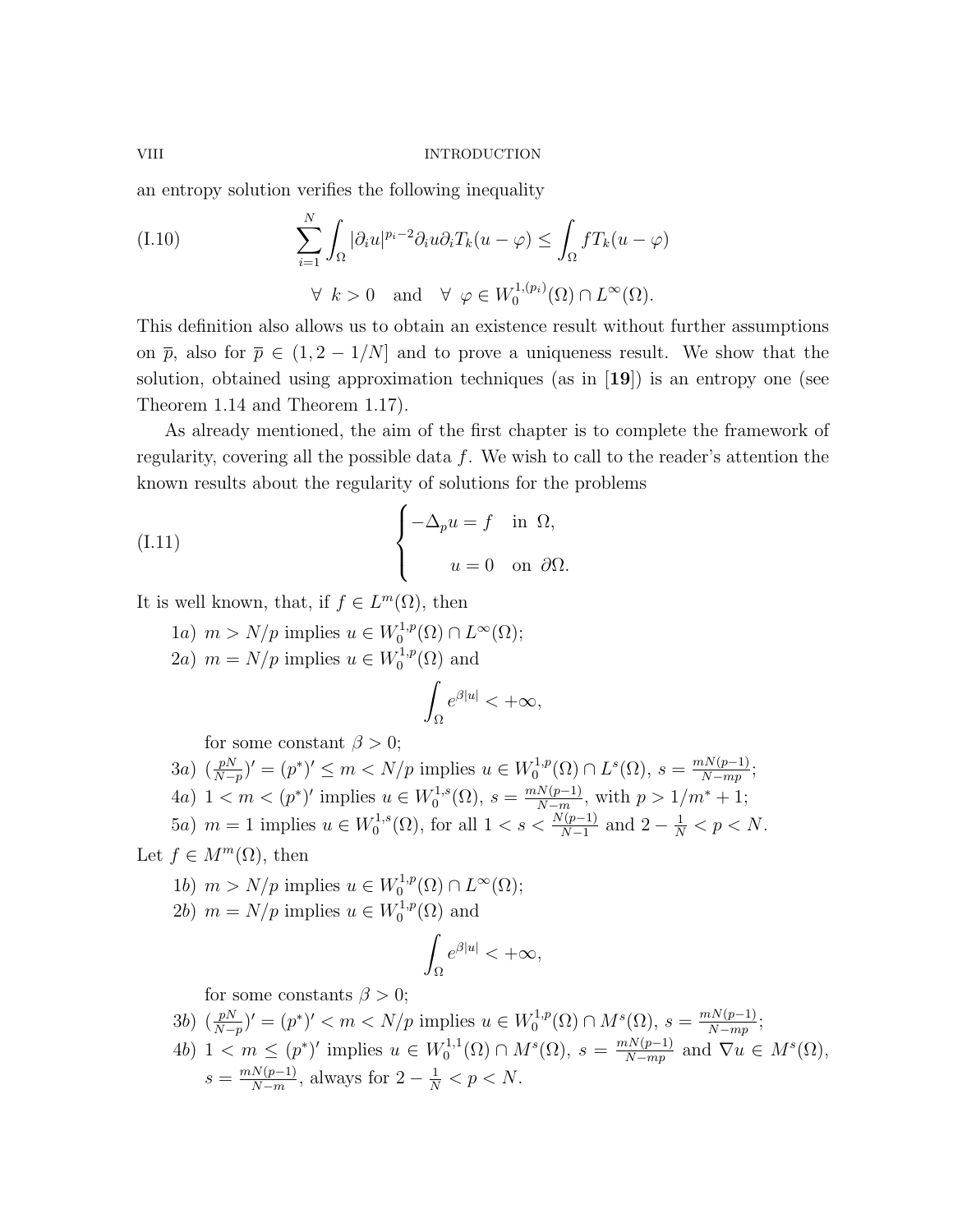#### INTRODUCTION IX

For linear operators, that is if  $p = 2$  in  $(1.11)$ ,  $1a$ ,  $2a$ ,  $3a$ ,  $1b$ ,  $2b$ ,  $3b$ ) were proved for the first time by G. Stampacchia (see [75]). For the nonlinear operators the techniques, introduced by G. Stampacchia, can be adapted to prove  $1b$ ,  $2b$ ,  $3b$ ). Hence, also  $1a$ ) and 2a) hold, because of the following inclusion

(1.12) 
$$
L^m(\Omega) \subset M^m(\Omega), \qquad \forall \; m > 1.
$$

A different proof is necessary for 3a), see [23] and [24]. If  $f \in L^m(\Omega)$ , with  $1 \leq m$  $(p^*)'$ , the existence and the regularity of the distributional solutions for problem (I.11), (or more in general for a Leray-Lions type operator), have been proved in  $\mathbf{16}$  and  $\mathbf{17}$ , and in the case f belonging in a Marcinkiewicz space in the recent paper  $[14]$ .

For anisotropic problems such as (I.2), we need to distinguish two cases:  $p_{\infty} = \bar{p}^*$ and  $p_{\infty} = p_{\text{max}}$ , as in (I.4). It is well known that both the theory of existence and the regularity results for elliptic problems are strongly affected by the embedding results concerning the spaces in which we look for solutions. For anisotropic Sobolev spaces the critical embedding exponent depends on the type of anisotropy. Said exponent is  $\bar{p}^*$ , if the anisotropy is concentrated, while it is  $p_{\text{max}}$ , if the anisotropy is not concentrated (see [45]). So if  $p_{\infty} = \bar{p}^* \ge p_{\text{max}}$ , roughly speaking, we prove the same results of (I.11), by substituting p with the harmonic mean  $\bar{p}$  of the  $p_i$ 's, as in (I.5), and by substituting the "standard" Sobolev spaces with the anisotropic Sobolev spaces (I.3). Moreover, we obtain new regularity results for some choices of m and  $p_{\text{max}}$  close to  $\bar{p}^*$ , namely  $p_{\max} \in ((N-1)\bar{p}^*/N, \bar{p}^*)$  (see Remark 1.16). If  $p_{\infty} = p_{\max} > \bar{p}^*$  we obtain new results concerning both regularity and existence. As a matter of fact, if  $p'_{\text{max}} \leq m < (\bar{p}^*)'$  we obtain weak solutions, not distributional ones and in particular finite energy solutions (see Theorems 1.7, 1.17, 1.20, 1.26 and 1.25).

The plan of Chapter 1 is the following: we start dealing with  $f$  belonging to a Lebesgue space  $L^m(\Omega)$  (Section 1.2) and then we study the new case of f in a Marcinkiewicz space  $M^m(\Omega)$  (Section 1.3). In Section 1.4 we consider a datum f in divergence form. In Section 1.5 we give the proofs of the main results and in the last section of Chapter 1 we deal with the uniqueness problem. For weak solutions, uniqueness is a direct consequence of the monotone property of the operator (I.1) (see Remark 1.12). In order to obtain uniqueness for distributional solutions, we introduce the notion of entropy solutions (Section 1.6). The main results presented in this chapter are contained in [34].

In Chapter 2 we consider nonlinear elliptic problems as (I.2) but with additional lower order terms, that play the role of perturbations terms. These have a so called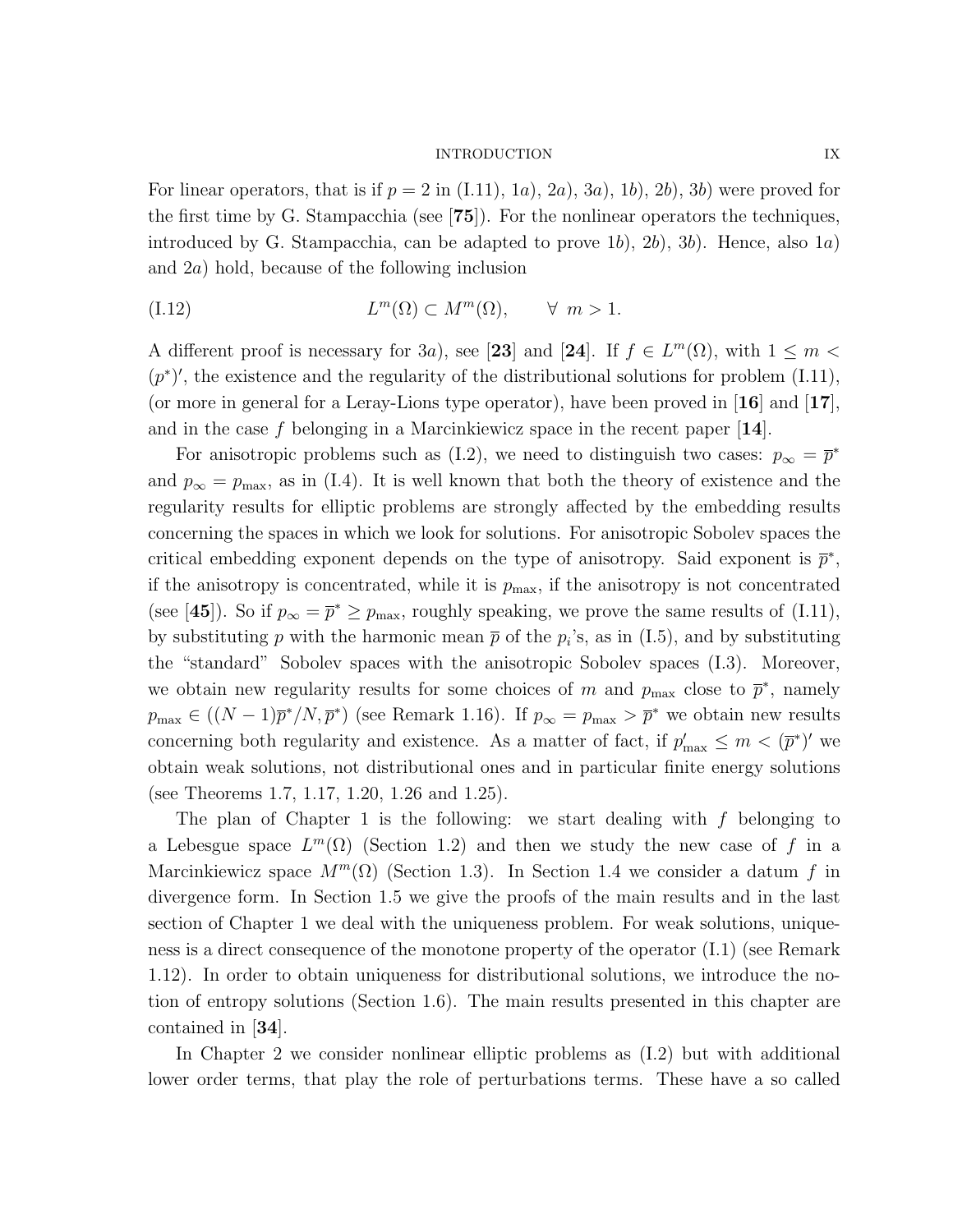#### X INTRODUCTION

natural growth with respect to the gradient, that means growths of the same order of the operator (I.1), because they naturally appear if we write the Euler-Lagrange equations of suitable functionals of Calculus of Variations. With no hope of being complete, in the isotropic case, i.e.  $p_i = 2$  or  $p_i = p$  for all i, we mention some papers regarding the study of these problems with natural growth terms, and the references therein  $[12]$ , [13], [18], [20], [22], [28], [29], [30] and [33].

In Section 2.1 we study the following problem

(I.13) 
$$
\begin{cases}\n-\sum_{i=1}^{N} \partial_i [|\partial_i u|^{p_i-2} \partial_i u] + \mu_0 u = \sum_{i=1}^{N} b_i (x, u, \nabla u) + f & \text{on } \Omega, \\
u = 0 & \text{on } \partial \Omega.\n\end{cases}
$$

where  $\mu_0 > 0$ ,

$$
f \in L^m(\Omega)
$$
,  $m > \frac{\overline{p}^*}{\overline{p}^* - p_{\text{max}}}$  and  $\overline{p}^* > p_{\text{max}}$ ,  
 $b_i(x, s, \xi) : \Omega \times \mathbb{R} \times \mathbb{R}^N \to \mathbb{R}$ ,

is a Carathéodory function, for all  $i = 1, ..., N$  and there exists  $\gamma > 0$  such that the following inequality is true for all  $(s, \xi) \in \mathbb{R} \times \mathbb{R}^N$  and a.e.  $x \in \Omega$ 

(1.14) 
$$
|b_i(x, s, \xi)| \leq \gamma |\xi_i|^{p_i}, \qquad \forall \ i = 1, ..., N.
$$

In this problem we do not have any information about the sign of  $b_i$ , for all i, and so we must add the zero-th term  $\mu_0 u$  to prove the existence of a weak solution. As a matter of fact, it is well known, as in the special case  $p_i = 2$  or  $p_i = p$  for all i, that the sign condition has a strong regularity effect that allows us to easily obtain a priori estimates from the equation. On the other hand, if the sign condition is not satisfied, the problem (I.13) may not even have solutions. In fact, also if  $\mu_0 = 0$ , a solution for problem (I.13) exists only if we assume that the norm of the datum  $f$  is small. We present an existence result following the techniques in [30] and [13].

In Section 2.2 we analyse the following problem

(I.15) 
$$
\begin{cases}\n-\sum_{i=1}^{N} \partial_i [|\partial_i u|^{p_i-2} \partial_i u] + \sum_{i=1}^{N} g_i(x, u, \nabla u) = f & \text{in } \Omega, \\
u \in W_0^{1,(p_i)}(\Omega) & g_i(x, u, \nabla u) \in L^1(\Omega) \qquad \forall \ i = 1, ..., N.\n\end{cases}
$$

where  $g_i : \Omega \times \mathbb{R} \times \mathbb{R}^N \longrightarrow \mathbb{R}$  are Carathéodory functions such that for almost every  $x \in \Omega$  and for all  $s \in \mathbb{R}$  and  $\xi \in \mathbb{R}^N$ 

(1.16) 
$$
g_i(x, s, \xi)s \ge 0, \quad \forall \ i = 1, ..., N,
$$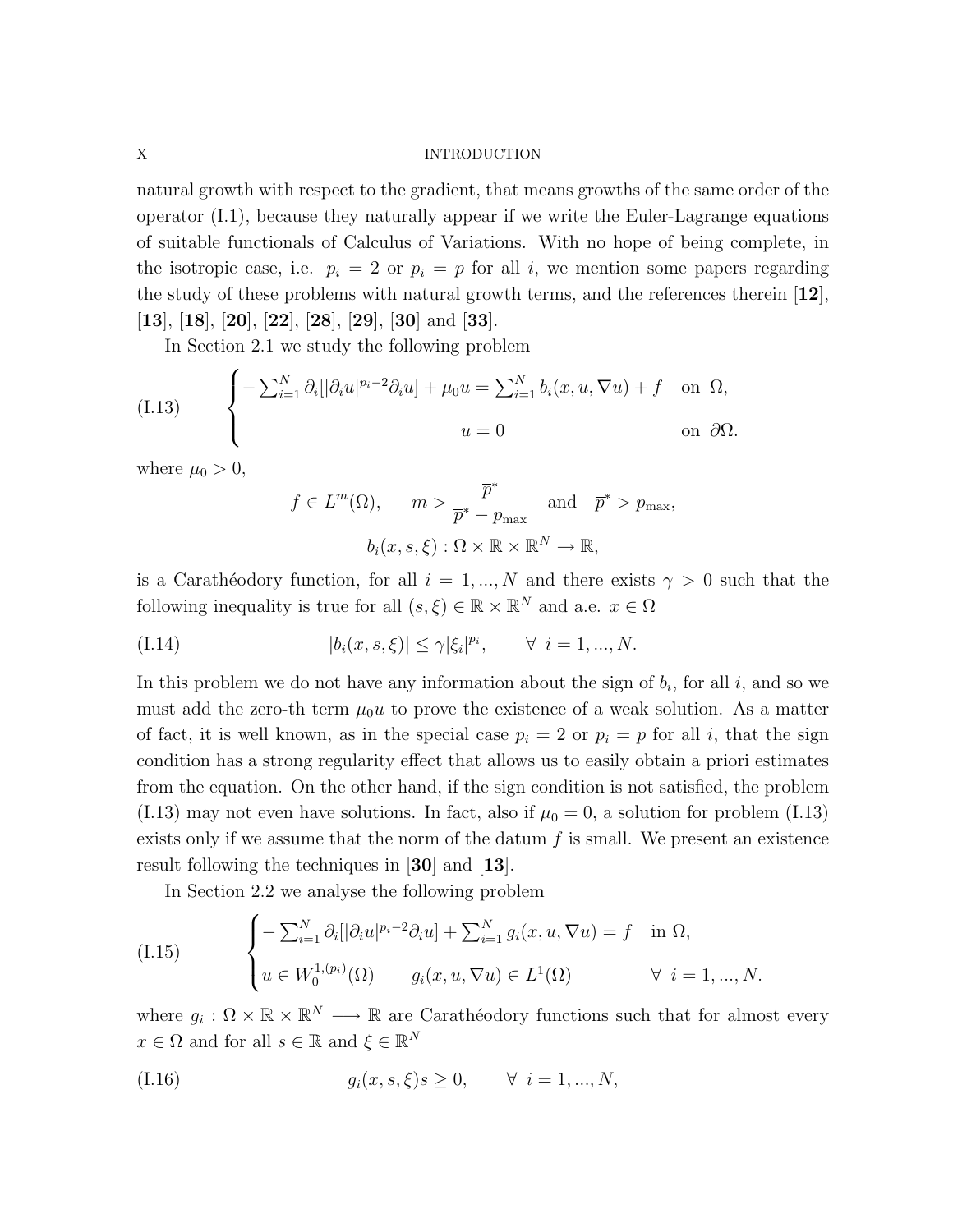#### INTRODUCTION XI

(1.17) 
$$
|g_i(x, s, \xi)| \le b(|s|) |\xi_i|^{p_i}, \quad \forall \ i = 1, ..., N,
$$

where  $b : \mathbb{R} \to \mathbb{R}$  is a continuous and nondecreasing function. Hence in this case we assume the sign condition (I.16). Moreover we also suppose, as well as (I.17), one of the following two assumptions: either f belongs to the dual space of  $W_0^{1,(p_i)}$  $f_0^{1,(p_i)}(\Omega)$  or  $f \in L^1(\Omega)$ , but we also require a sort of coercivity, namely that  $\sigma > 0$  and  $\gamma > 0$  exist such that

(I.18) 
$$
|g_i(x, s, \xi)| \ge \gamma |\xi_i|^{p_i}
$$
 when  $|s| > \sigma$ ,  $\forall i = 1, ..., N$ .

We prove the existence of weak solutions for problem (I.15) belonging to the finite energy space  $W_0^{1,(p_i)}$  $L^{1,(p_i)}(\Omega)$ , also in the case f only in  $L^1(\Omega)$ . This fact depends on the extra assumption on  $g_i$ , (I.18). So the presence of the terms  $g_i$ 's turns out to provide more regular solutions. The role of (I.18) is to give an a priori estimate in energy space  $W_0^{1,(p_i)}$  $\binom{1}{0}$  which allows us to deal with the lower order term.

Both (I.13) and (I.15) do not correspond to the Euler-Lagrange equation of any functional of Calculus of Variations. So we will use, as in Chapter 1, direct methods to deal with them. Namely we build approximating problems, we derive from the equations a priori estimates and then we use compact results for anisotropic Sobolev spaces.

We highlight that all the results in Chapter 1 and 2, are still valid if we substitute the operator (I.1) with a more general one, namely as

(I.19) 
$$
\begin{cases}\n-\sum_{i=1}^{N} \partial_i [a_i(x, \nabla u)] = f & \text{in } \Omega, \\
u = 0 & \text{on } \partial \Omega,\n\end{cases}
$$

with  $a_i(x,\xi) : \Omega \times \mathbb{R}^N \to \mathbb{R}^N$ , Carathéodory functions that satisfy, for some constants  $\alpha, \beta > 0$ , for a.e.  $x \in \Omega$ , and for every  $\xi, \eta \in \mathbb{R}^N$  with  $\xi \neq \eta$ ,

(I.20) 
$$
\sum_{i=1}^{N} (a_i(x,\xi) - a_i(x,\eta))(\xi_i - \eta_i) > 0,
$$

(I.21) 
$$
\sum_{i=1}^{N} a_i(x,\xi) \xi_i \ge \alpha \sum_{i=1}^{N} |\xi_i|^{p_i}
$$

and

(I.22) 
$$
|a_i(x,\xi)| \leq \beta \left(\sum_{j=1}^N |\xi_j|^{p_j}\right)^{1-\frac{1}{p_i}}, \quad \forall \ i = 1,...,N.
$$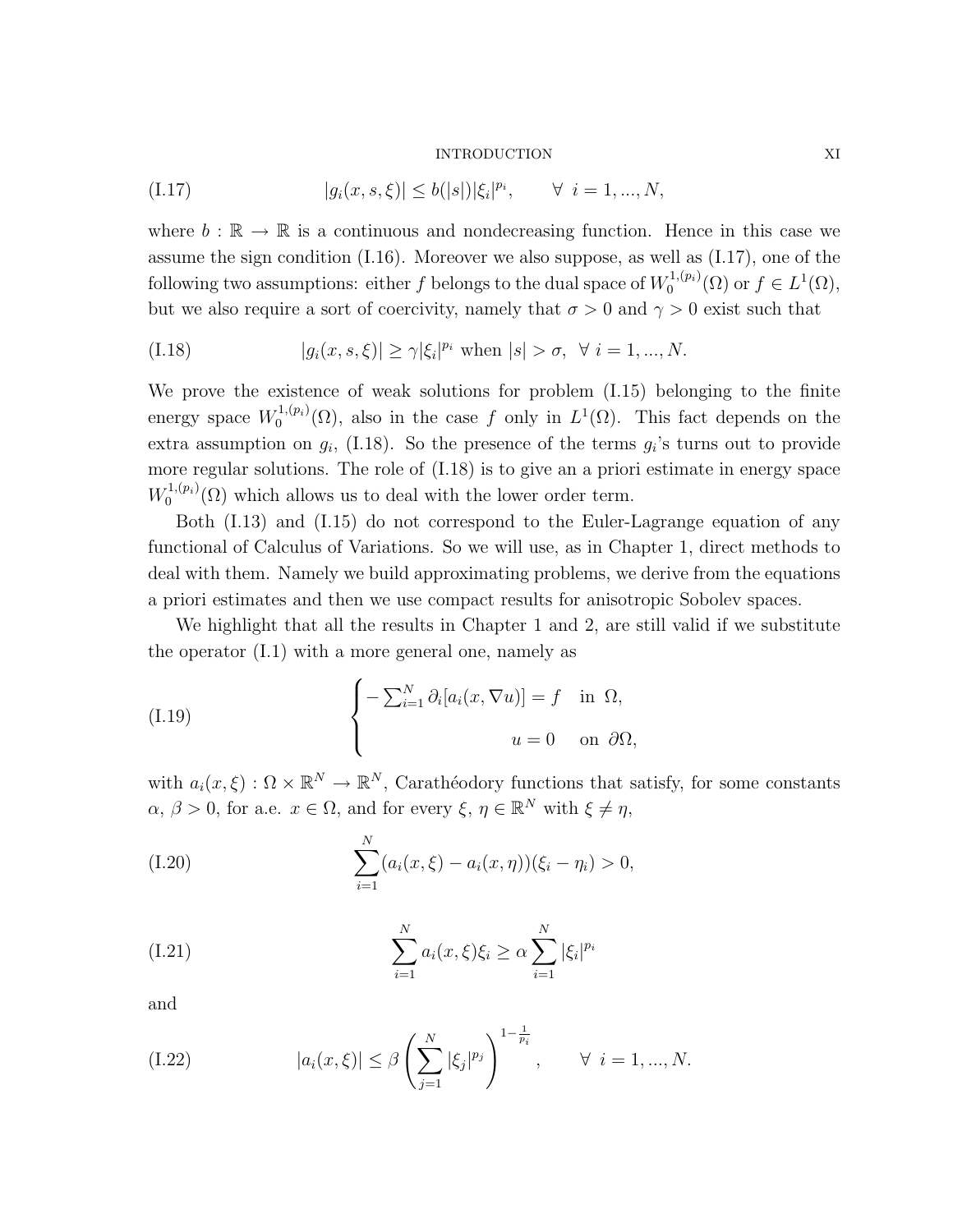#### XII INTRODUCTION

Note that the last growth condition is satisfied (see [61]) for example if  $a_i(x,\xi)$  =  $\partial_{\xi_i}A(x,\xi)$ , with  $A(x,\xi)$  a Carathéodory function, convex with respect to  $\xi$  and such that

$$
|A(x,\xi)| \le C\left(\sum_{i=1}^N |\xi_i|^{p_i}\right).
$$

This kind of equation belongs to a more general class

(I.23) 
$$
-\sum_{i=1}^N \partial_i [a_i(x, \nabla u)] = f,
$$

where  $a_i(x,\xi)$  satisfies the so called  $(p,q)$ -growth conditions (in our case  $q = p_{\text{max}}$  and  $p = p_{\min} = \min_i \{p_i\}$ , that is for every  $\xi \in \mathbb{R}^N$  and for a.e.  $x \in \Omega$ , for some  $\alpha, \beta > 0$ and  $q \geq p > 1$ ,

(I.24) 
$$
\sum_{i=1}^{N} a_i(x,\xi)\xi_i \ge \alpha |\xi|^p
$$

and

(1.25) 
$$
|a_i(x,\xi)| \le \beta(1+|\xi|^{q-1}), \quad \forall \ i = 1, ..., N.
$$

The interest in the study of this type of problem is rather recent and it has been increasing in the last few years. After sporadic papers (see for instance [81] and related references) a systematic study of regularity of solutions for these kinds of equations (or minima of functionals), with growth of  $(p, q)$ -type, was initiated by P. Marcellini, (see [61], [62], [63]). He pointed out that suitable smoothness assumptions assure existence and regularity of solutions for equations of type (I.23), and of minima of functionals, since a related notion can be introduced for functionals. We do not deal with them in the first part of this Thesis. We also recall some interesting papers about the regularity of minimizers of functionals of Calculus of Variations with non standard growth conditions:  $[1]$ ,  $[2]$ ,  $[46]$ ,  $[47]$ ,  $[48]$  and  $[73]$ . All of these papers focus principally on local and higher regularity, such as boundedness of  $\nabla u$ , Hölder continuity, Lipschitz regularity, without assuming Dirichet boundary conditions. As we will see later, Dirichlet boundary conditions allow us to avoid restricting the interval covered by  $p_i$ 's. In fact Marcellini's approach works if the ratio  $q/p$  does not differ too much from 1, depending on the dimension N; which, roughly speaking, means that the numbers q and p cannot be too far apart. If we take  $(I.20)$ ,  $(I.21)$  and  $(I.22)$  into consideration, we obtain better results than the ones obtained assuming the  $(p, q)$ -growth condition, since the functions  $a_i$  are bounded from above and from below by the same quantity. Another relevant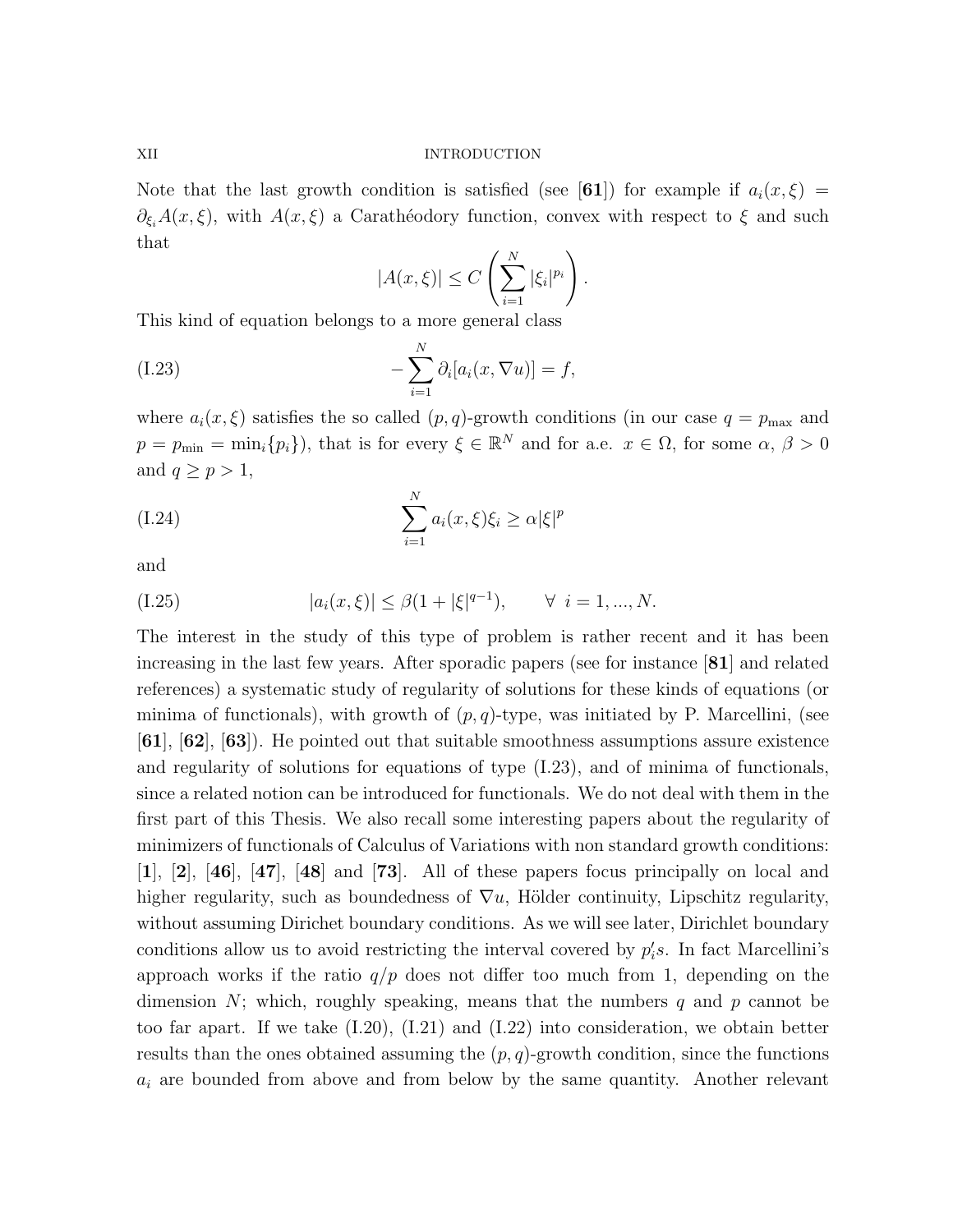#### INTRODUCTION XIII

class of anisotropic operators, for which a general and almost complete theory is now available, is without doubt one of the equations with the so called  $p(x)$ -growth, i.e. the  $p(x)$ -Laplacian equation, that is

(1.26) 
$$
-\text{div}(|\nabla u|^{p(x)-2}\nabla u)=f,
$$

with  $p : \Omega \to (1,\infty)$  a bounded and continuous function. We recall some papers (and references therein), in which this theory is developed: [36], [37], [38], [39], [43], [52],  $[55]$ ,  $[71]$  and  $[72]$ .

In Chapter 3, whose main results are contained in a joint work with Eugenio Montefusco (see [35]), we study the question of existence, nonexistence and multiplicity of positive solutions for a class of semilinear elliptic problems, associated to the operator  $(I.1),$ 

(I.27) 
$$
\begin{cases}\n-\sum_{i=1}^{N} \partial_{i} \left[ |\partial_{i} u|^{p_{i}-2} \partial_{i} u \right] = \lambda |u|^{q-2} u & \text{in } \Omega \\
u = 0 & \text{on } \partial \Omega\n\end{cases}
$$

where  $\Omega$  is always a bounded subset of  $\mathbb{R}^N$ , but  $N \geq 2$ . Moreover  $\lambda > 0$  is a real parameter. In particular we are interested in the case

(1.28) 
$$
p_{\min} = \min_{i} \{p_i\} < q < p_{\max} = \max_{i} \{p_i\}.
$$

In this chapter we exploit the methods of Calculus of Variations, that is, we consider the functional associated to our equation

(I.29) 
$$
J_{\lambda}(v) = \sum_{i=1}^{N} \frac{1}{p_i} \int_{\Omega} |\partial_i v|^{p_i} - \frac{\lambda}{q} \int_{\Omega} |v^+|^q,
$$

where  $v^+ = \max\{v, 0\}$  is the positive part of the function v, and we try to determine critical levels for it. The study of semilinear elliptic equations has produced a large amount of functionals, topological and variational techniques (and results) about existence and nonexistence of solutions for the Dirichlet problem (see for example [7], [53], [77]). Much less is known about anisotropic elliptic problems like (I.27), let us recall some recent works only [4], [43], [44], [58], [64], [65], [67]. Many of these articles concern the  $p(x)$ -operators. Recently two interesting papers on anisotropic elliptic problems appeared, connected to the problem  $(1.27)$ : [45] and [78]. In [45] many existence and nonexistence results of positive solutions are proved. In particular, using variational methods, the case  $q > p_{\text{max}}$  is thoroughly investigated. In [78] a more general problem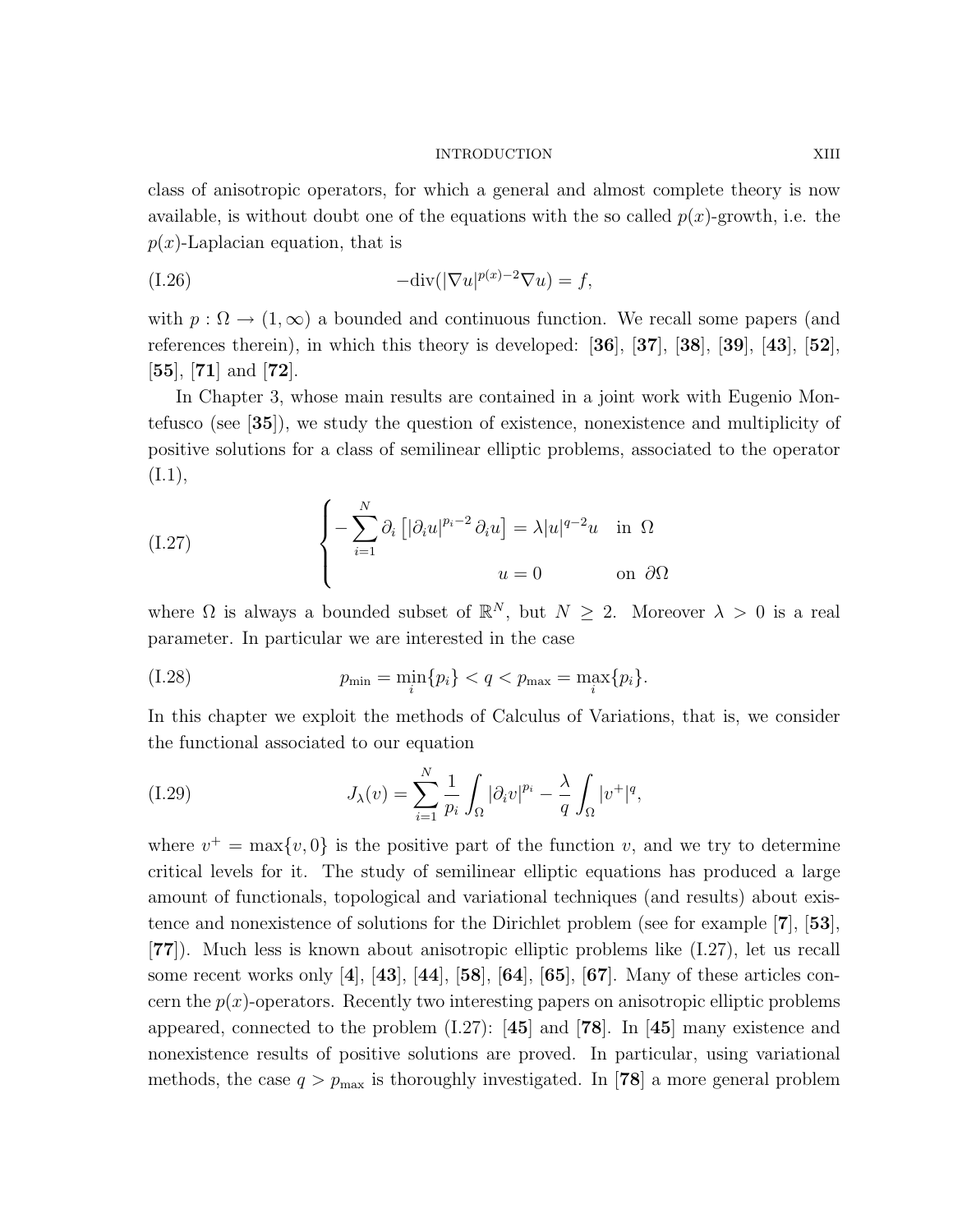#### XIV INTRODUCTION

than (I.27) is handled: with respect to our problem the authors prove the existence of a solution, also for q positive and subcritical, using approximation methods.

In both the previous papers the case  $p_{\min} < q < p_{\max}$  is not investigated in order to study a new situation. Indeed if (I.28) holds then the reaction term (that is the right hand side in the equation) has an "intermediate" growth with respect to the differential operator and the problem (I.27) looks in some sense like an eigenvalue problem. More precisely we are able to prove the existence of at least two positive solutions for sufficiently large values of  $\lambda$  (Theorems 3.9 and 3.13) and nonexistence (see Proposition 3.7), for small positive  $\lambda$ .

We point out to the reader the papers  $[15]$ ,  $[5]$ ,  $[6]$ ,  $[9]$  (see also the references therein) where some isotropic elliptic problems with convex-concave nonlinearities are considered. The nonlinearity produces some multiplicity results of positive solutions for small values of the parameter  $\lambda > 0$  and nonexistence results for large  $\lambda$ . These results are to a certain degree, contrary to ours. We think that the nonlinearity of the reaction term produces a "superlinear" (or convex) effect interacting with the small growths of the operator (I.1), and a "sublinear" (or concave) effect with the higher exponents which appear in the differential operator. The key point in all of our arguments is the presence of different homogeneities. Clearly, such a situation does not hold if the operator is of an isotropic type, but it appears if the reaction term is the sum of different nonlinearities. As we have already mentioned, all the results we obtain are due to the variational structure of the problem. We want to stress that any critical point of  $J_{\lambda}$  is a weak non-negative solution of (I.27) (see (3.0.3)).

The plan of Chapter 3 is the following: first, in Section 3.1, we recall some known results, and we give a more possibly complete image of the actual stage of research on this topic.

- $q > p_{\text{max}}$ : the Mountain-Pass theorem can be applied in order to show that for any  $\lambda > 0$  a weak solution of problem (I.27) exists.
- $q \leq p_{\text{min}}$ : the Ekeland Variational Principle can be used in order to prove the existence of  $\lambda^*$  such that, for any  $\lambda \in (0, \lambda^*)$  there is a nontrivial positive weak solution of  $(1.27)$ . Moreover, the energy functional,  $J_{\lambda}$ , has a nontrivial minimum for any positive  $\lambda$  large enough. So for any  $\lambda \in (0, \lambda^*) \cup (\lambda^{**}, +\infty)$ at least one weak solution of (I.27) exists.

In the first case the result is due to [45], (for more general case  $p_i = p_i(x)$  for  $i = 1, ..., N$ , see [64] and [65]) while in the case  $q < p_{\min}$  to [64] and [65]. In Section 3.2 we begin with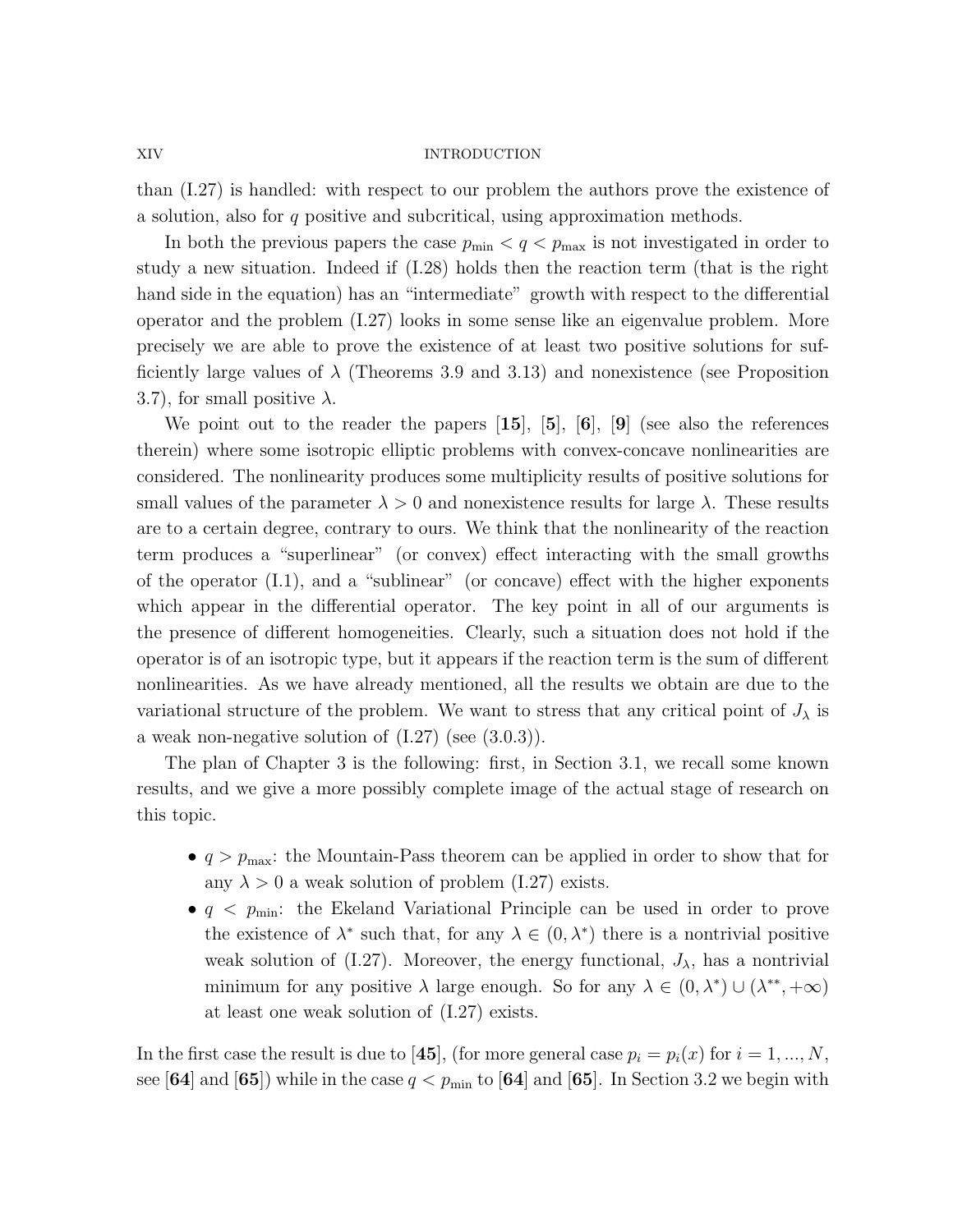## INTRODUCTION XV

the new results. We prove that a weak solution of problem (I.27) does not exist, different from zero, for  $\lambda$  small (Proposition 3.7) and that there exists a global minimum for  $J_{\lambda}$ , which is a weak non-negative solution of problem  $(1.27)$ , (Theorem 3.9). In Section 3.3 we show (under suitable assumptions) that the functional  $J_{\lambda}$  also possesses a Mountain-Pass critical point, that is a second non-negative solution of (I.27) (Theorem 3.13). In Section 3.4 we prove a maximum principle for anisotropic operators which implies that the weak solutions found in the preceding sections are positive. Finally, in Section 3.5 we study some global properties of the branch of positive solutions of (I.27) and we present some open problems connected with our studies.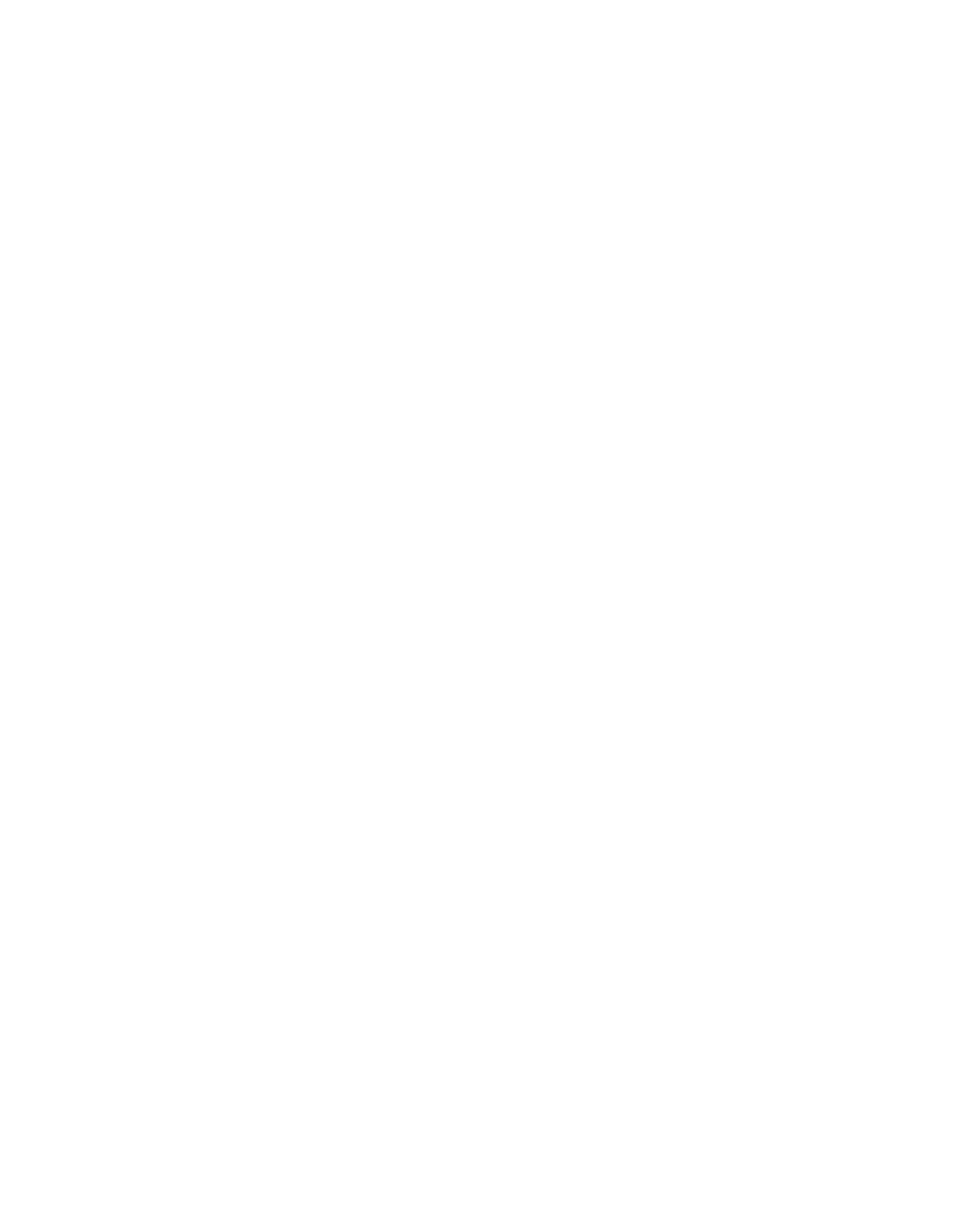# CHAPTER 1

# Existence and regularity in the monotone case

## 1.1. Notations and basic tools

We briefly recall the functional analytic framework of the differential operator which we are going to study. We assume  $\Omega$  to be an open, bounded domain of  $\mathbb{R}^N$ ,  $N \geq 3$ . Let

(1.1.1)  $p_i > 1$  for  $i = 1, ..., N$ ,  $p_{\text{max}} = \max_i \{p_i\}$ , and  $p_{\text{min}} = \min_i \{p_i\}$ .

Without loss of generality, we can assume

$$
p_1 \le p_2 \le \dots \le p_N,
$$

so that  $p_{\text{max}} = p_N$  and  $p_{\text{min}} = p_1$ . We will see that the "natural" spaces in which we search for solutions to Dirichlet elliptic problems (I.2), are the anisotropic Sobolev spaces

(1.1.2) 
$$
\begin{cases} W^{1,(p_i)}(\Omega) = \{v \in W^{1,1}(\Omega) : \partial_i v \in L^{p_i}(\Omega)\}, \\ W_0^{1,(p_i)}(\Omega) = W^{1,(p_i)}(\Omega) \cap W_0^{1,1}(\Omega). \end{cases}
$$

 $W_0^{1,(p_i)}$  $O_0^{1,(p_i)}(\Omega)$  can also be defined as the closure of  $C_0^{\infty}(\Omega)$  with respect to the norm

$$
||v||_{W_0^{1,(p_i)}(\Omega)} = \sum_{i=1}^N ||\partial_i v||_{L^{p_i}(\Omega)}.
$$

In [45], [54], [68], [79], the theory of these spaces is developed and in particular the corresponding Sobolev embedding theorems are studied. Let

(1.1.3) 
$$
\overline{p}^* = \frac{N\overline{p}}{N - \overline{p}}, \text{ for } \overline{p} < N, \frac{1}{\overline{p}} = \frac{1}{N} \sum_{i=1}^N \frac{1}{p_i} \text{ and } p_\infty = \max\{p_N, \overline{p}^*\}.
$$

In [79] it is proved that if  $\bar{p} < N$ , then

(1.1.4) 
$$
W_0^{1,(p_i)}(\Omega) \hookrightarrow L^r(\Omega), \qquad \forall \ r \in [1,\overline{p}^*].
$$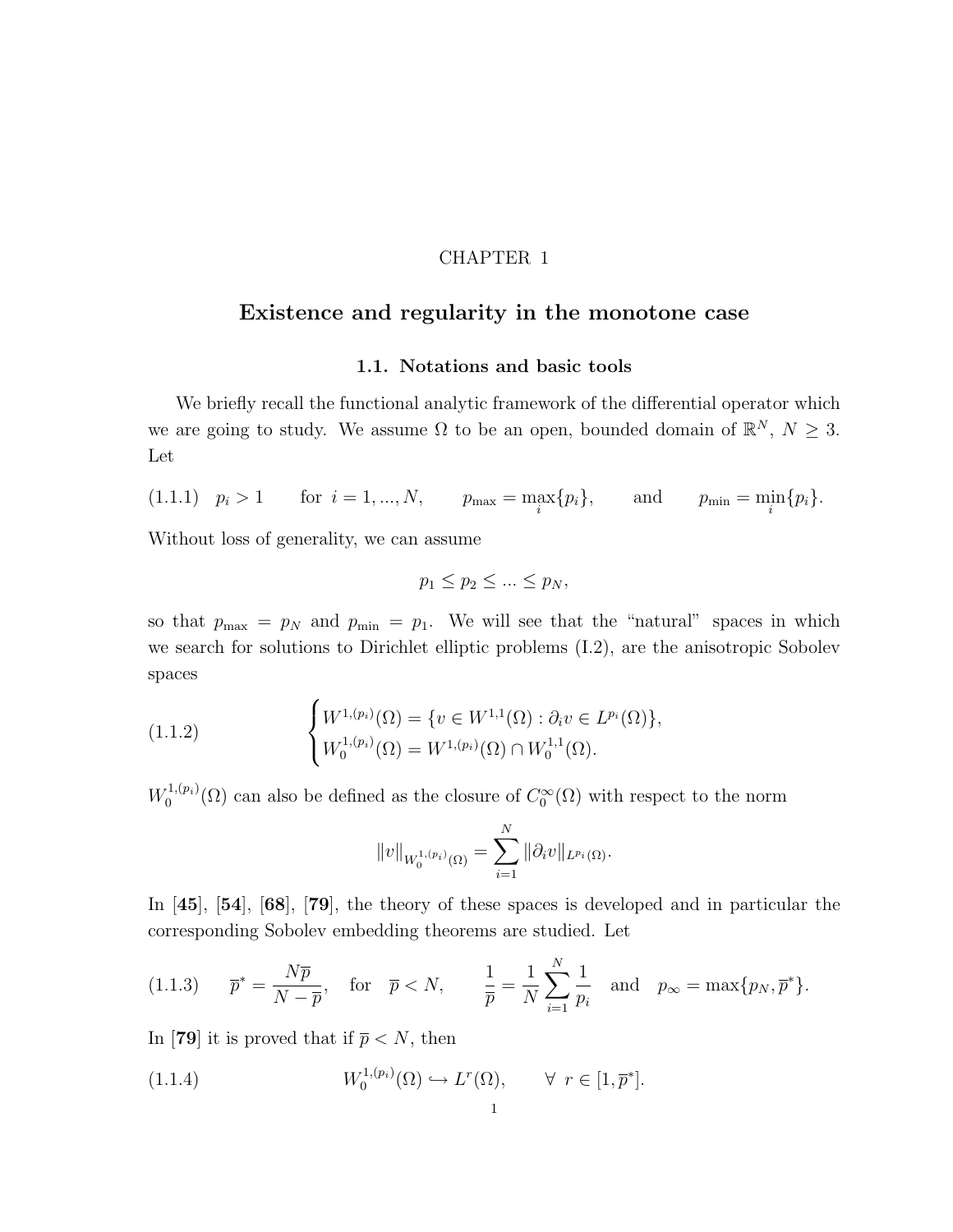This embedding is continuous and also compact if  $r < \bar{p}^*$ . The following Sobolev type inequality is also proved: there exists a positive constant C, depending only on  $\Omega$ , such that

(1.1.5) 
$$
||v||_{L^{r}(\Omega)} \leq C \prod_{i=1}^{N} ||\partial_{i}v||_{L^{p_{i}}(\Omega)}^{\frac{1}{N}}, \quad \forall r \in [1, \bar{p}^{*}],
$$

for any  $v \in C_0^1(\Omega)$  where  $p_i > 1$  for  $i = 1, 2, ..., N$ , and  $\bar{p}^*$  as above. By density, (1.1.5) also holds for any  $v \in W_0^{1,(p_i)}$  $0^{(1,(p_i)}(\Omega)$ . The inequality  $(1.1.5)$  then implies that

(1.1.6) 
$$
||v||_{L^{r}(\Omega)} \leq C \sum_{i=1}^{N} ||\partial_{i}v||_{L^{p_{i}}(\Omega)}, \qquad \forall \ r \in [1, \overline{p}^{*}].
$$

If  $\bar{p} \geq N$ , then (1.1.4) holds for any  $r \geq 1$ . Subsequently in [45] it is proved that the critical exponent depends on the kind of anisotropy. If the  $p_i$ 's are not "too far apart" (i.e. the anisotropy is concentrated) the critical exponent is  $\bar{p}^*$ , like in [79], that is the "usual" critical exponent related to the harmonic mean  $\bar{p}$  of the  $p_i$ 's. While if the  $p_i$ 's are "too spread out" it coincides with the maximum of the  $p_i$ 's, i.e.  $p_N$ . Hence the effective critical exponent is  $p_{\infty}$ , as in (1.1.3). This fact produces some technical difficulties as we will see later.

We consider the composition of functions in  $W_0^{1,(p_i)}$  $0^{(1,(p_i)}(\Omega)$  with some useful auxiliary functions of real variable. One of the most used, in the following, is the truncation function at level  $k > 0$ ,  $T_k$ , that is

(1.1.7) 
$$
T_k(s) = \begin{cases} k \frac{s}{|s|} & \text{if } |s| > k, \\ s & \text{if } |s| \le k; \end{cases}
$$

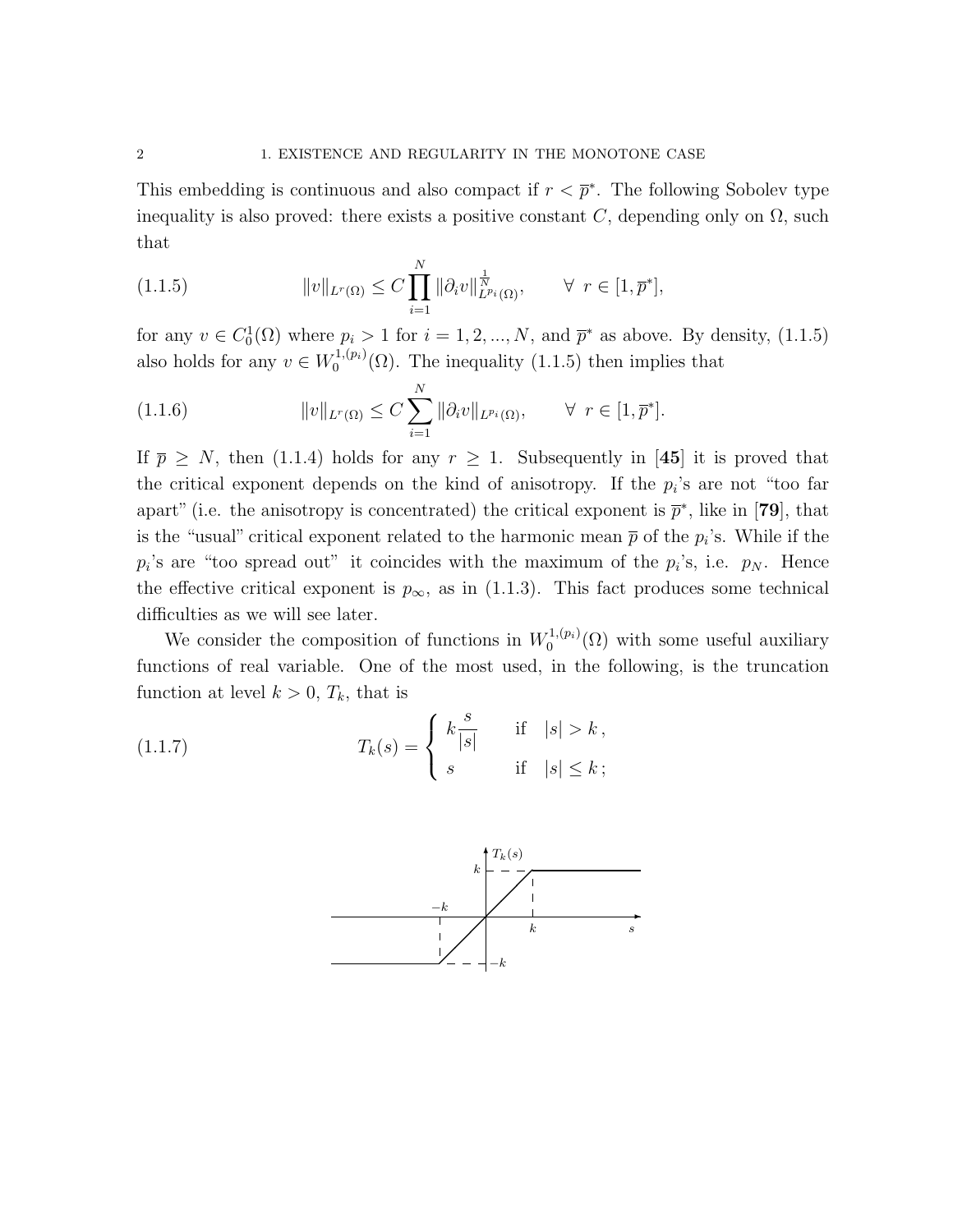Moreover, let

(1.1.8) 
$$
G_k(s) = s - T_k(s), \text{ with } k \ge 0,
$$



Now we recall some known lemmas we need in the following.

LEMMA 1.1. Let  $p_1$ ,  $p_i$ ,  $p_N$  and  $\bar{p}^*$  be as in (1.1.1) and (1.1.3), and let  $B \ge 1$ . Then the following inequality holds

(1.1.9) 
$$
||v||_{L^{\bar{p}^*}(\Omega)}^{p_N} \leq C^{p_N} N^{p_N-1} B^{p_N-p_1} \sum_{i=1}^N ||\partial_i v||_{L^{p_i}(\Omega)}^{p_i},
$$

for all  $v \in W_0^{1,1}$  $C_0^{1,1}(\Omega)$  such that

$$
\|\partial_i v\|_{L^{p_i}(\Omega)} \le B, \quad \forall \ i = 1, 2, ..., N.
$$

PROOF. See [26].

We remember also this Poincaré type inequality, valid for all  $v \in W_0^{1,(p_i)}$  $\mathcal{O}^{(1,(p_i)}(\Omega),$ 

(1.1.10) 
$$
||v||_{L^r(\Omega)} \leq \frac{ar}{2} ||\partial_i v||_{L^r(\Omega)}, \qquad \forall r \geq 1,
$$

where  $a = \text{diam}(\Omega)$  (see [45]).

Now we prove a new technical Lemma that plays an important role in showing some results presented in the following sections, and in extending some techniques used in the isotropic case. It is a weighted Sobolev type inequality.

LEMMA 1.2. Let  $v \in W_0^{1,(p_i)}$  $\mathcal{O}_0^{(1,(p_i)}(\Omega) \cap L^{\infty}(\Omega)$ , with the  $p_i$ 's as above and suppose that  $\sum_{i=1}^{N} 1/p_i > 1$ , that is  $\bar{p} < N$ . Then it results

$$
(1.1.11) \qquad \left(\int_{\Omega} |v|^r\right)^{\frac{N}{\overline{p}}-1} \leq C \prod_{i=1}^N \left(\int_{\Omega} |\partial_i v|^{p_i} |v|^{t_i p_i}\right)^{\frac{1}{p_i}},
$$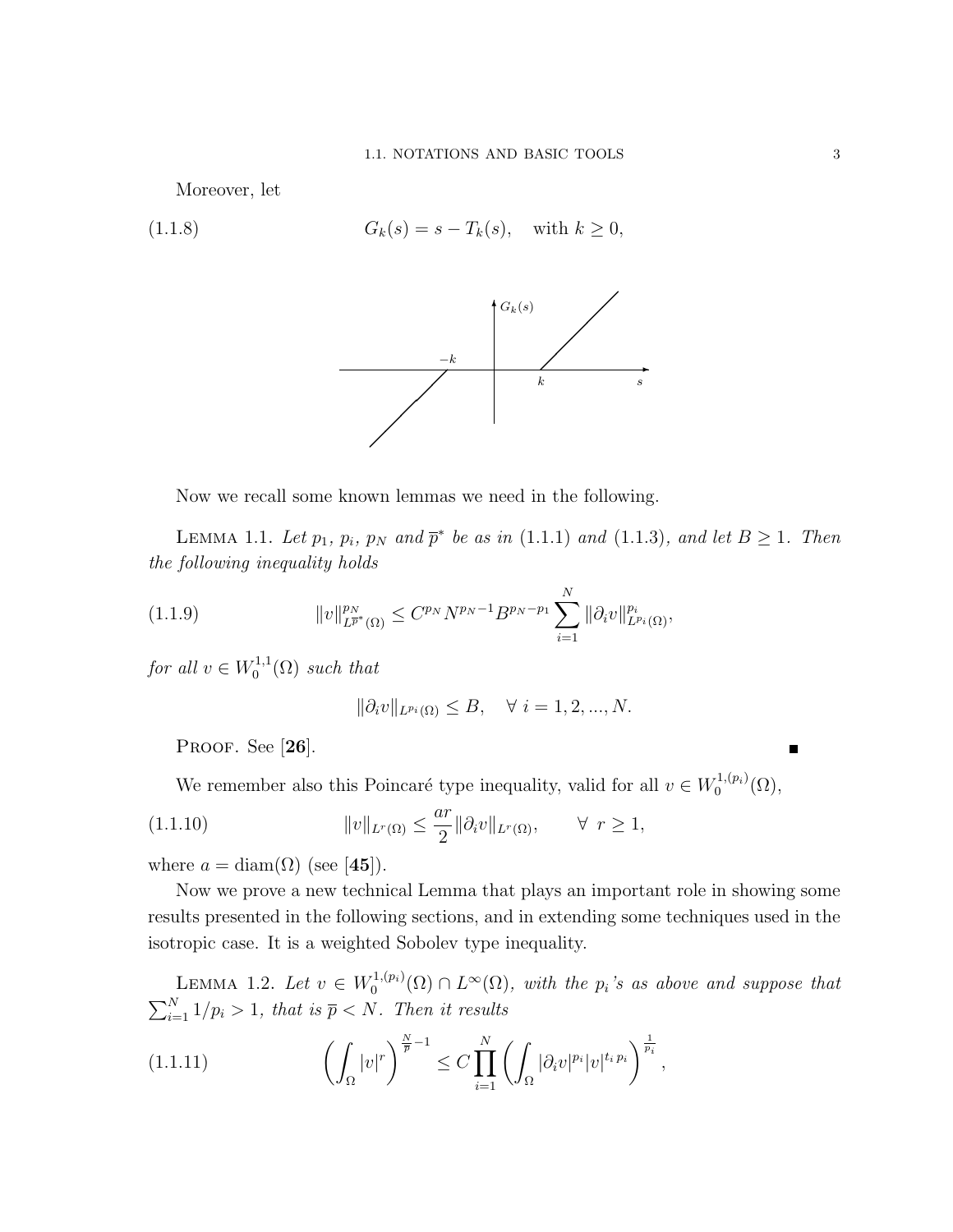for every r and  $t_i \geq 0$  satisfying

(1.1.12) 
$$
\begin{cases} \frac{1}{r} = \frac{\gamma_i (N-1) - 1 + 1/p_i}{t_i + 1} > 0, & \forall i = 1, ..., N, \\ \sum_{i=1}^N \gamma_i = 1, & \gamma_i \ge 0, & \forall i = 1, ..., N. \end{cases}
$$

The constant C depends only on  $p_i$ ,  $i = 1, ..., N$  and N. Moreover, (1.1.11) holds also if  $t_i < 0$ ,  $\gamma_i$  and r as above, but we must already know that the integrals, which appear in the right side hand of (1.1.11), are finite.

PROOF. Using the techniques introduced by Troisi (see Theorem 1.2 of [79]), we obtain

$$
\left(\int_{\Omega} |v|^r\right)^{N-1} = \left(\int_{\Omega} |v|^{r\gamma_1+\dots+r\gamma_N}\right)^{N-1} \leq \prod_{i=1}^N \int_{S_i} \sup_{x_i} |v|^{\gamma_i r(N-1)} dS_i,
$$

where  $S_i$ , for every  $i = 1, ..., N$ , is the intersection between  $\Omega$  and the hyperplane  $x_i = 0$ and  $\gamma_i \geq 0$  for all *i* such that  $\sum_{i=1}^{N} \gamma_i = 1$ . On the other hand we have

$$
|v(x)|^{\gamma_i r(N-1)} \leq \gamma_i r(N-1) \int_{-\infty}^{+\infty} |v|^{\gamma_i r(N-1)-1} |\partial_i v| dx_i.
$$

Hence it results

$$
(1.1.13)\qquad \left(\int_{\Omega}|v|^r\right)^{N-1}\leq C\prod_{i=1}^N\int_{\Omega}|v|^{\gamma_ir(N-1)-1}|\partial_iv|=C\prod_{i=1}^N\int_{\Omega}|\partial_iv||v|^{t_i}|v|^{\beta_i},
$$

where  $t_i \geq 0$  and  $\beta_i > 0$  are chosen in such a way that

$$
t_i + \beta_i = \gamma_i r(N-1) - 1, \quad \forall \ i = 1, ..., N,
$$

that is

$$
\beta_i = -t_i + \gamma_i r(N-1) - 1,
$$

and  $C = r(N-1)$ . By applying Hölder inequality with exponents  $p_i$  and  $p'_i$  to each term of the product which appears in (1.1.13), we obtain

$$
\left(\int_{\Omega}|v|^{r}\right)^{N-1}\leq C\prod_{i=1}^{N}\left(\int_{\Omega}|\partial_{i}v|^{p_{i}}|v|^{t_{i}p_{i}}\right)^{\frac{1}{p_{i}}}\left(\int_{\Omega}|v|^{\beta_{i}p_{i}^{\prime}}\right)^{\frac{1}{p_{i}^{\prime}}}.
$$

Now we define  $r = \beta_i p'_i$ , for every  $i = 1, ..., N$ . We get

$$
\left(\int_{\Omega}|v|^{r}\right)^{N-1}\leq C\left(\int_{\Omega}|v|^{r}\right)^{\sum_{i=1}^{N}\frac{1}{p'_{i}}}\prod_{i=1}^{N}\left(\int_{\Omega}|\partial_{i}v|^{p_{i}}|v|^{t_{i}p_{i}}\right)^{\frac{1}{p_{i}}}.
$$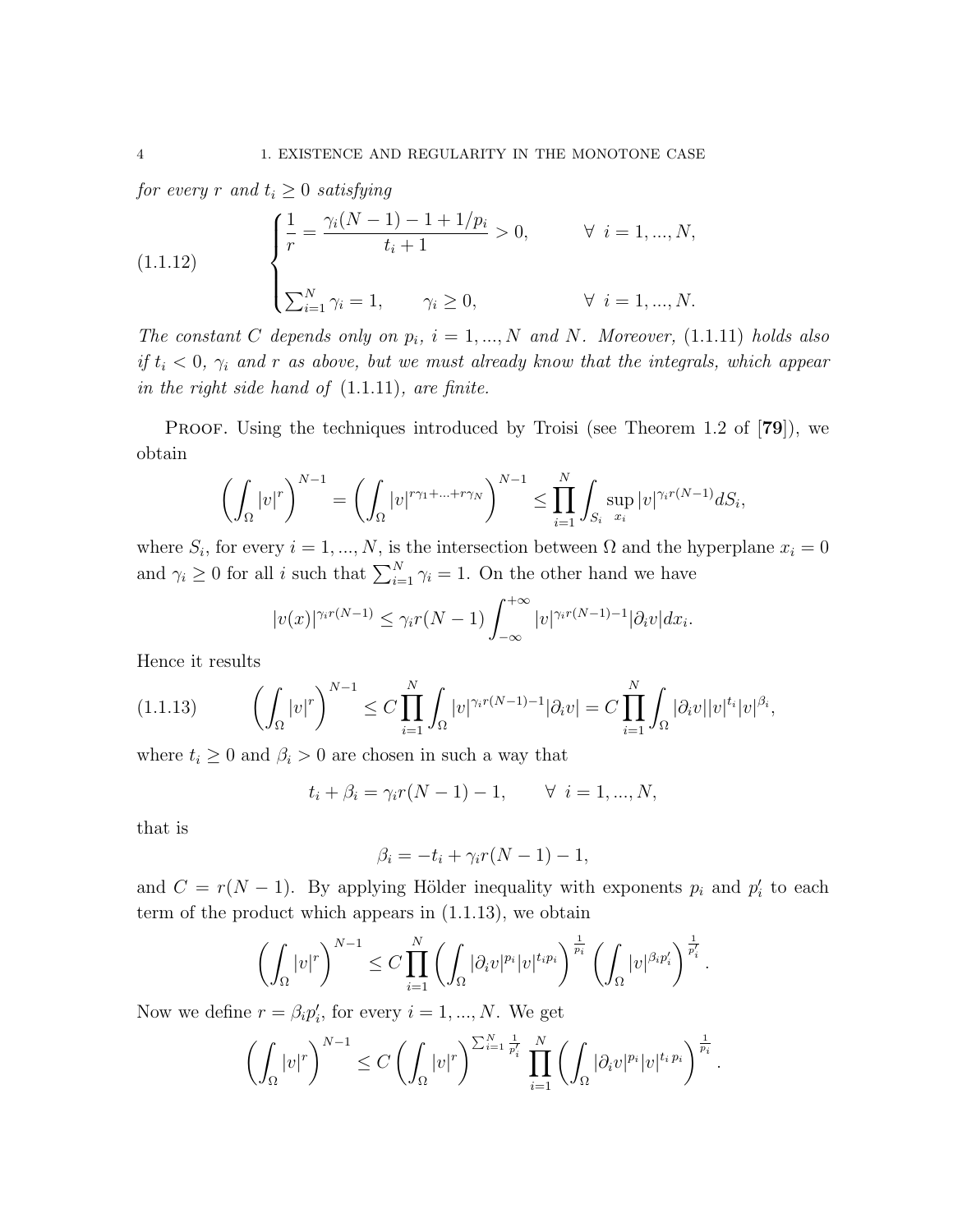Observing that

$$
\sum_{i=1}^{N} \frac{1}{p'_i} < N - 1 \quad \Leftrightarrow \quad \overline{p} < N,
$$

 $(1.1.11)$  then follows.

REMARK 1.3. We note that if  $\bar{p} \ge N$ , then (1.1.11) holds for every  $r \ge 1$ ,  $\gamma_i \ge 0$ , such that  $\sum_{i=1}^{N} \gamma_i = 1$ , and  $t_i \geq 0$ , where  $i = 1, ..., N$ . Moreover in this case C also depends on the measure of the set  $\Omega$ .

Finally, let us devote a few words to positive constants. We will write  $C$  to denote positive constants, possibly different depending on the data, that is they are fixed in the assumptions we make, as the dimension  $N$ , the bounded open set  $\Omega$ , etc. During the proofs of our results, similar constants will also be indicated by  $C_i$ ,  $i = 0, 1, 2, ...$  to distinguish possibly different values. In any case the constants are always meant to not depend on  $n$ .

# 1.2. Data in Lebesgue spaces

In this and in the following sections, we present some results contained in [34]. We consider the following problem

(1.2.1) 
$$
\begin{cases} -\sum_{i=1}^{N} \partial_{i} [|\partial_{i} u|^{p_{i}-2} \partial_{i} u] = f & \text{in } \Omega, \\ u = 0 & \text{on } \partial \Omega. \end{cases}
$$

We will give some results concerning existence and regularity of weak or distributional solutions of  $(1.2.1)$ , where f is a given function belonging to a Lebesgue space.

Now and in the following, we assume that  $\bar{p} < N$ , otherwise the problem is more simple, because (1.1.4) holds for any  $r \geq 1$ .

We know, by a simple modification of the classic Leray-Lions theorem (see [57] and also [26]), thanks to the anisotropic Sobolev embeddings, that if  $f \in L^m(\Omega)$ , with  $m \ge p'_\infty$  and

$$
(1.2.2) \quad p_{\infty} = \max\{p_N, \ \overline{p}^*\}, \quad p_N = \max_i\{p_i\}, \quad \overline{p}^* = \frac{\overline{p}N}{N - \overline{p}} \quad \text{and} \quad \frac{1}{\overline{p}} = \frac{1}{N} \sum_{i=1}^N \frac{1}{p_i},
$$

there exists a weak solution to our problem, that is  $u \in W_0^{1,(p_i)}$  $\mathcal{O}^{(1,(p_i)}(\Omega)$  such that

(1.2.3) 
$$
\sum_{i=1}^N \int_{\Omega} |\partial_i u|^{p_i - 2} \partial_i u \partial_i v = \int_{\Omega} fv, \qquad \forall \ v \in W_0^{1, (p_i)}(\Omega).
$$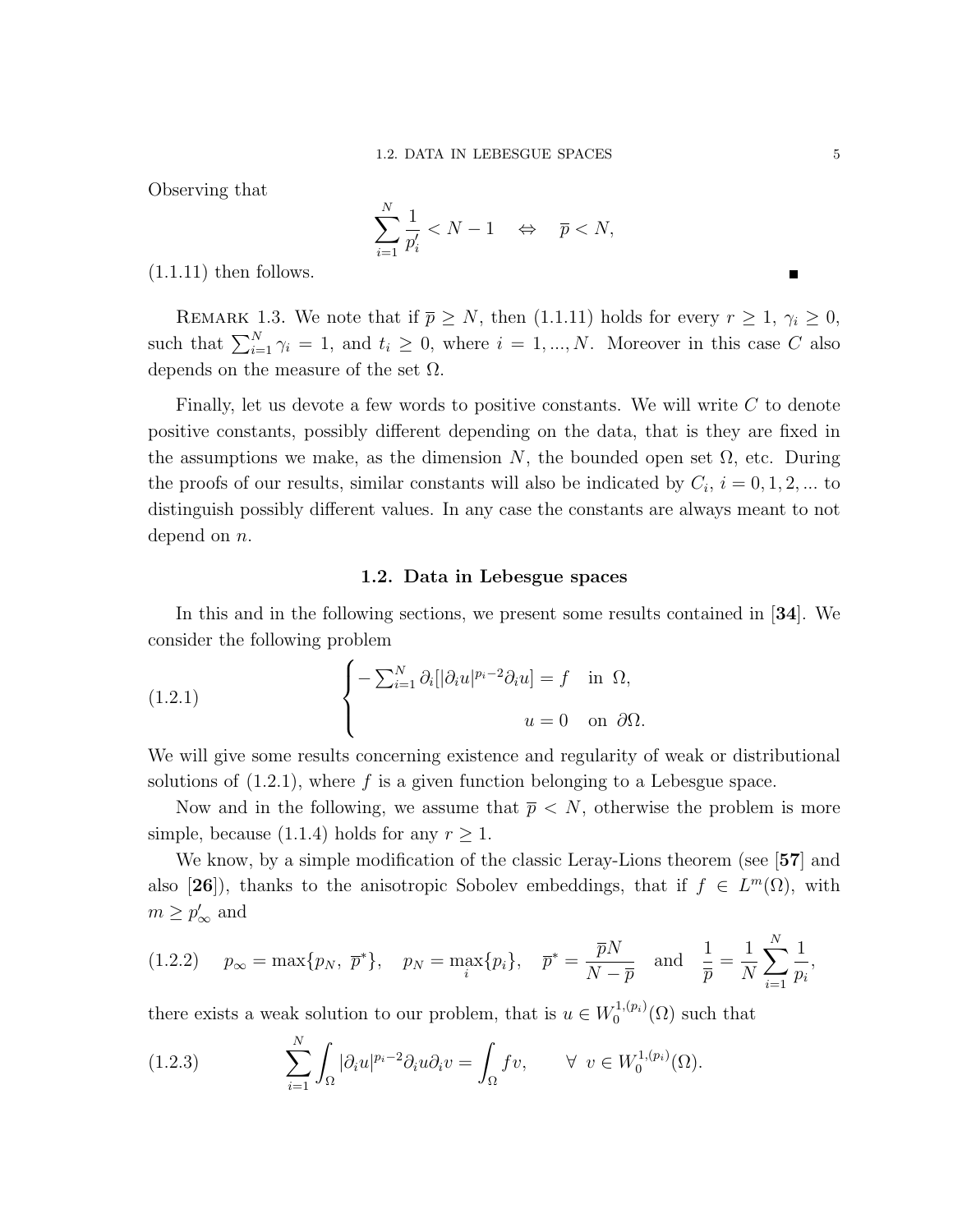Since

(1.2.4) 
$$
M^m(\Omega) \subset L^{m-\varepsilon}(\Omega), \quad \forall \ m > 1 \text{ and } 0 < \varepsilon \le m - 1,
$$

we also obtain the existence of at least a weak solution of  $(1.2.1)$  when  $f \in M^m(\Omega)$  with  $m > p'_{\infty}$ , defined in (1.2.2).

Now we consider  $p_{\infty} = \overline{p}^*$ , as in (1.2.2). We have the following result.

THEOREM 1.4. Let  $f \in L^m(\Omega)$ .

- i) If  $m > \frac{N}{p}$ , then there exists a bounded weak solution u for the problem (1.2.1), as in (1.2.3).
- ii) If  $m = \frac{N}{\overline{n}}$  $\frac{N}{\overline{p}}$ , then there exists a weak solution  $u$  for the problem  $(1.2.1)$  and a constant  $\beta > 0$  such that

$$
(1.2.5)\qquad \qquad \int_{\Omega} e^{\beta |u|} < \infty.
$$

iii) If  $(\bar{p}^*)' \leq m < \frac{N}{\bar{p}}$ , then there exists a weak solution u for the problem (1.2.1), belonging to  $L^s(\Omega)$ , with

$$
s = \frac{m\overline{p}^*(\overline{p} - 1)}{m\overline{p} + \overline{p}^* - m\overline{p}^*} = \frac{mN(\overline{p} - 1)}{N - m\overline{p}}.
$$

Remark 1.5. i) and ii) are a direct consequence of i) and ii) of Theorem 1.19, in the following section, thanks to the following property of Lebesgue spaces

$$
(1.2.6) \t\t\t\t Lm(\Omega) \subset Mm(\Omega), \quad \forall \ m > 1.
$$

REMARK 1.6. We note that the result ii) implies that the weak solution u of  $(1.2.1)$ , that we obtain, belongs to  $L^s(\Omega)$ ,  $\forall$   $1 \leq s < +\infty$ .

In the case  $p_{\infty} = p_N = \max_i \{p_i\}$  we obtain this theorem.

THEOREM 1.7. Let  $f \in L^m(\Omega)$ . i) and ii) of Theorem 1.4 hold true. Moreover

iii) if  $\frac{N(p_N - \bar{p})}{\bar{p}(p_N - 1)} \leq m < \frac{N}{\bar{p}}$  then there exists a weak solution for the problem (1.2.1), belonging to  $L^s(\Omega)$ , with

$$
s = \frac{m\overline{p}^*(\overline{p} - 1)}{m\overline{p} + \overline{p}^* - m\overline{p}^*} = \frac{mN(\overline{p} - 1)}{N - m\overline{p}}.
$$

iv) If  $p'_N \leq m < \frac{N(p_N - \bar{p})}{\bar{p}(p_N - 1)}$ , then there exists a weak solution for the problem  $(1.2.1)$ , belonging to  $L^{\tilde{s}}(\Omega)$ , with  $\tilde{s} = m(p_N - 1)$ .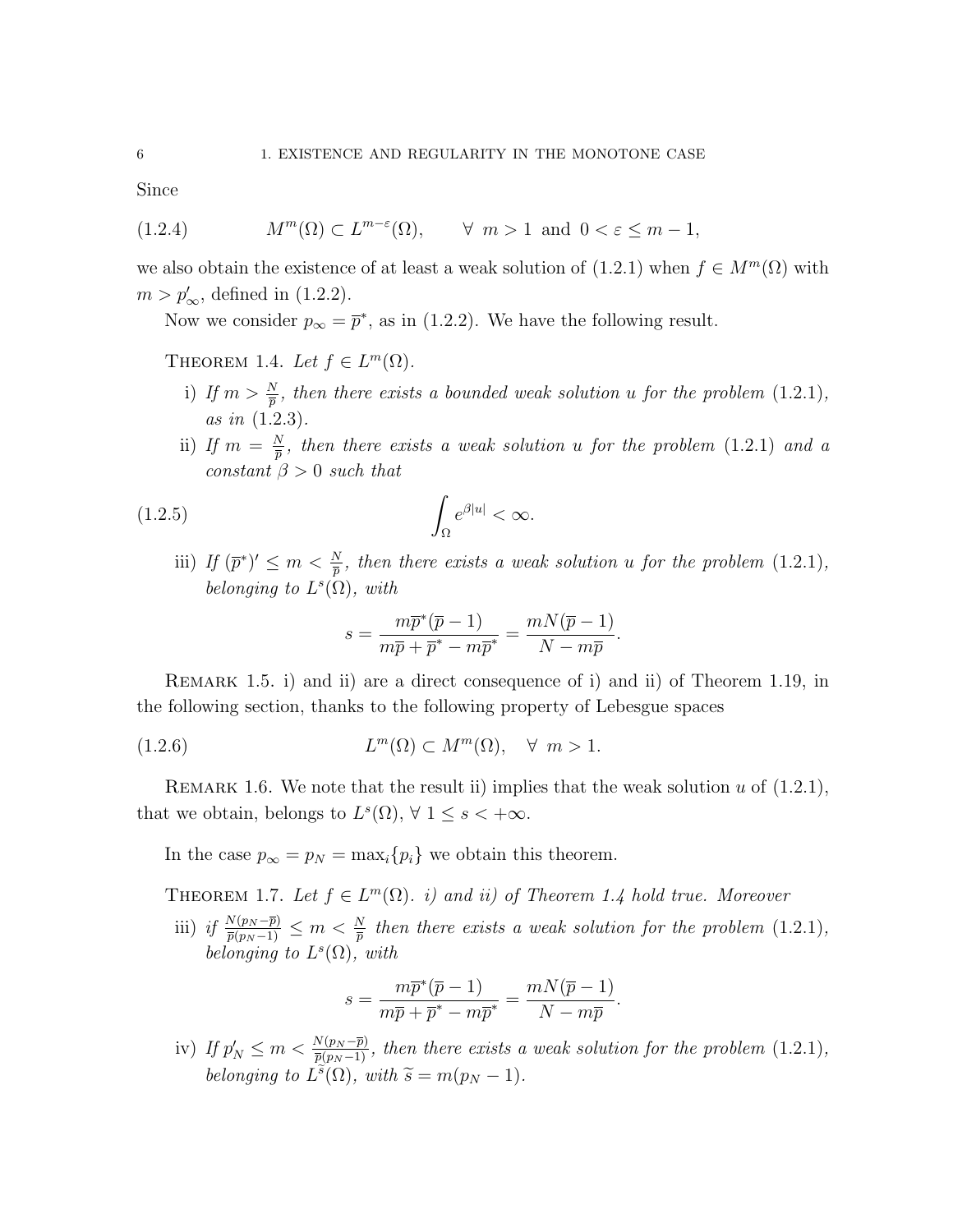REMARK 1.8. We note that, since  $p_N > \bar{p}^*$ ,

$$
\frac{N(p_N-\overline{p})}{\overline{p}(p_N-1)} > (\overline{p}^*)' > p'_N,
$$

and

$$
(1.2.7) \t\t \tilde{s} = m(p_N - 1) > s = \frac{mN(\bar{p} - 1)}{N - m\bar{p}} \t \Leftrightarrow m < \frac{N(p_N - \bar{p})}{\bar{p}(p_N - 1)},
$$

so that we have obtained a better summability of u, if  $(\bar{p}^*)' < m < \frac{N(p_N - \bar{p})}{\bar{p}(p_N - 1)}$  and a new result if  $p'_N < m < (\bar{p}^*)'$ . While if  $(\bar{p}^*)' < m < p'_N < N/\bar{p}$ ,  $(p_N < \bar{p}^*)$ ,  $(1.2.7)$  never holds, so we do not improve the summability of  $u$ , obtained in Theorem 1.4.

REMARK 1.9. We note that  $\widetilde{s} = m(p_N - 1) > p_N$ , since  $m > p'_N$ . Hence we improve the regularity, already known by the embeddings, of the weak solution of our problem.

Remark 1.10. We highlight that there is a continuity in our summability results. As a matter of fact, if  $p_N = \overline{p}^*, m = (\overline{p}^*)'$ , we have

$$
\widetilde{s} = (\overline{p}^*)'(\overline{p}^* - 1) = \overline{p}^*
$$

and this is the same exponent which appears in iii) of Theorem 1.4, with  $m = (\bar{p}^*)'$ .

Remark 1.11. Obviously the case iv) of Theorem 1.7 is new because our operator is anisotropic. If it is isotropic,  $p_N = \overline{p} = p$  and  $p < p^*$ . Moreover

$$
\frac{N(p_N-\overline{p})}{\overline{p}(p_N-1)}=0,
$$

as we expect.

REMARK 1.12. It is easy to prove that if  $f \in L^m(\Omega)$ , with  $m \ge p'_\infty$ , the weak solution of the problem (1.2.1) is unique due to the monotone property of anisotropic operators as (I.1). If we suppose that two solutions  $u_1$  and  $u_2$  exist, we have

$$
\sum_{i=1}^N \int_{\Omega} |\partial_i u_1|^{p_i - 2} \partial_i u_1 \partial_i v = \int_{\Omega} f v \quad \forall \ v \in W_0^{1, (p_i)}(\Omega)
$$

and

$$
\sum_{i=1}^N \int_{\Omega} |\partial_i u_2|^{p_i-2} \partial_i u_2 \partial_i v = \int_{\Omega} fv \quad \forall \ v \in W_0^{1,(p_i)}(\Omega).
$$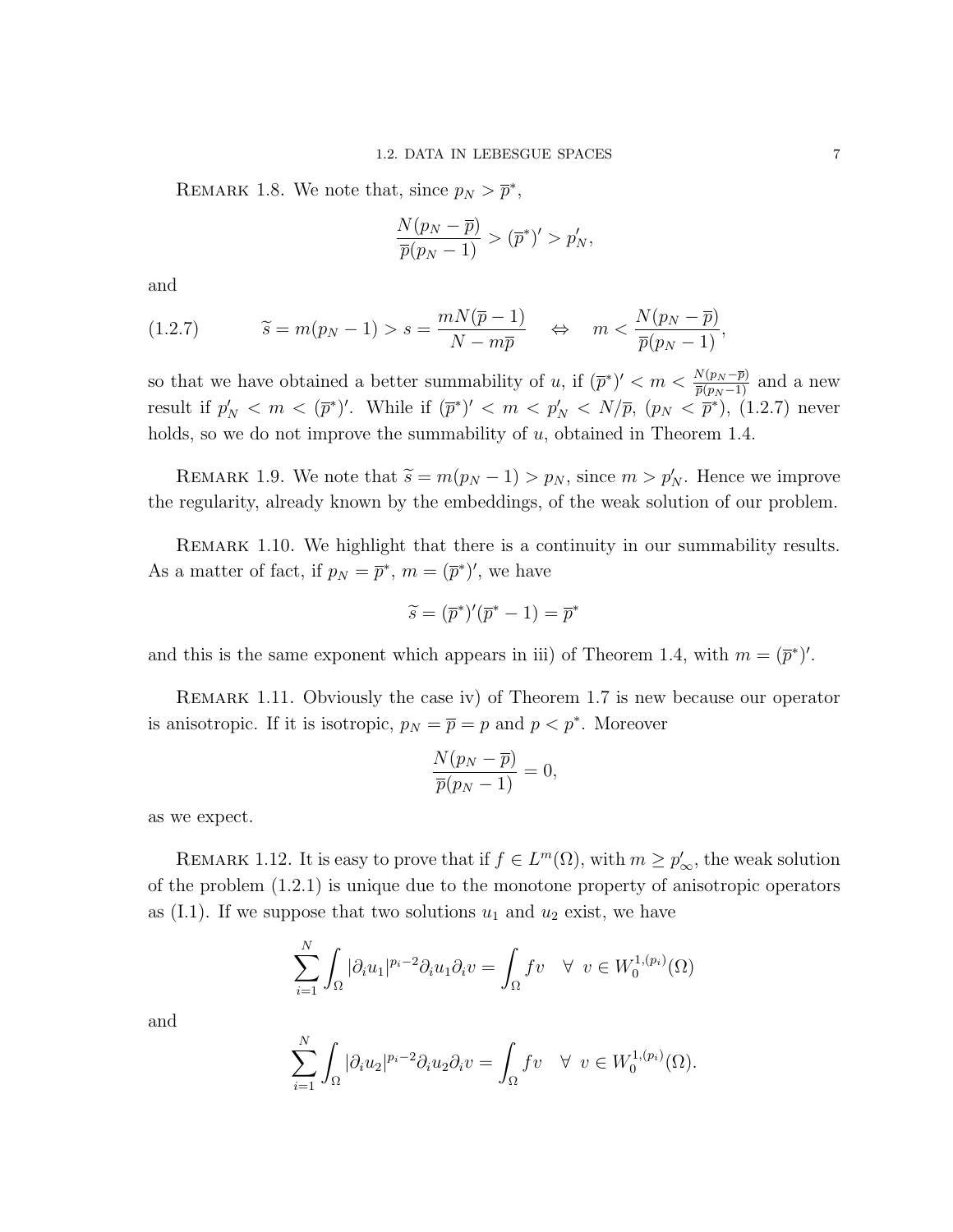Now we take as a test function  $v = u_1 - u_2$  in both of them. We note that such a choice is possible since  $u_1, u_2 \in W_0^{1,(p_i)}$  $0^{(1,(p_i)}(\Omega)$ . Then, subtracting the two expressions, we obtain

$$
\sum_{i=1}^{N} \int_{\Omega} [|\partial_i u_1|^{p_i-2} \partial_i u_1 - |\partial_i u_2|^{p_i-2} \partial_i u_2] \partial_i (u_1 - u_2) = 0.
$$

Then, if  $p_i \geq 2$  for all  $i = 1, ..., N$ ,

$$
[|\partial_i u_1|^{p_i-2}\partial_i u_1 - |\partial_i u_2|^{p_i-2}\partial_i u_2] \partial_i (u_1 - u_2) \geq C_0 |\partial_i (u_1 - u_2)|^{p_i}, \qquad \forall i.
$$

Hence

$$
\sum_{i=1}^N \int_{\Omega} |\partial_i (u_1 - u_2)|^{p_i} \leq 0,
$$

that implies  $u_1 = u_2$ . A slight modification is needed to obtain the same result with  $p_i < 2$ .

REMARK 1.13. We note that in our results we do not need to suppose that  $\bar{p}^* > p_N$ , thanks to the embeddings proved in [45]. This fact does not contradict the counterexample in [60] (see also [49]). As a matter of fact, in the cited paper, it is shown that  $(1.2.1)$  with  $f = 0$  may have unbounded weak solutions, but the counterexample is not in the case of homogeneous Dirichlet boundary conditions.

Now we consider always the same Dirichlet problem  $(1.2.1)$  but if  $m < p'_{\infty}$ . We prove the existence of a distributional solution, that is  $u \in W_0^{1,1}$  $\mathfrak{g}_0^{1,1}(\Omega)$ , such that,

(1.2.8) 
$$
\sum_{i=1}^{N} \int_{\Omega} |\partial_i u|^{p_i - 2} \partial_i u \partial_i \phi = \int_{\Omega} f \phi, \qquad \forall \phi \in C_0^1(\Omega).
$$

If  $p_{\infty} = \overline{p}^*$ , we have the following theorem.

THEOREM 1.14. Let  $f \in L^m(\Omega)$ .

i) If  $m = 1$ , then there exists a distributional solution u for (1.2.1), belonging to  $W_0^{1,(s_i)}$  $\int_0^{1,(s_i)} (\Omega)$ , for all

$$
1 < s_i < p_i \, \frac{N(\overline{p} - 1)}{\overline{p}(N - 1)}, \quad \forall \ i = 1, \dots, N.
$$

ii) If  $1 \leq m \leq (\bar{p}^*)'$ , then there exists a distributional solution u for  $(1.2.1)$ , belonging to  $W_0^{1,(s_i)}$  $\binom{1,(s_i)}{0}$ , with

$$
1 < s_i = p_i \, \frac{mN(\overline{p} - 1)}{\overline{p}(N - m)},
$$

for all  $i = 1, ..., N$ .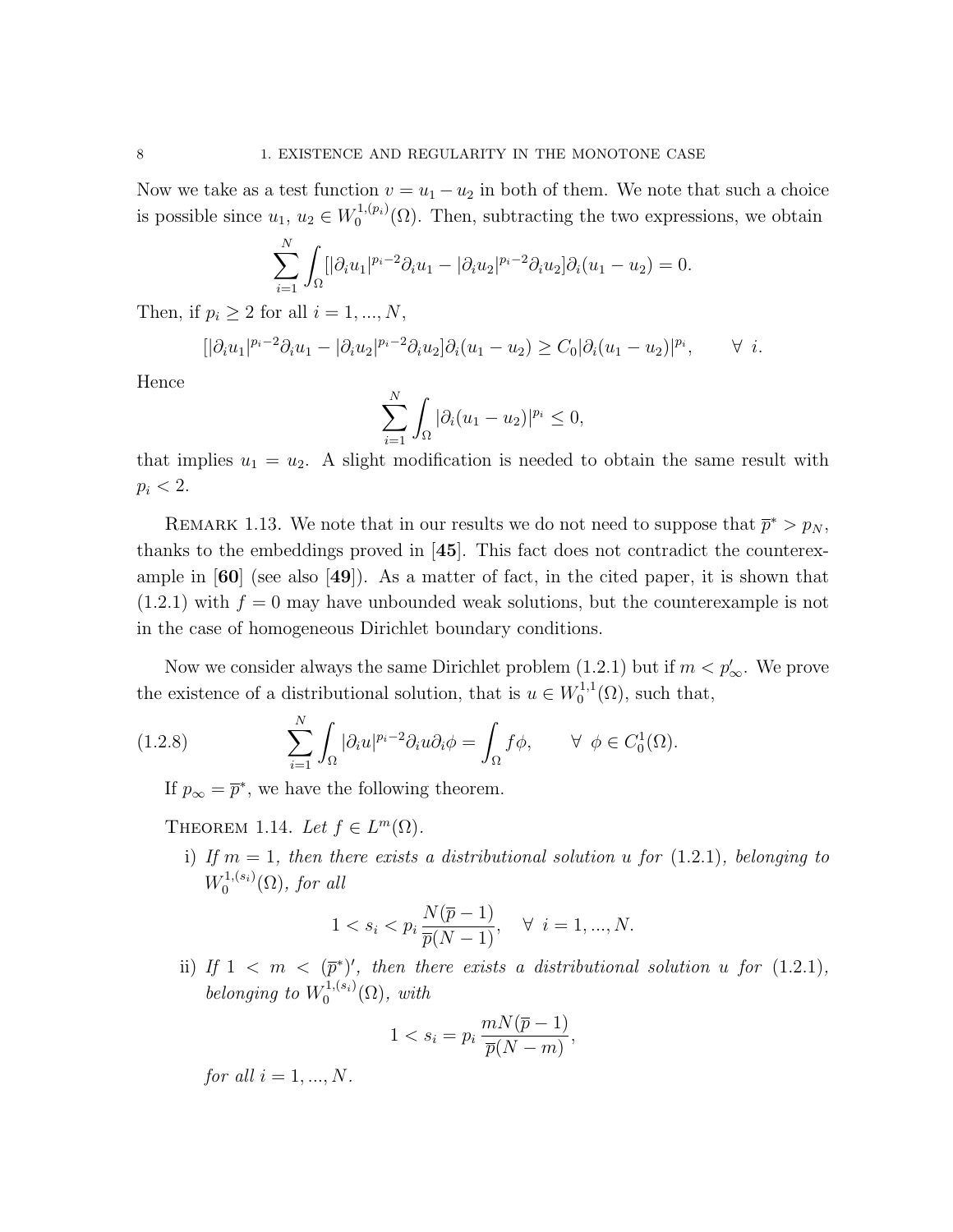REMARK 1.15. Since  $s_i > 1$ , for any  $i = 1, ..., N$ , we deduce that

$$
\overline{p} > 2 - \frac{1}{N}
$$

in i), and in ii)

$$
\overline{p}>1+\frac{1}{m^*},
$$

as we expect recalling the classic case, i.e.  $p_i = p$  for all *i*.

REMARK 1.16. Also in this case, we note that, since  $\bar{p}^* \geq p_N$ ,

$$
\frac{N(p_N-\overline{p})}{\overline{p}(p_N-1)} < (\overline{p}^*)'
$$

and

$$
\frac{N(p_N - \overline{p})}{\overline{p}(p_N - 1)} > 1 \quad \Leftrightarrow \quad p_N > \frac{\overline{p}(N - 1)}{N - \overline{p}} = \frac{N - 1}{N} \overline{p}^*
$$

Hence we can improve the previous theorem if  $\frac{\overline{p}(N-1)}{N-\overline{p}} < p_N \leq \overline{p}^*$  and  $1 < m < \frac{N(p_N-\overline{p})}{\overline{p}(p_N-1)}$ . As a matter of fact we have a distributional solution of (1.2.1) belonging to  $W_0^{1,(\tilde{s}_i)}(\Omega)$ , with  $1 < \widetilde{s}_i = p_i \frac{m}{p'_N}$  $\frac{m}{p'_N}$  for all  $i = 1, ..., N$  and by the restriction on m, it holds

$$
(1.2.9) \t\t p_i \frac{m}{p'_N} > p_i \frac{mN(\overline{p}-1)}{\overline{p}(N-m)}, \t\t \forall i = 1,..., N \Leftrightarrow m < \frac{N(p_N - \overline{p})}{\overline{p}(p_N - 1)}.
$$

Also in this case, since  $\tilde{s}_i > 1$ , we have the following condition on  $\bar{p}$ 

$$
\overline{p} > \frac{p_N'}{m}
$$

.

Moreover if  $f \in L^1(\Omega)$ ,  $u \in W_0^{1, (\widetilde{s}_i)}(\Omega)$ , for all

$$
\widetilde{s}_i < \frac{p_i}{p'_N}
$$
 and  $\overline{p} > p'_N$ ,  $\forall i = 1, ..., N$ .

In the case  $p_{\infty} = p_N$ , we have the theorem below.

THEOREM 1.17. Let  $f \in L^m(\Omega)$ .

i) If  $m = 1$ , then there exists a distributional solution u for (1.2.1), belonging to  $W_0^{1,(\widetilde{s}_i)}(\Omega)$ , for all

$$
\widetilde{s}_i < \frac{p_i}{p'_N} \quad \text{and} \quad \overline{p} > p'_N,
$$

 $\forall i = 1, ..., N$ .

ii) If  $1 \leq m \leq (\bar{p}^*)'$ , then there exists a distributional solution u for  $(1.2.1)$ , belonging to  $W_0^{1, (\tilde{s}_i)}(\Omega)$ , with  $\tilde{s}_i = p_i \frac{m}{p'_N}$  $\frac{m}{p'_N}$  for all  $i = 1, ..., N$ .

.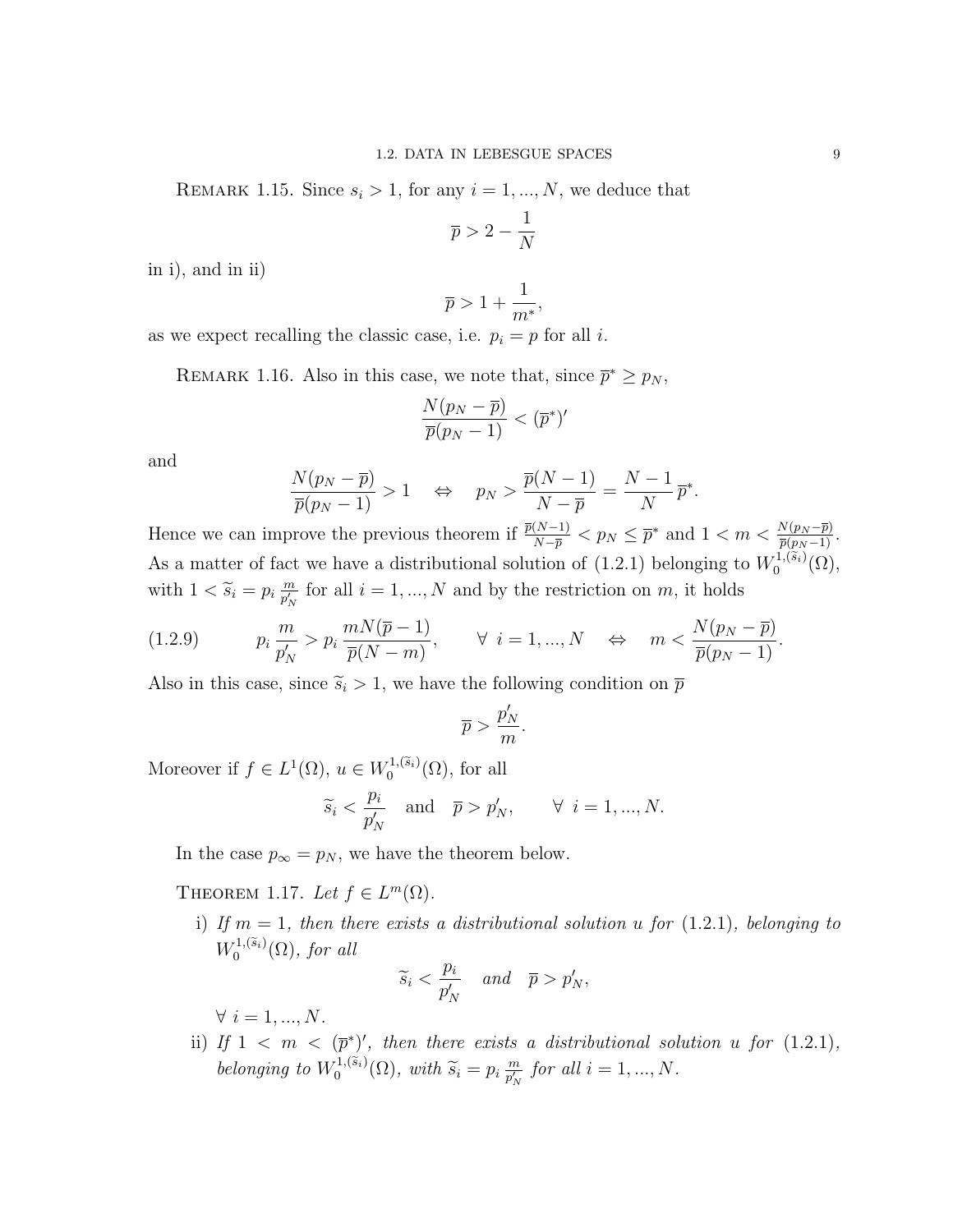REMARK 1.18. We note that, if  $1 \leq m < p'_{\infty}$ , the distributional solution may not be unique. In fact already in the isotropic and linear case the solution is not unique (see the counterexample presented in [74]). But it is possible to extend, in a natural way (see  $[11]$ ), the definition of entropy solutions for the problem  $(1.2.1)$ , see Section 1.6, to achieve an existence result without further assumptions on  $\bar{p}$  and to have a unique solution.

#### 1.3. Data in Marcinkiewicz spaces

In this section we present some results concerning the case of f belonging to a Marcinkiewicz space,  $M^m(\Omega)$ . As we have already mentioned, we know, by a simple modification of the classic Leray-Lions theorem, that if  $f \in M^m(\Omega)$ , with  $m > p'_{\infty}$  there exists a weak solution, as in  $(1.2.3)$ , of problem  $(1.2.1)$ , due to  $(1.2.4)$ . We begin to consider the case  $p_{\infty} = \bar{p}^*$ , where  $p_{\infty}$  and  $\bar{p}^*$  are as in (1.2.2). We have the following result.

THEOREM 1.19. Let  $f \in M^m(\Omega)$ .

- i) If  $m > \frac{N}{p}$ , then there exists a bounded weak solution u for the problem (1.2.1).
- ii) If  $m = \frac{N}{\overline{n}}$  $\frac{N}{\overline{p}}$ , then there exists a weak solution  $u$  for the problem  $(1.2.1)$  and a constant  $\beta > 0$  such that

$$
(1.3.1)\qquad \qquad \int_{\Omega} e^{\beta |u|} < \infty.
$$

iii) If  $(\bar{p}^*)' < m < \frac{N}{\bar{p}}$ , then there exists a weak solution u for the problem (1.2.1), belonging to  $M^{s}(\Omega)$  with

$$
s = \frac{m\overline{p}^*(\overline{p} - 1)}{m\overline{p} + \overline{p}^* - m\overline{p}^*} = \frac{mN(\overline{p} - 1)}{N - m\overline{p}}.
$$

If  $p_{\infty} = p_N > \overline{p}^*$ , we have the theorem below.

THEOREM 1.20. Let  $f \in M^m(\Omega)$ . i) and ii) of Theorem 1.19 hold true. Moreover

iii) if  $\frac{N(p_N - \bar{p})}{\bar{p}(p_N - 1)} \leq m < \frac{N}{\bar{p}}$  then there exists a weak solution u for the problem  $(1.2.1)$ , belonging to  $M^{s}(\Omega)$ , with

$$
s = \frac{m\overline{p}^*(\overline{p} - 1)}{m\overline{p} + \overline{p}^* - m\overline{p}^*} = \frac{mN(\overline{p} - 1)}{N - m\overline{p}}.
$$

iv) If  $p'_N$   $< m < \frac{N(p_N - \overline{p})}{\overline{p}(p_N - 1)}$ , then there exists a weak solution u for the problem (1.2.1), belonging to  $M^{\tilde{s}}(\Omega)$ , with  $\tilde{s} = m(p_N - 1)$ .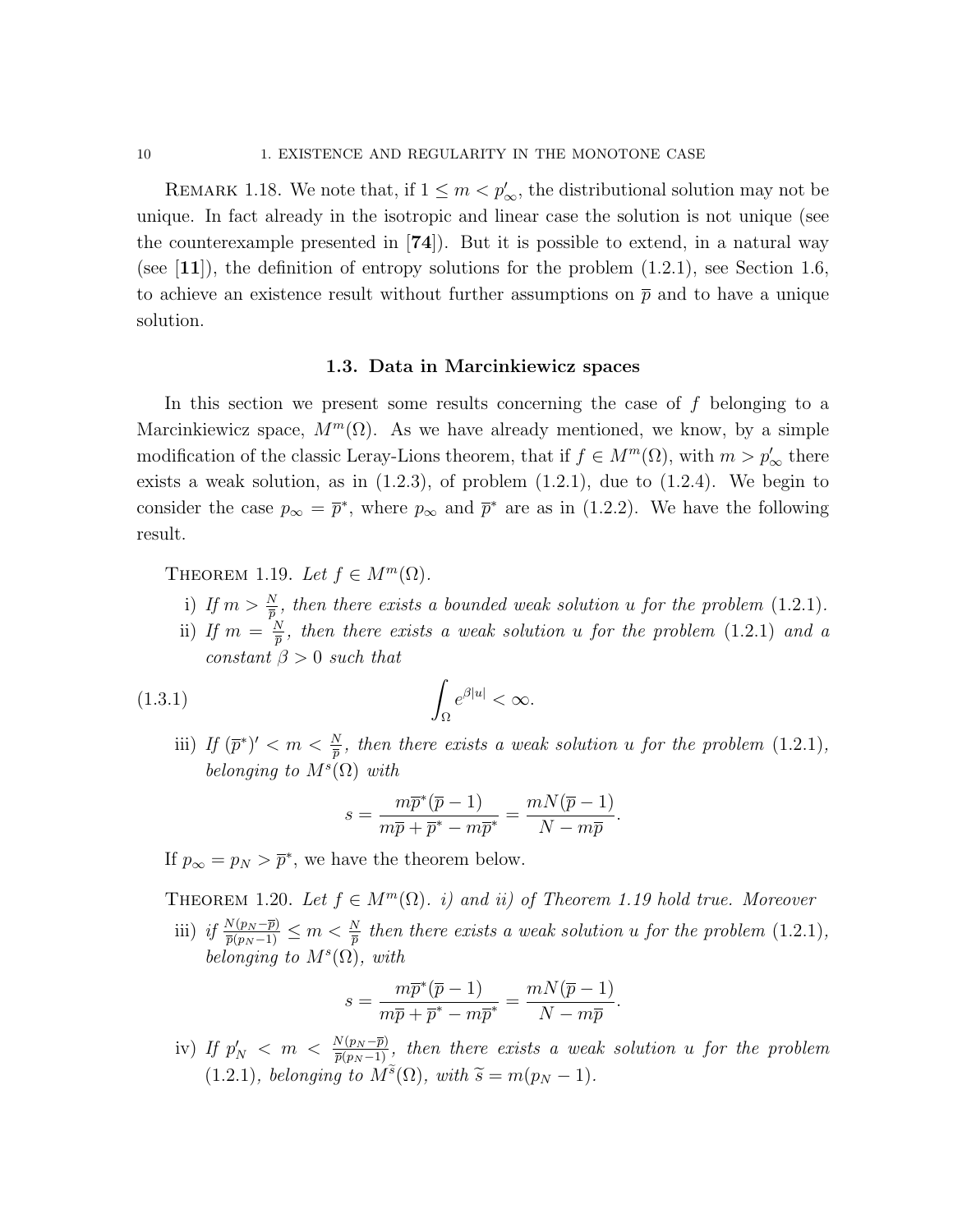Remarks 1.6, 1.8, 1.9, 1.10 and 1.11 hold true also in this case.

REMARK 1.21. We note that if, in the previous theorems, we let m tend to  $N/\overline{p}$ , we obtain  $s \to +\infty$ . Moreover the values of s and  $\tilde{s}$  obtained in Theorems 1.19 and 1.20 are the same of Theorems 1.4 and 1.7, as we expected.

REMARK 1.22. By (1.2.4), also if f belongs to  $M^m(\Omega)$ , with  $m > p'_\infty$ , the weak solution of  $(1.2.1)$  is unique.

For the case  $1 < m \le p'_\infty$  we prove the existence of a distributional solution for the problem (1.2.1), as in (1.2.8).

As before, we distinguish between  $p_{\infty} = \bar{p}^*$  and  $p_{\infty} = p_N$ . In the first case we have the following result.

THEOREM 1.23. If f belongs to  $M^m(\Omega)$ , with  $1 \langle m \leq (\bar{p}^*)^{\prime}$ , then there exists a distributional solution u for (1.2.1), belonging to  $M^{s}(\Omega)$ , with

$$
s = \frac{m\overline{p}^*(\overline{p} - 1)}{m\overline{p} + \overline{p}^* - m\overline{p}^*} = \frac{mN(\overline{p} - 1)}{N - m\overline{p}}
$$

and  $\partial_i u \in M^{s_i}(\Omega)$ , with

$$
1 < s_i = p_i \, \frac{mN(\overline{p} - 1)}{\overline{p}(N - m)},
$$

for all  $i = 1, ..., N$ .

REMARK 1.24. So  $s_i > 1$ , for every  $i = 1, ..., N$ , on the condition that

$$
\overline{p} > 1 + \frac{1}{m^*}.
$$

REMARK 1.25. We note that since  $\bar{p}^* \geq p_N$ ,

$$
\frac{N(p_N-\overline{p})}{\overline{p}(p_N-1)} < (\overline{p}^*)'
$$

and

$$
\frac{N(p_N - \overline{p})}{\overline{p}(p_N - 1)} > 1 \quad \Leftrightarrow \quad p_N > \frac{\overline{p}(N - 1)}{N - \overline{p}}.
$$

So we can improve the previous theorem if  $\frac{\overline{p}(N-1)}{N-\overline{p}} < p_N \leq \overline{p}^*$  and  $1 < m < \frac{N(p_N-\overline{p})}{\overline{p}(p_N-1)}$ , by  $(1.2.7)$ . As a matter of fact, we have a distributional solution for  $(1.2.1)$  belonging to  $M^{\tilde{s}}(\Omega)$ , with  $\tilde{s} = m(p_N - 1)$ . Moreover  $\partial_i u \in M^{\tilde{s}_i}(\Omega)$ , with  $1 < \tilde{s}_i = p_i \frac{m}{p'_N}$  $\frac{m}{p'_N}$  for all  $i = 1, ..., N$ , since it also holds (1.2.9). We note that, in order to have  $\tilde{s}_i > 1$ , we assume

$$
\overline{p} > \frac{p'_N}{m}.
$$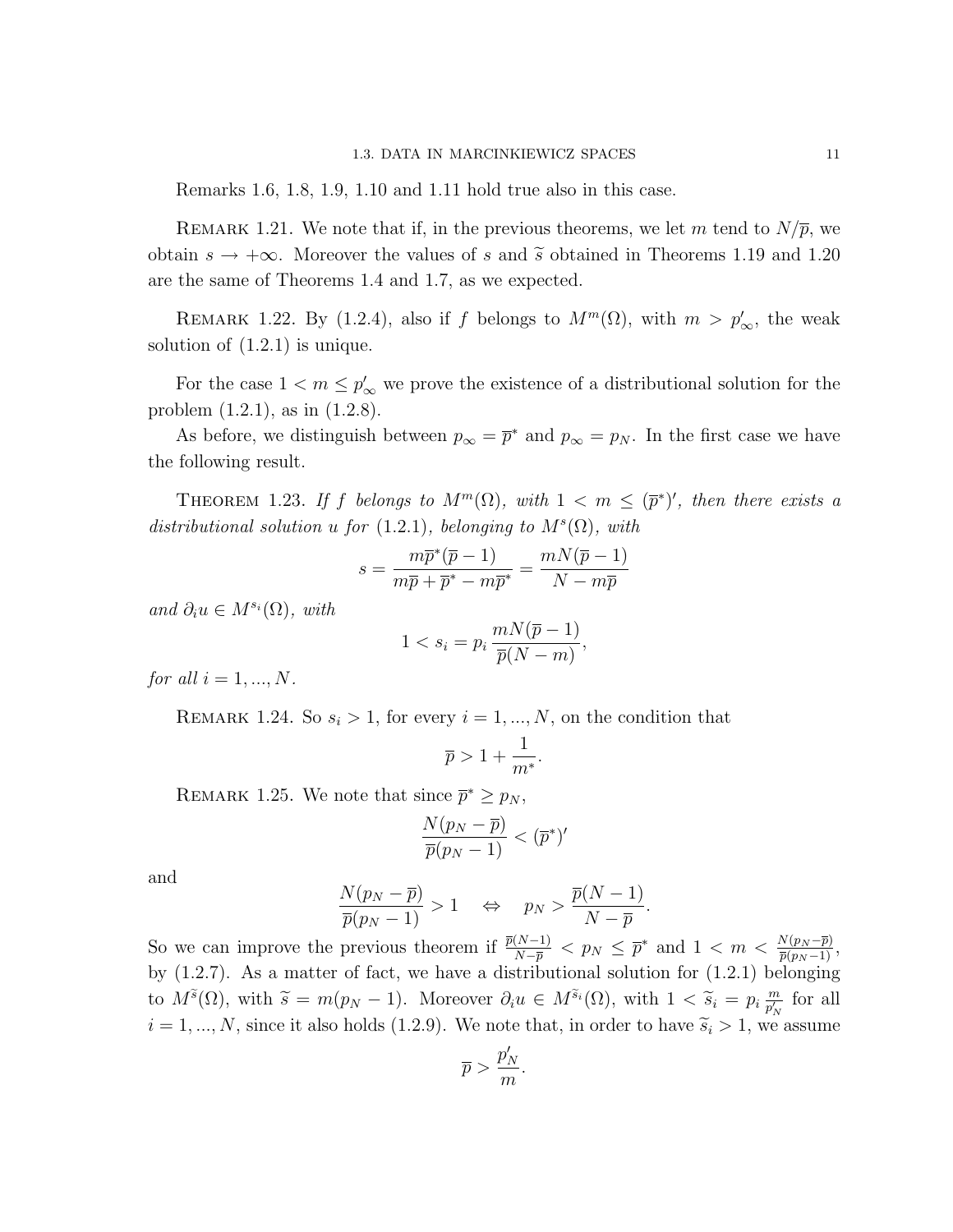In the second case,  $p_{\infty} = p_N$ , we get the following result.

THEOREM 1.26. If f belongs to  $M^m(\Omega)$ , with  $1 \langle m \leq p'_N$ , then there exists a distributional solution u for (1.2.1), belonging to  $M^{\tilde{s}}(\Omega)$ , with  $\tilde{s} = m(p_N - 1)$  and  $\partial_i u \in M^{\tilde{s}_i}(\Omega)$ , with  $\tilde{s}_i = p_i \frac{m}{p'_N}$  $\frac{m}{p'_N}$ , for all  $i = 1, ..., N$ . We also suppose that

$$
\overline{p} > \frac{p'_N}{m}.
$$

REMARK 1.27. Under the assumption  $p_N > \bar{p}^*$ , it holds

$$
\frac{N(p_N - \overline{p})}{\overline{p}(p_N - 1)} > (\overline{p}^*)' > p'_N
$$

and if

$$
m < \frac{N(p_N - \overline{p})}{\overline{p}(p_N - 1)},
$$

(1.2.7) and (1.2.9) are true.

REMARK 1.28. We recall, as already mentioned in the introduction, that if we choose  $p_i = 2$ , for any  $i = 1, ..., N$ , (or equivalently  $p_i = p$ , for any  $i = 1, ..., N$ ), we obtain the classic regularity results.

#### 1.4. Data in divergence form

In this section we consider the problem  $(1.2.1)$ , with datum f in divergence form, namely

(1.4.2) 
$$
\begin{cases}\n-\sum_{i=1}^{N} \partial_i [|\partial_i u|^{p_i-2} \partial_i u] = -\sum_{i=1}^{N} \partial_i f_i & \text{in } \Omega, \\
u = 0 & \text{on } \partial \Omega,\n\end{cases}
$$

with  $f_i \in L^{m_i}(\Omega)$ ,  $m_i \ge p'_i$ , for all  $i = 1, ..., N$ .

This problem has already been studied by several authors, see [19], [25] and [26]. For due diligence we report these results, but we give slightly different proofs. In [26] it was proved that if

(1.4.3) 
$$
\frac{\overline{p}^*}{p_N} \min_i \left\{ 1 - \frac{p'_i}{m_i} \right\} > 1,
$$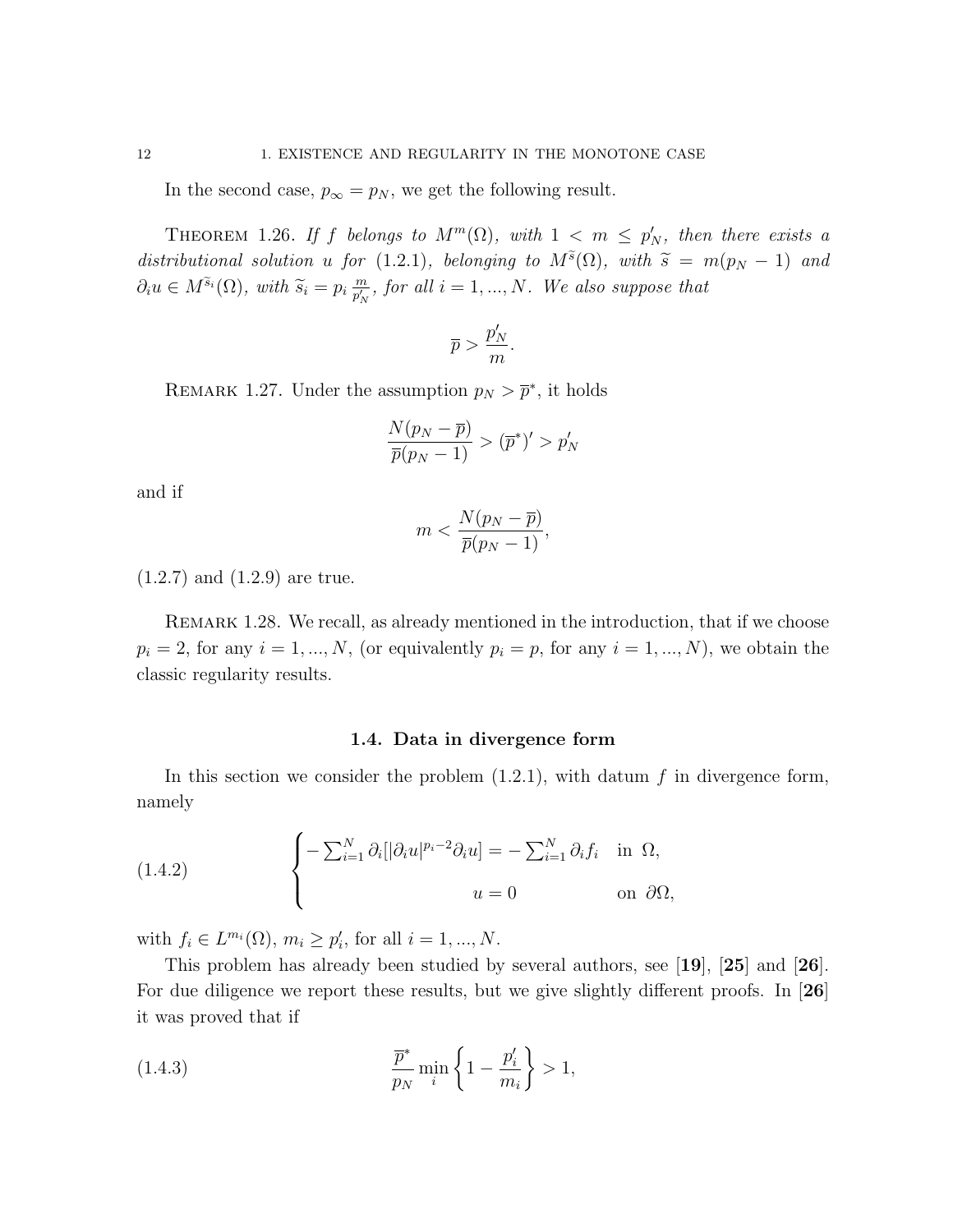that is

(1.4.4) 
$$
\begin{cases} \bar{p}^* > p_N, \\ m_i > \frac{\bar{p}^*}{\bar{p}^* - p_N} p'_i, \qquad \forall \ i = 1, ..., N, \end{cases}
$$

then any weak solution of (1.4.2) is bounded. This result can be proved without the assumption  $\bar{p}^* > p_N$  and under the following weaker regularity assumption on the data

(1.4.5) 
$$
\min_{i} \left\{ 1 - \frac{p_i'}{m_i} \right\} \frac{\overline{p}^*}{\overline{p}} > 1,
$$

(see [76]). We have the following theorem.

THEOREM 1.29. If  $f_i \in L^{m_i}(\Omega)$ , such that (1.4.5) holds, then there exists a bounded weak solution u for the problem (1.4.2).

REMARK 1.30. The assumption  $(1.4.5)$  is equivalent to require that

(1.4.6) 
$$
m_i > \frac{N}{\bar{p}} p'_i, \quad \forall \ i = 1, ..., N.
$$

Moreover

$$
\frac{\overline{p}^*}{\overline{p}^* - p_N} p'_i > \frac{N}{\overline{p}} p'_i.
$$

Hence the boundedness of a weak solution  $u$  also holds true if  $f_i$ 's are less regular and if  $\overline{p}^* < p_N$ .

For the case

(1.4.7) 
$$
\min_{i} \left\{ 1 - \frac{p_i'}{m_i} \right\} \frac{\overline{p}^*}{\overline{p}} < 1,
$$

see [25], in which the following result is presented for minima of some functionals.

THEOREM 1.31. If  $f_i \in L^{m_i}(\Omega)$ , with

(1.4.8) 
$$
\min_{i} \left\{ 1 - \frac{p_i'}{m_i} \right\} \frac{\overline{p}^*}{\overline{p}} = \min_{i} \left\{ 1 - \frac{p_i'}{m_i} \right\} \frac{N}{N - \overline{p}} < 1,
$$

then there exists a weak solution u for the problem  $(1.4.2)$  and it is belongs to  $L^s(\Omega)$ , where

$$
s = \frac{\overline{p}N\mu}{N - \overline{p}\mu} \quad and \quad \mu = \min_{i} \left\{ \frac{m_i}{p'_i} \right\}.
$$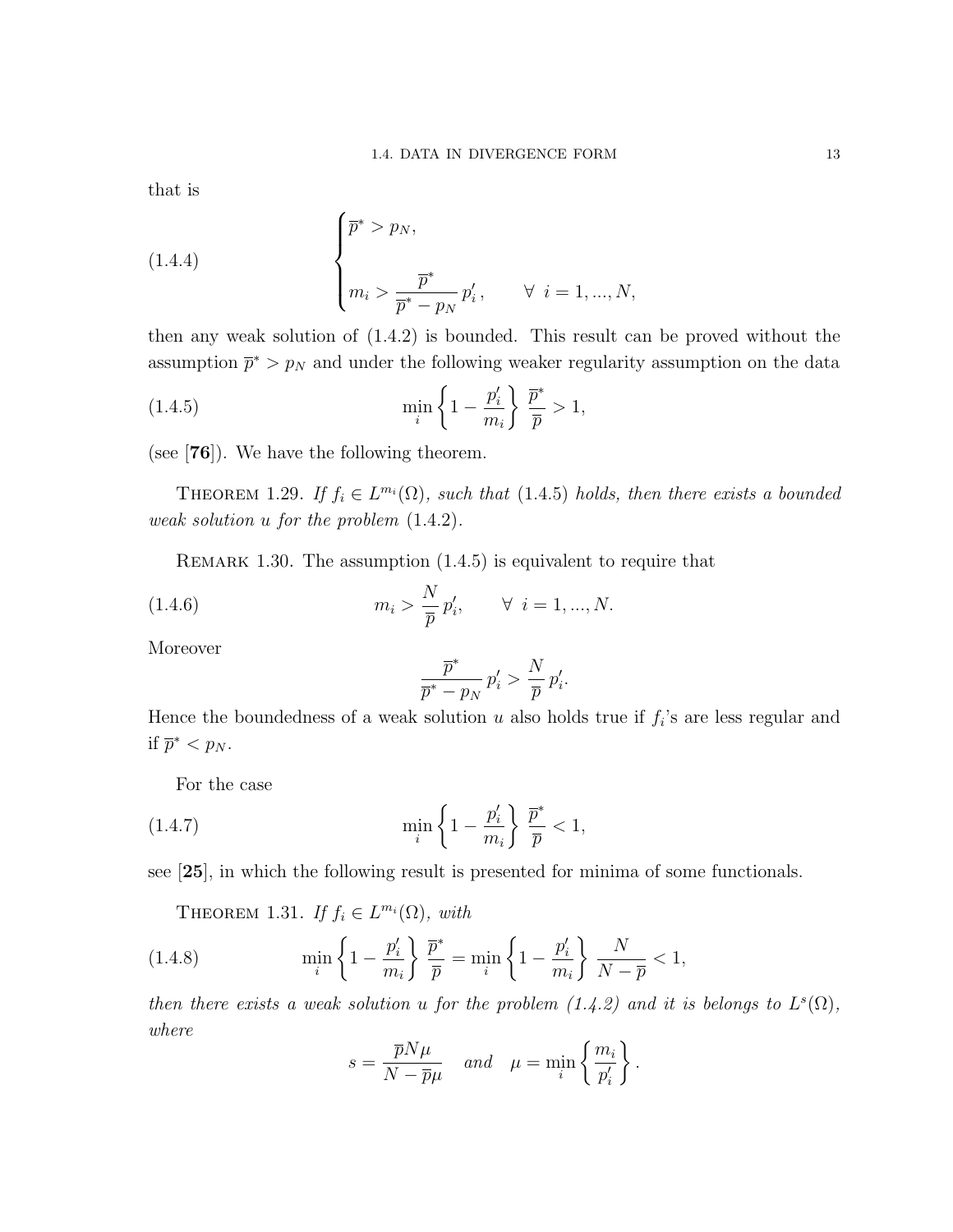REMARK 1.32. We note that if  $\min_i \left\{1 - \frac{p'_i}{m_i}\right\}$  $\frac{N}{2}$  $\frac{N}{N-\overline{p}}$  goes to 1, s goes to infinity. Moreover if  $f \in L^m(\Omega)$  and  $p_i = 2$ , for all  $i = 1, ..., N$  (or equivalently  $p_i = p, \forall$  $i = 1, ..., N$ ) we obtain the known classic results, that is if

$$
\frac{m-2}{m} \cdot \frac{2^*}{2} > 1 \qquad \Leftrightarrow \qquad m > N,
$$

then there exists a bounded weak solution for the isotropic problem, corresponding to (1.4.2) and if  $m < N$  a weak solution belongs to  $L^s(\Omega)$  with  $s = m^*$ .

Remark 1.33. All the results, except the uniqueness results, presented in these sections also hold if our anisotropic operator is exchanged by a more general one, i.e., A a non linear differential operator from  $W_0^{1,(p_i)}$  $\mathcal{O}_0^{(1,(p_i)}(\Omega)$  into its dual of the form

$$
A(u) = -\mathrm{div}(a(x, u, \nabla u)),
$$

where  $a(x, s, \xi) = (a_i(x, s, \xi))$  is a Carathéodory vector valued function on  $\Omega \times \mathbb{R} \times \mathbb{R}^N$ such that, for some constant  $\beta \geq \alpha > 0$ 

$$
\sum_{i=1}^{N} a_i(x, s, \xi) \xi_i \ge \alpha \sum_{i=1}^{N} |\xi_i|^{p_i},
$$

$$
|a_i(x, s, \xi)| \le \beta \left(\sum_{j=1}^{N} |\xi_j|^{p_j}\right)^{1 - 1/p_i}, \qquad \forall \ i = 1, ..., N
$$

and for a.e.  $x \in \Omega$  and  $\forall s \in \mathbb{R}, \xi, \eta \in \mathbb{R}^N, \xi \neq \eta$ 

$$
\sum_{i=1}^{N} (a_i(x, s, \xi) - a_i(x, s, \eta))(\xi_i - \eta_i) > 0.
$$

# 1.5. Proofs of the results

Now we wish to prove the results presented in the previous sections.

1.5.1. Proofs of Theorem 1.4 iii) and Theorem 1.7. We only prove the part iii) of Theorem 1.4, because i) and ii) are a direct consequence of i) and ii) of Theorem 1.19, shown in the following, since

$$
(1.5.9) \t\t\t Lm(\Omega) \subset Mm(\Omega), \t\t \forall m \ge 1.
$$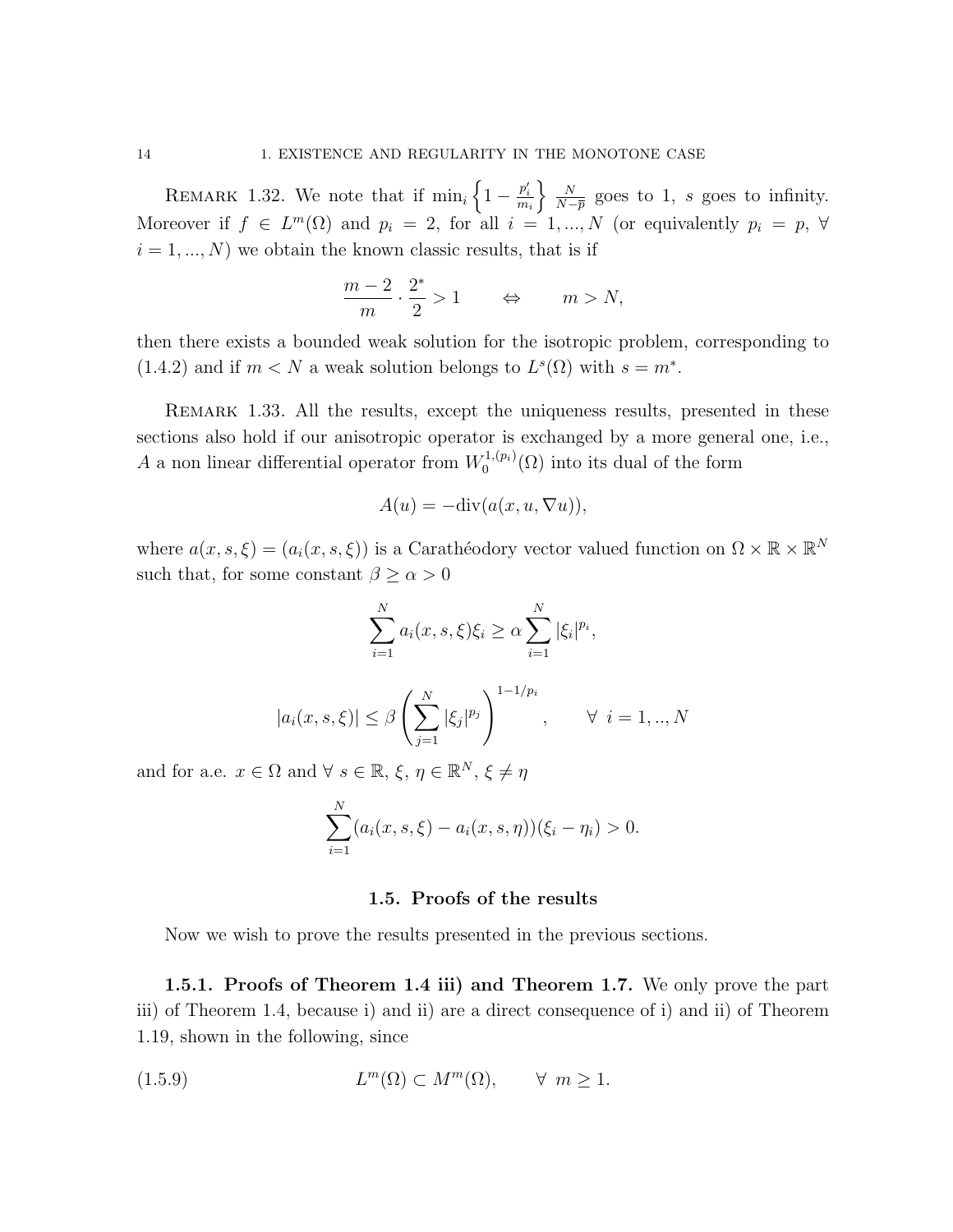We take as a test function in (1.2.3)  $v = |T_k(u)|^{t_j p_j} T_k(u)$ , where  $j = 1, ..., N$ ,  $T_k$  is as in  $(1.1.7)$  and  $t_j$ 's are positive real numbers which we will fix later. We have

$$
(1.5.10) \qquad \sum_{i=1}^N \int_{\Omega} |\partial_i u|^{p_i-2} \partial_i u \partial_i (|T_k(u)|^{t_j p_j} T_k(u)) = \int_{\Omega} f |T_k(u)|^{t_j p_j} T_k(u),
$$

 $\forall$  j = 1, ..., N. For the first term in (1.5.10) we have

$$
\sum_{i=1}^N \int_{\Omega} |\partial_i u|^{p_i-2} \partial_i u \partial_i (|T_k(u)|^{t_j p_j} T_k(u)) \geq C_0 \int_{\Omega} |\partial_j T_k(u)|^{p_j} |T_k(u)|^{t_j p_j},
$$

 $\forall$  j = 1, ..., N. For the second term of (1.5.10), by applying Hölder inequality with exponents  $m$  and  $m'$ , we obtain

$$
\int_{\Omega} f |T_k(u)|^{t_j p_j} T_k(u) \le \left(\int_{\Omega} |f|^m\right)^{\frac{1}{m}} \left(\int_{\Omega} |T_k(u)|^{(t_j p_j + 1)m'}\right)^{\frac{1}{m'}}, \ \ j = 1, ..., N.
$$

From the previous inequalities, by multiplying on j, we deduce

$$
(1.5.11) \qquad \prod_{j=1}^N \left( \int_{\Omega} |\partial_j T_k(u)|^{p_j} |T_k(u)|^{t_j p_j} \right)^{\frac{1}{p_j}} \leq C_1 \prod_{j=1}^N \left( \int_{\Omega} |T_k(u)|^{(t_j p_j + 1)m'} \right)^{\frac{1}{m' p_j}}.
$$

By (1.1.11) of Lemma 1.2, with  $v = T_k(u)$  and  $r = s$ , and (1.5.11), we have

$$
(1.5.12) \qquad \left(\int_{\Omega} |T_k(u)|^s\right)^{\frac{N}{p}-1} \leq C_2 \prod_{j=1}^N \left(\int_{\Omega} |T_k(u)|^{(t_j p_j+1)m'}\right)^{\frac{1}{m' p_j}}.
$$

Since we also want  $s = (t_j p_j + 1) m'$  in (1.5.12), for any  $j = 1, ..., N$ , we have to solve the following system

$$
\begin{cases}\ns = \frac{1+t_j}{\gamma_j(N-1)-1+1/p_j}, & \forall j = 1, ..., N, \\
s = (t_j p_j + 1)m', & \forall j = 1, ..., N, \\
\sum_{j=1}^N \gamma_j = 1, & \gamma_j \ge 0 \text{ and } t_j \ge 0 \forall j = 1, ..., N.\n\end{cases}
$$

From the first two equations in the previous system, after some lengthy but easy calculations, we have

(1.5.13) 
$$
t_j = \frac{2mp_j - m - p_j - m p_j \gamma_j (N-1)}{p_j (m p_j \gamma_j (N-1) - p_j m + 1)}, \quad \forall j = 1, ..., N,
$$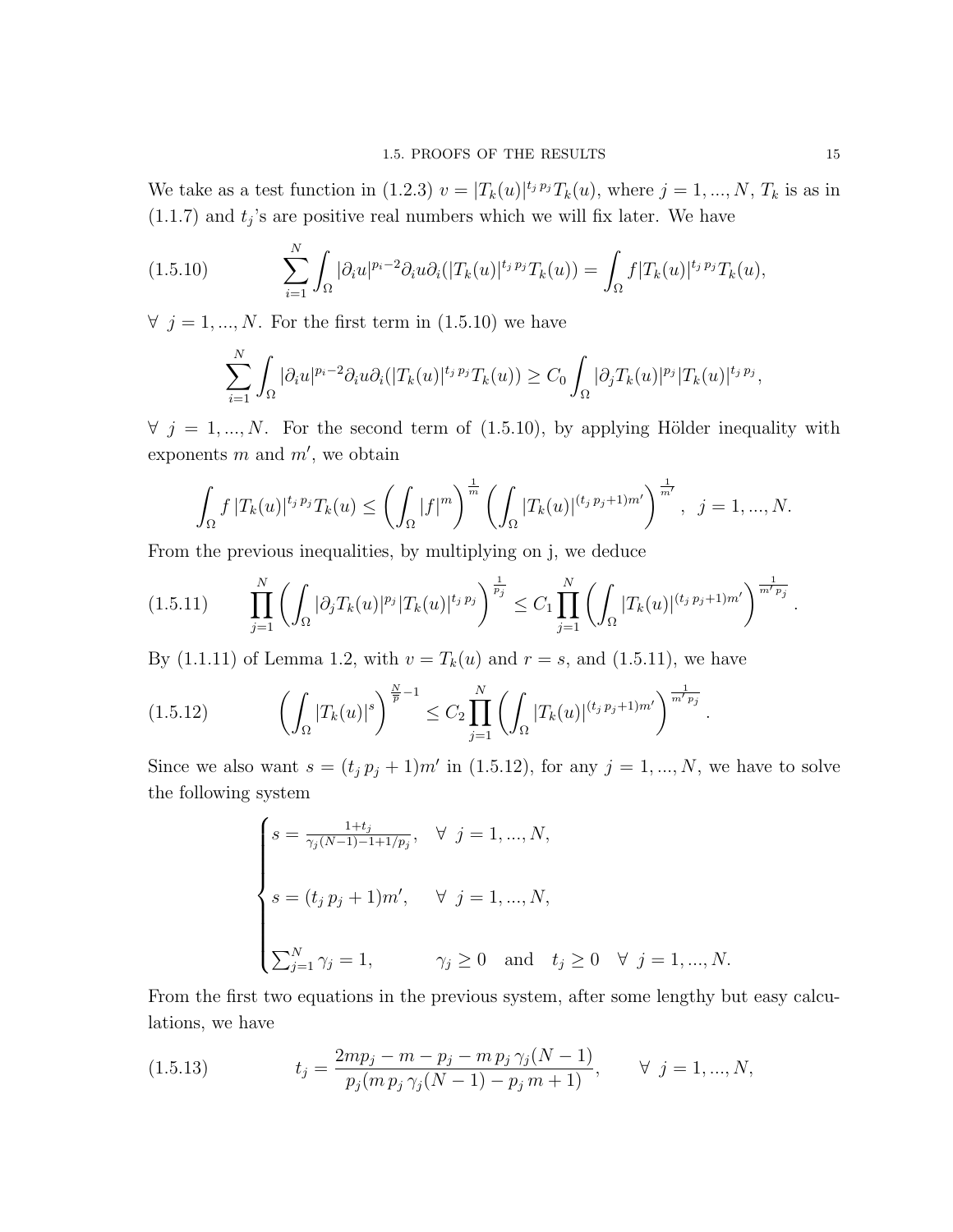and

$$
(1.5.14) \gamma_j = \left(1 - \frac{1}{p_j}\right) \frac{N - m\overline{p}}{N(\overline{p} - 1)m(N - 1)} + \left(1 - \frac{1}{m p_j}\right) \frac{1}{N - 1}, \qquad \forall j = 1, ..., N.
$$

It is easy to prove that  $\gamma_j$ 's satisfy the condition  $\sum_{j=1}^N \gamma_j = 1$ . Moreover  $\gamma_j \geq 0$ , since  $m > 1$  and  $p_j > 1$ , for all  $j = 1, ..., N$ . Also by  $(1.5.13)$  and  $(1.5.14)$ , we have

$$
t_j = \frac{(p_j - 1)[N\overline{p}(m - 1) - m(N - \overline{p})]}{p_j(p_j - 1)(N - m\overline{p})} = \frac{N\overline{p}(m - 1) - m(N - \overline{p})}{p_j(N - m\overline{p})}.
$$

Hence  $t_j \geq 0$ , for all  $j = 1, ..., N$ , by the assumptions on m. As a matter of fact

$$
N - m\overline{p} > 0 \quad \Leftrightarrow \quad m < \frac{N}{\overline{p}},
$$

and

$$
N\overline{p}(m-1) - m(N - \overline{p}) \ge 0 \quad \Leftrightarrow \quad m \ge \frac{N\overline{p}}{N\overline{p} - N + \overline{p}} = (\overline{p}^*)'.
$$

Moreover, by the choice of  $t_j$  and  $\gamma_j$ , we have

$$
s = \frac{mN(\overline{p} - 1)}{N - m\overline{p}},
$$

as in iii) of Theorem 1.4. Therefore, thanks to (1.5.12), by noting that  $N/\bar{p}-1 > N/m'\bar{p}$ , since  $m < N/\overline{p}$ ,

$$
||T_k(u)||_{L^s(\Omega)} \le C_3, \qquad \forall \ k \in \mathbb{N}.
$$

Using Fatou Lemma we can pass to the limit as  $k \to +\infty$  to obtain

$$
||u||_{L^s(\Omega)} \leq C_4,
$$

 $\blacksquare$ 

as desired.

REMARK 1.34. The proof of iv) of Theorem 1.7, is very similar to the previous one. For the sake of simplicity, we omit it, by remarking that we must only use Poincaré type inequality (1.1.10), with  $r = p_N$  and  $i = N$ , instead of the Sobolev type. This is the same reason for which we do not prove Remark 1.16, Theorem 1.17, iv) of Theorem 1.20, Remark 1.25 and Theorem 1.26.

Now we prove the existence and regularity results if  $f \in L^m(\Omega)$ , with  $1 \leq m < (\bar{p}^*)'$ . We use the techniques of [19], introduced for the first time in [16] and [17].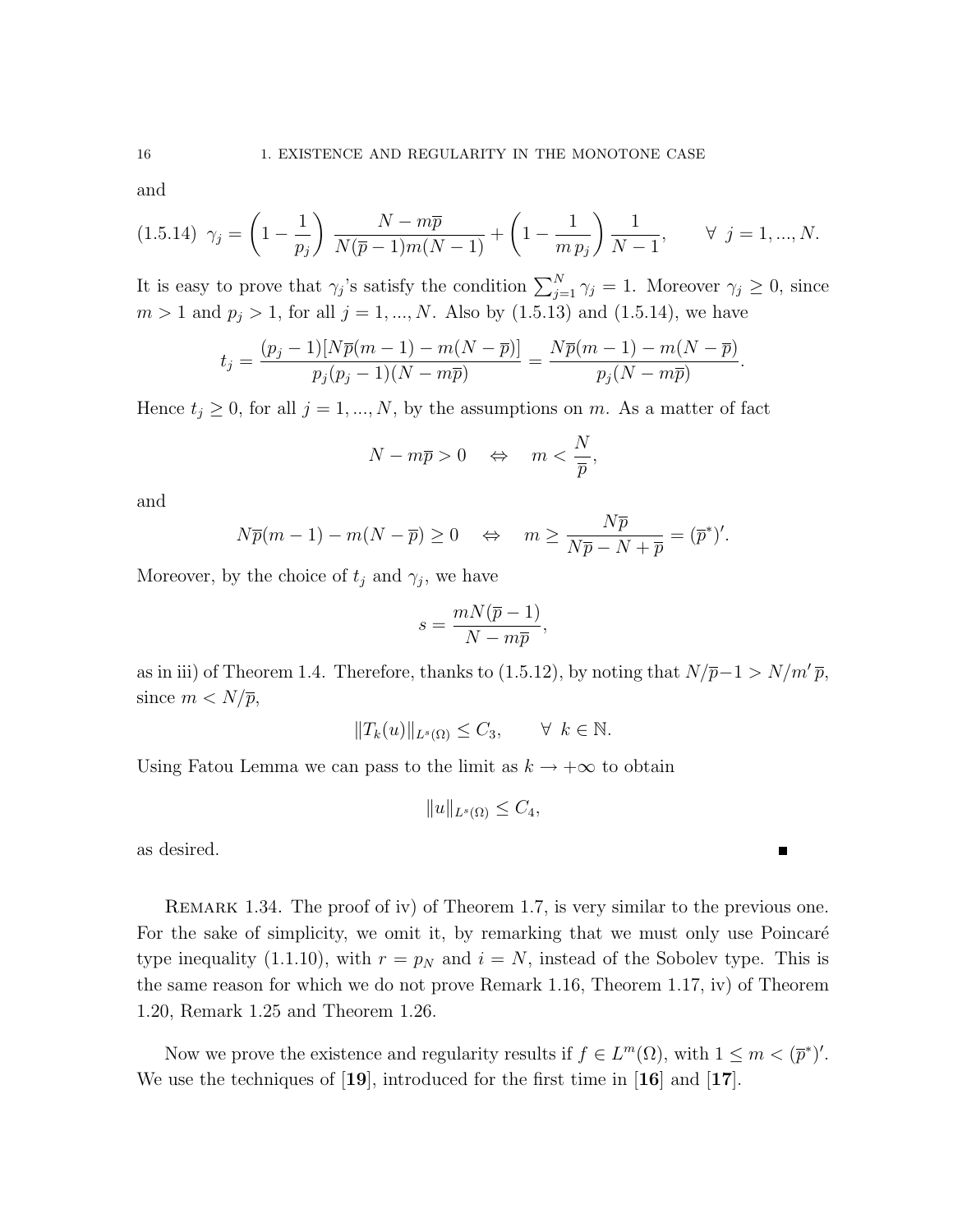**1.5.2. Proof of Theorem 1.14.** We begin with the case  $m = 1$ , i). We consider a sequence  $\{f_n\} \subset L^{\infty}(\Omega)$ , such that

$$
f_n \to f
$$
 in  $L^1(\Omega)$  and  $||f_n||_{L^1(\Omega)} \leq ||f||_{L^1(\Omega)}$ 

and let  $u_n$  be the solutions to the following problems

$$
(1.5.15) \t u_n \in W_0^{1,(p_i)}(\Omega) \cap L^{\infty}(\Omega) : -\sum_{i=1}^N \partial_i [|\partial_i u_n|^{p_i-2} \partial_i u_n] = f_n,
$$

which exist due to the previous results. We take as a test function in the weak formulation of problems (1.5.15),  $v = T_1(G_k(u_n))$ , where  $T_1$  and  $G_k$  are defined in Section 1.1. We have

$$
\sum_{i=1}^N \int_{B_{k,n}} |\partial_i u_n|^{p_i} \le ||f||_{L^1(\Omega)},
$$

with  $B_{k,n} = \{x \in \Omega : k < |u_n(x)| \le k+1\}$ . So,

(1.5.16) 
$$
\int_{B_{k,n}} |\partial_i u_n|^{p_i} \le ||f||_{L^1(\Omega)}, \qquad \forall \ i = 1, ..., N.
$$

Let  $s_i = \theta p_i$ ,  $\beta = \frac{(1-\theta)\overline{s}^*}{\theta}$  $\frac{\theta}{\theta}^{\frac{s}{\sigma}}$  and  $\theta \in (0, \frac{N(\overline{p}-1)}{\overline{p}(N-1)})$ . By using Hölder inequality with exponents  $p_i/s_i$  and  $(p_i/s_i)'$ , we obtain

$$
\int_{\Omega} |\partial_i u_n|^{s_i} = \int_{\Omega} |\partial_i u_n|^{s_i} (1 + |u_n|)^{-\beta \frac{s_i}{p_i}} (1 + |u_n|)^{\beta \frac{s_i}{p_i}} \le
$$
  

$$
\le \left( \sum_{k=0}^{\infty} \int_{B_{k,n}} |\partial_i u_n|^{p_i} (1 + |u_n|)^{-\beta} \right)^{\frac{s_i}{p_i}} \left( \int_{\Omega} (1 + |u_n|)^{\frac{\beta s_i}{p_i - s_i}} \right)^{1 - \frac{s_i}{p_i}}.
$$

Since on  $B_{k,n}$ 

$$
\frac{1}{1+|u_n|} < \frac{1}{k+1},
$$

we have

$$
(1.5.17) \qquad \int_{\Omega} |\partial_i u_n|^{s_i} \leq \left( \sum_{k=0}^{\infty} \frac{1}{(1+k)^{\beta}} \int_{B_{k,n}} |\partial_i u_n|^{p_i} \right)^{\frac{s_i}{p_i}} \left( \int_{\Omega} (1+|u_n|)^{\frac{\beta s_i}{p_i-s_i}} \right)^{1-\frac{s_i}{p_i}}.
$$

By (1.5.16) and since  $\beta > 1$  we obtain

$$
\sum_{k=0}^{\infty} \frac{1}{(1+k)^{\beta}} \int_{B_{k,n}} |\partial_i u_n|^{p_i} \le C_0,
$$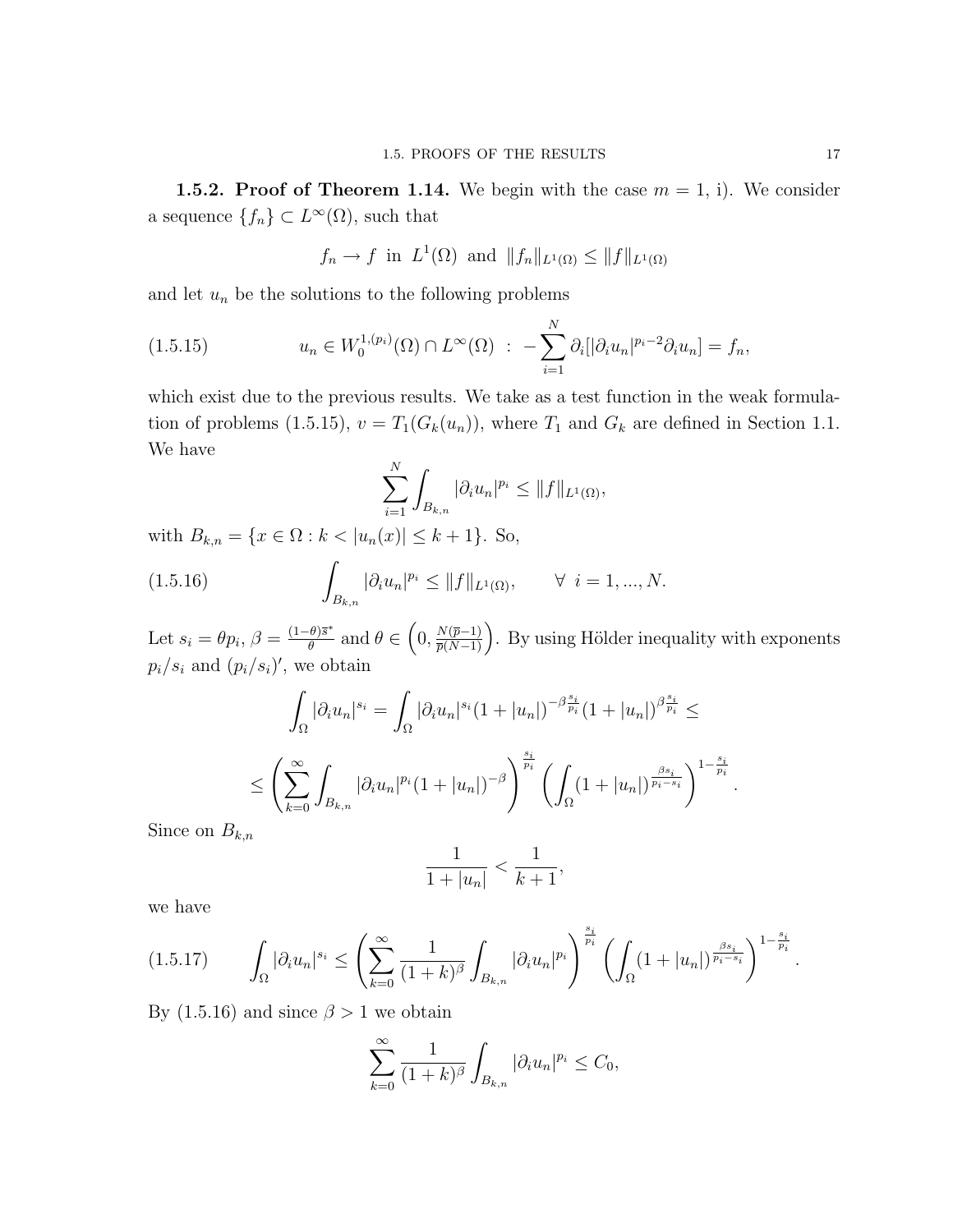hence

$$
(1.5.18) \qquad \left(\int_{\Omega} |\partial_i u_n|^{s_i}\right)^{\frac{1}{Ns_i}} \leq C_1 \left(\int_{\Omega} (1+|u_n|)^{\frac{\beta s_i}{p_i-s_i}}\right)^{\left(\frac{1}{s_i}-\frac{1}{p_i}\right)\frac{1}{N}}.
$$

Now we apply the anisotropic Sobolev inequality (1.1.5), with  $r = \bar{s}^*$ , to obtain, thanks to the choice of  $\beta$ ,

$$
(1.5.19) \t\t\t ||u_n||_{L^{\overline{s}^*}} \leq C_2 \left( \int_{\Omega} (1+|u_n|)^{\overline{s}^*} \right)^{\left(\frac{1}{\theta}-1\right)\frac{1}{\overline{p}}}.
$$

By (1.5.19) and (1.5.18), we get that  $\partial_i u_n$  is bounded in  $L^{s_i}(\Omega)$  uniformly in n. So we can assume that, for some u and for some subsequence, which we still denote by  $u_n$ , that

(1.5.20) 
$$
\partial_i u_n \to \partial_i u \text{ weakly in } L^{s_i}(\Omega), \qquad \forall \ i = 1, ..., N,
$$

(1.5.21) 
$$
u_n \to u \text{ strongly in } L^{\overline{s}}(\Omega),
$$

 $\overline{s}$ , the harmonic mean of the  $s_i$ 's. It is not enough to pass to the limit, but we can claim that

(1.5.22) 
$$
\partial_i u_n \to \partial_i u \text{ strongly in } L^{r_i}(\Omega), \qquad \forall \ r_i < s_i,
$$

 $i = 1, ..., N$ . In fact we have, for all  $\eta > 0$  and for all  $i = 1, ..., N$ ,

$$
\int_{\{|u_n-u_h|\leq \eta\}} \left( |\partial_i u_n|^{p_i-2} \partial_i u_n - |\partial_i u_h|^{p_i-2} \partial_i u_h \right) \partial_i (u_n-u_h) \leq 2\eta \|f\|_{L^1(\Omega)}.
$$

If we fix i and  $p_i \geq 2$ , we deduce that

$$
\int_{\{|u_n-u_h|\leq\eta\}} |\partial_i(u_n-u_h)|^{p_i} \leq C_3 \eta
$$

and so by Hölder inequality with exponents  $p_i/r_i$  and  $(p_i/r_i)'$  and by simple calculations, we have

$$
\int_{\Omega} |\partial_i (u_n - u_h)|^{r_i} \leq C_4 \eta^{\frac{r_i}{p_i}} + C_5 \operatorname{meas}(\{|u_n - u_h| > \eta\})^{1 - \frac{r_i}{s_i}}.
$$

We obtain the same result also for  $p_i < 2$  by a slight modification. We recall that  $u_n$ converges to u in measure because  $u_n \to u$  in  $L^{\bar{s}}(\Omega)$ . So, since the above inequality holds true for any  $\eta > 0$ , we obtain that  $\partial_i u_n$  is a Cauchy sequence in  $L^{r_i}(\Omega)$ . So, by (1.5.22), we have

$$
|\partial_i u_n|^{p_i-2} \partial_i u_n \to |\partial_i u|^{p_i-2} \partial_i u \text{ in } L^1(\Omega).
$$

now we can pass to the limit for  $n \to +\infty$  in the weak formulation of (1.5.15) and we obtain that  $u$  is a distributional solution for the equation  $(1.2.1)$ .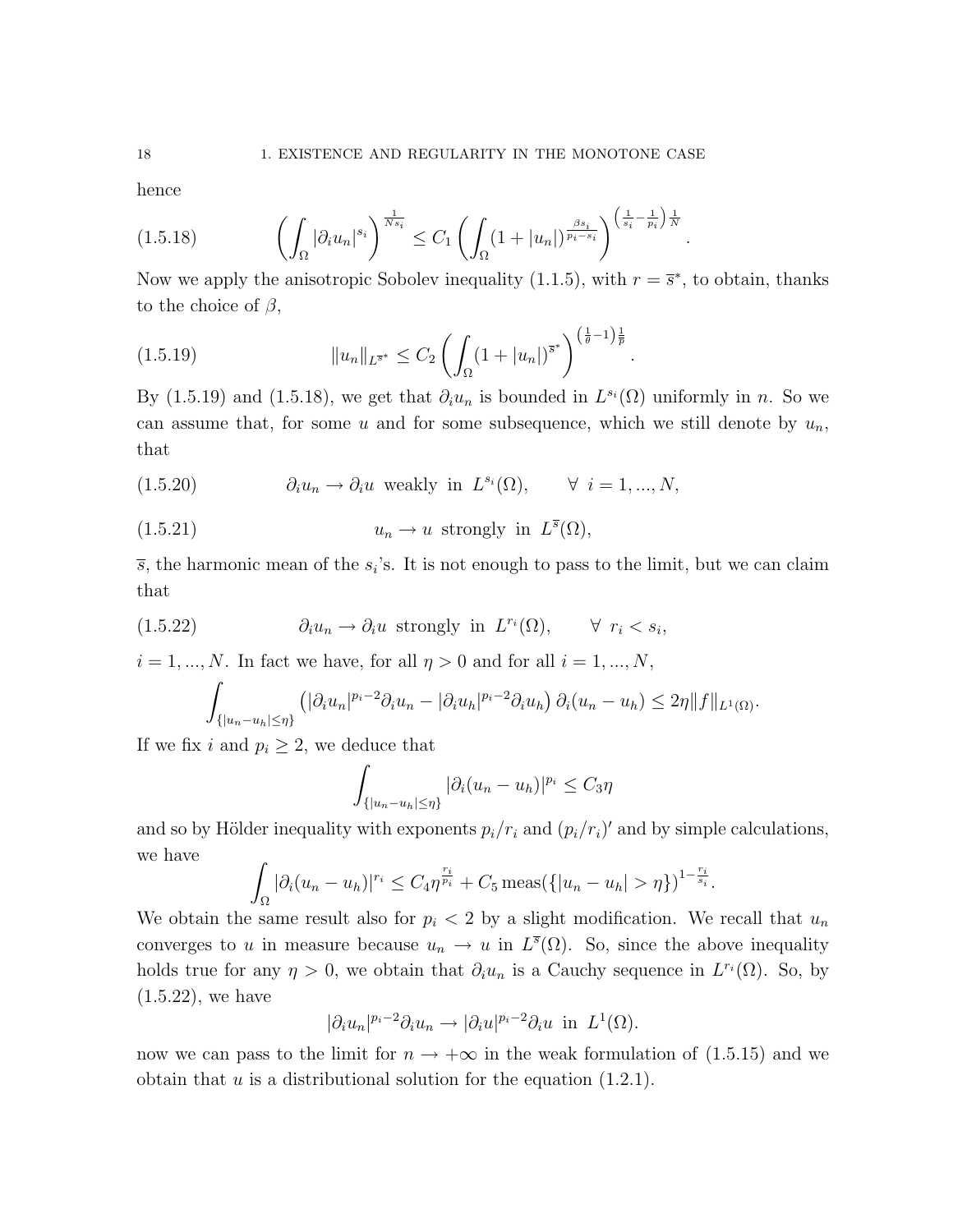Now we deal with the case  $1 < m < (\bar{p}^*)'$ , part ii) of Theorem 1.14. As above we consider a sequence  $\{f_n\} \subset L^{\infty}(\Omega)$ , such that

$$
f_n \to f
$$
 in  $L^m(\Omega)$  and  $||f_n||_{L^m(\Omega)} \le ||f||_{L^m(\Omega)}$ 

and let  $u_n$  be the solutions of the problems  $(1.5.15)$ . We use, as a test function in the weak formulation of (1.5.15),  $v = T_1(G_k(u_n))$ , to obtain

$$
\sum_{i=1}^{N} \int_{B_{k,n}} |\partial_i u_n|^{p_i} \le \int_{A_{k,n}} |f_n|,
$$

with  $A_{k,n} = \{|u_n| > k\}$ . We get

(1.5.23) 
$$
\int_{B_{k,n}} |\partial_i u_n|^{p_i} \leq \int_{A_{k,n}} |f_n|, \qquad \forall \ i = 1, ..., N.
$$

If we go on as in the case  $m = 1$ , we have

$$
\int_{\Omega} |\partial_i u_n|^{s_i} \leq \left( \sum_{j=0}^{\infty} \int_{B_{j,n}} |f_n| \sum_{k=0}^j \frac{1}{(1+k)^{\beta}} \right)^{\frac{s_i}{p_i}} \left( \int_{\Omega} (1+|u_n|)^{\frac{\beta s_i}{p_i-s_i}} \right)^{1-\frac{s_i}{p_i}}.
$$

Since

$$
\sum_{k=0}^{j} \frac{1}{(1+k)^{\beta}} \le C_0 (1+j^{1-\beta}),
$$

we obtain, by some calculations and by using Hölder inequality with exponents  $m$  and  $m',$ 

$$
\int_{\Omega} |\partial_i u_n|^{s_i} \leq C_1 \left[ \|f_n\|_{L^m(\Omega)} \left( \int_{\Omega} (1+|u_n|)^{(1-\beta)m'} \right)^{\frac{1}{m'}} \right]^{\frac{s_i}{p_i}} \left( \int_{\Omega} (1+|u_n|)^{\frac{\beta s_i}{p_i-s_i}} \right)^{1-\frac{s_i}{p_i}},
$$

for all  $i = 1, ..., N$ . Now we take  $s_i = \theta p_i$ , with  $\theta \in [0, 1)$ , such that

$$
\frac{\beta s_i}{p_i - s_i} = \frac{\beta \theta}{1 - \theta}, \qquad \forall \ i = 1, ..., N
$$

and we choose  $\beta$ , such that

$$
\frac{\beta \theta}{1 - \theta} = (1 - \beta)m' \iff \beta = \frac{m(1 - \theta)}{m - \theta}.
$$

We obtain

$$
(1 - \beta)m' = \frac{\theta m}{m - \theta}
$$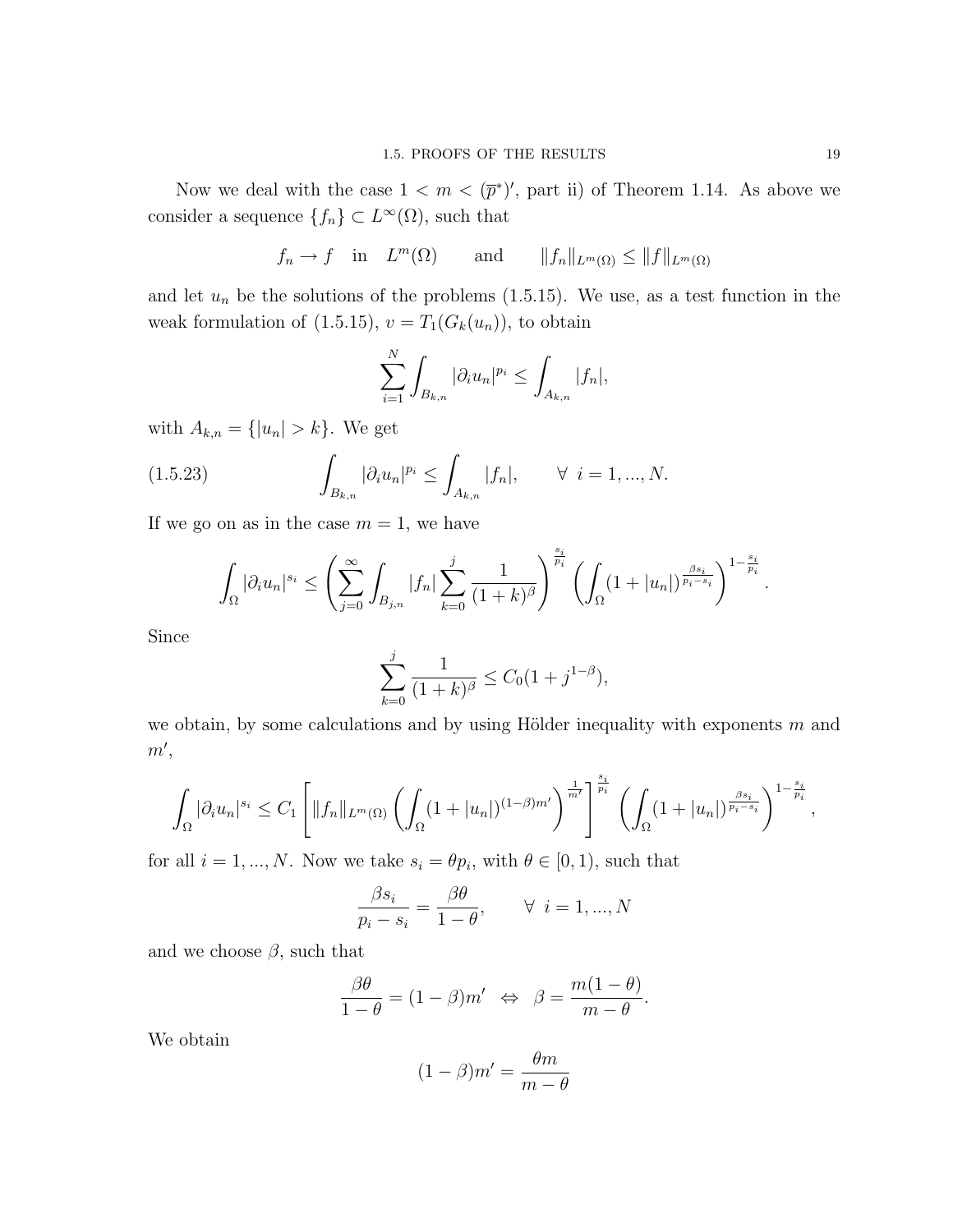and therefore

$$
\left(\int_{\Omega}|\partial_i u_n|^{s_i}\right)^{\frac{1}{s_iN}} \leq C_2 \left(\int_{\Omega} (1+|u_n|)^{\frac{\theta m}{m-\theta}}\right)^{\left(\frac{1}{\theta}-\frac{1}{m}\right)\frac{1}{p_iN}}, \qquad \forall \ i=1,...,N.
$$

By Sobolev type inequality, we have

$$
(1.5.24) \t\t ||u_n||_{L^{\overline{s}^*}} \leq C_3 \left( \int_{\Omega} (1+|u_n|)^{\frac{m\theta}{m-\theta}} \right)^{\left(\frac{1}{\theta}-\frac{1}{m}\right)\frac{1}{N\overline{p}}},
$$

with

$$
\overline{s}^* = \frac{\theta \overline{p} N}{N - \theta \overline{p}}.
$$

Now we take  $\theta$ , such that

$$
\frac{\theta \overline{p}N}{N - \theta \overline{p}} = \frac{\theta m}{m - \theta} \iff \theta = \frac{mN(\overline{p} - 1)}{\overline{p}(N - m)},
$$

and hence

$$
s_i = \frac{mN(\overline{p} - 1)}{\overline{p}(N - m)} p_i, \qquad \forall \ i = 1, ..., N.
$$

We remark that the value of  $\theta$ , which we obtain, is smaller than 1, since  $m < (\bar{p}^*)'$ . Besides

$$
\frac{1}{\overline{s}^*} > \left(\frac{1}{\theta} - \frac{1}{m}\right) \frac{1}{\overline{p}} \iff m < \frac{N}{\overline{p}}.
$$

Then, if we proceed as in the case  $m = 1$ , we can pass to the limit in the approximating problems (1.5.15) to obtain the desired result.  $\blacksquare$ 

**1.5.3. Proof of Theorem 1.19.** We take  $v = G_k(u)$  in (1.2.3). We have

$$
\sum_{i=1}^N \int_{\Omega} |\partial_i u|^{p_i - 2} \partial_i u \partial_i G_k(u) = \int_{\Omega} f G_k(u),
$$

it implies

$$
\left(\int_{\Omega}|\partial_i G_k(u)|^{p_i}\right)^{\frac{1}{p_iN}} \leq \left(\int_{\Omega} f G_k(u)\right)^{\frac{1}{p_iN}}.
$$

Therefore, by (1.1.5), with  $r = \overline{p}^*$ , we get

$$
||G_k(u)||_{L^{\overline{p}^*}(\Omega)} \leq C_0 \prod_{i=1}^N \left( \int_{\Omega} |fG_k(u)| \right)^{\frac{1}{p_i N}} = C_0 \left( \int_{\Omega} |fG_k(u)| \right)^{\frac{1}{\overline{p}}}.
$$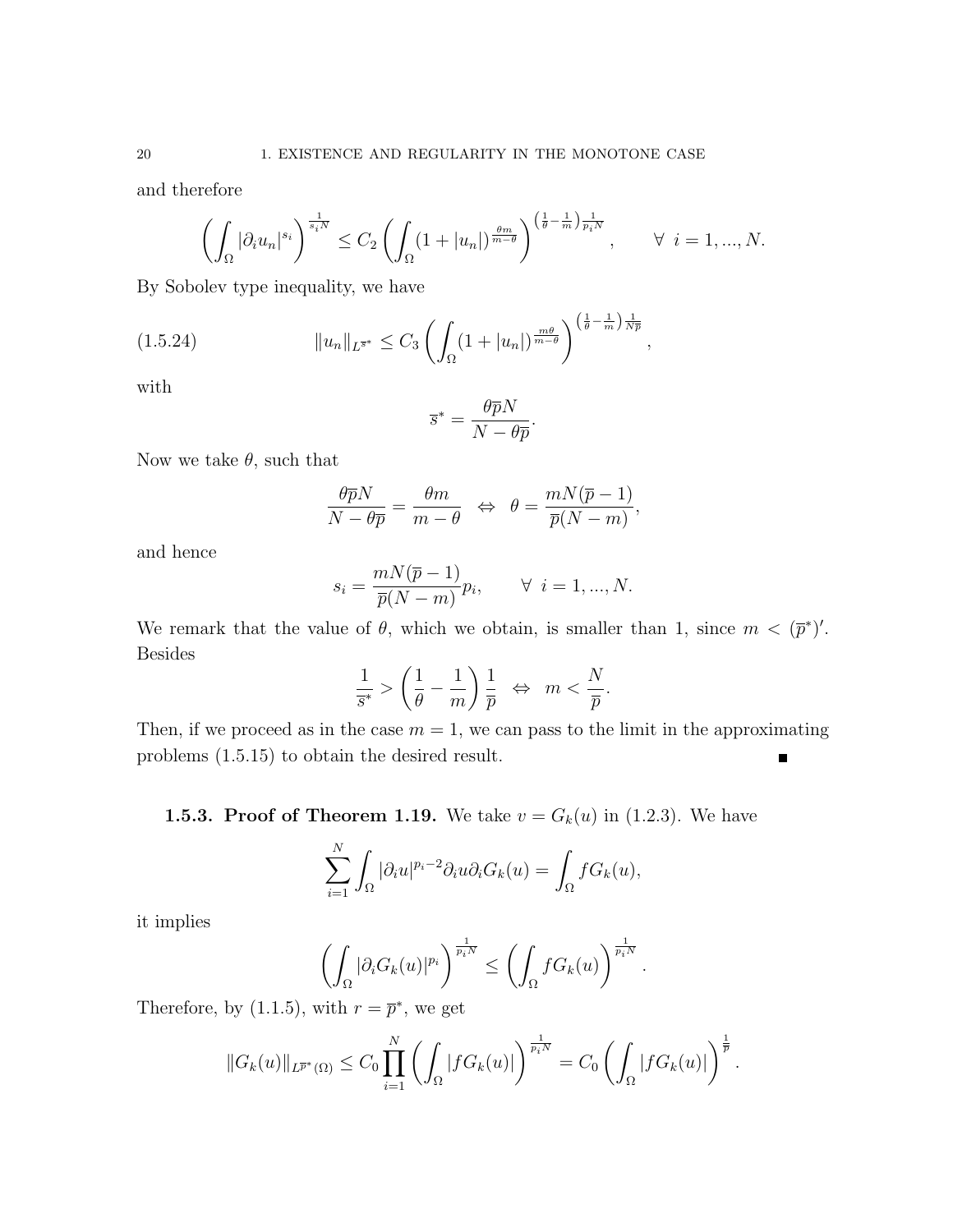By applying Hölder inequality with exponents  $\bar{p}^*$  and  $(\bar{p}^*)'$ , due to the fact that  $f \in$  $L^{(\bar{p}^*)'}(\Omega)$  by (1.2.4), we obtain

$$
C_0\left(\int_{\Omega} |fG_k(u)|\right)^{\frac{1}{\overline{p}}} \leq C_0\left(\int_{\Omega} |G_k(u)|^{\overline{p}^*}\right)^{\frac{1}{\overline{p}^*\overline{p}}} \left(\int_{A_k} |f|^{(\overline{p}^*)'}\right)^{\left(1-\frac{1}{\overline{p}^*}\right)\frac{1}{\overline{p}}},
$$

where  $A_k = \{|u| > k\}$ . Hence

$$
\left(\int_{\Omega} |G_k(u)|^{\overline{p}^*}\right)^{\frac{1}{\overline{p}^*} - \frac{1}{\overline{p}^*\overline{p}}} \leq C_0 \left(\int_{A_k} |f|^{(\overline{p}^*)'}\right)^{\frac{1}{\overline{p}} - \frac{1}{\overline{p}^*\overline{p}}}
$$

We note that

$$
\frac{1}{\overline{p}^*} - \frac{1}{\overline{p}^*\overline{p}} > 0 \iff \overline{p} > 1,
$$

which is true, since  $p_i > 1$  for every  $i = 1, ..., N$ . Since  $f \in M^m(\Omega)$  and  $m > (\bar{p}^*)'$ , we have

$$
\int_{A_k} |f|^{(\bar{p}^*)'} \le C_f \operatorname{meas}(A_k)^{1 - \frac{(\bar{p}^*)'}{m}}.
$$

Hence by applying Hölder inequality with exponents  $\bar{p}^*$  and  $(\bar{p}^*)'$  to  $\int_{\Omega} |G_k(u)|$  and by simplifying, we obtain

$$
(1.5.25) \qquad \qquad \int_{\Omega} |G_k(u)| \leq C_1 \operatorname{meas}(A_k)^{\left(1 - \frac{(\overline{p}^*)'}{m}\right)\left(1 - \frac{1}{\overline{p}^*}\right)\frac{1}{\overline{p}-1} + 1 - \frac{1}{\overline{p}^*}}.
$$

We define  $g(k) = \int_{\Omega} |G_k(u)|$  and we recall that  $g'(k) = -\text{meas}(A_k)$ , for almost every k (see  $[51]$ ,  $[56]$ ). We obtain, from  $(1.5.25)$ , that

$$
g(k)^{\frac{1}{\gamma}} \le -C_2 g'(k),
$$

with  $\gamma = \left(1 - \frac{(\bar{p}^*)'}{m}\right)$  $\binom{\bar{\jmath}^*)'}{m}\left(1-\frac{1}{\bar{p}^*}\right)$  $\frac{1}{\overline{p}^*}\Big)\frac{1}{\overline{p}-1}+1-\frac{1}{\overline{p}^*}$  $\frac{1}{\overline{p}^*}$ . Therefore

(1.5.26) 
$$
1 \leq -C_2 g'(k)g(k)^{-\frac{1}{\gamma}} = -\frac{C_2}{1-\frac{1}{\gamma}}(g(k)^{1-\frac{1}{\gamma}})'.
$$

If we are in case i) of Theorem 1.19, we note that

$$
1-\frac{1}{\gamma}>0.
$$

Therefore, by integrating  $(1.5.26)$  from 0 to k, we get

$$
k \le -C_3[g(k)^{1-\frac{1}{\gamma}} - g(0)^{1-\frac{1}{\gamma}}],
$$

i.e.

$$
C_3 g(k)^{1-\frac{1}{\gamma}} \leq -k + C_3 \|u\|_{L^1(\Omega)}^{1-\frac{1}{\gamma}}.
$$

.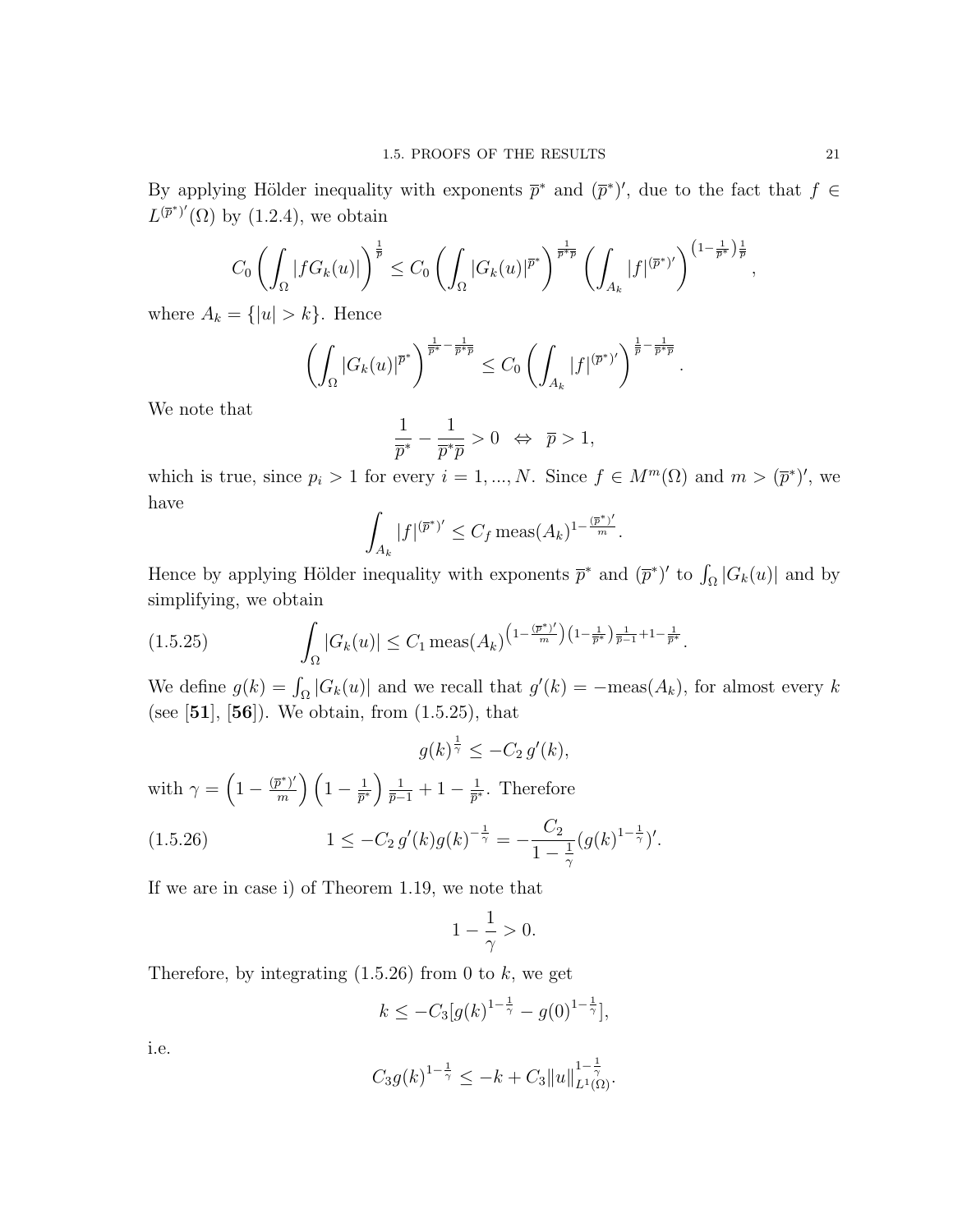Since  $g(k)$  is a non-negative and decreasing function, from the latter inequality we deduce that there exists  $k_0$ , such that  $g(k_0) = 0$ , and so  $u \in L^{\infty}(\Omega)$ . In case ii) of Theorem 1.19, since  $m = N/\overline{p}$ ,  $\gamma = 1$ , we have

$$
1 \le -C_2 \, \frac{g'(k)}{g(k)}.
$$

By integrating from 0 to  $k$ , we have

$$
\frac{k}{C_2} \le \log \left[ \frac{\|u\|_{L^1(\Omega)}}{g(k)} \right],
$$

and since the function  $t \to e^t$  increases, we obtain

$$
e^{\frac{k}{C_2}} \le \frac{\|u\|_{L^1(\Omega)}}{g(k)} \quad \Rightarrow \quad g(k)e^{\frac{k}{C_2}} \le \|u\|_{L^1(\Omega)}.
$$

So, recalling that

(1.5.27) 
$$
g(k) = \int_{\Omega} |G_k(u)| \ge \int_{A_{2k}} |G_k(u)| \ge k \operatorname{meas}(A_{2k}),
$$

if  $k \geq 1$ , we have

$$
g(k) \ge \text{meas}(A_{2k}) \Rightarrow \text{meas}(A_{2k})e^{\frac{k}{C_2}} \le ||u||_{L^1(\Omega)}.
$$

Hence, if  $k \geq 2$ , we get

(1.5.28) 
$$
\qquad \qquad \max(A_k)e^{\frac{k}{2C_2}} \leq ||u||_{L^1(\Omega)}.
$$

We prove now that the previous inequality implies that

$$
\sum_{k=0}^{+\infty} e^{k\beta} \text{meas}(A_k) < \infty,
$$

with  $0 < \beta < \frac{1}{2C_2}$ . Indeed, by  $(1.5.28)$ ,

$$
\sum_{k=0}^{+\infty} e^{k\beta} \text{meas}(A_k) \le (1+e) \text{meas}(\Omega) + \sum_{k=2}^{+\infty} \frac{||u||_{L^1(\Omega)}}{e^{k(1/2C_2 - \beta)}} < \infty.
$$

Since

$$
\sum_{k=0}^{+\infty} e^{\beta k} \text{meas}(A_k) < +\infty \quad \Leftrightarrow \quad \int_{\Omega} e^{\beta |u|} < +\infty,
$$

ii) is proved.

To conclude, we consider case iii). In this case we have

$$
1-\frac{1}{\gamma}<0.
$$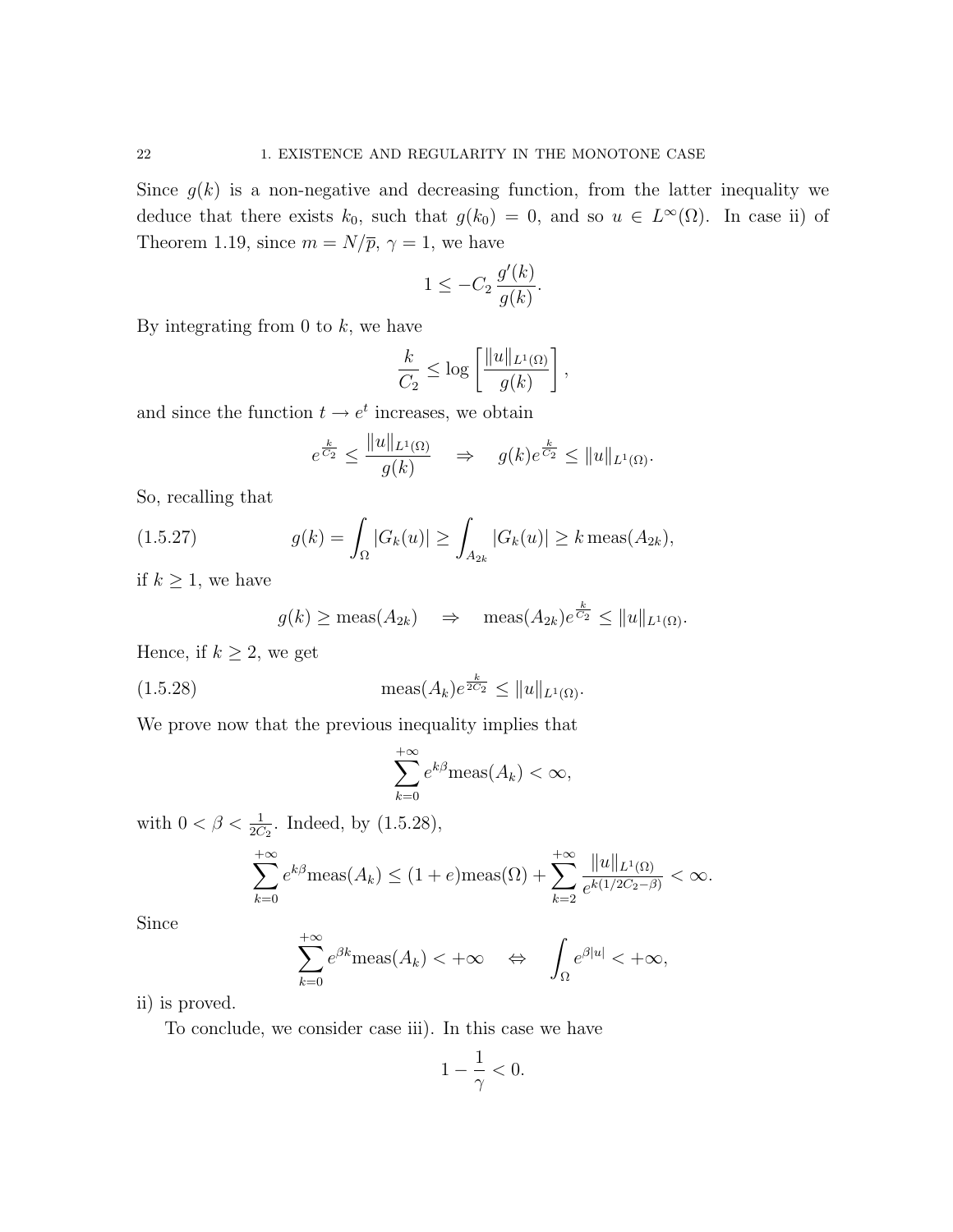Therefore,

$$
1 \le C_4(g(k)^{1-\frac{1}{\gamma}})'
$$

.

By integration from 0 to  $k$ , we obtain

$$
k \le C_4[g(k)^{1-\frac{1}{\gamma}} - g(0)^{1-\frac{1}{\gamma}}] \le C_4g(k)^{1-\frac{1}{\gamma}}
$$

and so

$$
g(k)^{-1+\frac{1}{\gamma}} \leq \frac{C_4}{k} \Rightarrow g(k) \leq \frac{C_5}{k^{\frac{\gamma}{1-\gamma}}}.
$$

Therefore, by (1.5.27), it holds true that

$$
\text{meas}(A_{2k}) \le \frac{g(k)}{k} \le \frac{C_5}{k^{\frac{\gamma}{1-\gamma}}k} = \frac{C_5}{k^{\frac{1}{1-\gamma}}}.
$$

By recalling the definition of  $\gamma$ , we obtain

$$
\frac{1}{1-\gamma} = \frac{mN(\overline{p}-1)}{N-m\overline{p}} = s,
$$

so that  $u \in M^s(\Omega)$ .

Now we use an idea, presented in a recent paper (see [14]), to prove the Theorem 1.23, namely the case  $f \in M^m(\Omega)$ , with  $1 < m \le p'_\infty$ .

**1.5.4. Proof of Theorem 1.23.** We consider a sequence  $\{f_n\} \subset L^{\infty}(\Omega)$ , such that

 $f_n \to f$  in  $M^m(\Omega)$  and  $||f_n||_{M^m(\Omega)} \leq ||f||_{M^m(\Omega)}$ ,

with  $1 < m \leq (\bar{p}^*)'$  and let  $u_n$  be the solutions of the following problems, which exist by the previous results,

$$
(1.5.29) \t u_n \in W_0^{1,(p_i)}(\Omega) \cap L^{\infty}(\Omega) : -\sum_{i=1}^N \partial_i [|\partial_i u_n|^{p_i-2} \partial_i u_n] = f_n.
$$

If  $\varepsilon > 0$ , and if

(1.5.30) 
$$
\sigma_i = (p_i - 1) + \frac{N(r - 1)(\overline{p} - 1)}{N - r\overline{p}}, \quad \forall \ i = 1, ..., N,
$$

and  $r < m$ , we take as a test function in the weak formulation of the problems  $(1.5.29)$  $v_{\varepsilon,n} = [(\varepsilon + |G_k(u_n)|)^{\sigma_i - (p_i-1)} - \varepsilon^{\sigma_i - (p_i-1)}]$ sgn $(u_n)$ , where  $G_k(s)$  has been recalled in  $(1.1.8)$ and  $\sigma_i$  as in (1.5.30), to obtain

$$
(1.5.31)
$$

$$
[\sigma_i - (p_i - 1)] \int_{\Omega} |\partial_i G_k(u_n)|^{p_i} (\varepsilon + |G_k(u_n)|)^{\sigma_i - p_i} \leq \int_{\Omega} |f_n||v_{\varepsilon,n}|, \qquad \forall \ i = 1, ..., N.
$$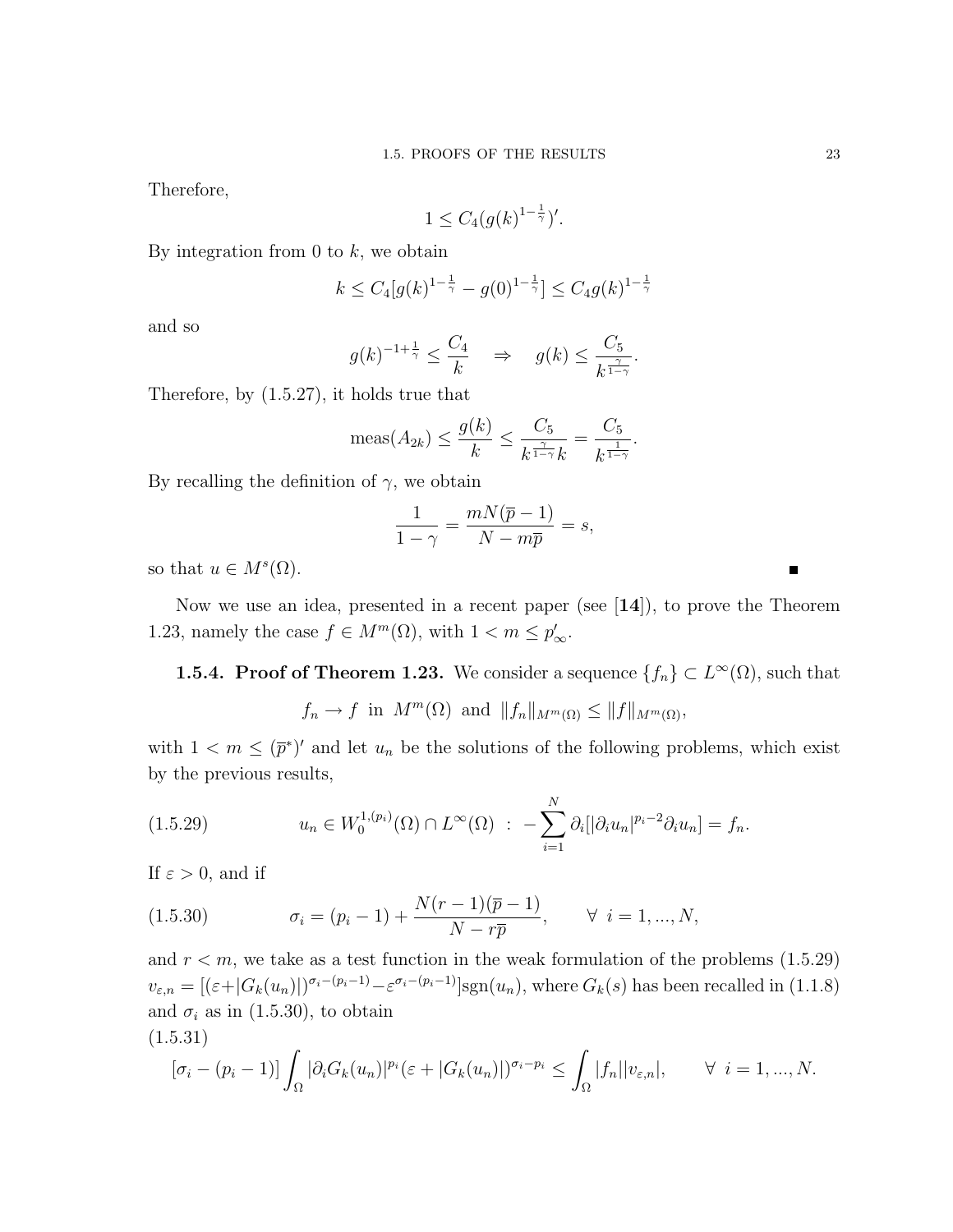We know, by the assumptions on  $m$ , that

(1.5.32) 
$$
p_i - 1 < \sigma_i \leq p_i, \quad \forall \ i = 1, ..., N.
$$

We note that if we pass to the limit for  $\varepsilon \to 0$  in (1.5.31), we have, by Fatou Lemma, and for every  $k, n \in \mathbb{N}$ ,

$$
(1.5.33) \qquad [\sigma_i - (p_i - 1)] \int_{\Omega} |\partial_i G_k(u_n)|^{p_i} |G_k(u_n)|^{\sigma_i - p_i} \le ||f_n||_{L^{\infty}(\Omega)} ||u_n||_{L^{\infty}(\Omega)} < \infty,
$$

 $\forall i = 1, ..., N$ . So even if  $\sigma_i - p_i < 0$ , by (1.5.33), we can apply Lemma 1.2 with  $v = G_k(u_n)$ ,  $r = s$  and  $t_i = \sigma_i/p_i - 1$ , to obtain

$$
(1.5.34) \qquad \left(\int_{\Omega} |G_k(u_n)|^s\right)^{\frac{N}{p}-1} \leq C_0 \prod_{i=1}^N \left(\int_{\Omega} |f_n| |G_k(u_n)|^{\sigma_i-(p_i-1)}\right)^{\frac{1}{p_i}},
$$

with

(1.5.35) 
$$
\begin{cases} s = \frac{\sigma_i}{p_i \gamma_i (N-1) - (p_i - 1)}, & \forall i = 1, ..., N, \\ \sum_{i=1}^N \gamma_i = 1, & \gamma_i \ge 0, \forall i = 1, ..., N. \end{cases}
$$

If we use Hölder inequality with exponents  $r < m$  and  $r'$  in (1.5.34) and since  $f \in$  $M^m(\Omega)$ , we have

$$
(1.5.36)
$$

$$
\left(\int_{\Omega} |G_k(u_n)|^s\right)^{\frac{N}{\overline{p}}-1} \leq C_1 C_f \operatorname{meas}(A_{k,n})^{\left(1-\frac{q}{m}\right)\frac{N}{r\overline{p}}}\prod_{i=1}^N \left(\int_{\Omega} |G_k(u_n)|^{[\sigma_i-(p_i-1)]r'}\right)^{\frac{1}{r'p_i}},
$$

 $A_{k,n} = \{|u_n| > k\}$ . Hence we have to solve the following system

(1.5.37)  

$$
\begin{cases}\ns = \frac{\sigma_i}{p_i \gamma_i (N-1) - (p_i - 1)}, & \forall i = 1, ..., N, \\
s = [\sigma_i - (p_i - 1)]r', & \forall i = 1, ..., N, \\
\sum_{i=1}^N \gamma_i = 1, & \gamma_i \ge 0, \forall i = 1, ..., N.\n\end{cases}
$$

If  $\sigma_i$  is as in  $(1.5.30)$  and

$$
(1.5.38) \t\t \gamma_i = \left(1 - \frac{1}{p_i}\right) \frac{N - r\overline{p}}{N(\overline{p} - 1)r(N - 1)} + \left(1 - \frac{1}{p_i}\right) \frac{1}{N - 1} + \frac{1}{p_i} \frac{r - 1}{r(N - 1)},
$$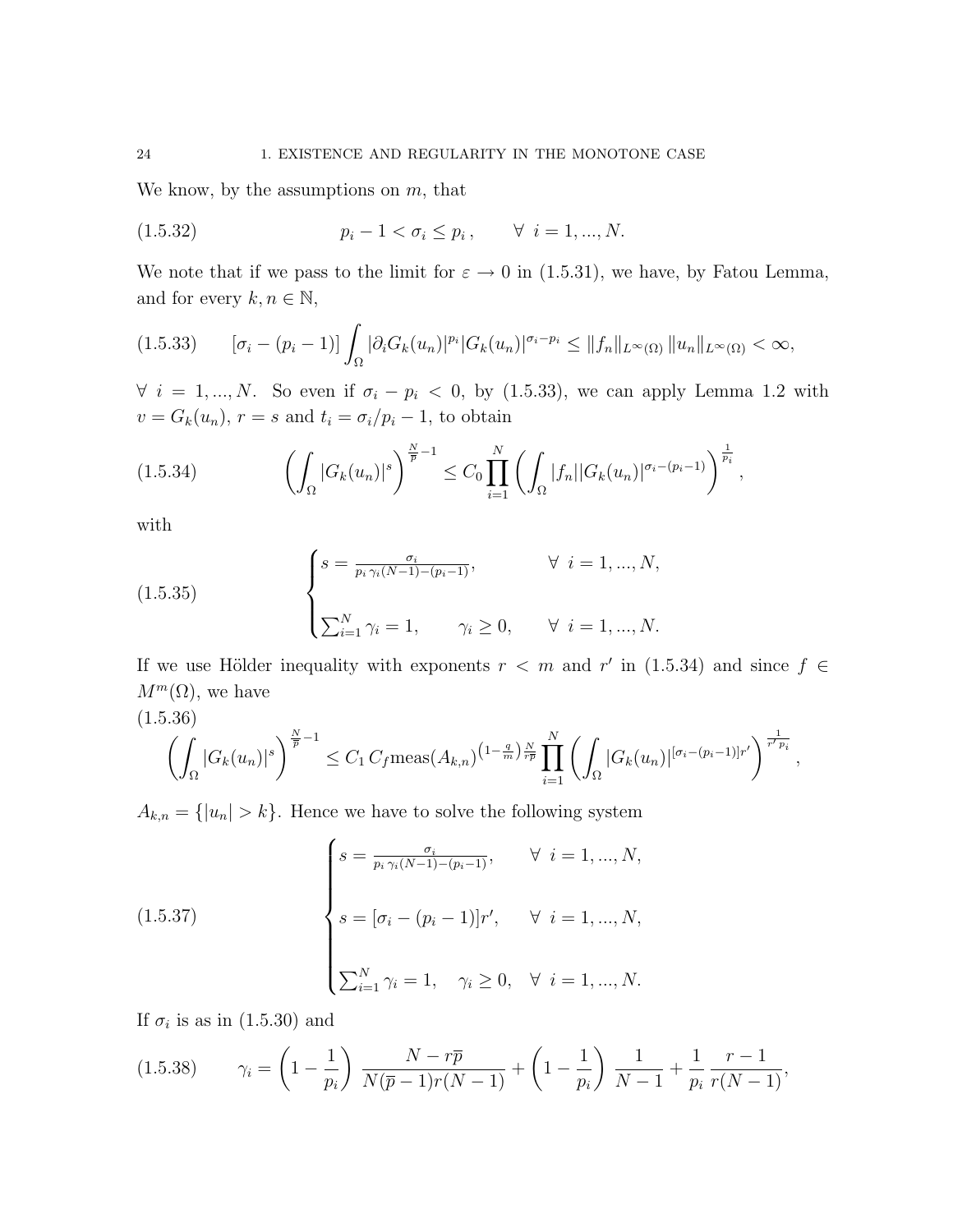it is easy to prove that

$$
\sum_{i=1}^{N} \gamma_i = 1 \quad \text{and} \quad \gamma_i \ge 0, \quad \forall \ i = 1, ..., N.
$$

Moreover

$$
s = \frac{rN(\overline{p} - 1)}{N - r\overline{p}}.
$$

Therefore, we obtain

$$
(1.5.39) \qquad \left(\int_{\Omega} |G_k(u_n)|^s\right)^{\frac{1}{s}} \le C_2 \operatorname{meas}(A_{k,n})^{\left(1-\frac{r}{m}\right)\frac{N}{N-r\overline{p}}\frac{1}{s}}.
$$

By applying Hölder inequality, with exponents s and s' to  $\int_{\Omega} |G_k(u_n)|$ , from (1.5.39), we have

$$
\int_{\Omega} |G_k(u_n)| \le C_2 \operatorname{meas}(A_{k,n})^{1 - \frac{N - m\overline{p}}{mN(\overline{p} - 1)}}.
$$

If we define  $\gamma = 1 - \frac{N - m\bar{p}}{mN(\bar{p}-1)}$  and  $g_n(k) = \int_{\Omega} |G_k(u_n)|$ , and we proceed as in the proof of Theorem 1.19, we get

$$
(1.5.40) \t\t 1 \le -\frac{C_3}{1 - \frac{1}{\gamma}} (g_n(k)^{1 - \frac{1}{\gamma}})'.
$$

By the assumptions on m, we have  $1 - 1/\gamma < 0$ . By integrating, from 0 to k, the inequality (1.5.40), we obtain

$$
k \le C_4[g_n(k)^{1-\frac{1}{\gamma}} - g_n(0)^{1-\frac{1}{\gamma}}] \le \frac{C_4}{g_n(k)^{\frac{1}{\gamma}-1}},
$$

it implies

$$
g_n(k) \le \frac{C_5}{k^{\frac{\gamma}{1-\gamma}}}.
$$

Using  $(1.5.27)$  again, we have

$$
\operatorname{meas}(A_{k,n}) \le \frac{C_5}{k^{\frac{\gamma}{1-\gamma}+1}} \quad \text{and} \quad \frac{\gamma}{1-\gamma} + 1 = \frac{mN(\overline{p}-1)}{N-m\overline{p}} = s.
$$

Hence the sequence  $\{u_n\}$  is uniformly bounded in  $M^s(\Omega)$ . For  $\partial_i u_n$ , we proceed as follows. We use as a test function  $v = T_1(G_k(u_n))$  in the weak formulation of problems (1.5.29), and we have

$$
\sum_{i=1}^N \int_{\Omega} |\partial_i T_1(G_k(u_n))|^{p_i} \leq \int_{\Omega} |f_n| |T_1(G_k(u_n))| \leq \int_{A_{k,n}} |f_n|.
$$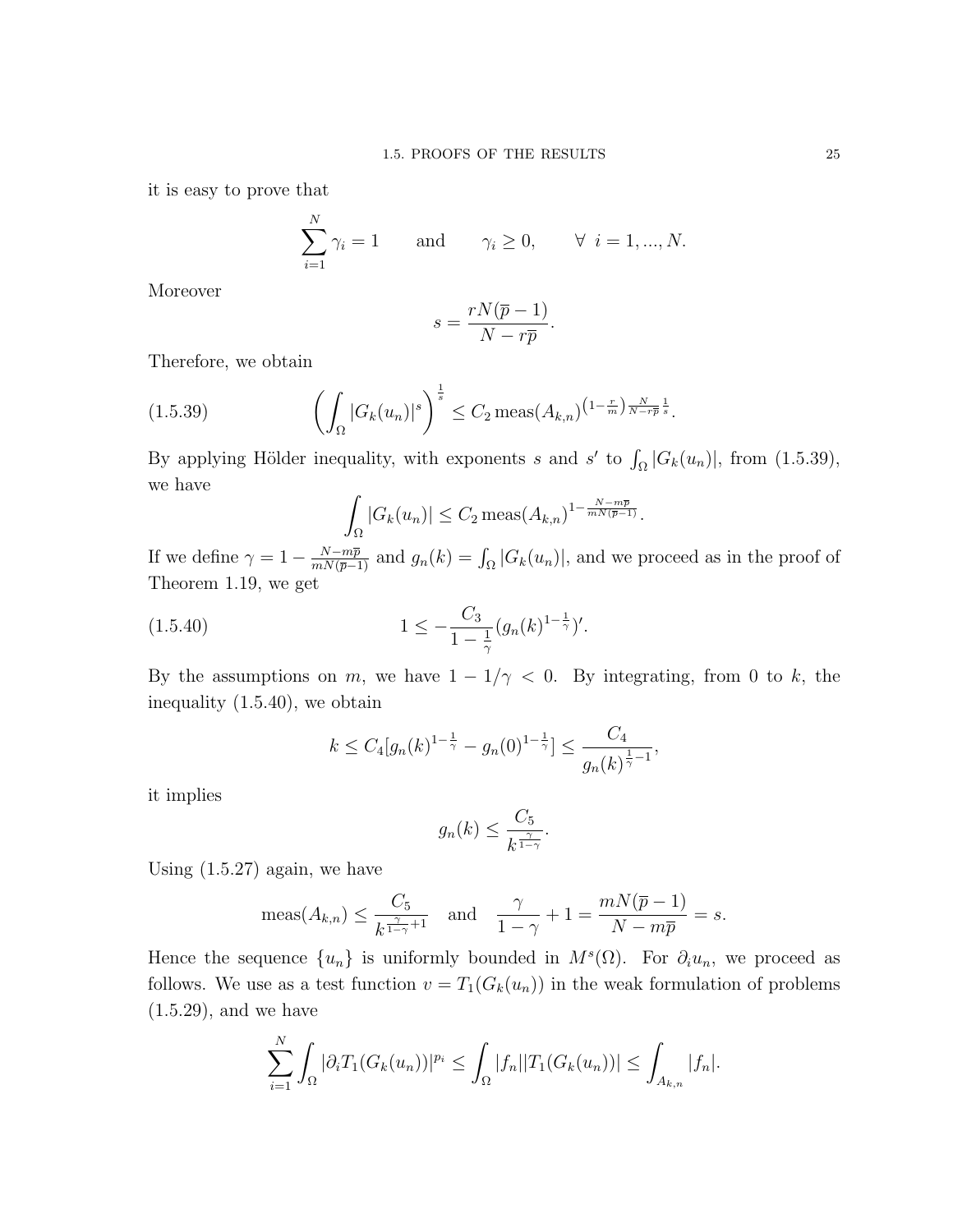Now we use the assumptions on  $f_n$  and the fact that  $u_n$  is uniformly bounded in  $M<sup>s</sup>(\Omega)$ , and we obtain

$$
(1.5.41) \qquad \qquad \sum_{i=1}^{N} \int_{B_{k,n}} |\partial_i u_n|^{p_i} \le C_f \text{meas}(A_{k,n})^{1-\frac{1}{m}} \le C_6 \frac{1}{k^{s(1-\frac{1}{m})}},
$$

with  $B_{k,n} = \{k < |u_n| \leq k+1\}$ . We note that

$$
0 < s \left( 1 - \frac{1}{m} \right) \le 1 \quad \Leftrightarrow \quad 1 < m \le (\overline{p}^*)',
$$

and that for  $0 < \theta < 1$ , we have that

$$
\frac{(k-1)^{1-\theta}}{1-\theta} > \sum_{j=1}^{k-1} \frac{1}{j^{\theta}}.
$$

For  $k \geq 1$ , we have, by (1.5.41) and the definition of  $B_{k,n}$ ,

$$
\sum_{i=1}^{N} \int_{\Omega} |\partial_i T_k(u_n)|^{p_i} \le N \text{meas}(\Omega) + C_7 \sum_{j=1}^{k-1} \frac{1}{j^{s(1-\frac{1}{m})}} \le C_8 k^{1-s(1-\frac{1}{m})}.
$$

It implies

$$
\int_{\Omega} |\partial_i T_k(u_n)|^{p_i} \leq C_8 k^{1-s\left(1-\frac{1}{m}\right)}.
$$

So we obtain

$$
t^{p_i} \text{meas}(\{|u_n| \le k\} \cap \{|\partial_i u_n| > t\}) \le
$$
  

$$
\le \int_{\{|u_n| \le k\} \cap \{|\partial_i u_n| > t\}} |\partial_i u_n|^{p_i} \le \int_{\{|u_n| \le k\}} |\partial_i u_n|^{p_i} \le C_8 k^{1-s(1-\frac{1}{m})}, \qquad \forall \ i = 1, ..., N.
$$

Since we also have

$$
\operatorname{meas}(\{|\partial_i u_n| > t\}) \le \operatorname{meas}(\{|\partial_i u_n| > t, |u_n| \le k\}) +
$$
  
+
$$
\operatorname{meas}(\{|u_n| > k\}) \le C_8 k^{1-s(1-\frac{1}{m})} \cdot \frac{1}{t^{p_i}} + C_9 \frac{1}{k^s}, \qquad \forall \ i = 1, ..., N.
$$

If we minimize on k, we find  $k = k^*(t)$ , such that

$$
\text{meas}(\{|\partial_i u_n| > t\}) \le \frac{C_{10}}{t^{\frac{p_i m s}{s+m} = s_i}}, \qquad \forall \ i = 1, ..., N,
$$

with

$$
s_i = p_i \frac{mN(\overline{p} - 1)}{\overline{p}(N - m)}, \qquad \forall \ i = 1, ..., N.
$$

Hence  $\{\partial_i u_n\}$  is uniformly bounded in  $M^{s_i}(\Omega)$  for all  $i = 1, ..., N$ . To pass to the limit in (1.5.29), we proceed as in Theorem 1.14, by the property of  $M^m(\Omega)$  and so we can conclude the proof of Theorem 1.23. $\blacksquare$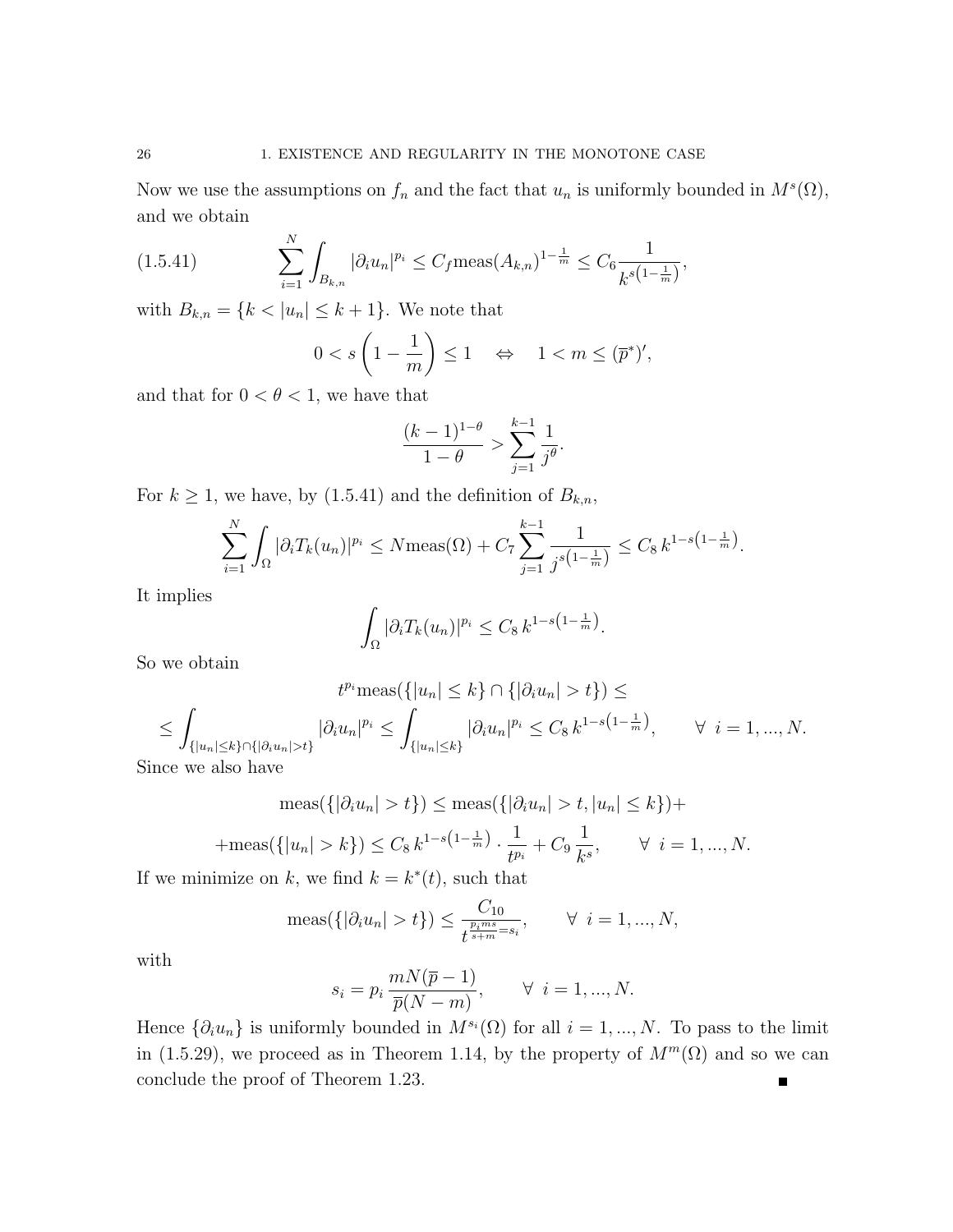Now we prove the results concerning the regularity of the weak solution of problem (1.4.2). This Theorem has been showed in [76]. In order to be complete we report the proof of this result but here we give a little different proof.

**1.5.5. Proof of Theorem 1.29.** We use as a test function in the weak formulation of the problem (1.4.2),  $v = G_k(u)$ , as in (1.1.8), we obtain

$$
\sum_{i=1}^{N} \int_{\Omega} |\partial_i u|^{p_i - 2} \partial_i u \partial_i G_k(u) = \sum_{i=1}^{N} \int_{\Omega} f_i \partial_i G_k(u)
$$
  

$$
\downarrow \qquad \qquad \downarrow \qquad \qquad \downarrow
$$
  

$$
\sum_{i=1}^{N} \int_{\Omega} |\partial_i G_k(u)|^{p_i} \leq \sum_{i=1}^{N} \int_{\Omega} |f_i \partial_i G_k(u)|.
$$

We apply Hölder inequality, with exponents  $p_i$  and  $p'_i$ , to each term of the sum which appears to the second member of the previous inequality, we get

$$
\sum_{i=1}^N \int_{\Omega} |\partial_i G_k(u)|^{p_i} \leq \sum_{i=1}^N \left( \int_{A_k} |f_i|^{p_i'} \right)^{\frac{1}{p_i'}} \left( \int_{\Omega} |\partial_i G_k(u)|^{p_i} \right)^{\frac{1}{p_i}},
$$

where  $A_k = \{x \in \Omega : |u(x)| > k\}$ . Now we use Young inequality, for any  $i = 1, ..., N$ , we obtain

$$
\sum_{i=1}^N \int_{\Omega} |\partial_i G_k(u)|^{p_i} \leq C_{\varepsilon} \sum_{i=1}^N \int_{A_k} |f_i|^{p_i'} + \frac{\varepsilon}{p_1} \sum_{i=1}^N \int_{\Omega} |\partial_i G_k(u)|^{p_i}.
$$

By simplifying, we obtain

$$
\left(1 - \frac{\varepsilon}{p_1}\right) \sum_{i=1}^N \int_{\Omega} |\partial_i G_k(u)|^{p_i} \leq C_0 \sum_{i=1}^N \int_{A_k} |f_i|^{p'_i}.
$$

By choosing  $\varepsilon$  :  $1 - \varepsilon/p_1 > 0$ , we get

$$
\int_{\Omega} |\partial_i G_k(u)|^{p_i} \leq C_1 \sum_{i=1}^N \int_{A_k} |f_i|^{p_i'}
$$
  

$$
\Downarrow
$$

$$
\left(\int_{\Omega} |\partial_i G_k(u)|^{p_i}\right)^{\frac{1}{p_i N}} \leq \left(C_1 \sum_{i=1}^N \int_{A_k} |f_i|^{p_i'}\right)^{\frac{1}{p_i N}}, \qquad \forall \ i = 1, ..., N.
$$

Therefore, by Sobolev inequality (1.1.5) with  $r = \overline{p}^*$ , we get

$$
||G_k(u)||_{L^{\overline{p}^*}(\Omega)} \leq C_2 \prod_{i=1}^N \left( \int_{\Omega} |\partial_i G_k(u)|^{p_i} \right)^{\frac{1}{p_i N}} \leq
$$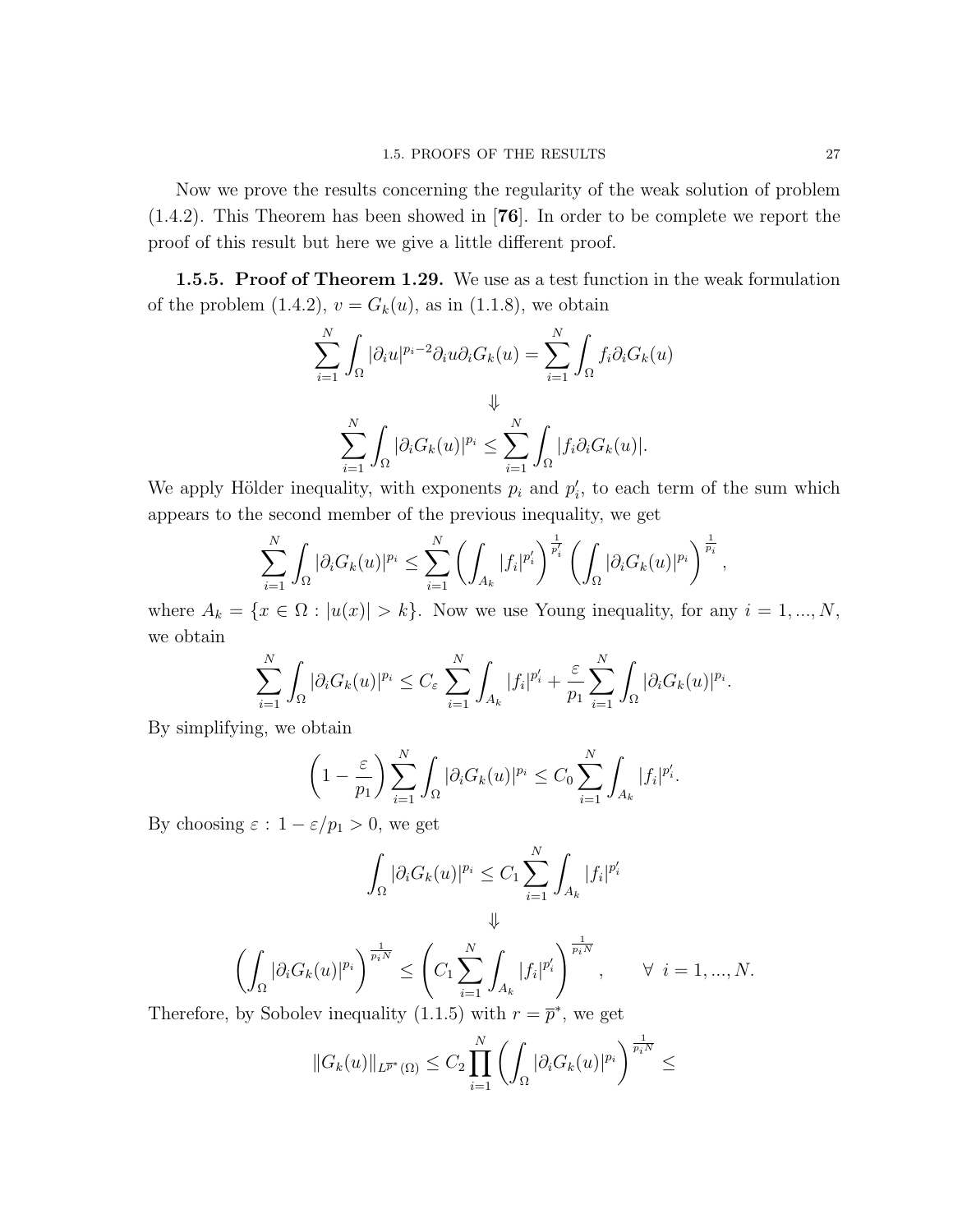$$
\leq C_2 \prod_{i=1}^N \left( C_1 \sum_{i=1}^N \int_{A_k} |f_i|^{p_i'} \right)^{\frac{1}{p_i N}} = C_3 \left( \sum_{i=1}^N \int_{A_k} |f_i|^{p_i'} \right)^{\frac{1}{p}}.
$$
  
allity with exponents  $m_i / n'_i$  and  $(m_i / n'_i)'$  for any  $i-1$ 

By Hölder inequality with exponents  $m_i/p_i'$  and  $(m_i/p_i')'$ , for any  $i = 1, ..., N$ , we obtain

$$
||G_k(u)||_{L^{\overline{p}^*}(\Omega)} \leq C_3 \left( \sum_{i=1}^N ||f_i||_{L^{m_i}(\Omega)}^{p_i'} \operatorname{meas}(A_k)^{1-p_i'/m_i} \right)^{\frac{1}{\overline{p}}}.
$$

Finally, for

(1.5.42) 
$$
\gamma = \min_{i} \left\{ 1 - \frac{p_i'}{m_i} \right\},
$$

 $k \geq k_0$  and  $k_0$  such that meas $(A_{k_0}) \leq 1$ ,

(1.5.43) 
$$
||G_k(u)||_{L^{\bar{p}^*}(\Omega)} \leq C_4 \operatorname{meas}(A_k)^{\frac{\gamma}{\bar{p}}}.
$$

If we apply again Hölder inequality with exponent  $\overline{p}^*$  and  $(\overline{p}^*)'$  to  $\int_{\Omega} |G_k(u)|$  we get

$$
\int_{\Omega} |G_k(u)| \le \left( \int_{\Omega} |G_k(u)|^{\overline{p}^*} \right)^{\frac{1}{\overline{p}^*}} \operatorname{meas}(A_k)^{1 - \frac{1}{\overline{p}^*}}.
$$

Therefore, by (1.5.43) we have

$$
\int_{\Omega} |G_k(u)| \leq C_4 \operatorname{meas}(A_k)^{\frac{\gamma}{p}+1-\frac{1}{\overline{p}^*}}.
$$

We put  $g(k) = \int_{\Omega} |G_k(u)|$ , then  $g'(k) = -\text{meas}(A_k)$  (see [51], [56]). We obtain  $g(k)^\frac{\overline{p}\,\overline{p}^*}{\gamma\overline{p}^*+\overline{p}\,\overline{p}^*-\overline{p}} \leq -C_5\,g'(k).$ 

We define

$$
\alpha = \frac{\overline{p}\,\overline{p}^*}{\gamma \overline{p}^* + \overline{p}\,\overline{p}^* - \overline{p}},
$$

then

(1.5.44) 
$$
1 \leq -C_5 g'(k)g(k)^{-\alpha} = -\frac{C_5}{1-\alpha}(g(k)^{1-\alpha})'.
$$

We remark that

$$
1 - \alpha > 0 \Leftrightarrow \min_{i} \left\{ 1 - \frac{p_i'}{m_i} \right\} \frac{N}{N - \overline{p}} > 1,
$$

as in  $(1.4.3)$ . By integration from 0 to k of  $(1.5.44)$ , we have

$$
k \le -C_5[g(k)^{1-\alpha} - g(0)^{1-\alpha}]
$$
  

$$
\Downarrow
$$
  

$$
C_5 g(k)^{1-\alpha} \le -k + C_5 \|u\|_{L^1(\Omega)}^{1-\alpha}.
$$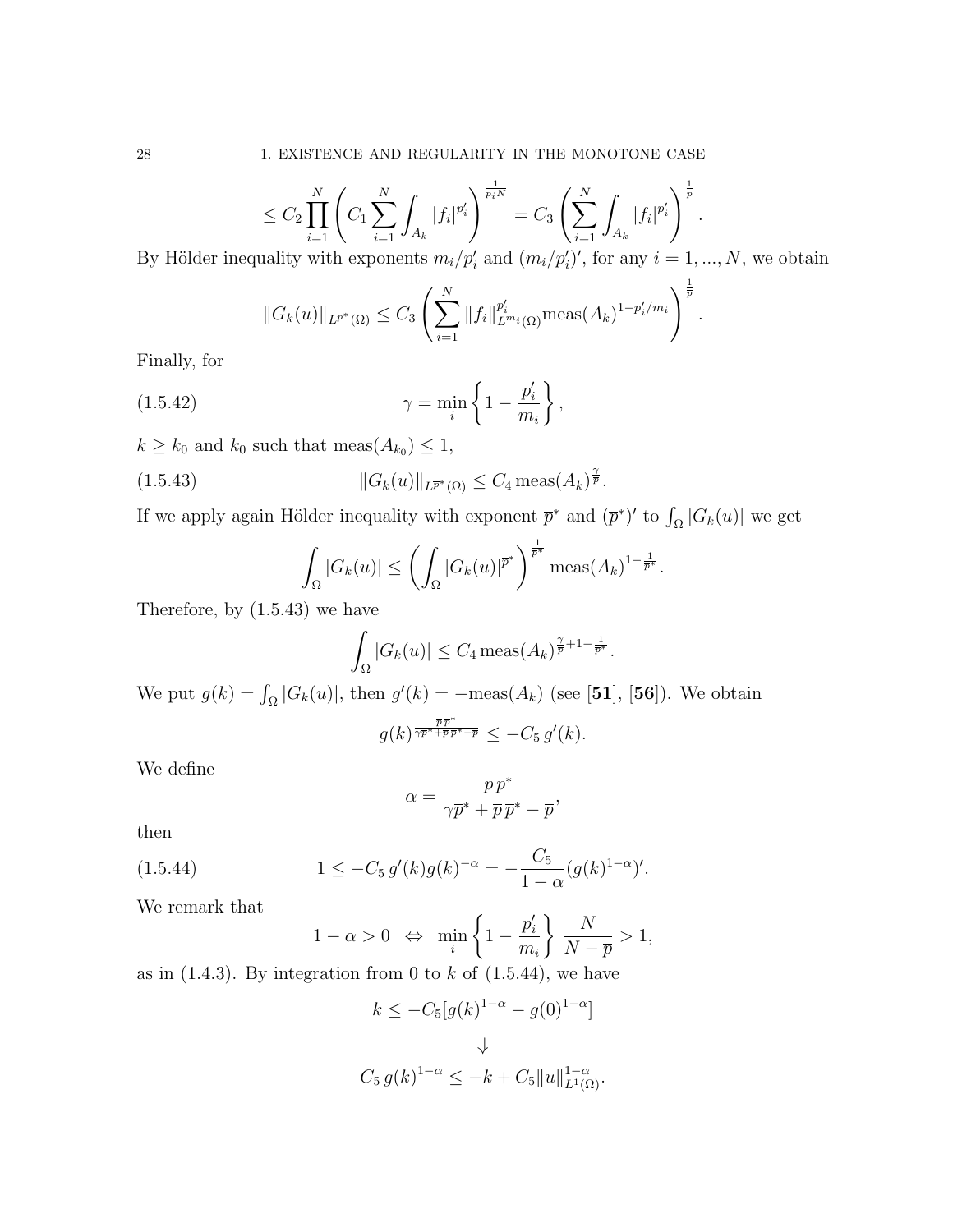Since  $g(k)$  is a non-negative and decreasing function there exists  $\overline{k}$  such that  $g(\overline{k}) = 0$ and so  $u \in L^{\infty}(\Omega)$ .

By using the same techniques of Theorem 1.4 iii), by Lemma 1.2, we prove also the Theorem 1.31. This problem has been already studied in [25], but we present a more simple proof using the new Lemma 1.2, presented in Section 1.1.

**1.5.6. Proof of Theorem 1.31.** Also in this case we use as a test function  $v =$  $|T_k(u)|^{t_j p_j} T_k(u)$ , for all  $j = 1, ..., N$ , in the weak formulation of problem (1.4.2), where  $T_k$  is as in (1.1.7) and  $t_j$ 's are positive real numbers that we will choose later. We obtain

$$
C_0 \sum_{i=1}^N \int_{\Omega} |T_k(u)|^{p_j t_j} |\partial_i T_k(u)|^{p_i} \leq C_1 \sum_{i=1}^N \int_{\Omega} |f_i| |T_k(u)|^{\frac{p_j t_j}{p'_i}} |T_k(u)|^{\frac{p_j t_j}{p_i}} |\partial_i T_k(u)|,
$$

 $\forall$  j = 1, ..., N. By applying Young inequality, it holds true

$$
\sum_{i=1}^N \left( C_0 - C_1 \frac{\varepsilon^{p_i}}{p_i} \right) \int_{\Omega} |T_k(u)|^{p_j t_j} |\partial_i T_k(u)|^{p_i} \leq C_{\varepsilon} \sum_{i=1}^N \int_{\Omega} |f_i|^{p_i'} |T_k(u)|^{p_j t_j},
$$

 $\forall j = 1, ..., N$ . Now we choose  $\varepsilon$  such that  $C_0 - C_1 \frac{\varepsilon^{p_i}}{n_i}$  $\frac{p_i p_i}{p_i} > 0$ , for all  $i = 1, ..., N$ , we have

$$
\int_{\Omega} |T_k(u)|^{p_j t_j} |\partial_j T_k(u)|^{p_j} \leq C_2 \sum_{i=1}^N \int_{\Omega} |f_i|^{p_i'} |T_k(u)|^{p_j t_j}, \qquad \forall j = 1, ..., N.
$$

By Hölder inequality, with exponents  $m_i/p_i'$  and  $(m_i/p_i')'$ , it holds

$$
\left(\int_{\Omega} |T_k(u)|^{p_j t_j} |\partial_j T_k(u)|^{p_j}\right)^{\frac{1}{p_j}} \leq C_3 \left(\sum_{i=1}^N \left(\int_{\Omega} |f_i|^{m_i}\right)^{\frac{p'_i}{m_i}} \left(\int_{\Omega} (1+|T_k(u)|)^{p_j t_j(m_i/p'_i)'}\right)^{1-\frac{p'_i}{m_i}}\right)^{\frac{1}{p_j}}
$$

 $\forall j = 1, ..., N$ . Recalling that  $\mu = \min_i \{m_i / p'_i\}$ , we arrive to the following inequality

$$
\prod_{j=1}^N \left( \int_{\Omega} |T_k(u)|^{p_j t_j} |\partial_j T_k(u)|^{p_j} \right)^{\frac{1}{p_j}} \le C_4 \left( \sum_{i=1}^N \left( \int_{\Omega} (1 + |T_k(u)|)^{\frac{p_j t_j \mu}{\mu - 1}} \right)^{1 - \frac{p'_i}{m_i}} \right)^{\frac{N}{\overline{p}}}
$$

Now we can use Lemma 1.2, we obtain

$$
(1.5.45) \qquad \left(\int_{\Omega} |T_k(u)|^s\right)^{\frac{N}{p}-1} \leq C_5 \left(\sum_{i=1}^N \left(\int_{\Omega} (1+|T_k(u)|)^{\frac{t_j p_j \mu}{\mu-1}}\right)^{1-\frac{p_i'}{m_i}}\right)^{\frac{N}{p}},
$$

,

.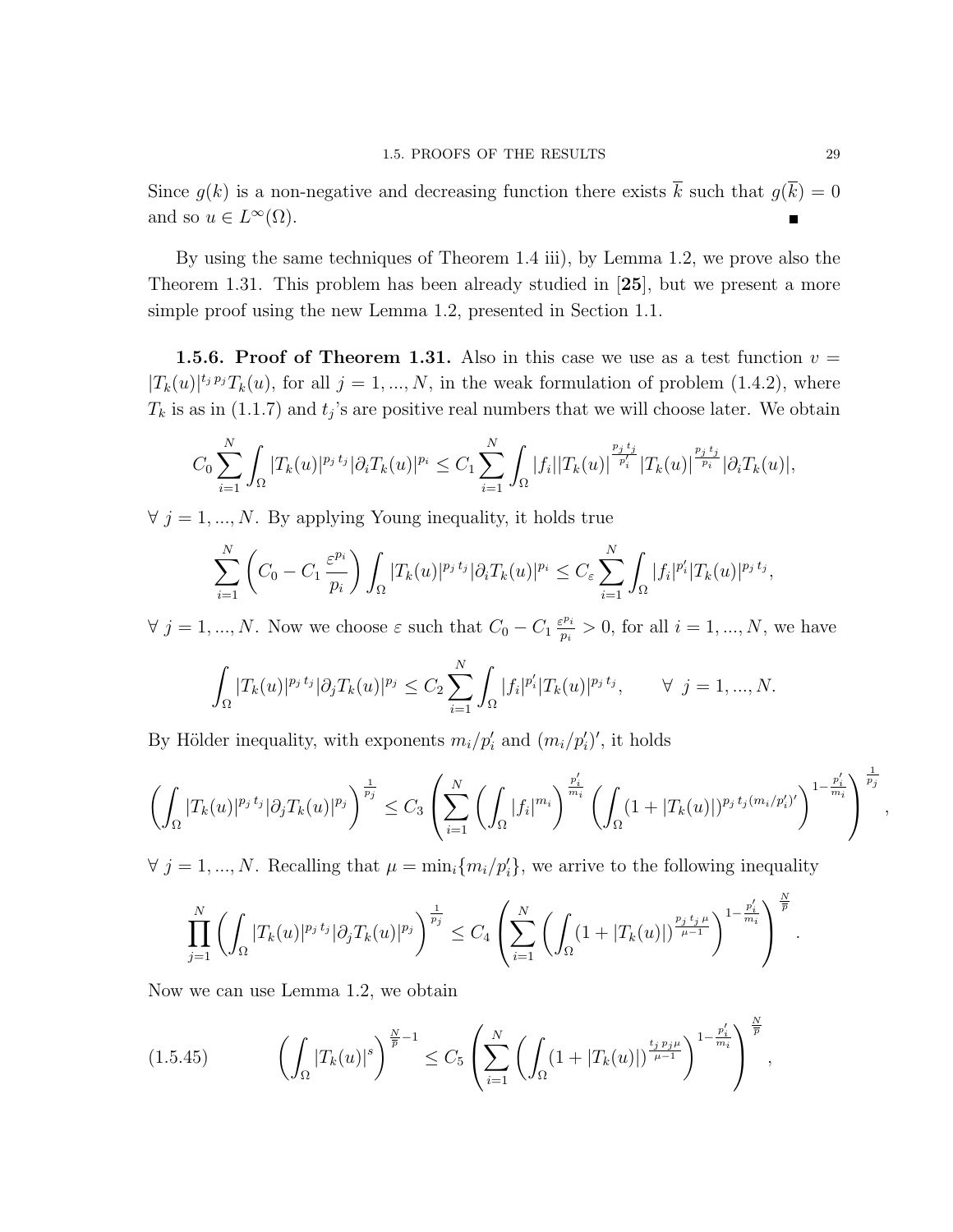with

(1.5.46) 
$$
\begin{cases} s = \frac{1+t_j}{\gamma_j(N-1)-1+1/p_j} & \text{for all } j = 1, ..., N, \\ \sum_{j=1}^N \gamma_j = 1, \quad \gamma_j \ge 0, & \text{for all } j = 1, ..., N. \end{cases}
$$

We also want in  $(1.5.45) s = \frac{t_j p_j \mu}{\mu - 1}$  $\frac{j p_j \mu}{\mu - 1}$ , for any  $j = 1, ..., N$ . So we must solve the following system

$$
\begin{cases}\ns = \frac{1+t_j}{\gamma_j(N-1)-1+1/p_j}, & \forall j = 1, ..., N, \\
s = \frac{t_j p_j \mu}{\mu - 1}, & \forall j = 1, ..., N, \\
\sum_{j=1}^N \gamma_j = 1, & \gamma_j \ge 0 \text{ and } t_j \ge 0, \forall j = 1, ..., N.\n\end{cases}
$$

By the first two equations in the previous system, after some lengthy but easy calculations, we get

(1.5.47) 
$$
t_j = \frac{\mu - 1}{\mu[p_j \gamma_j(N - 1) - (p_j - 1)] - (\mu - 1)}, \quad \forall j = 1, ..., N.
$$

and

$$
(1.5.48) \t\t \gamma_j = \frac{p_j - 1}{p_j(N-1)} + \frac{\mu - 1}{\mu p_j(N-1)} + \frac{N - \overline{p}\mu}{\overline{p}N\mu(N-1)}, \t\t \forall j = 1, ..., N.
$$

It is simple to show that  $\sum_{j=1}^{N} \gamma_j = 1$ ,  $\gamma_j \geq 0$  and  $t_j \geq 0$ , by our assumptions of  $m_j$ 's. Moreover, by the choice of  $t_j$  and  $\gamma_j$ , we obtain

$$
s = \frac{N\overline{p}\mu}{N - \mu\overline{p}}.
$$

Therefore

$$
||T_k(u)||_{L^s(\Omega)} \le C_6, \qquad \forall \ k \in \mathbb{N}.
$$

By Fatou Lemma we can pass to the limit as  $k \to +\infty$ , we obtain

$$
||u||_{L^s(\Omega)} \leq C_7.
$$

 $\blacksquare$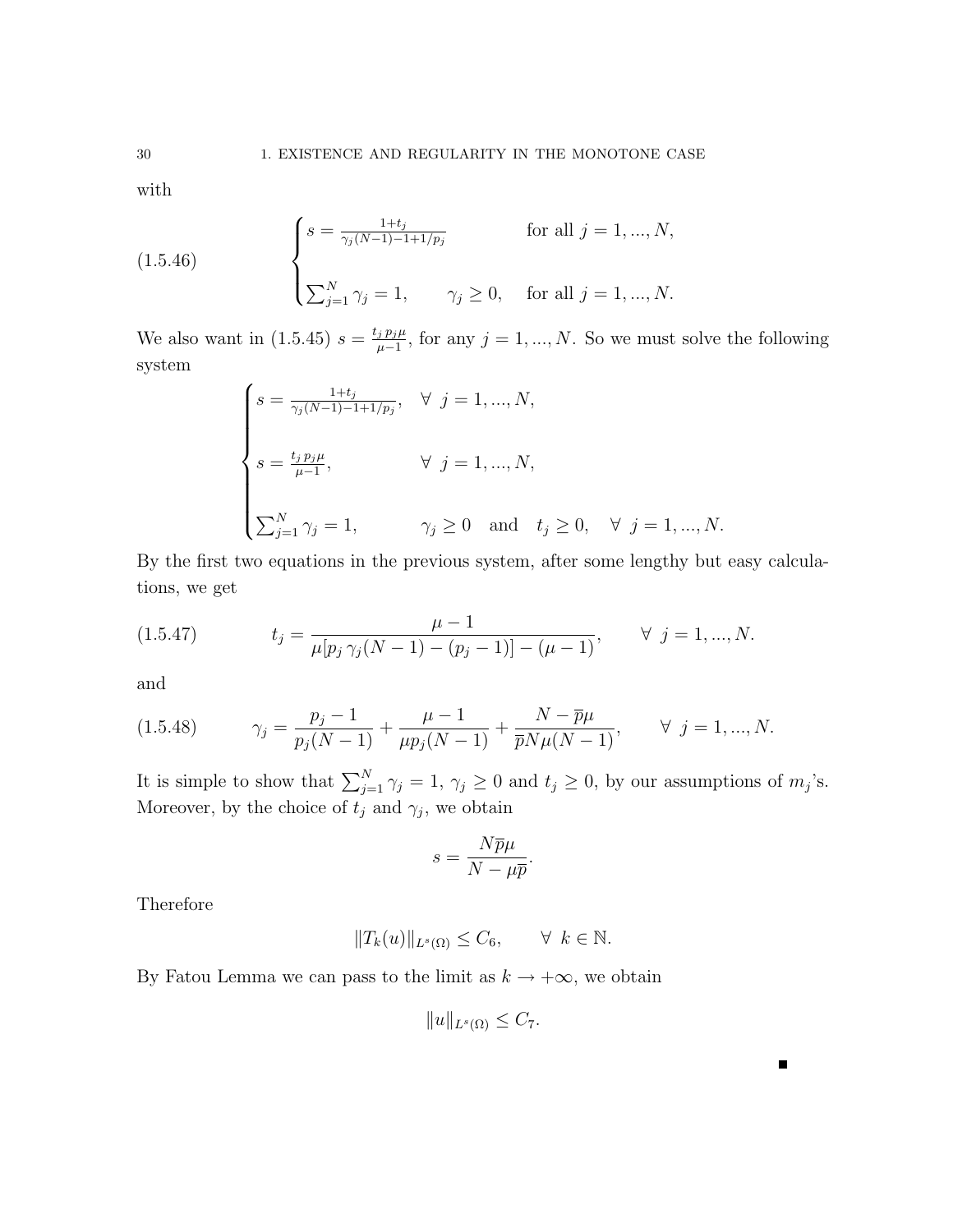#### 1.6. ENTROPIC SOLUTIONS 31

### 1.6. Entropic solutions

In this section we want to extend a definition of solution, introduced for the first time in [11], which allows us to prove a uniqueness result and a existence result for  $1 < \bar{p} < 2 - 1/N$ . In the previous pages we have seen that there exists a distributional solution for the problem (1.2.1), namely u belongs to  $W_0^{1,1}$  $_{0}^{\text{1,1}}(\Omega)$ , such that

$$
\sum_{i=1}^N \int_{\Omega} |\partial_i u|^{p_i - 2} \partial_i u \partial_i \phi = \int_{\Omega} f \phi, \qquad \forall \phi \in C_0^1(\Omega),
$$

if  $f \in L^m(\Omega)$  with  $m < p'_\infty$ . Before all it is necessary to introduce functional spaces on Ω.

DEFINITION 1.35.  $\mathcal{T}_{loc}^{1,1}(\Omega)$  is the set of measurable functions  $u:\Omega\to\mathbb{R}$  such that for any  $k > 0$  the truncation function  $T_k(u)$ , as in (1.1.7), belongs to  $W^{1,1}_{loc}(\Omega)$ .

DEFINITION 1.36. Set  $1 < p_i < \infty$ , for all  $i = 1, ..., N$ .  $\mathcal{T}_0^{1,(p_i)}$  $_{0}^{\mathfrak{a},(p_{i})}(\Omega)$  is the set of measurable functions  $u : \Omega \to \mathbb{R}$  such that for any  $k > 0$  the truncation function  $T_k(u)$ belongs to  $W_0^{1,(p_i)}$  $0^{(1,(p_i)}(\Omega).$ 

Before giving the definition of the entropy solution we present the following result.

LEMMA 1.37. For all  $u \in \mathcal{T}_0^{1,(p_i)}(\Omega)$ , a unique, measurable function  $v_i : \Omega \to \mathbb{R}$ , for every  $i = 1, ..., N$ , exists such that

$$
\partial_i T_k(u) = v_i \chi_{\{x \in \Omega : |u(x)| < k\}} \quad a.e.
$$

Moreover, if  $u \in W_0^{1,(p_i)}$  $v_0^{1,(p_i)}(\Omega), v_i = \partial_i u.$ 

 $\overline{N}$ 

We do not show this result because the proof is pretty much the same of which in [11]. Now we can define the entropy solution for the problem (1.2.1).

DEFINITION 1.38. Set  $f \in L^1(\Omega)$ . A function  $u \in \mathcal{T}_0^{1,(p_i)}(\Omega)$  is a entropy solution of  $(1.2.1)$  if

(1.6.1) 
$$
\sum_{i=1}^{N} \int_{\Omega} |\partial_i u|^{p_i - 2} \partial_i u \partial_i T_k (u - \varphi) \leq \int_{\Omega} f T_k (u - \varphi)
$$
  
  $\forall k > 0 \text{ and } \forall \varphi \in W_0^{1, (p_i)}(\Omega) \cap L^{\infty}(\Omega).$ 

REMARK 1.39. We note that the above inequality is well defined because  $u \in$  $\mathcal{T}_0^{1,(p_i)}$  $_{0}^{-1,(p_{i})}(\Omega).$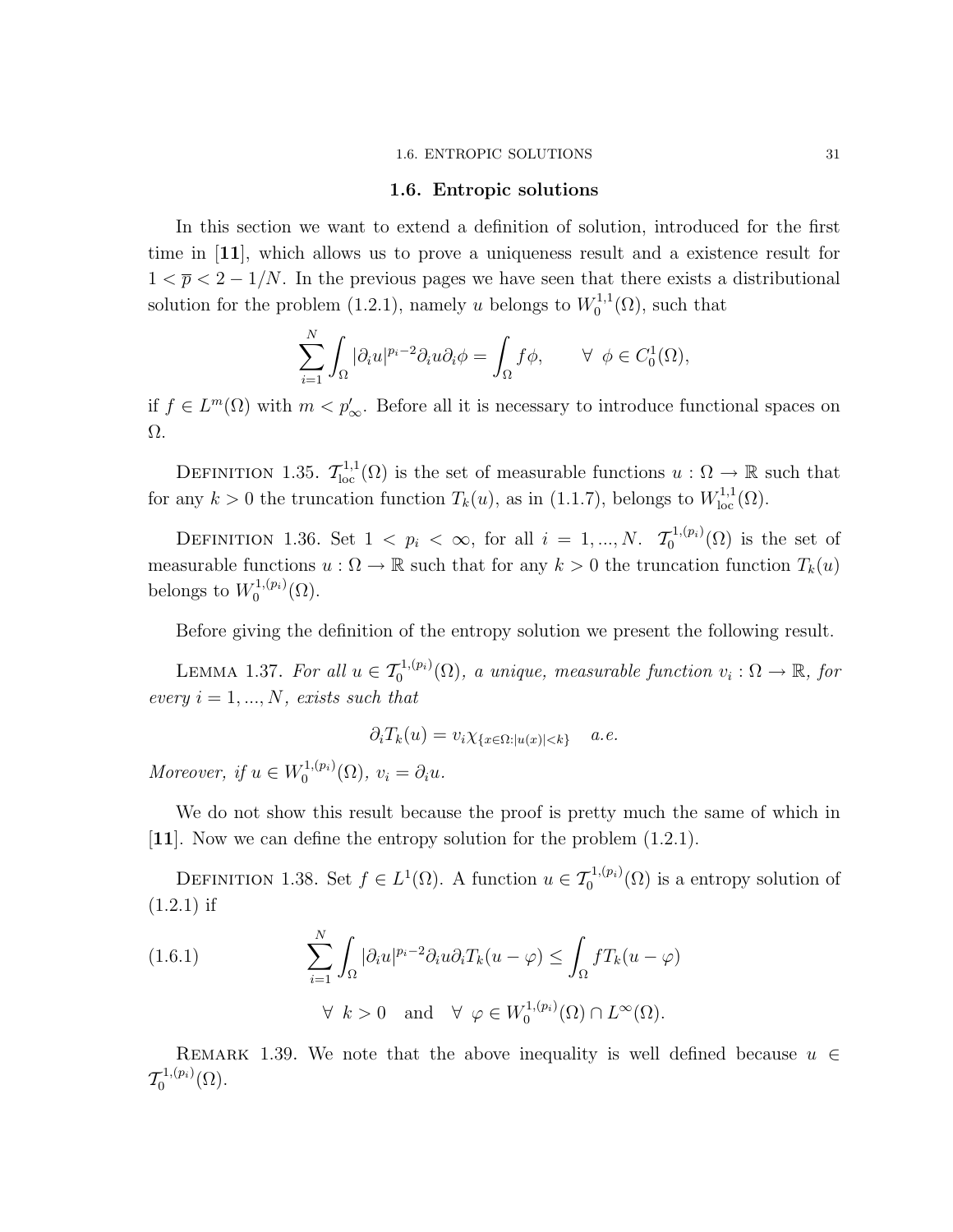Now we want to prove that the solution, which we have found in the previous sections by approximation methods, is an entropy solution. We have already proved in Chapter 1 (see i) of Theorem 1.14 and its proof) that the solutions  $u_n$  of approximating problems  $(1.5.15)$  converge to u in  $W_0^{1,(s_i)}$  $\binom{1,(s_i)}{0}$  with

$$
s_i < \frac{N(\overline{p} - 1)}{\overline{p}(N-1)} p_i, \qquad \forall \ i = 1, \dots, N.
$$

Moreover  $T_k(u_n) \to T_k(u)$  weakly in  $W_0^{1,(p_i)}$  $\mathcal{L}_0^{1,(p_i)}(\Omega)$  and also  $f_n \to f$  in  $L^1(\Omega)$ . So we have

$$
\lim_{n \to +\infty} \int_{\Omega} f_n T_k(u_n - \varphi) = \int_{\Omega} f T_k(u - \varphi).
$$

Now by Fatou Lemma, we have

$$
\liminf_{n \to +\infty} \sum_{i=1}^{N} \int_{\Omega} |\partial_i u_n|^{p_i - 2} \partial_i u_n \partial_i T_k (u_n - \varphi) \ge
$$
\n
$$
\geq \liminf_{n \to +\infty} \sum_{i=1}^{N} \int_{\Omega} [|\partial_i u_n|^{p_i - 2} \partial_i u_n - |\partial_i \varphi|^{p_i - 2} \partial_i \varphi] \partial_i T_k (u_n - \varphi) +
$$
\n
$$
+ \liminf_{n \to +\infty} \sum_{i=1}^{N} \int_{\Omega} |\partial_i \varphi|^{p_i - 2} \partial_i \varphi \partial_i T_k (u_n - \varphi) \ge
$$
\n
$$
\geq \sum_{i=1}^{N} \int_{\Omega} [|\partial_i u|^{p_i - 2} \partial_i u - |\partial_i \varphi|^{p_i - 2} \partial_i \varphi] \partial_i T_k (u - \varphi) +
$$
\n
$$
+ \sum_{i=1}^{N} \int_{\Omega} |\partial_i \varphi|^{p_i - 2} \partial_i \varphi \partial_i T_k (u - \varphi) = \sum_{i=1}^{N} \int_{\Omega} |\partial_i u|^{p_i - 2} \partial_i u \partial_i T_k (u - \varphi).
$$

Hence  $u$  satisfies  $(1.6.1)$  and so it is an entropy solution.

Now we prove the following result.

PROPOSITION 1.40. Set u an entropy solution for the problem  $(1.2.1)$ . Then u belongs to  $M^{\frac{N(\overline{p}-1)}{N-\overline{p}}}(\Omega)$  and  $\partial_i u$  belongs to  $M^{p_i \frac{N(\overline{p}-1)}{\overline{p}(N-1)}}(\Omega)$ , for all  $i=1,...,N$ .

PROOF. We choose  $\varphi = 0$  as a test function in (1.6.1), we have

$$
\sum_{i=1}^{N} \int_{\Omega} |\partial_i u|^{p_i - 2} \partial_i u \partial_i T_k(u) \le \int_{\Omega} f T_k(u) \le k \|f\|_{L^1(\Omega)}
$$
  

$$
\Downarrow
$$
  

$$
\sum_{i=1}^{N} \int_{\Omega} |\partial_i T_k(u)|^{p_i} \le k \|f\|_{L^1(\Omega)}.
$$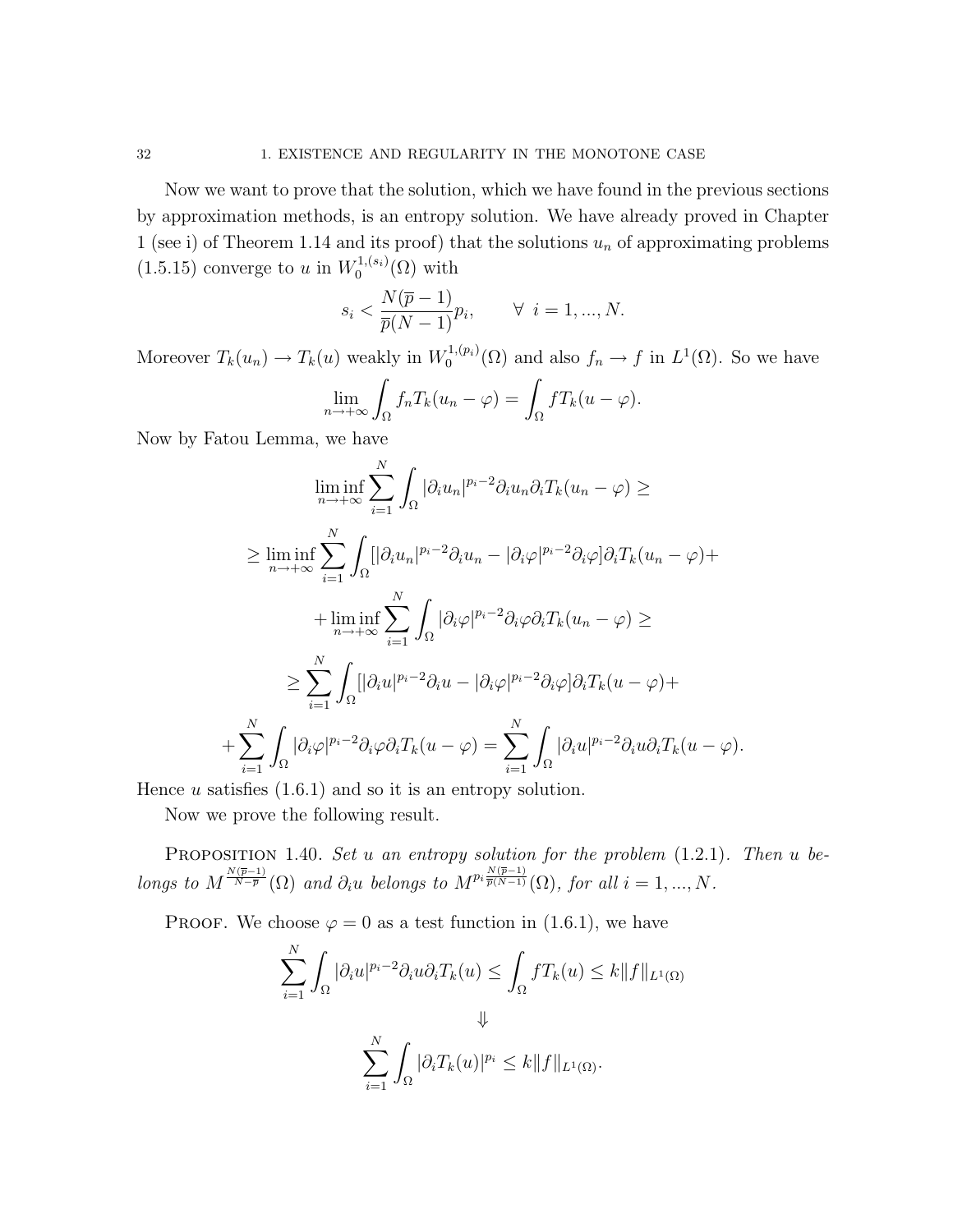It implies

(1.6.2) 
$$
\int_{\Omega} |\partial_i T_k(u)|^{p_i} \leq k \|f\|_{L^1(\Omega)}, \qquad \forall \ i = 1, ..., N.
$$

Hence we obtain

$$
\left(\int_{\Omega} |\partial_i T_k(u)|^{p_i}\right)^{\frac{1}{p_i N}} \leq k^{\frac{1}{p_i N}} \|f\|_{L^1(\Omega)}^{\frac{1}{p_i N}}, \qquad \forall \ i = 1, ..., N
$$
  

$$
\Downarrow
$$
  

$$
\prod_{i=1}^N \left(\int_{\Omega} |\partial_i T_k(u)|^{p_i}\right)^{\frac{1}{p_i N}} \leq k^{\frac{1}{\overline{p}}} \|f\|_{L^1(\Omega)}^{\frac{1}{\overline{p}}}.
$$

Now we use the anisotropic Sobolev inequality (1.1.5), with  $r = \bar{p}^*$  and  $v = T_k(u)$  and we obtain

$$
\int_{\Omega} |T_k(u)|^{\overline{p}^*} \leq C_0 \|f\|_{L^1(\Omega)}^{\frac{\overline{p}^*}{\overline{p}}},
$$

So

$$
k^{\bar{p}^*}\text{meas}(A_k) \leq \int_{A_k} |T_k(u)|^{\bar{p}^*} \leq \int_{\Omega} |T_k(u)|^{\bar{p}^*} \leq C_0 \|f\|_{L^1(\Omega)}^{\frac{\bar{p}^*}{\bar{p}}},
$$

that implies

(1.6.3) 
$$
\text{meas}(A_k) \leq \frac{C_0 \|f\|_{L^1(\Omega)}^{\frac{\bar{p}^*}{\bar{p}}}}{k^{\frac{\bar{p}^*(\bar{p}-1)}{\bar{p}}}}
$$

Hence

$$
u\in M^{\frac{N(\overline{p}-1)}{N-\overline{p}}}(\Omega).
$$

.

Now we consider  $(1.6.2)$ , we have

$$
\int_{\Omega} |\partial_i T_k(u)|^{p_i} = \int_{\{|u| \le k\}} |\partial_i u|^{p_i} \ge \int_{\{|u| \le k\} \cap {\{|\partial_i u| > \beta\}}} |\partial_i u|^{p_i} \ge
$$
  

$$
\ge \beta^{p_i} \text{meas}({\{|u| \le k\}} \cap {\{|\partial_i u| > \beta\}})
$$

and so

(1.6.4) 
$$
\operatorname{meas}(\{|u| \le k, |\partial_i u| > \beta\}) \le \frac{k \|f\|_{L^1(\Omega)}}{\beta^{p_i}},
$$

for all  $i = 1, ..., N$ . Then, for all  $k > 0$ , we obtain

$$
\operatorname{meas}(\{|\partial_i u| > \beta\}) = \operatorname{meas}(\{|\partial_i u| > \beta, |u| \le k\}) +
$$

 $+\text{meas}(\{|\partial_i u| > \beta, |u| > k\}) \leq \text{meas}(\{|\partial_i u| > \beta, |u| \leq k\}) + \text{meas}(\{ |u| > k\}) \leq$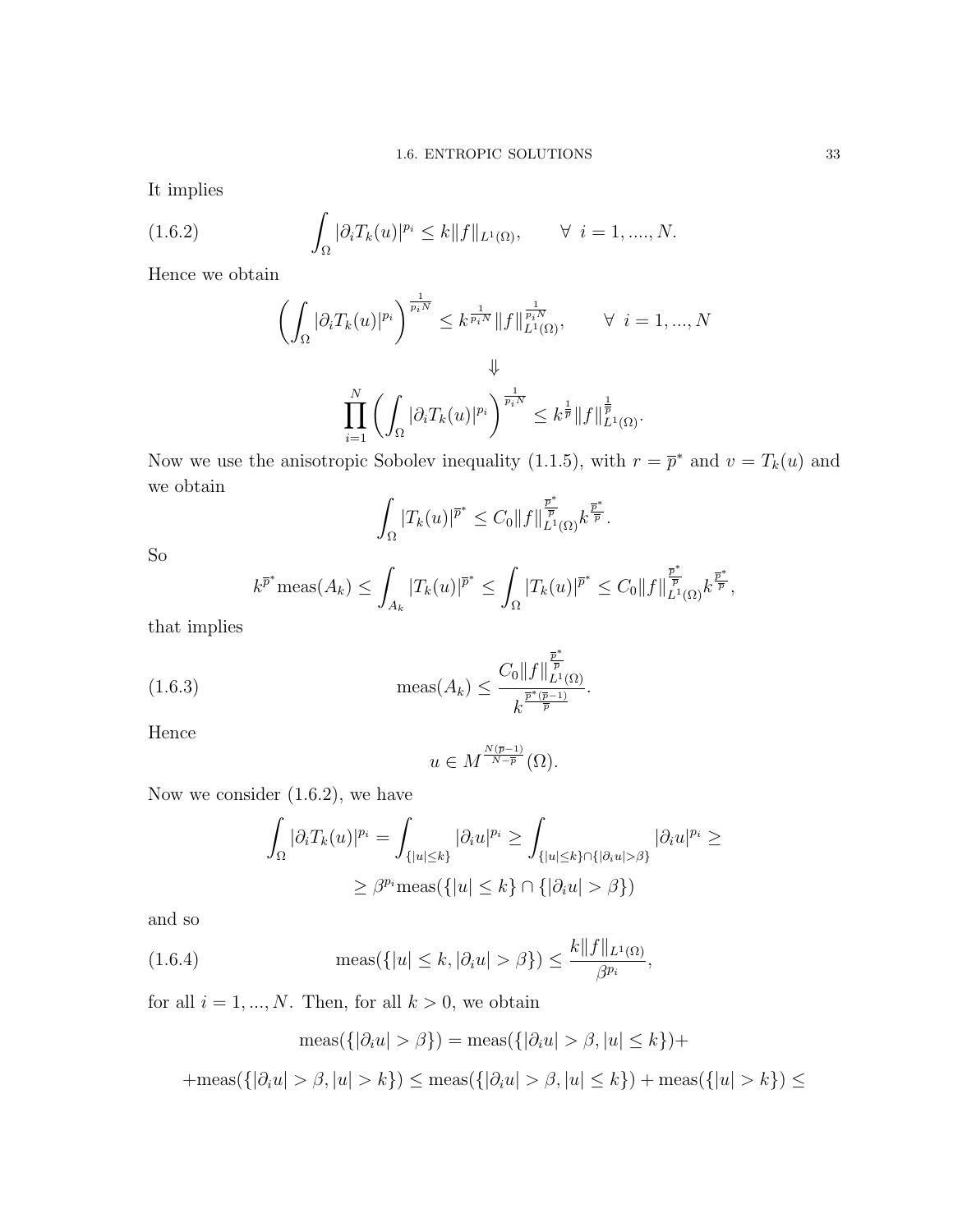$$
\leq \frac{k \| f \|_{L^1(\Omega)}}{\beta^{p_i}} + \frac{C_0 \| f \|_{L^1(\Omega)}^{\frac{\overline{p}^*}{\overline{p}}}}{k^{\frac{\overline{p}^*(\overline{p}-1)}{\overline{p}}}}, \qquad \forall \ \ i=1,...,N,
$$

by  $(1.6.3)$  and  $(1.6.4)$ . We minimize on respect to k. We consider the function

$$
\psi(k) = C_1 \frac{k}{\beta^{p_i}} + C_2 \frac{1}{k^{\frac{\overline{p}^*(\overline{p}-1)}{\overline{p}}}.
$$

We have

$$
\psi'(k) = \frac{C_1}{\beta^{p_i}} - C_3 k^{\frac{-\overline{p}^*(\overline{p}-1) - \overline{p}}{\overline{p}}}.
$$

So

$$
\psi'(k) = 0 \quad \Rightarrow \quad k_0 = C_4 \beta^{\frac{p_i \overline{p}}{\overline{p}^*(\overline{p}-1) + \overline{p}^*}}.
$$

Now we get

$$
\psi(k_0)=C_5\beta^{\frac{-p_i\bar p^*(\bar p-1)}{\bar p^*(\bar p-1)+\bar p}}+C_6\beta^{\frac{-p_i\bar p^*(\bar p-1)}{\bar p^*(\bar p-1)+\bar p}}=C_7\beta^{\frac{-p_i\bar p^*(\bar p-1)}{\bar p^*(\bar p-1)+\bar p}}.
$$

Hence

$$
\operatorname{meas}(\{|\partial_i u| > \beta\}) \le C_7 \beta^{\frac{-p_i \overline{p}^*(\overline{p}-1)}{\overline{p}^*(\overline{p}-1)+\overline{p}}},
$$
  
for all  $i = 1, ..., N$ . So  $\partial_i u \in M^{p_i \frac{N(\overline{p}-1)}{\overline{p}(N-1)}}(\Omega)$  for all  $i = 1, ..., N$ .

REMARK 1.41. We observe that if  $p_i = 2$  for all  $i = 1, ..., N$  (or equivalently  $p_i = p$ for all  $i = 1, ..., N$ , we obtain the classic result (see [11]), namely  $u \in M^{\frac{N}{N-2}}(\Omega)$  and  $\nabla u \in M^{\frac{N}{N-1}}(\Omega).$ 

REMARK 1.42. We note that

$$
p_i \frac{N(\overline{p} - 1)}{\overline{p}(N - 1)}
$$

is the same exponent that we have found in Theorem 1.14, as we expect according to the isotropic classic case.

Now we can prove the following result.

THEOREM 1.43. The entropy solution of problem  $(1.2.1)$  is unique.

For the following proof we use techniques introduced in [69].

**PROOF.** Let  $u$  be the entropy solution satisfying the regularity properties stated in the previous propositions, obtained by approximation, as in Theorem 1.14. It is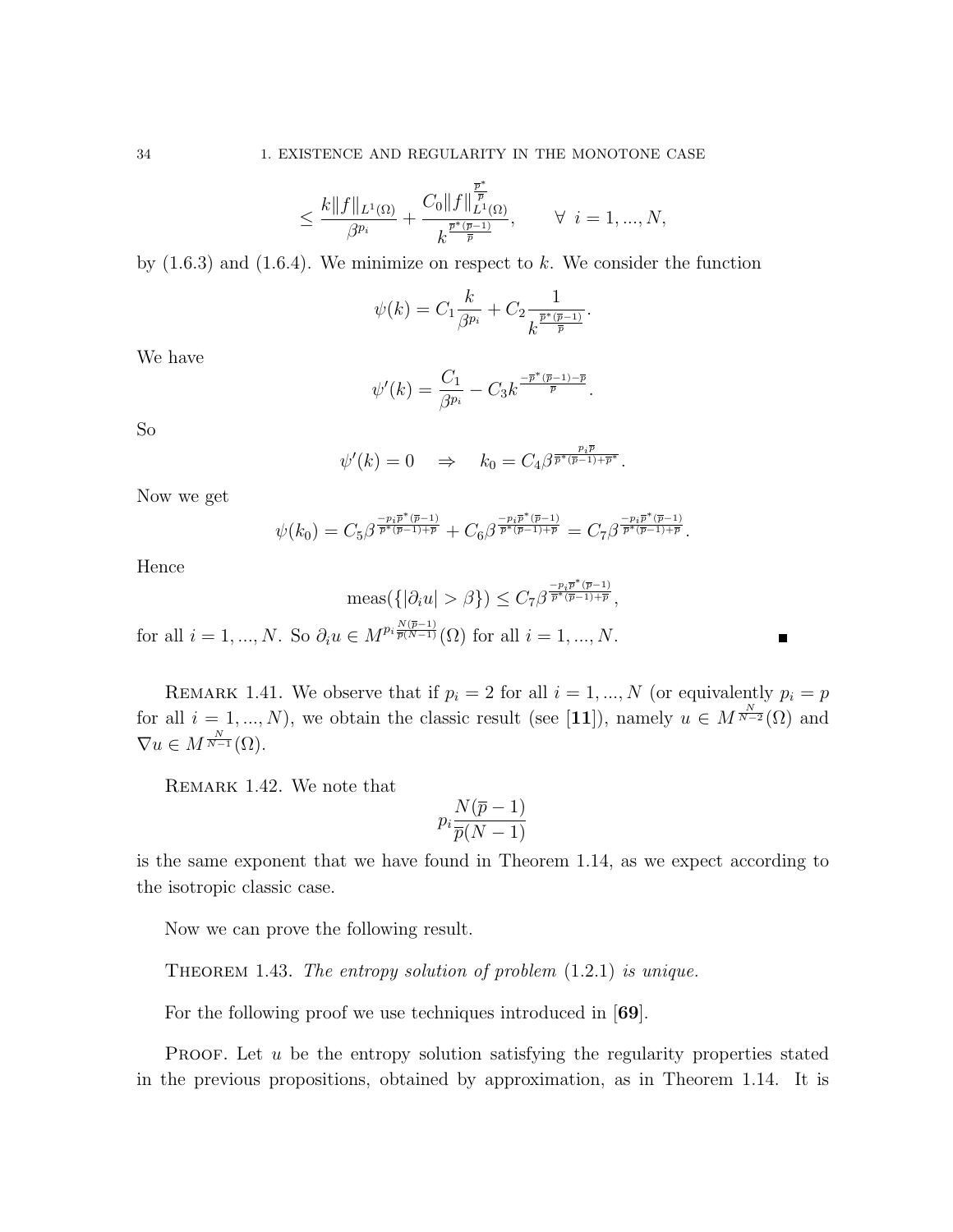sufficient to show that every entropy solution of  $(1.2.1)$  coincides with u. Let z be a second entropy solution, so  $z \in \mathcal{T}_0^{1,(p_i)}(\Omega)$  and

$$
\sum_{i=1}^{N} \int_{\Omega} |\partial_i z|^{p_i - 2} \partial_i T_k(z - \varphi) \le \int_{\Omega} f T_k(z - \varphi)
$$

for all  $k \in \mathbb{R}^+ \setminus \{0\}$  and for all  $\varphi \in W_0^{1,(p_i)}$  $\mathcal{O}_0^{1,(p_i)}(\Omega) \cap L^{\infty}(\Omega)$ . Taking  $\varphi = u_n$ , because we know that  $u_n \in W_0^{1,(p_i)}$  $\mathcal{O}_0^{(1,(p_i)}(\Omega) \cap L^{\infty}(\Omega)$  (see the proof of Theorem 1.14), we get

(1.6.5) 
$$
\sum_{i=1}^{N} \int_{\Omega} |\partial_i z|^{p_i - 2} \partial_i z \partial_i T_k(z - u_n) \leq \int_{\Omega} f T_k(z - u_n).
$$

Now we choose  $T_k(z - u_n)$  as test function in the weak formulation of problems (1.5.15). It is possible since  $u_n \in L^{\infty}(\Omega)$  and  $z \in \mathcal{T}_0^{1,(p_i)}(\Omega)$  and hence  $T_k(z - u_n)$  belongs to  $W_0^{1,(p_i)}$  $\binom{1}{0}$  ( $\Omega$ ) for all  $k > 0$ . We have

(1.6.6) 
$$
-\sum_{i=1}^N \int_{\Omega} |\partial_i u_n|^{p_i-2} \partial_i u_n \partial_i T_k(z-u_n) = -\int_{\Omega} f_n T_k(z-u_n).
$$

Then adding  $(1.6.5)$  to  $(1.6.6)$ , we obtain

$$
\sum_{i=1}^N \int_{\Omega} [|\partial_i z|^{p_i-2} \partial_i z - |\partial_i u_n|^{p_i-2} \partial_i u_n] \partial_i T_k(z - u_n) \leq \int_{\Omega} (f - f_n) T_k(z - u_n).
$$

We note that the integral in the left hand side is non-negative, and it is bounded from above by a constant  $C_1 k$ , independent on n. Moreover the integrand function,  $[|\partial_i z|^{p_i-2}\partial_i z - |\partial_i u_n|^{p_i-2}\partial_i u_n] \partial_i T_k(z-u_n)$ , goes to  $[|\partial_i z|^{p_i-2}\partial_i z - |\partial_i u|^{p_i-2}\partial_i u] \partial_i T_k(z-u)$ a.e., for all  $i = 1, ..., N$ . Hence, by using Fatou Lemma, we can pass to the limit as  $n \rightarrow +\infty$ , we get

$$
\sum_{i=1}^N \int_{\Omega} [|\partial_i z|^{p_i - 2} \partial_i z - |\partial_i u|^{p_i - 2} \partial_i u] \partial_i T_k(z - u) \le 0,
$$

and so, we obtain

$$
\sum_{i=1}^N \int_{\Omega} |\partial_i T_k(z-u)|^{p_i} \leq 0,
$$

if  $p_i \geq 2$ . By the arbitrary choice of k, we have  $z = u$  a.e. in  $\Omega$ . It is possible to obtain the same result, by a slight modification, also if  $1 < p<sub>i</sub> < 2$ , but for simplicity we omit the proof.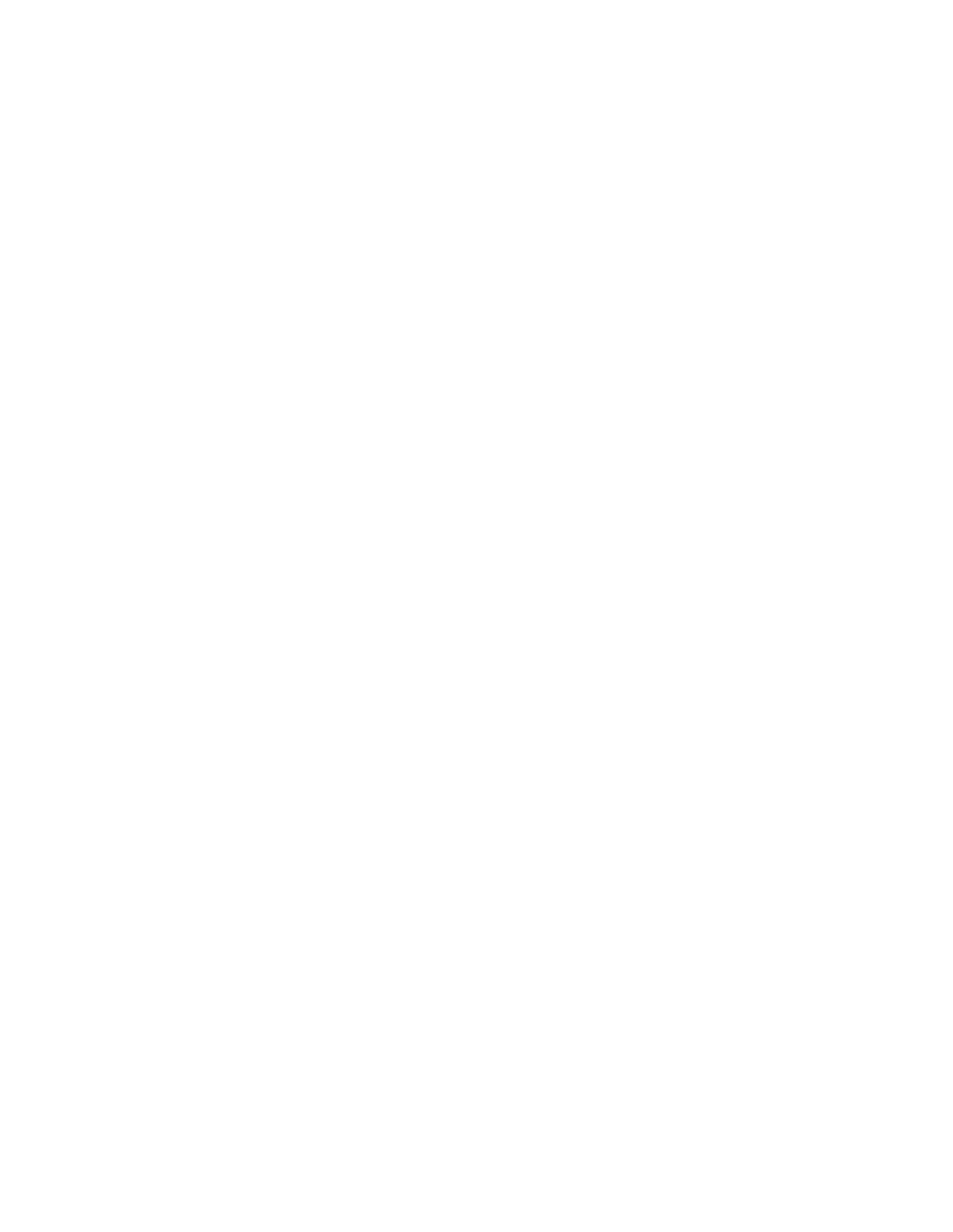## CHAPTER 2

# Elliptic problems with natural growth terms

In this chapter we deal with some elliptic problems, as (1.2.1), studied in the first chapter, with the presence of lower order terms, with respect to the gradient of  $u$ , which play the role of perturbation terms. These terms are called natural growth terms because they have the same growths of the operator (I.1), and they naturally appear if we write the Euler-Lagrange equation, associated to some functionals of the Calculus of Variations. But the boundary value problems, which we study may not be the Euler-Lagrange equation of some functionals. So we will use direct methods to solve these kinds of problems. We see that a sign condition on lower order terms plays a crucial role in finding solutions of our problems, since it allows us to easily obtain a priori estimates from the equation. On the other hand if this assumption fails to hold true we may not even have solutions. Moreover we prove that an extra assumption allows us to show an extra regularity for the solutions of the problems, presented in this chapter, even if the datum only belongs to  $L^1(\Omega)$ . Also this additional condition is useful to obtain a priori estimate in the energy space  $W_0^{1,(p_i)}$  $0^{(1,(p_i)}(\Omega).$ 

## 2.1. Lower order terms without sign assumptions

In this first section we prove the existence of a solution for the following problem

(2.1.1) 
$$
\begin{cases} -\sum_{i=1}^{N} \partial_{i} [|\partial_{i} u|^{p_{i}-2} \partial_{i} u] + \mu_{0} u = \sum_{i=1}^{N} b_{i} (x, u, \nabla u) + f & \text{on } \Omega, \\ u = 0 & \text{on } \partial \Omega, \end{cases}
$$

where  $\mu_0 > 0$ ,

$$
f \in L^m(\Omega), \qquad m > \frac{\overline{p}^*}{\overline{p}^* - p_N}, \qquad \overline{p}^* > p_N,
$$
\n
$$
b_i(x, s, \xi) : \Omega \times \mathbb{R} \times \mathbb{R}^N \to \mathbb{R}
$$

is a Carathéodory function, for all  $i = 1, ..., N$  and there exists  $\gamma > 0$  such that the following inequality is true for all  $(s, \xi) \in \mathbb{R} \times \mathbb{R}^N$  and a.e.  $x \in \Omega$ 

(2.1.2)  $|b_i(x, s, \xi)| \leq \gamma |\xi_i|^{p_i}, \quad \forall \ i = 1, ..., N,$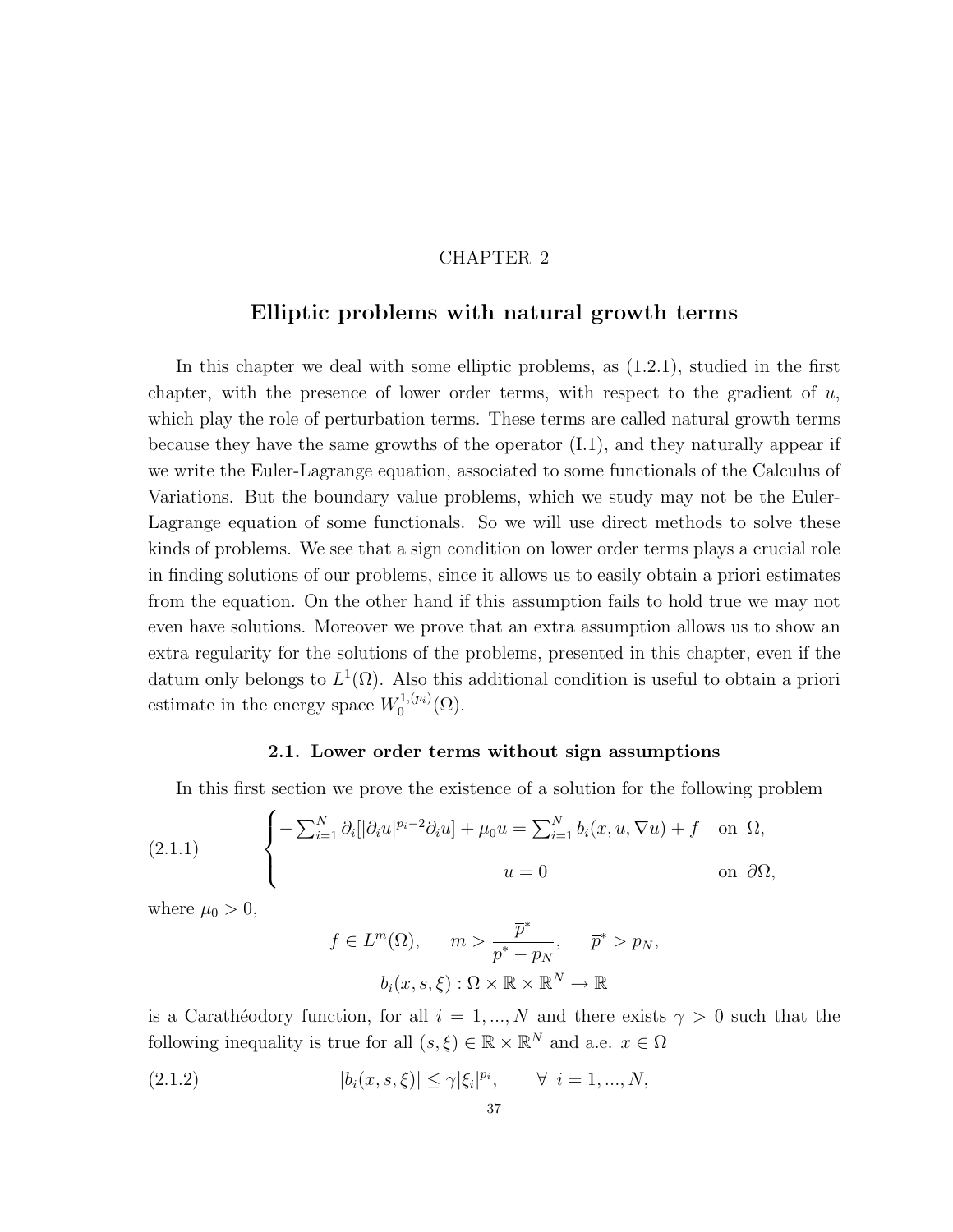or more in general

(2.1.3) 
$$
\sum_{i=1}^{N} |b_i(x, s, \xi)| \leq \gamma \sum_{i=1}^{N} |\xi_i|^{p_i}.
$$

First of all we note that it is impossible to use Leray-Lions Theorem (as in Chapter 1) because the  $b_i$ 's terms are not bounded and we do not have any information concerning on their sign. To prove an existence result for  $(2.1.1)$  we use approximating techniques and some results presented in Chapter 1. We also observe that the term, which appear in left side hand of the equation in (2.1.1), allows us to achieve an existence results. In fact if  $\mu_0 = 0$  already in the isotropic case (i.e.  $p_i = 2$  for all  $i = 1, ..., N$ ) we have a simple counterexample to the existence of solutions for the problem (2.1.1). In the following section we see that if we assume a sign condition on  $b_i$ , for  $i = 1, ..., N$ , we can even choose  $\mu_0 = 0$ .

We highlight that it is also possible to take a unique function  $b$  instead of a sum of  $b_i$ 's, if it satisfies,  $\forall (s, \xi) \in \mathbb{R} \times \mathbb{R}^N$ , a.e.  $x \in \Omega$ , and  $\gamma > 0$ , the following condition

(2.1.4) 
$$
|b(x, s, \xi)| \leq \gamma \sum_{i=1}^{N} |\xi_i|^{p_i}, \qquad \forall \ i = 1, ..., N.
$$

But the first possibility is more natural always by considering the relation between these problems and some functionals of the Calculus of Variation. As a matter of fact, if we consider the following functional

(2.1.5) 
$$
J(v) = \sum_{i=1}^{N} \frac{1}{p_i} \int_{\Omega} a(x, v) |\partial_i v|^{p_i} - \int_{\Omega} f v,
$$

where  $a$  is a bounded, smooth function, we obtain the following Euler-Lagrange equation

$$
-\sum_{i=1}^N \partial_i[a(x,u)|\partial_i u|^{p_i-2}\partial_i u] + \sum_{i=1}^N a'(x,u)|\partial_i u|^{p_i} = f,
$$

and in the right hand side a sum appears. We also note that, obviously, the problem (2.1.1) does not correspond to the Euler-Lagrange equation of a functional, as (2.1.5). Indeed if  $a(x, u) \equiv 1$  then  $a'(x, u) \equiv 0$  and so we find the problem (1.2.1) not (2.1.1).

To fix the ideas, one can consider, as a special example of (2.1.1), the Dirichlet problem:

(2.1.6) 
$$
\begin{cases}\n-\sum_{i=1}^{N} \partial_{i} [|\partial_{i} u|^{p_{i}-2} \partial_{i} u] + \mu_{0} u = \gamma \sum_{i=1}^{N} |\partial_{i} u|^{p_{i}} + f \quad \text{on } \Omega, \\
u = 0 \quad \text{on } \partial \Omega.\n\end{cases}
$$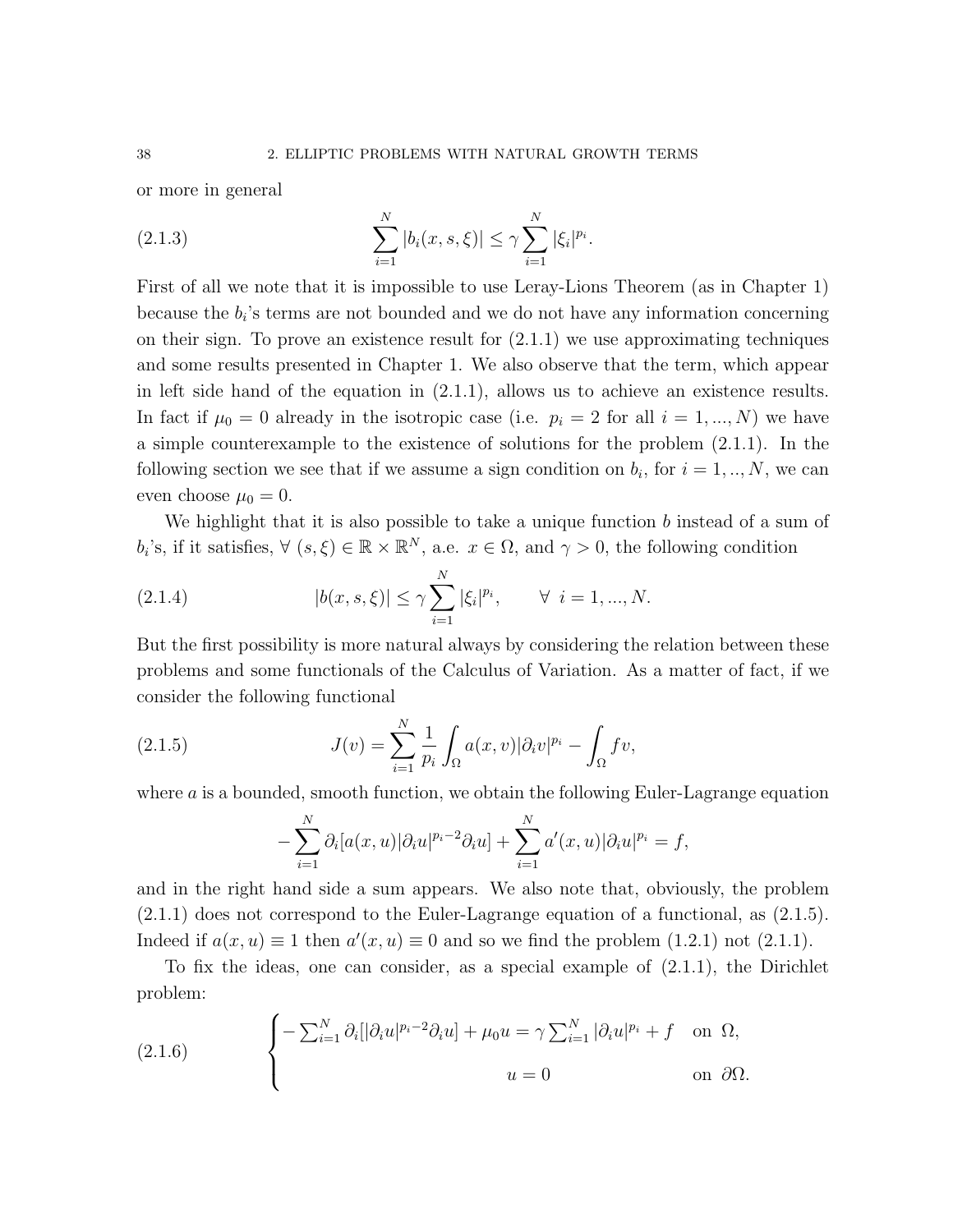Moreover we remark that since  $f \in L^m(\Omega)$ , with  $m > \bar{p}^*/(\bar{p}^* - p_N)$ , we also must assume  $\bar{p}^* > p_N$  and so  $p_{\infty} = \bar{p}^*$ . We think that this hypothesis is technical, like we will see better in the following.

We have the result below.

THEOREM 2.1. Let  $f \in L^m(\Omega)$ ,  $m > \overline{p}^*/(\overline{p}^* - p_N)$ ,  $\overline{p}^* > p_N$  and

- i)  $b_i(x, s, \xi) : \Omega \times \mathbb{R} \times \mathbb{R}^N \to \mathbb{R}$  is a Carathéodory function, for all  $i = 1, ..., N$ ;
- ii) there exists  $\gamma > 0$ , such that the following inequality is true for all  $(s, \xi) \in$  $\mathbb{R} \times \mathbb{R}^N$  and a.e.  $x \in \Omega$

(2.1.7) 
$$
|b_i(x, s, \xi)| \leq \gamma |\xi_i|^{p_i}, \quad \forall \ i = 1, ..., N.
$$

Then there exists a function  $u \in W_0^{1,(p_i)}$  $\mathcal{O}_0^{1,(p_i)}(\Omega) \cap L^{\infty}(\Omega)$ , weak solution for the problem  $(2.1.1)$ , namely

(2.1.8) 
$$
\sum_{i=1}^{N} \int_{\Omega} |\partial_i u|^{p_i - 2} \partial_i u \partial_i \varphi + \mu_0 \int_{\Omega} u \varphi = \sum_{i=1}^{N} \int_{\Omega} b_i(x, u, \nabla u) \varphi + \int_{\Omega} f \varphi
$$

for all  $\varphi \in W_0^{1,(p_i)}$  $L^{1,(p_i)}(\Omega)\cap L^{\infty}(\Omega).$ 

The idea of the proof is taken from [29] (see also [13]). We consider for any  $n \in \mathbb{N}$ the approximating problems

$$
(2.1.9) \qquad \sum_{i=1}^{N} \int_{\Omega} |\partial_i u_n|^{p_i - 2} \partial_i u_n \partial_i \varphi + \mu_0 \int_{\Omega} u_n \varphi = \sum_{i=1}^{N} \int_{\Omega} b_i^n(x, u_n, \nabla u_n) \varphi + \int_{\Omega} f_n \varphi
$$

$$
\forall \varphi \in W_0^{1, (p_i)}(\Omega) \cap L^{\infty}(\Omega)
$$

where

$$
b_i^n(x, s, \xi) = \frac{b_i(x, s, \xi)}{1 + \frac{1}{n}|b_i(x, s, \xi)|}, \quad \forall i = 1, ..., N
$$

and

$$
f_n(x) = \frac{f(x)}{1 + \frac{1}{n}|f(x)|},
$$

so that

 $(2.1.10)$ 

 $|b_i^n(x, s, \xi)| \le |b_i(x, s, \xi)|$  and  $|f_n(x)| \le |f(x)|$ ,  $\forall i = 1, ..., N$ , and  $n \in \mathbb{N}$ and

$$
(2.1.11) \t |b_i^n(x, s, \xi)| \le n \quad \text{and} \quad |f_n(x)| \le n, \t \forall i = 1, ..., N, \text{ and } n \in \mathbb{N}.
$$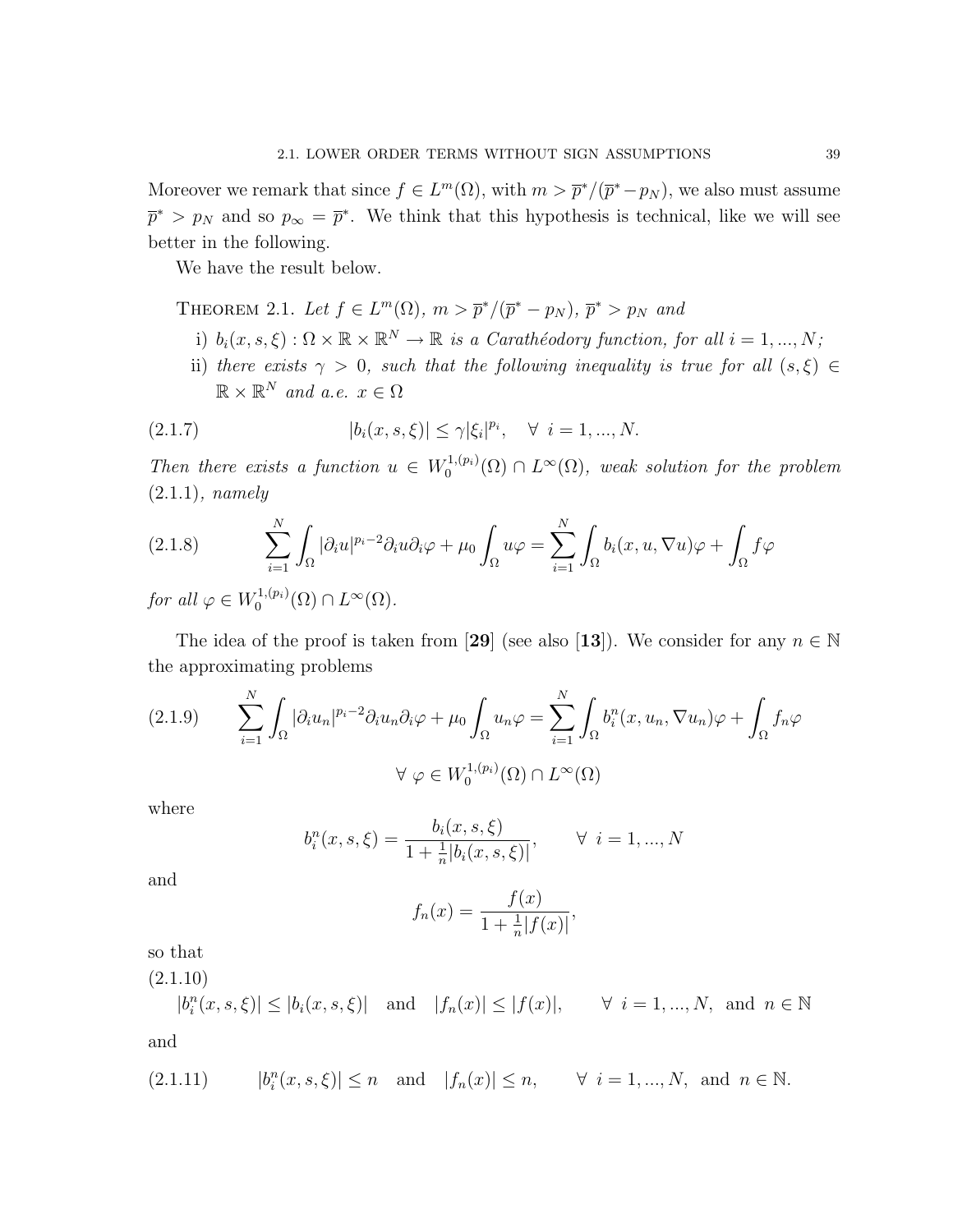Then there exists a solution  $u_n \in W_0^{1,(p_i)}$  $0^{(1,(p_i)}(\Omega)$  of  $(2.1.9)$  by a simple modification of classic Leray-Lions Theorem. This solution is also bounded because  $f \in L^m(\Omega)$  with  $m > \frac{\bar{p}^*}{\bar{p}^* - q}$  $\frac{\overline{p}^*}{\overline{p}^* - p_N} > \frac{N}{\overline{p}}$  $\frac{N}{p}$ , (see Theorem 1.4 i) in Section 1.2). We divide the proof in several steps.

### 2.1.1. A priori estimates. We prove the following result.

LEMMA 2.2. There exist  $\beta > 1$  and a constant  $C > 0$ , not depending on n, such that

(2.1.12) 
$$
\sum_{i=1}^N \int_{\Omega} |\partial_i u_n|^{p_i} e^{\beta p_N |u_n|} \leq C.
$$

PROOF. We use as a test function in (2.1.9),  $\varphi = (e^{\beta p_N |u_n|} - 1)$ sgn $(u_n)$ , where  $\beta > 1$ is a real number, that we will fix later, because  $u_n \in W_0^{1,(p_i)}$  $L_0^{1,(p_i)}(\Omega) \cap L^{\infty}(\Omega)$ . We have, by  $(2.1.7)$  and  $(2.1.10)$ 

$$
\beta p_N \sum_{i=1}^N \int_{\Omega} |\partial_i u_n|^{p_i} e^{\beta p_N |u_n|} + \mu_0 \int_{\Omega} |u_n| (e^{\beta p_N |u_n|} - 1) \le
$$
  

$$
\le \gamma \sum_{i=1}^N \int_{\Omega} |\partial_i u_n|^{p_i} e^{\beta p_N |u_n|} + \int_{\Omega} |f| (e^{\beta p_N |u_n|} - 1).
$$

Hence

$$
(\beta p_N - \gamma) \sum_{i=1}^N \int_{\Omega} |\partial_i u_n|^{p_i} e^{\beta p_N |u_n|} + \mu_0 \int_{\Omega} |u_n| (e^{\beta p_N |u_n|} - 1) \le \int_{\Omega} |f| (e^{\beta p_N |u_n|} - 1).
$$

By recalling that  $(e^{pt}-1) \ge (e^t-1)^p$  for every  $p>1$ , and that for every  $M>1$  there exists  $t^*$  such that  $(e^{pt}-1) \leq M(e^t-1)^p$  for  $t > t^*$ , we obtain

$$
(\beta p_N - \gamma) \sum_{i=1}^N \int_{\Omega} |\partial_i u_n|^{p_i} e^{\beta p_N |u_n|} + \mu_0 \int_{\Omega} |u_n| (e^{\beta |u_n|} - 1)^{p_N} \le
$$
  

$$
\leq \int_{\Omega} |f| (e^{\beta p_N |u_n|} - 1) = \int_{\{|u_n| > \frac{t^*}{\beta}\}} |f| (e^{\beta p_N |u_n|} - 1) + \int_{\{|u_n| \le \frac{t^*}{\beta}\}} |f| (e^{\beta p_N |u_n|} - 1) \le
$$
  

$$
\leq M \int_{\Omega} |f| (e^{\beta |u_n|} - 1)^{p_N} + C_0 \int_{\Omega} |f|.
$$

Now we apply the Hölder inequality with exponents  $m$  and  $m'$ , to obtain

$$
(\beta p_N - \gamma) \sum_{i=1}^N \int_{\Omega} |\partial_i u_n|^{p_i} e^{\beta p_N |u_n|} + \mu_0 \int_{\Omega} |u_n| (e^{\beta |u_n|} - 1)^{p_N} \le
$$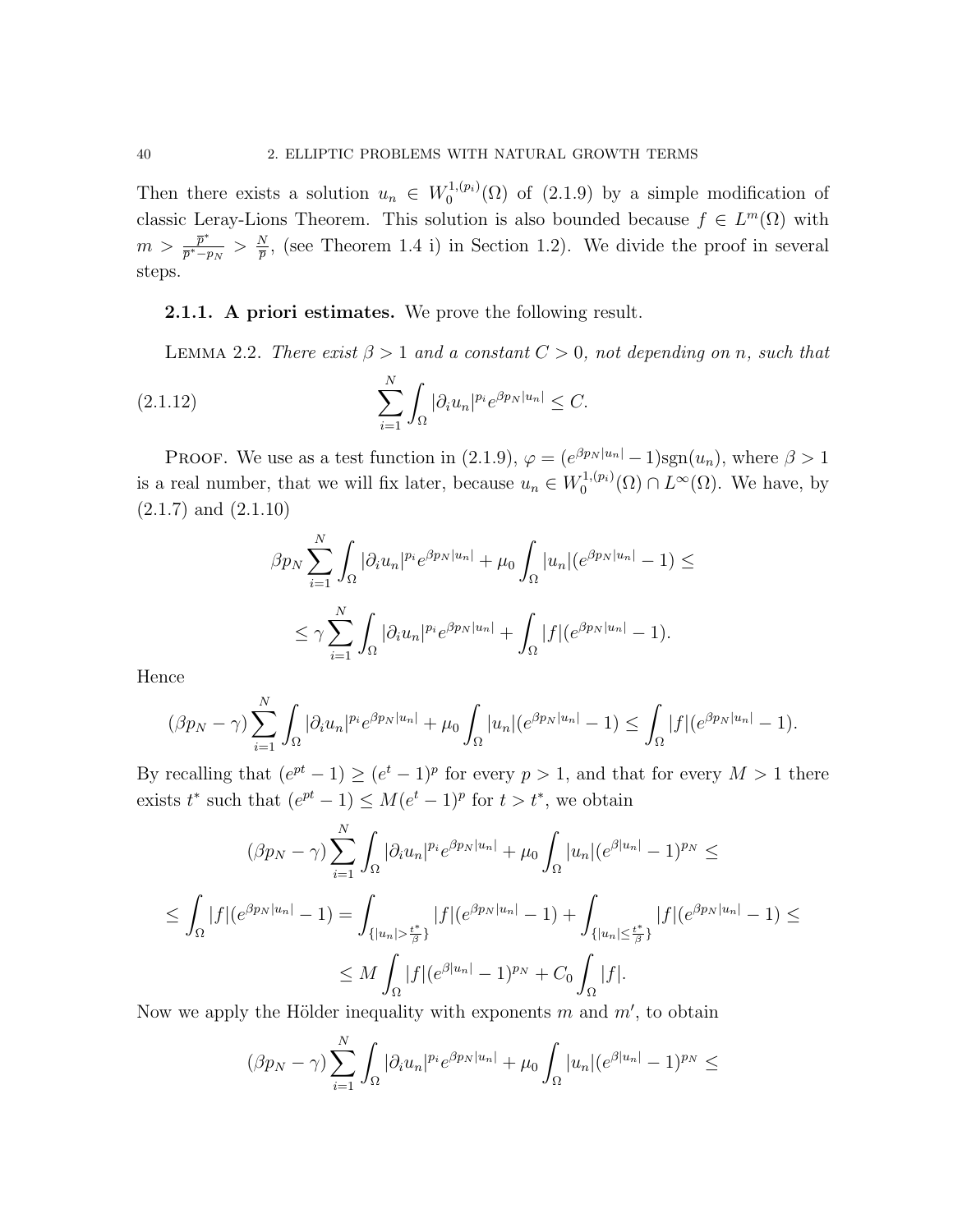$$
\leq M \|f\|_{L^m(\Omega)} \left( \int_{\Omega} (e^{\beta |u_n|} - 1)^{p_N m'} \right)^{\frac{1}{m'}} + C_0 \|f\|_{L^1(\Omega)}.
$$

Since  $p_N < p_N m' < \bar{p}^*$ ,  $(p_N m' < \bar{p}^* \Leftrightarrow m > \frac{\bar{p}^*}{\bar{p}^* - 1}$  $\frac{p^*}{p^*-p_N}$  with  $\bar{p}^* > p_N$ , we use the interpolation inequality to have

$$
(\beta p_N - \gamma) \sum_{i=1}^N \int_{\Omega} |\partial_i u_n|^{p_i} e^{\beta p_N |u_n|} + \mu_0 \int_{\Omega} |u_n| (e^{\beta |u_n|} - 1)^{p_N} \le
$$
  

$$
\leq M \|f\|_{L^m(\Omega)} \|e^{\beta |u_n|} - 1 \|_{L^{p_N}(\Omega)}^{p_N(1-\theta)} \|e^{\beta |u_n|} - 1 \|_{L^{\overline{p}^*}(\Omega)}^{\theta p_N} + C_0 \|f\|_{L^1(\Omega)}.
$$

Now we apply Young inequality with exponents  $\frac{1}{\theta}$  and  $\theta$ , to obtain

$$
(\beta p_N - \gamma) \sum_{i=1}^N \int_{\Omega} |\partial_i u_n|^{p_i} e^{\beta p_N |u_n|} + \mu_0 \int_{\Omega} |u_n| (e^{\beta |u_n|} - 1)^{p_N} \le
$$
  

$$
\leq \varepsilon (M \|f\|_{L^m(\Omega)})^{\frac{1}{\theta}} \left( \int_{\Omega} (e^{\beta |u_n|} - 1)^{\overline{p}^*} \right)^{\frac{p_N}{\overline{p}^*}} + C_{\varepsilon} \int_{\Omega} (e^{\beta |u_n|} - 1)^{p_N} + C_0 \|f\|_{L^1(\Omega)}.
$$

By Lemma 1.1, we obtain

$$
(\beta p_N - \gamma) \sum_{i=1}^N \int_{\Omega} |\partial_i u_n|^{p_i} e^{\beta p_N |u_n|} + \mu_0 \int_{\Omega} |u_n| (e^{\beta |u_n|} - 1)^{p_N} \le
$$
  
\n
$$
\leq \varepsilon (M ||f||_{L^m(\Omega)})^{\frac{1}{\theta}} C_1^{p_N} N^{p_N - 1} B^{p_N - p_1} \sum_{i=1}^N \int_{\Omega} |\partial_i (e^{\beta |u_n|} - 1)|^{p_i} + C_{\varepsilon} \int_{\Omega} (e^{\beta |u_n|} - 1)^{p_N} + C_0 ||f||_{L^1(\Omega)} =
$$
  
\n
$$
= \varepsilon (M ||f||_{L^m(\Omega)})^{\frac{1}{\theta}} C_1^{p_N} N^{p_N - 1} B^{p_N - p_1} \sum_{i=1}^N \int_{\Omega} \beta^{p_i} |\partial_i u_n|^{p_i} e^{\beta p_i |u_n|} + C_{\varepsilon} \int_{\Omega} (e^{\beta |u_n|} - 1)^{p_N} + C_0 ||f||_{L^1(\Omega)}.
$$

We choose  $\beta > 1$  such that  $\beta p_N - \gamma > 0$  and, since  $e^t > 1$  for any  $t > 0$  and  $p_i \le p_N$  for any  $i = 1, ..., N$ , we have

$$
(\beta p_N - \gamma) \sum_{i=1}^N \int_{\Omega} |\partial_i u_n|^{p_i} e^{\beta p_N |u_n|} + \mu_0 \int_{\Omega} |u_n| (e^{\beta |u_n|} - 1)^{p_N} \le
$$
  

$$
\leq \varepsilon (M \|f\|_{L^m(\Omega)})^{\frac{1}{\theta}} C_1^{p_N} N^{p_N - 1} B^{p_N - p_1} \beta^{p_N} \sum_{i=1}^N \int_{\Omega} |\partial_i u_n|^{p_i} e^{\beta p_N |u_n|} +
$$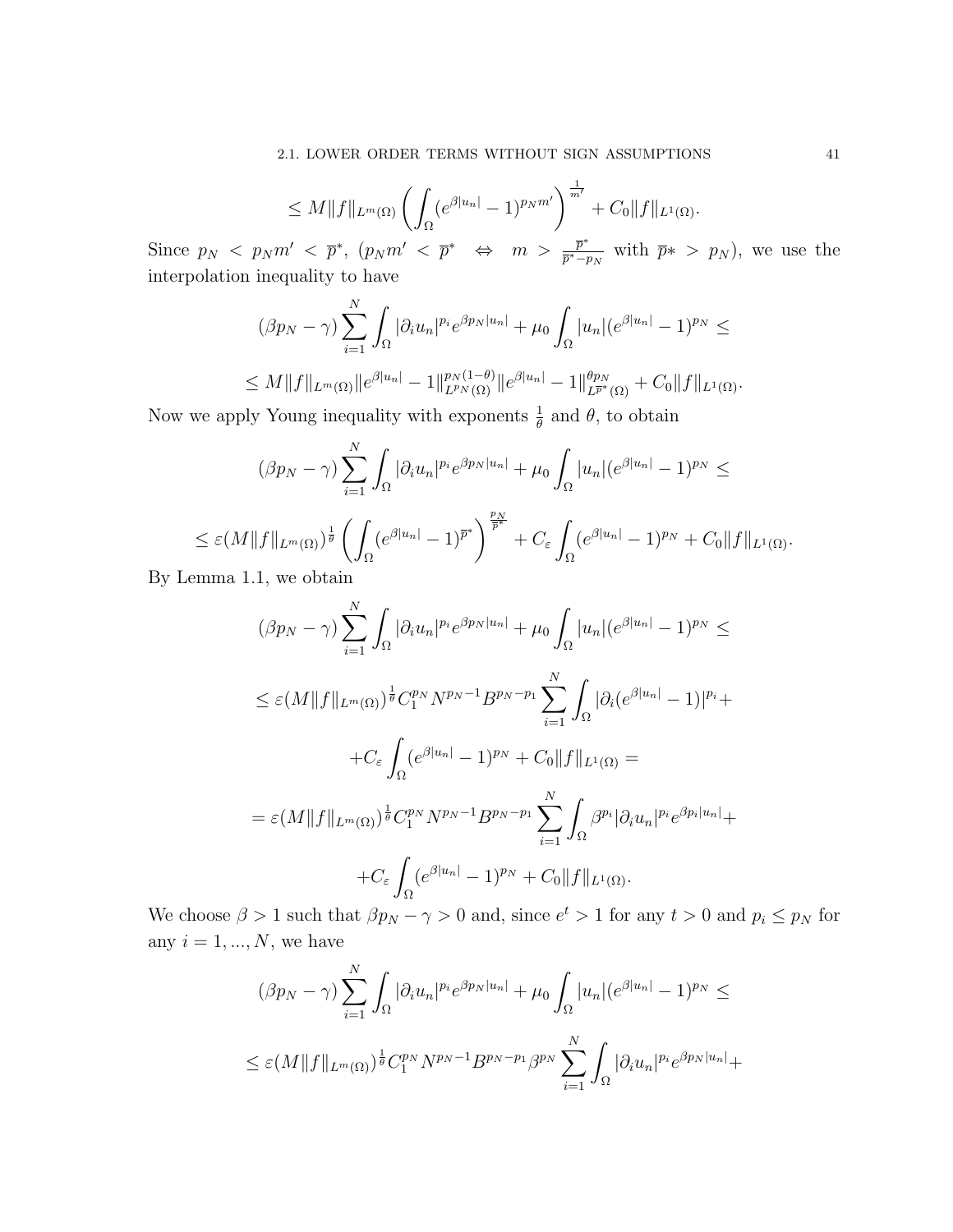$$
+C_{\varepsilon}\int_{\Omega}(e^{\beta|u_n|}-1)^{p_N}+C_0\|f\|_{L^1(\Omega)}.
$$

Setting  $C_2 = (M \|f\|_{L^m(\Omega)})^{\frac{1}{\theta}} C_1^{p_N} N^{p_N - 1} B^{p_N - p_1} \beta^{p_N}$ , we get

$$
[(\beta p_N - \gamma) - \varepsilon C_2] \sum_{i=1}^N \int_{\Omega} |\partial_i u_n|^{p_i} e^{\beta p_N |u_n|} + \mu_0 \int_{\Omega} |u_n| (e^{\beta |u_n|} - 1)^{p_N} \le
$$
  

$$
\le C_{\varepsilon} \int_{\Omega} (e^{\beta |u_n|} - 1)^{p_N} + C_0 \|f\|_{L^1(\Omega)}.
$$

We take  $\varepsilon$  such that  $(\beta p_N - \gamma) - \varepsilon C_2 > 0$  and we note that

$$
\mu_0 \int_{\Omega} |u_n| (e^{\lambda |u_n|} - 1)^{p_N} \geq \mu_0 \int_{\{|u_n| > \frac{C_{\varepsilon}}{\mu_0}\}} |u_n| (e^{\beta |u_n|} - 1)^{p_N} \geq C_{\varepsilon} \int_{\{|u_n| > \frac{C_{\varepsilon}}{\mu_0}\}} (e^{\beta |u_n|} - 1)^{p_N}.
$$

Therefore, since

$$
C_{\varepsilon} \int_{\Omega} (e^{\beta |u_n|} - 1)^{p_N} = C_{\varepsilon} \int_{\{|u_n| > \frac{C_{\varepsilon}}{\mu_0}\}} (e^{\beta |u_n|} - 1)^{p_N} + C_{\varepsilon} \int_{\{|u_n| \leq \frac{C_{\varepsilon}}{\mu_0}\}} (e^{\beta |u_n|} - 1)^{p_N},
$$

we have

$$
[(\beta p_N - \gamma) - \varepsilon C_2] \sum_{i=1}^N \int_{\Omega} |\partial_i u_n|^{p_i} e^{\beta p_N |u_n|} \le
$$
  
\n
$$
\le C_{\varepsilon} \int_{\{|u_n| \le \frac{C_{\varepsilon}}{\mu_0}\}} (e^{\beta |u_n|} - 1)^{p_N} + C_0 \|f\|_{L^1(\Omega)} \le C_{\varepsilon} \int_{\Omega} (e^{\beta \frac{C_{\varepsilon}}{\mu_0}} - 1)^{p_N} + C_0 \|f\|_{L^1(\Omega)}.
$$
  
\nthe end we get (2.1.12).

At the end we get  $(2.1.12)$ .

The consequence of this lemma is that

$$
(2.1.13)\qquad \qquad \sum_{i=1}^{N} \int_{\Omega} |\partial_i u_n|^{p_i} \leq C.
$$

Now we claim the following lemma.

LEMMA 2.3. There exists a constant  $C > 0$ , not depending on n such that  $||u_n||_{L^{\infty}(\Omega)} \le$  $C$ .

**PROOF.** We proceed like in the previous Lemma. We put, as test function in  $(2.1.9)$ ,  $\varphi = (e^{\beta p_N |G_k(u_n)|} - 1)$ sgn $(u_n)$ , where  $\beta > 1$  is a real number that we will choose later. We have

$$
\beta p_N \sum_{i=1}^N \int_{\Omega} |\partial_i u_n|^{p_i-2} \partial_i u_n \partial_i G_k(u_n) e^{\beta p_N |G_k(u_n)|} + \mu_0 \int_{\Omega} |u_n| (e^{\beta p_N |G_k(u_n)|} - 1) \le
$$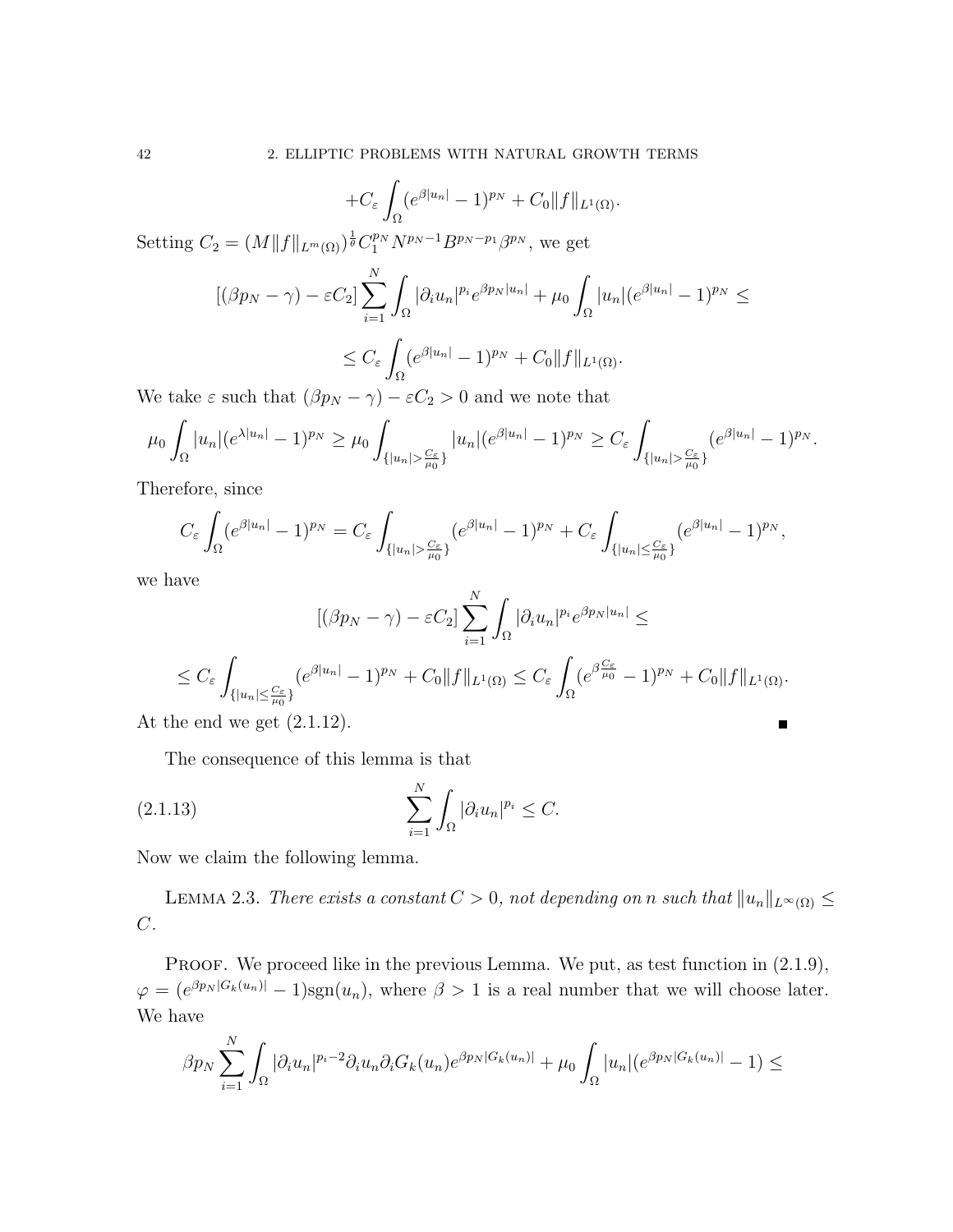2.1. LOWER ORDER TERMS WITHOUT SIGN ASSUMPTIONS 43

$$
\leq \gamma \sum_{i=1}^{N} \int_{\Omega} |\partial_i u_n|^{p_i} (e^{\beta |G_k(u_n)|} - 1) + \int_{\Omega} |f| (e^{\beta |G_k(u_n)|} - 1).
$$

Therefore

$$
(\beta p_N - \gamma) \sum_{i=1}^N \int_{\Omega} |\partial_i G_k(u_n)|^{p_i} e^{\beta p_N |G_k(u_n)|} + \mu_0 \int_{\Omega} |u_n| (e^{\beta p_N |G_k(u_n)|} - 1) \le
$$
  

$$
\leq \int_{\Omega} |f| (e^{\beta |G_k(u_n)|} - 1).
$$

If we use that  $(e^{pt}-1) \geq (e^t-1)^p$  for all  $p > 1$  and that exists  $M > 1$  such that  $(e^{pt}-1) \leq M(e^t-1)^p$  for  $t > t^*$ , we obtain

$$
(\beta p_N - \gamma) \sum_{i=1}^N \int_{\Omega} |\partial_i G_k(u_n)|^{p_i} e^{\beta p_N |G_k(u_n)|} + \mu_0 \int_{\Omega} |u_n| (e^{\beta |G_k(u_n)|} - 1)^{p_N} \le
$$
  

$$
\le C_0 \int_{\{|u_n| > k\}} |f| + M \int_{\Omega} |f| (e^{\lambda |G_k(u_n)|} - 1)^{p_N}.
$$

We apply Hölder inequality with exponents  $m > 1$  and  $m'$  to the second term of the above expression, we have

$$
(\beta p_N - \gamma) \sum_{i=1}^N \int_{\Omega} |\partial_i G_k(u_n)|^{p_i} e^{\beta p_N|G_k(u_n)|} + \mu_0 \int_{\Omega} |u_n| (e^{\beta |G_k(u_n)|} - 1)^{p_N} \le
$$
  

$$
\le C_0 \int_{\{|u_n| > k\}} |f| + M \|f\|_{L^m(\Omega)} \left( \int_{\Omega} (e^{\beta |G_k(u_n)|} - 1)^{p_N m'} \right)^{\frac{1}{m'}}.
$$

Since  $p_N < p_N m' < \bar{p}^*$ , by interpolation inequality, we get

$$
(\beta p_N - \gamma) \sum_{i=1}^N \int_{\Omega} |\partial_i G_k(u_n)|^{p_i} e^{\beta p_N |G_k(u_n)|} + \mu_0 \int_{\Omega} |u_n| (e^{\beta |G_k(u_n)|} - 1)^{p_N} \le
$$
  

$$
\sum_{i=1}^N \int_{\{|u_n| > k\}} |f| + M \|f\|_{L^m(\Omega)} \left( \int_{\Omega} (e^{\beta |G_k(u_n)|} - 1)^{p_N} \right)^{1-\theta} \left( \int_{\Omega} (e^{\beta |G_k(u_n)|} - 1)^{\overline{p}^*} \right)^{\frac{p_N \theta}{\overline{p}^*}}
$$

$$
\leq C_0 \int_{\{|u_n|>k\}} |f| + M \|f\|_{L^m(\Omega)} \left( \int_{\Omega} (e^{\beta|G_k(u_n)|} - 1)^{p_N} \right)^{1-\theta} \left( \int_{\Omega} (e^{\beta|G_k(u_n)|} - 1)^{p_N} \right)^{1-\theta}
$$
  
By Young inequality with exponents  $\frac{1}{\epsilon}$  and  $\theta$ , we obtain

By Young inequality with exponents  $\frac{1}{\theta}$  and  $\theta$ , we obtain

$$
(\beta p_N - \gamma) \sum_{i=1}^N \int_{\Omega} |\partial_i G_k(u_n)|^{p_i} e^{\beta p_N |G_k(u_n)|} + \mu_0 \int_{\Omega} |u_n| (e^{\beta |G_k(u_n)|} - 1)^{p_N} \le
$$
  

$$
\le C_0 \int_{\{|u_n| > k\}} |f| + \varepsilon (M \|f\|_{L^m(\Omega)})^{\frac{1}{\theta}} \left( \int_{\Omega} (e^{\beta |G_k(u_n)|} - 1)^{\overline{p}^*} \right)^{\frac{p_N}{\overline{p}^*}} + C_{\varepsilon} \int_{\Omega} (e^{\beta |G_k(u_n)|} - 1)^{p_N}.
$$

.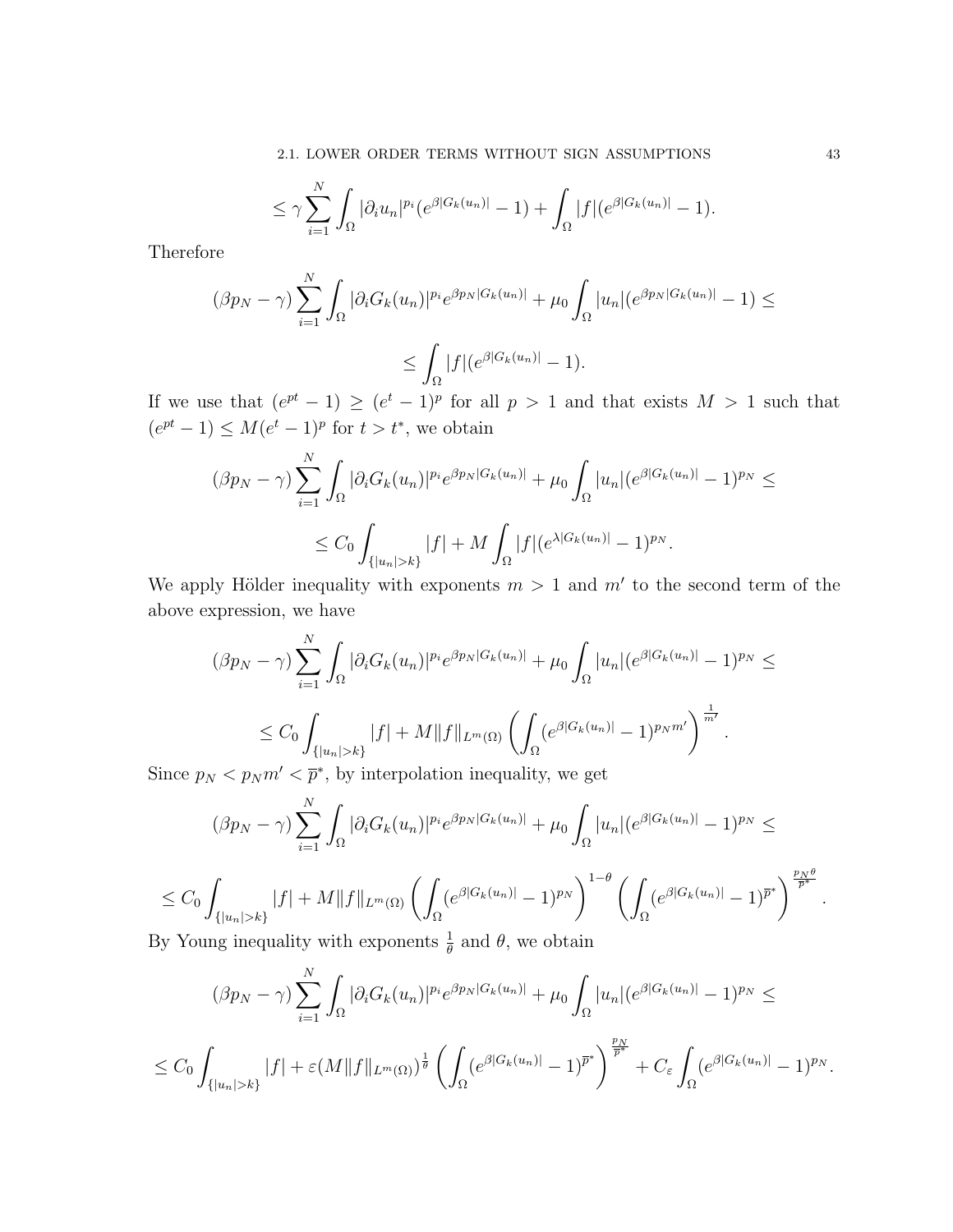We remark, since  $p_N \geq p_i$  for all  $i = 1, ..., N$  and  $e^t > 1$  for all  $t > 0$ ,

$$
\sum_{i=1}^N \int_{\Omega} |\partial_i G_k(u_n)|^{p_i} e^{\beta p_N|G_k(u_n)|} \geq \sum_{i=1}^N \int_{\Omega} |\partial_i G_k(u_n)|^{p_i} e^{\beta p_i|G_k(u_n)|} \geq
$$
  

$$
\geq \sum_{i=1}^N \frac{1}{\beta^{p_i}} \int_{\Omega} |\partial_i (e^{\beta p_N|G_k(u_n)|} - 1)|^{p_i}.
$$

We choose  $\beta > 1$ , such that  $\beta p_N - \gamma > 0$  and we apply Lemma 1.1, we have

$$
\sum_{i=1}^N \frac{1}{\beta^{p_i}} \int_{\Omega} |\partial_i (e^{\beta p_N |G_k(u_n)|} - 1)|^{p_i} \geq \frac{1}{\beta^{p_N} C_1^{p_N} N^{p_N - 1} B^{p_N - p_1}} \left( \int_{\Omega} (e^{\beta p_N |G_k(u_n)|} - 1)^{\overline{p}^*} \right)^{\frac{p_N}{\overline{p}^*}}.
$$

We define  $C_2 = \beta^{p_N} C_1^{p_N} N^{p_N - 1} B^{p_N - p_1}$ , we get

$$
\left[\frac{\beta p_N - \gamma}{C_2} - \varepsilon (M \|f\|_{L^m(\Omega)})^{\frac{1}{\theta}}\right] \left(\int_{\Omega} (e^{\beta |G_k(u_n)|} - 1)^{\overline{p}^*}\right)^{\frac{p_N}{\overline{p}^*}} + (\mu_0 k - C_{\varepsilon}) \int_{\Omega} (e^{\beta |G_k(u_n)|} - 1)^{p_N} \le C_0 \int_{\{|u_n| > k\}} |f|.
$$

 $^{+}$ 

.

We take  $\varepsilon$  such that  $\left[\frac{\beta p_N - \gamma}{C_0}\right]$  $\frac{N-N}{C_2} - \varepsilon \left(M \|f\|_{L^m(\Omega)}\right)^{\frac{1}{\theta}} \Big| > 0$  and then we choose k such that  $(\mu_0 k - C_{\varepsilon}) > 0$ , we have

$$
C_3||e^{\lambda|G_k(u_n)|}-1||_{L^{\overline{p}^*}(\Omega)}^{p_N}+C_4||e^{\lambda|G_k(u_n)|}-1||_{L^{p_N}(\Omega)}^{p_N}\leq C_0\int_{\{|u_n|>k\}}|f|.
$$

Since  $e^t - 1 \geq t$  for any  $t \geq 0$  and using Hölder inequality with exponents  $\bar{p}^*$  and  $(\bar{p}^*)'$ , we obtain

$$
\beta \int_{\Omega} |G_k(u_n)| \leq \int_{\Omega} (e^{\beta |G_k(u_n)|} - 1) \leq \text{meas}(A_{k,n})^{1 - \frac{1}{\overline{p}^*}} \left( \int_{\Omega} (e^{\beta |G_k(u_n)|} - 1)^{\overline{p}^*} \right)^{\frac{1}{\overline{p}^*}},
$$

where  $A_{k,n} = \{x \in \Omega : |u_n(x)| > k\}$ . Hence we use the previous estimate and we obtain

$$
\beta \int_{\Omega} |G_k(u_n)| \leq \text{meas}(A_{k,n})^{1 - \frac{1}{\overline{p}^*}} C_5 \left( \int_{\{|u_n| > k\}} |f| \right)^{\frac{1}{p_N}}
$$

Now we apply Hölder inequality with exponents  $m$  and  $m'$ , we have

$$
\beta \int_{\Omega} |G_k(u_n)| \leq \text{meas}(A_{k,n})^{1 - \frac{1}{\overline{p}^*}} C_5 \|f\|_{L^m(\Omega)}^{\frac{1}{p_N}} \text{meas}(A_{k,n})^{\frac{1}{p_N} - \frac{1}{p_N m}} =
$$
  
=  $C_5 \|f\|_{L^m(\Omega)}^{\frac{1}{p_N}} \text{meas}(A_{k,n})^{1 - \frac{1}{\overline{p}^*} + \frac{1}{p_N} - \frac{1}{p_N m}}.$ 

We remark that

$$
1-\frac{1}{\overline{p}^*}+\frac{1}{p_N}-\frac{1}{p_Nm}>1\ \ \Leftrightarrow\ \ m>\frac{\overline{p}^*}{\overline{p}^*-p_N}.
$$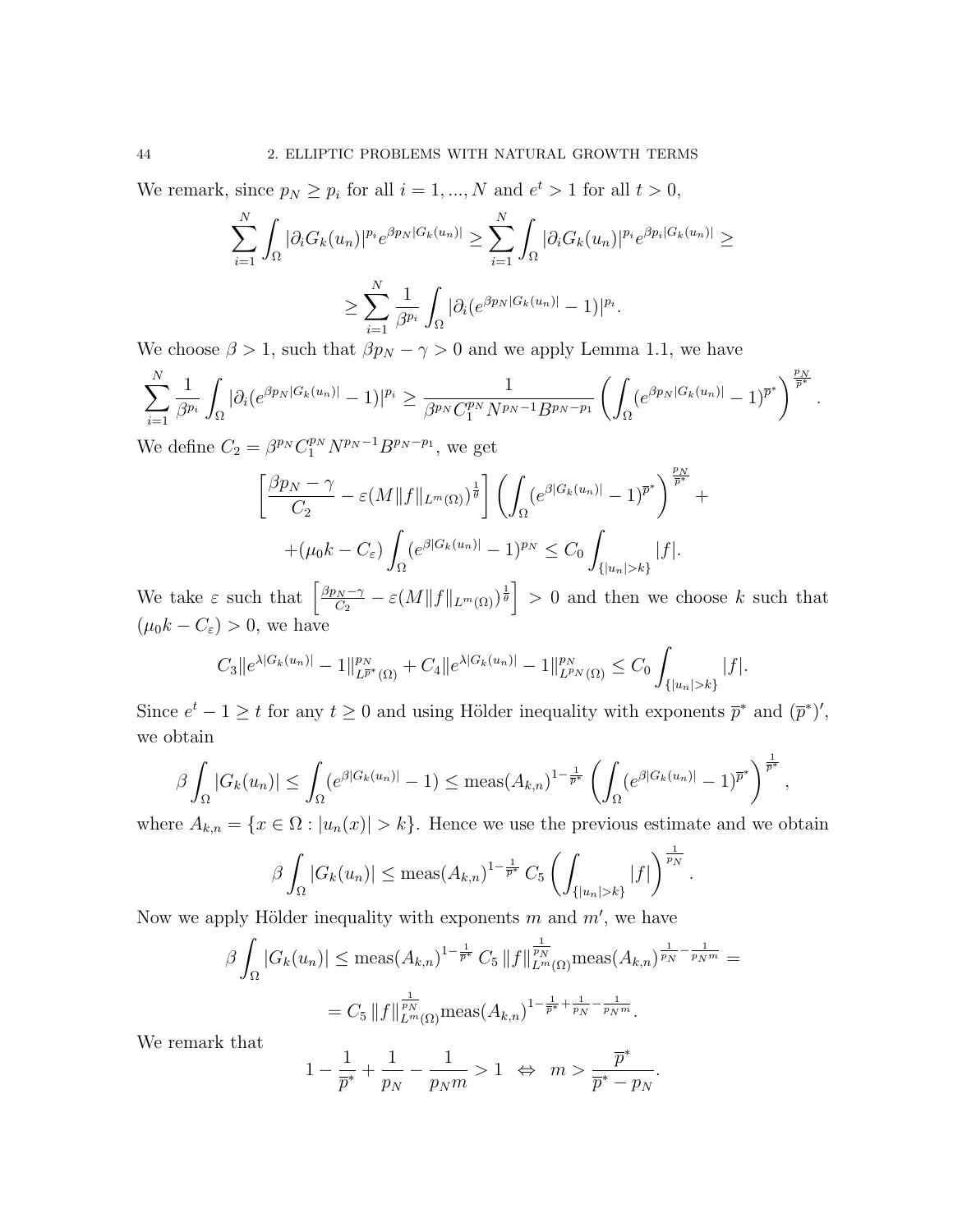We put

$$
g_n(k) = \int_{\Omega} |G_k(u_n)|
$$
, we have  $g'_n(k) = -\text{meas}(A_{k,n})$ ,

as in many proofs of the results presented in Chapter 1. Therefore

$$
g_n(k)^{\frac{\overline{p}^*p_Nm}{\overline{p}^*p_Nm - p_Nm + \overline{p}^*m - \overline{p}^*}} \le -C_6 g'_n(k)
$$
  

$$
1 \le \frac{-C_6}{1 - \frac{\overline{p}^*p_Nm}{\overline{p}^*p_Nm - p_Nm + \overline{p}^*m - \overline{p}^*}} (g_n(k)^{1 - \frac{\overline{p}^*p_Nm}{\overline{p}^*p_Nm - p_Nm + \overline{p}^*m - \overline{p}^*}})',
$$

where

$$
1 - \frac{\overline{p}^* p_N m}{\overline{p}^* p_N m - p_N m + \overline{p}^* m - \overline{p}^*} > 0
$$

always due to the assumptions on  $m$ . If we integrate the previous expression from 0 to k, we obtain

$$
k \leq \frac{-C_6}{1 - \frac{\overline{p}^* p_N m}{\overline{p}^* p_N m - p_N m + \overline{p}^* m - \overline{p}^*}} [g_n(k)^{1 - \frac{\overline{p}^* p_N m}{\overline{p}^* p_N m - p_N m + \overline{p}^* m - \overline{p}^*}} - ||u_n||_{L^1(\Omega)}^{1 - \frac{\overline{p}^* p_N m}{\overline{p}^* p_N m - p_N m + \overline{p}^* m - \overline{p}^*}}].
$$

By (2.1.13) estimate we can say that a constant  $C_7 > 0$  exists, which does not depend on  $n$ , such that

$$
||u_n||_{L^1(\Omega)} \leq C_7.
$$

Hence we have

$$
C_8 g_n(k)^{1-\frac{\overline{p}^* p_N m}{\overline{p}^* p_N m - p_N m + \overline{p}^* m - \overline{p}^*}} \leq -k + C_9.
$$

If  $k > C_9$ , the function  $g_n(k)$  becomes negative; but it is impossible because  $g_n(k)$  is a decreasing and positive function. So there exists  $k_0$  such that  $g_n(k_0) = 0$ . Hence

(2.1.14) kunkL∞(Ω) ≤ C,

where  $C$  does not depend on  $n$ .

If we want a solution for the problem  $(2.1.1)$  we have to pass to the limit in the approximating problems. By (2.1.13) we have, up to subsequence, that  $u \in W_0^{1,(p_i)}$  $\mathcal{O}^{(1,(p_i)}(\Omega)$ exists, such that

$$
(2.1.15) \t\t \nabla u_n \rightharpoonup \nabla u \text{ in } L^{p_1}(\Omega),
$$

$$
(2.1.16) \t\t u_n \to u \text{ in } L^{p_1}(\Omega)
$$

and

$$
(2.1.17) \t\t u_n \to u \t a.e. in \t \Omega.
$$

Е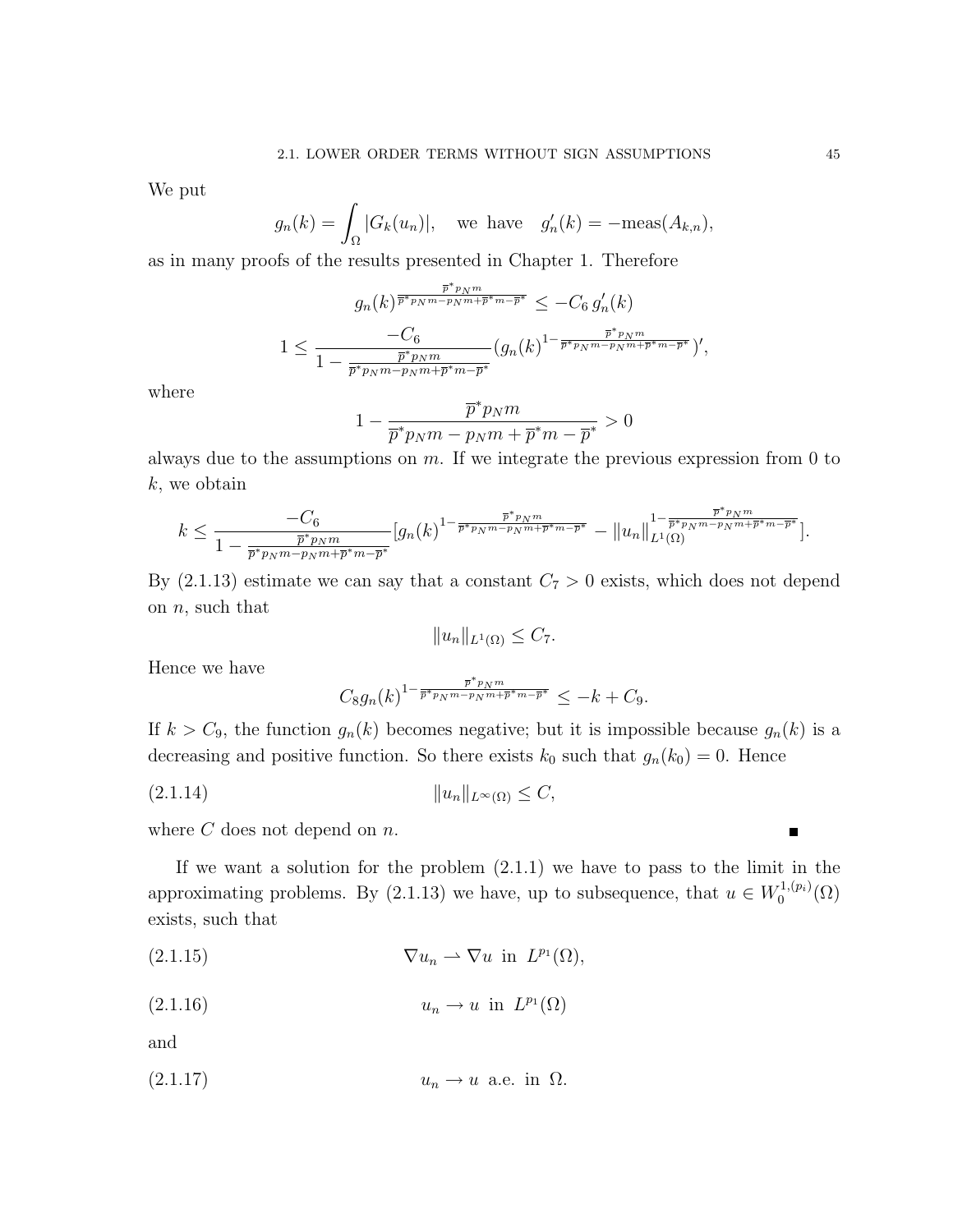By estimate (2.1.14), we also have that  $g \in L^{\infty}(\Omega)$  exists such that  $u_n \rightharpoonup^* g$  in  $L^{\infty}(\Omega)$ and, since  $\Omega$  is a finite measure set,  $u_n \rightharpoonup g$  in  $L^{p_1}(\Omega)$ . Hence, by  $(2.1.16)$ ,  $g = u$  and  $u_n \rightharpoonup^* u.$ 

2.1.2. The strong convergence of the approximate solutions. Now we want to prove that the sequence of the approximate solutions strong convergence in  $W_0^{1,(p_i)}$  ${\zeta_0^{1,(p_i)}(\Omega)}$ . We take as a test function in (2.1.9),  $\varphi_n = (e^{\beta p_N |u_n - u|} - 1)$ sgn $(u_n - u)$ , where  $\beta$  is a real parameter that we will choose later. We get

$$
\beta p_N \sum_{i=1}^N \int_{\Omega} |\partial_i u_n|^{p_i - 2} \partial_i u_n \partial_i (u_n - u) e^{\beta p_N |u_n - u|} + \mu_0 \int_{\Omega} u_n \varphi_n =
$$
  
= 
$$
\sum_{i=1}^N \int_{\Omega} b_i^n(x, u_n, \nabla u_n) \varphi_n + \int_{\Omega} f_n \varphi_n.
$$

We add and subtract the term

$$
\beta p_N \sum_{i=1}^N \int_{\Omega} |\partial_i u|^{p_i-2} \partial_i u \partial_i (u_n - u) e^{\beta p_N |u_n - u|},
$$

we obtain

$$
\beta p_N \sum_{i=1}^N \int_{\Omega} [|\partial_i u_n|^{p_i-2} \partial_i u_n - |\partial_i u|^{p_i-2} \partial_i u] \partial_i (u_n - u) e^{\beta p_N |u_n - u|} \le
$$
  

$$
\leq -\beta p_N \sum_{i=1}^N \int_{\Omega} |\partial_i u|^{p_i-2} \partial_i u \partial_i (u_n - u) e^{\beta p_N |u_n - u|} - \mu_0 \int_{\Omega} u_n \varphi_n + \sum_{i=1}^N \int_{\Omega} |\partial_i u_n|^{p_i} \varphi_n + \int_{\Omega} |f \varphi_n|.
$$

We note, since  $p_i > 1$  and  $p_N \geq p_i$  for any  $i = 1, ..., N$ , that

$$
\sum_{i=1}^N \int_{\Omega} |\partial_i u_n|^{p_i} \varphi_n \leq 2^{p_N - 1} \sum_{i=1}^N \int_{\Omega} |\partial_i (u_n - u)|^{p_i} \varphi_n + 2^{p_N - 1} \sum_{i=1}^N \int_{\Omega} |\partial_i u|^{p_i} \varphi_n.
$$

Moreover, for all i, the following inequality holds, if  $p_i \geq 2$  (it is possible to obtain the same result also for  $1 < p_i < 2$  for all i),

$$
[|\partial_i u_n|^{p_i-2}\partial_i u_n - |\partial_i u|^{p_i-2}\partial_i u] \partial_i (u_n-u) \geq C_0 |\partial_i (u_n-u)|^{p_i}.
$$

We have

$$
(C_0\beta p_N - \gamma 2^{p_N-1})\sum_{i=1}^N \int_{\Omega} |\partial_i(u_n-u)|^{p_i} e^{\beta p_N|u_n-u|} \le
$$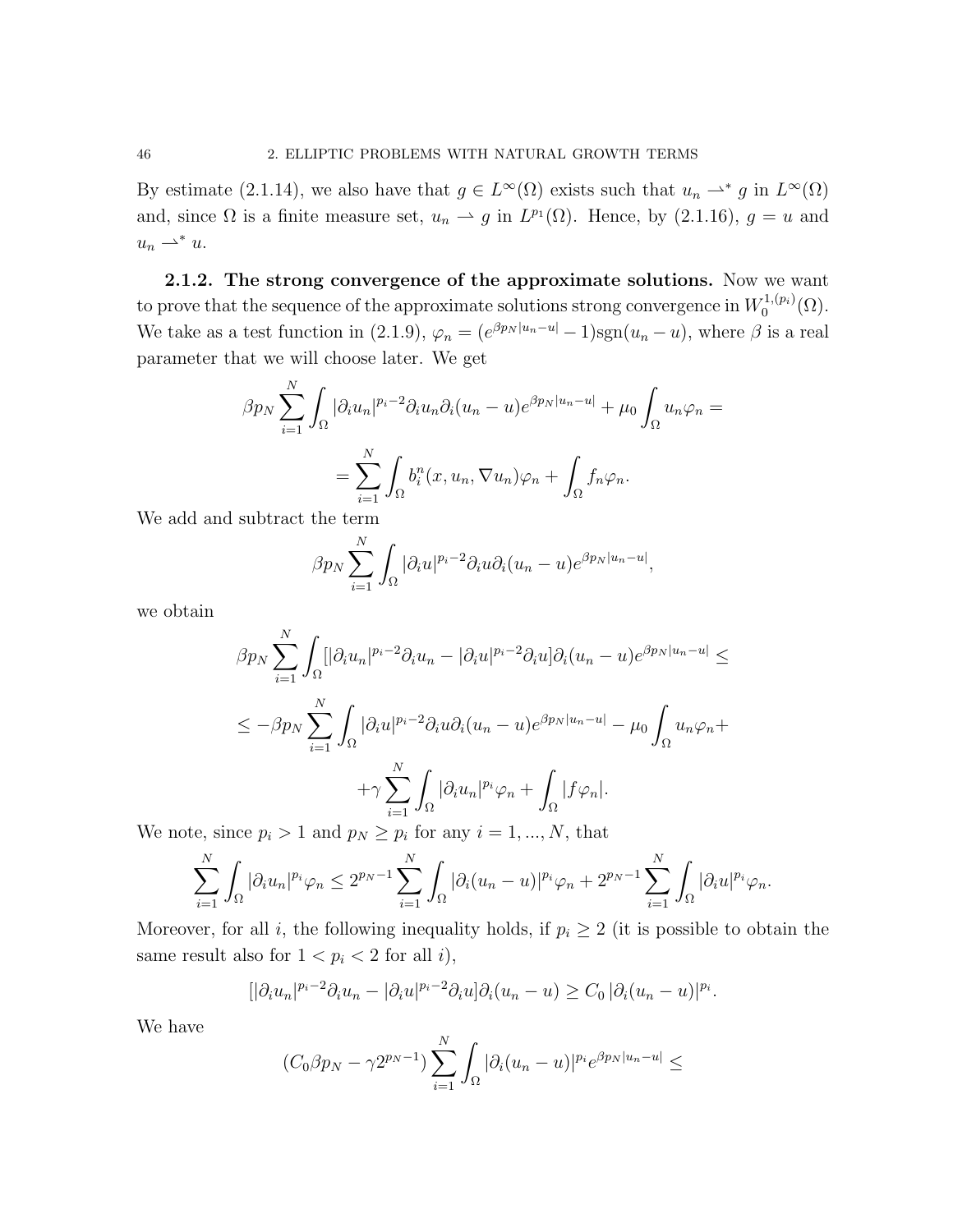$$
\leq -\beta p_N \sum_{i=1}^N \int_{\Omega} |\partial_i u|^{p_i - 2} \partial_i u \partial_i (u_n - u) e^{\beta p_N |u_n - u|} +
$$
  

$$
-\mu_0 \int_{\Omega} u_n \varphi_n + \gamma 2^{p_N - 1} \sum_{i=1}^N \int_{\Omega} |\partial_i u|^{p_i} \varphi_n + \int_{\Omega} |f \varphi_n|.
$$

We fix  $\beta$  such that  $C_1 = C_0 \beta p_N - \gamma 2^{p_N - 1} > 0$  we obtain

$$
C_1\sum_{i=1}^N\int_{\Omega}|\partial_i(u_n-u)|^{p_i}e^{\beta p_N|u_n-u|}\leq -\beta p_N\sum_{i=1}^N\int_{\Omega}|\partial_iu|^{p_i-2}\partial_iu\partial_i(u_n-u)e^{\beta p_N|u_n-u|}+
$$

(2.1.18) 
$$
-\mu_0 \int_{\Omega} u_n \varphi_n + \gamma 2^{p_N - 1} \sum_{i=1}^N \int_{\Omega} |\partial_i u|^{p_i} \varphi_n + \int_{\Omega} |f \varphi_n|.
$$

Now we claim that all the terms of the right hand side of the previous inequality go to 0. By (2.1.17), we get that  $\varphi_n \to 0$  a.e. on  $\Omega$ , and we also obtain  $|\varphi_n| \leq C_2$  by the continuity of exponential function and the uniform boundedness in  $L^{\infty}(\Omega)$  of  $u_n$  and  $u$ . Hence

$$
\varphi_n \to 0 \text{ in } L^{\overline{p}^*}(\Omega).
$$

Therefore

$$
\int_{\Omega} |\partial_i u|^{p_i} \varphi_n \to 0,
$$

$$
\int_{\Omega} |f \varphi_n| \to 0,
$$

$$
-\mu_0 \int u_n \varphi_n \to 0.
$$

and

We also have that the first term in the right side hand of (2.1.18), goes to zero. So the sequence strong converges in  $W_0^{1,(p_i)}$  $0^{(1,(p_i)}(\Omega).$ 

Ω

2.1.3. Passing to the limit in the approximate problems. Now we can pass to the limit in the approximate problems (2.1.9). We have

$$
\sum_{i=1}^{N} \int_{\Omega} |\partial_i u_n|^{p_i - 2} \partial_i u_n \partial_i \varphi \to \sum_{i=1}^{N} \int_{\Omega} |\partial_i u|^{p_i - 2} \partial_i u \partial_i \varphi,
$$

$$
\int_{\Omega} f_n \varphi \to \int_{\Omega} f \varphi,
$$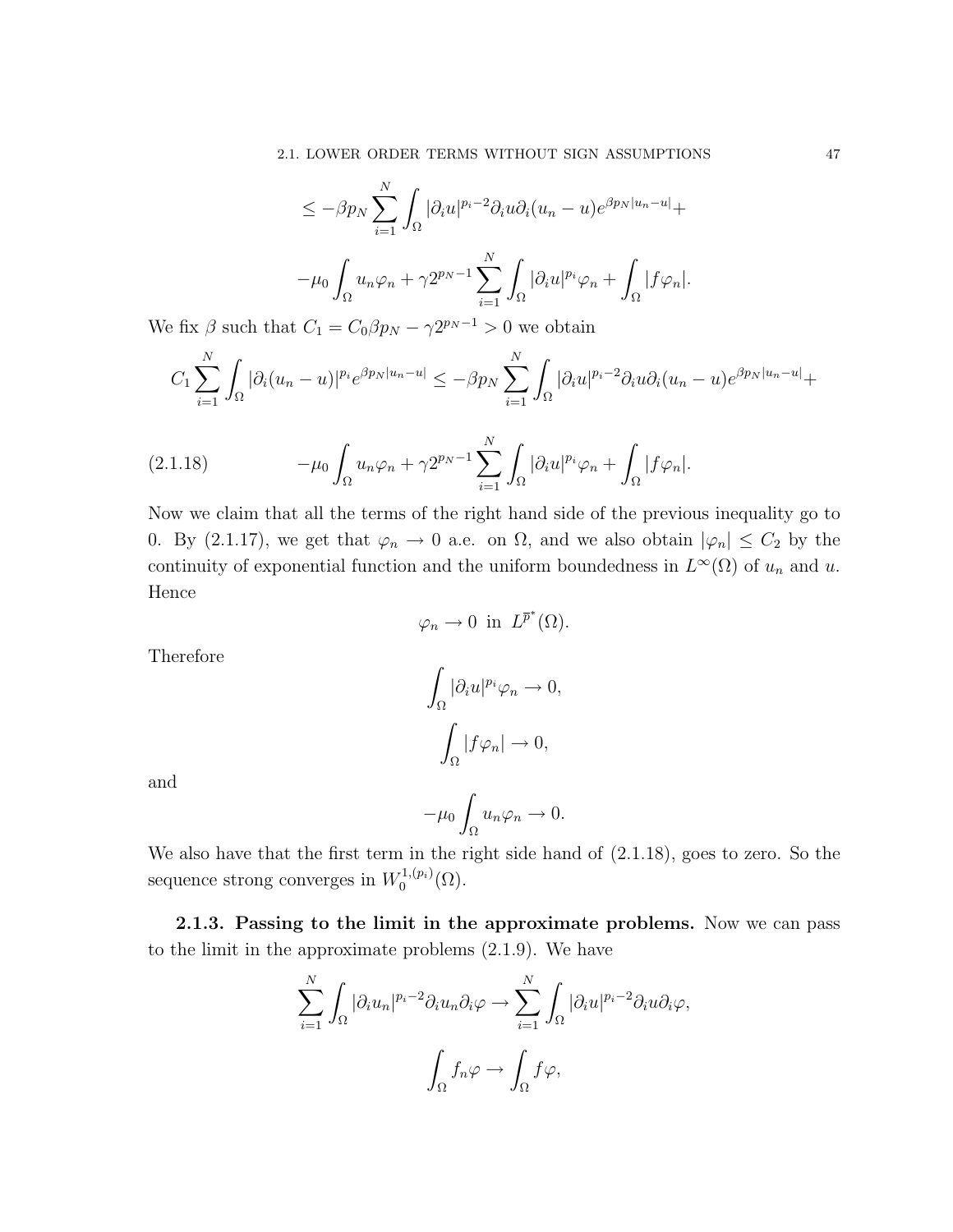since  $f_n \to f$  in  $L^m(\Omega)$  and  $\varphi \in L^{\infty}(\Omega)$ . Moreover

$$
\mu_0 \int_{\Omega} u_n \varphi \to \mu_0 \int_{\Omega} u \varphi,
$$

by (2.1.16) and

$$
\int_{\Omega} b_n^i(x, u_n, \nabla u_n) \varphi \to \int_{\Omega} b^i(x, u, \nabla u) \varphi, \qquad \forall \ i = 1, ..., N,
$$

since  $\partial_i u_n \to \partial_i u$  in measure, by the strong convergence in  $W_0^{1,(p_i)}$  $\binom{1}{0}$  ( $\Omega$ ). So we also have

$$
b_n^i(x, u_n, \nabla u_n) \to b^i(x, u, \nabla u), \qquad \forall \ i = 1, ..., N
$$

in measure, since  $b^i$  is a Caratheodory function for all  $i = 1, ..., N$ . Moreover, thanks to the assumption (2.1.7) it also strongly converges in  $L^1(\Omega)$ , for all  $i = 1, ..., N$  and hence

$$
b_n^i(x, u_n, \nabla u_n)\varphi \to b^i(x, u, \nabla u)\varphi
$$
, in  $L^1(\Omega) \quad \forall i = 1, ..., N$ .

We get that, for all  $\varphi \in W_0^{1,(p_i)}$  $L^{1,(p_i)}(\Omega)\cap L^{\infty}(\Omega),$ 

$$
\sum_{i=1}^{N} \int_{\Omega} |\partial_i u|^{p_i - 2} \partial_i u \partial_i \varphi + \mu_0 \int_{\Omega} u \varphi = \sum_{i=1}^{N} \int_{\Omega} b_i(x, u, \nabla u) \varphi + \int_{\Omega} f \varphi
$$

and so we have a weak solution for the problem (2.1.9).

$$
\blacksquare
$$

REMARK 2.4. We note that we have used the assumptions  $\bar{p}^* > p_N$  in order to apply the interpolation inequality. Moreover we know by Theorem 1.4 that  $u_n$ , solutions of approximating problems (2.1.9), belong to  $L^{\infty}(\Omega)$  also if  $f \in L^m(\Omega)$ , with  $N/\overline{p} < m \leq$  $\bar{p}^*/(\bar{p}^* - p_N)$ . So we think that also for these values of m, we should have the same result. Moreover if Theorem 2.1 holds for  $m > \frac{N}{p}$  we do not need to assume  $\bar{p}^* > p_N$ .

## 2.2. Lower order terms with sign conditions

In this section we prove the existence of a solution for the following problem

$$
(2.2.1) \qquad \begin{cases} -\sum_{i=1}^{N} \partial_i [|\partial_i u|^{p_i - 2} \partial_i u] + \sum_{i=1}^{N} g_i(x, u, \nabla u) = f & \text{in } \Omega, \\ u \in W_0^{1, (p_i)}(\Omega), \qquad g_i(x, u, \nabla u) \in L^1(\Omega), \qquad \forall \ i = 1, \dots, N. \end{cases}
$$
\n
$$
\left( \sum_{i=1}^{N} g_i(x, u, \nabla u) \in L^1(\Omega) \right)
$$

where  $g_i(x, u, \nabla u)$  are nonlinearities with natural growths respect to the gradient of u, for all  $i = 1, ..., N$ , which satisfy the sign condition  $g_i(x, s, \xi)s \geq 0$ . We also assume that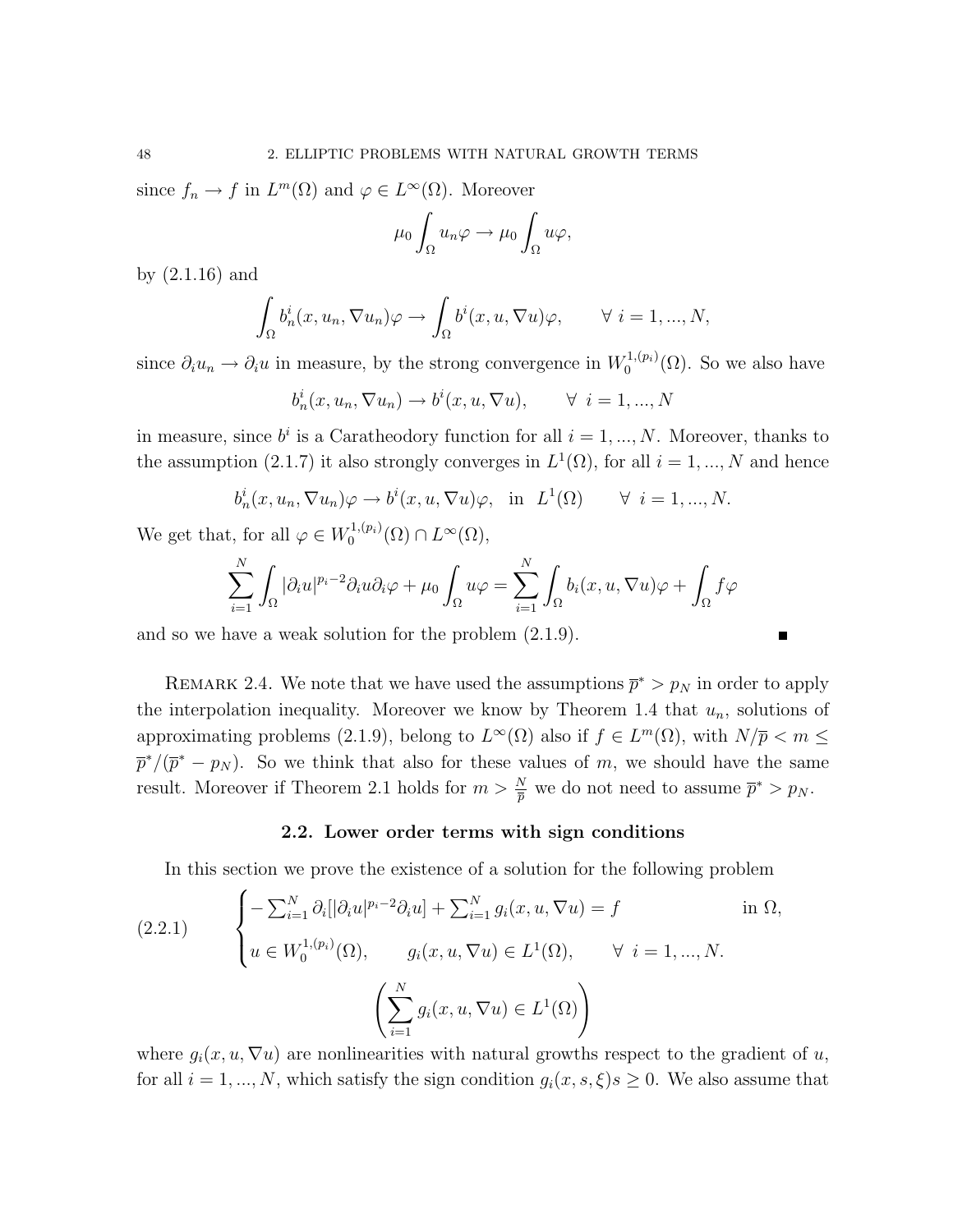f belongs either to  $L^{(\bar{p}^*)'}(\Omega)$ , (or to the dual space of  $W_0^{1,(p_i)}$  $L^{1,(p_i)}(\Omega)$ , or to  $L^1(\Omega)$ . In the second case we also suppose that  $|g_i(x, s, \xi)| \geq \gamma |\xi_i|^{p_i}$ , for all i, and for  $|s|$  sufficiently large. Let  $g_i : \Omega \times \mathbb{R} \times \mathbb{R}^N \longrightarrow \mathbb{R}$  a Carathéodory function such that, for almost every  $x \in \Omega$  and for all  $s \in \mathbb{R}$  and  $\xi \in \mathbb{R}^N$ ,

(2.2.2) 
$$
g_i(x, s, \xi)s \ge 0, \quad \forall i = 1, ..., N,
$$

(2.2.3) 
$$
|g_i(x, s, \xi)| \le b(|s|) |\xi_i|^{p_i}, \quad \forall \ i = 1, ..., N,
$$

or more in general

(2.2.4) 
$$
\sum_{i=1}^{N} |g_i(x, s, \xi)| \leq b(|s|) \sum_{i=1}^{N} |\xi_i|^{p_i},
$$

where  $b : \mathbb{R} \to \mathbb{R}$  is a continuous and nondecreasing function. Finally we assume one of the following two assumptions:

(2.2.5) 
$$
f \in [W_0^{1,(p_i)}(\Omega)]^*,
$$

with  $*$  we denote the dual space of  $W_0^{1,(p_i)}$  $\mathfrak{o}^{(1,(p_i)}(\Omega)$ , or

(2.2.6) 
$$
\begin{cases} f \in L^{1}(\Omega), \\ \text{and there exists } \sigma > 0 \text{ and } \gamma > 0 \text{ such that} \\ |g_{i}(x, s, \xi)| \geq \gamma |\xi_{i}|^{p_{i}} \text{ when } |s| > \sigma, \ \forall \ i = 1, ..., N. \end{cases}
$$

We have the following result.

THEOREM 2.5. Under the assumptions  $(2.2.2)$ ,  $(2.2.3)$  and either  $(2.2.5)$  or  $(2.2.6)$ , there exists at least a weak solution for (2.2.1), that is  $u \in W_0^{1,(p_i)}$  $C^{1,(p_i)}(0)$  such that

(2.2.7) 
$$
\sum_{i=1}^N \int_{\Omega} |\partial_i u|^{p_i-2} \partial_i u \partial_i \varphi + \sum_{i=1}^N \int_{\Omega} g_i(x, u, \nabla u) \varphi = \int_{\Omega} f \varphi,
$$

for all  $\varphi \in W_0^{1,(p_i)}$  $L^{1,(p_i)}(\Omega)\cap L^{\infty}(\Omega).$ 

To fix the ideas we can take like a model problem the following

(2.2.8) 
$$
\begin{cases}\n-\sum_{i=1}^{N} \partial_{i} [|\partial_{i} u|^{p_{i}-2} \partial_{i} u] + u \sum_{i=1}^{N} |\partial_{i} u|^{p_{i}} = f & \text{on } \Omega, \\
u = 0 & \text{on } \partial \Omega.\n\end{cases}
$$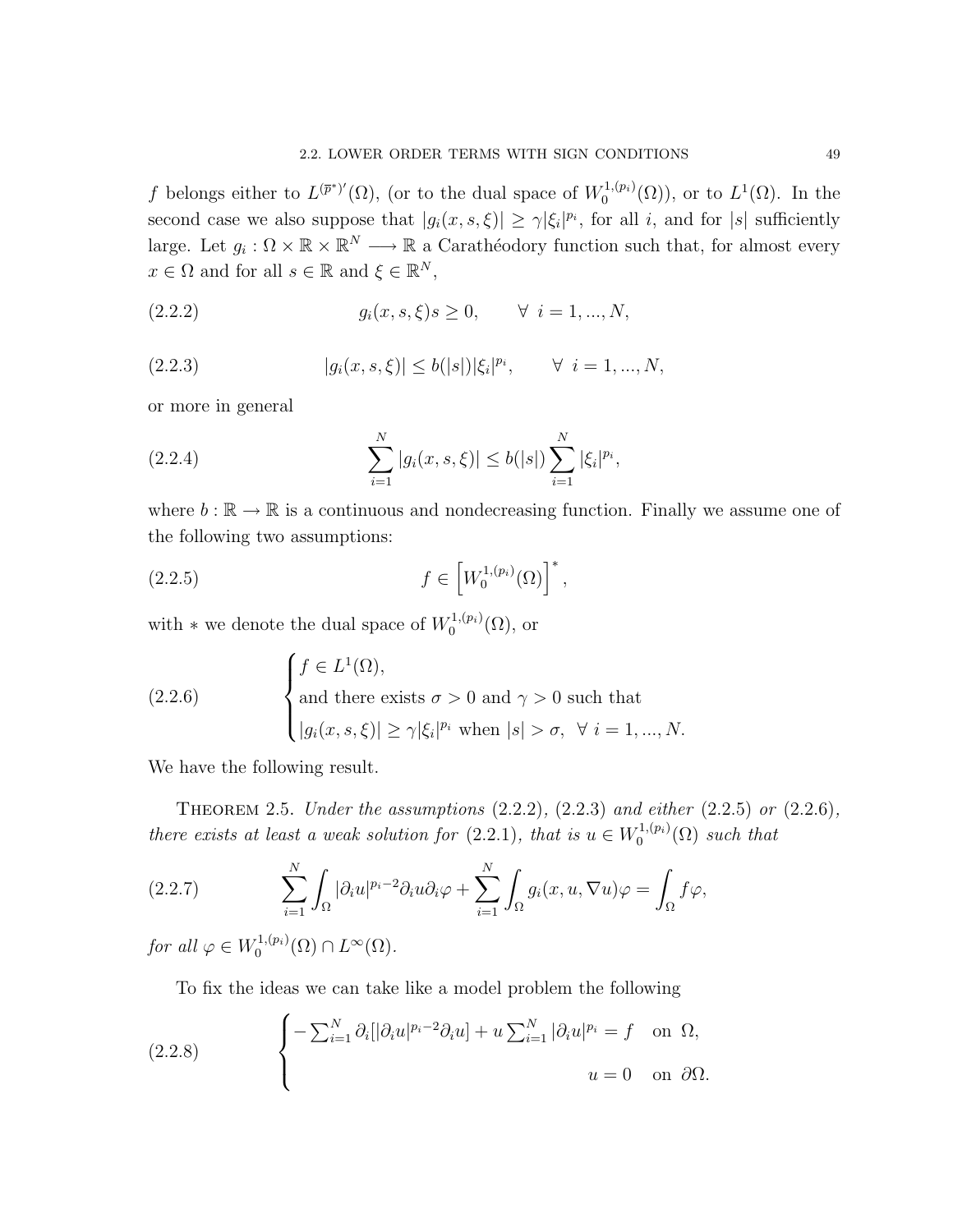We observe that the solution of (2.2.1) is a solution of finite energy  $(u \in W_0^{1,(p_i)})$  $\binom{1,(p_i)}{0}(\Omega)$ even if  $f \in L^1(\Omega)$ . It seems to be strange since for  $f \in L^1(\Omega)$  the solution u of

$$
\begin{cases}\n-\sum_{i=1}^{N} \partial_i [|\partial_i u|^{p_i-2} \partial_i u] = f & \text{in } \Omega, \\
u = 0 & \text{on } \partial \Omega,\n\end{cases}
$$

is known to only belong to  $W_0^{1,(s_i)}$ <sup>1</sup>,(s<sub>i</sub>)(Ω) for all 1 < s<sub>i</sub> <  $\frac{N(\bar{p}-1)}{\bar{p}(N-1)} p_i$  (see Theorem (1.14) i), Section 1.2). But this better regularity of  $u$  is due to the second part of assumption (2.2.6). In other words the sense of the result that we prove is that the term with natural growth, satisfying (2.2.6), brings an extra regularity to the solutions for the problem  $(2.2.1)$  with L<sup>1</sup>-data even implying the existence of solutions in  $W_0^{1,(p_i)}$  $\mathcal{O}_0^{(1,(p_i)}(\Omega)$ . The role of  $(2.2.6)$  is to give an a priori estimate in the energy space  $W_0^{1,(p_i)}$  $\mathcal{O}_0^{(1,(p_i)}(\Omega)$ , which allows us to deal with the lower order terms with natural growth. Under the assumption (2.2.5) it is also true that  $ug_i(x, u, \nabla u) \in L^1(\Omega)$  for all i, which in contrast is in general false (cf Remark 3 of  $[18]$ ) if we only assume the first condition in  $(2.2.6)$ . The proof of this theorem is divided in two parts, depending on  $(2.2.5)$  or  $(2.2.6)$ . Each one consists in the following steps. Before we define approximating equations. Then we prove an a priori estimate in  $W_0^{1,(p_i)}$  $\binom{1}{0}$  ( $\Omega$ ) for the sequence  $\{u_n\}$  of the weak solutions of these approximating equations. At the end we prove that the truncations  $T_k(u_n)$  are relatively compact in the strong topology of  $W_0^{1,(p_i)}$  $\binom{1}{0}$  (see [27]). The last result allows us to pass to the limit in the approximate equations and to obtain the existence result.

PROOF. of Theorem 2.5 with the assumption  $(2.2.5)$ . We consider the sequence of approximate equations

$$
(2.2.9) \qquad \begin{cases} -\sum_{i=1}^{N} \partial_{i} [|\partial_{i} u_{n}|^{p_{i}-2} \partial_{i} u_{n}] + \sum_{i=1}^{N} g_{i}^{n}(x, u_{n}, \nabla u_{n}) = f_{n} & \text{in } \Omega, \\ u_{n} \in W_{0}^{1,(p_{i})}(\Omega) \cap L^{\infty}(\Omega) & g_{i}^{n}(x, u_{n}, \nabla u_{n}) \in L^{1}(\Omega) \quad \forall \ i = 1, ..., N. \end{cases}
$$

where

(2.2.10) 
$$
g_i^n(x, s, \xi) = \frac{g_i(x, s, \xi)}{1 + \frac{1}{n} |g_i(x, s, \xi)|} \quad \forall i = 1, ..., N
$$

and  $f_n$  is a sequence of  $L^{\infty}$ -functions such that  $f_n \to f$  in  $[W_0^{1,(p_i)}]$  $\mathcal{O}_0^{1,(p_i)}(\Omega)$ <sup>\*</sup>. We remark that

$$
g_i^n(x, s, \xi)s \ge 0
$$
,  $|g_i^n(x, s, \xi)| \le |g_i(x, s, \xi)|$  and  $|g_i^n(x, s, \xi)| \le n \quad \forall i = 1, ..., N$ .

Since  $g_i^n$  is bounded for all i, for any fixed  $n > 0$ , (2.2.9) has at least one weak solution  $u_n$  by a simple modification of the result of J. Leray and J.L. Lions. Moreover by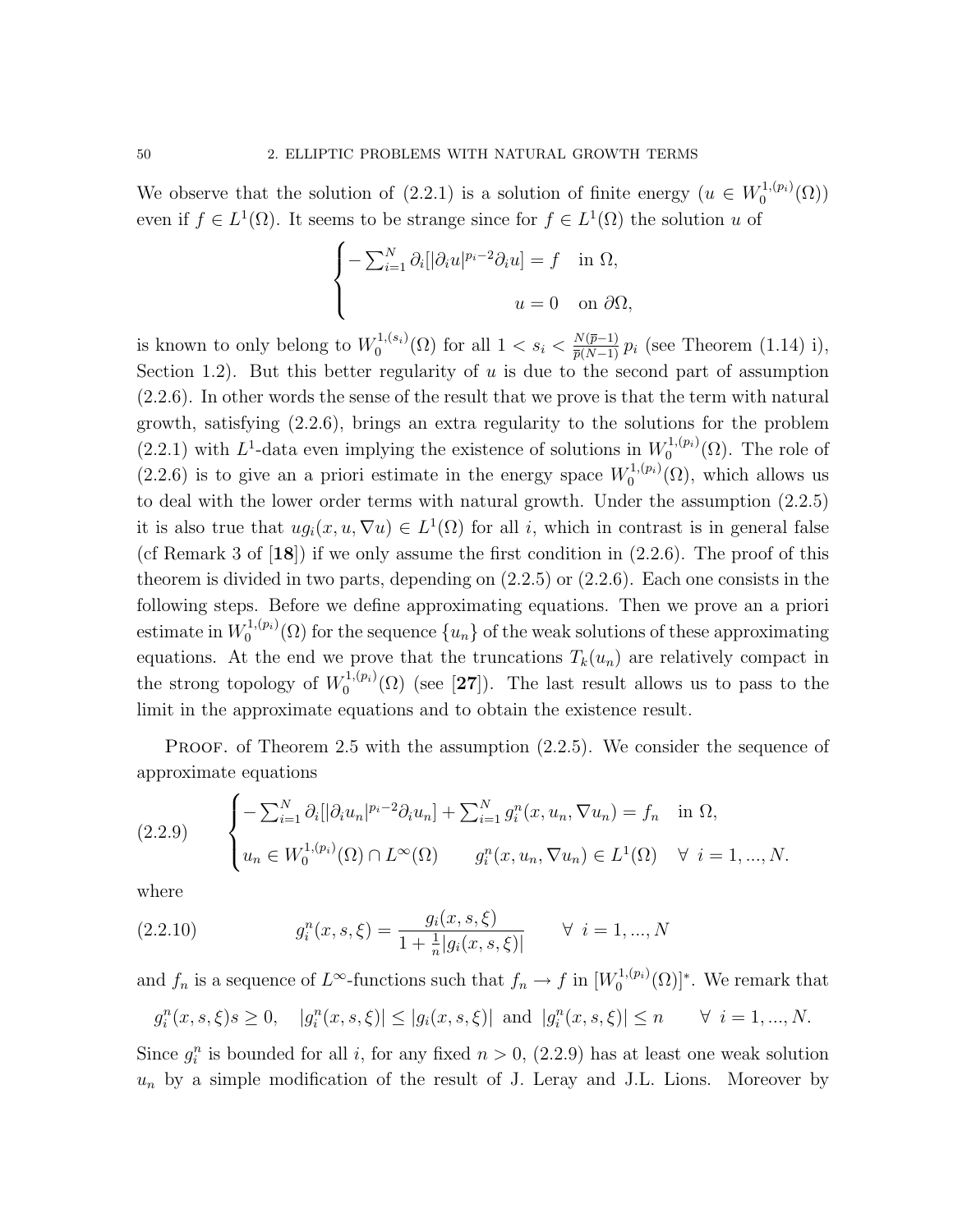assumption of  $f_n$  and Theorem 1.4,  $u_n \in L^{\infty}(\Omega)$ . As in the previous Section we divide the proof in three parts.

**2.2.1.** A priori estimate with the assumption  $(2.2.5)$ . We take  $u_n$  as test function in the weak formulation of (2.2.9), we get

$$
||u_n||_{W_0^{1,(p_i)}(\Omega)} \leq C_0
$$

(2.2.12) 
$$
\int_{\Omega} u_n g_i^n(x, u_n, \nabla u_n) \le C_1 \quad \forall \ i = 1, ..., N.
$$

Then there exists  $u \in W_0^{1,(p_i)}$  $\binom{1}{0}$  and a subsequence (still denoted by  $\{u_n\}$ ) such that

(2.2.13) 
$$
u_n \to u \text{ weakly in } W_0^{1,(p_i)}(\Omega)
$$

and

$$
(2.2.14) \t\t u_n \to u \t a.e.
$$

**2.2.2.** Strong convergence of  $T_k(u_n)$  with the assumption (2.2.5). We already know that, for any fixed  $k \in \mathbb{R}^+$ ,  $T_k(u_n)$  weakly converges to  $T_k(u)$  in  $W_0^{1,(p_i)}$  $_{0}^{\prime 1,(p_{i})}(\Omega)$ . We want to prove that this convergence is also strong. We choose in the weak formulation of (2.2.9) as a test function  $\varphi_n = \psi(T_k(u_n) - T_k(u))$  where  $\psi(s) = s e^{\lambda s^2}$ . It is simple to see that if  $\lambda \geq (b(k)/2)^2$  the following numerical inequality holds for all  $s \in \mathbb{R}$ 

(2.2.15) 
$$
\psi'(s) - b(k)|\psi(s)| \ge \frac{1}{2}.
$$

Thanks to the previous step we already know that  $\varphi_n \to 0$  weakly in  $W_0^{1,(p_i)}$  $\binom{1,(p_i)}{0}$  and weakly<sup>\*</sup> in  $L^{\infty}(\Omega)$ , we have

(2.2.16) 
$$
\sum_{i=1}^N \int_{\Omega} |\partial_i u_n|^{p_i-2} \partial_i u_n \partial_i \varphi_n + \sum_{i=1}^N \int_{\Omega} g_i^n(x, u_n, \nabla u_n) \varphi_n \to 0.
$$

Since  $g_i^n(x, u_n, \nabla u_n)\varphi_n \ge 0$  on the set  $\{x \in \Omega : |u_n(x)| \ge k\}$ , we obtain by  $(2.2.16)$  that

$$
(2.2.17) \qquad \sum_{i=1}^N \int_{\Omega} |\partial_i u_n|^{p_i-2} \partial_i u_n \partial_i \varphi_n + \sum_{i=1}^N \int_{\{|u_n| \le k\}} g_i^n(x, u_n, \nabla u_n) \varphi_n \le \omega_1(n),
$$

where  $\omega_1(n)$  is a sequence of real numbers which converges to zero when n goes to infinity. Also in the following we will denote with  $\omega_i(n)$ ,  $i = 1, 2, ...$  this type of sequences. For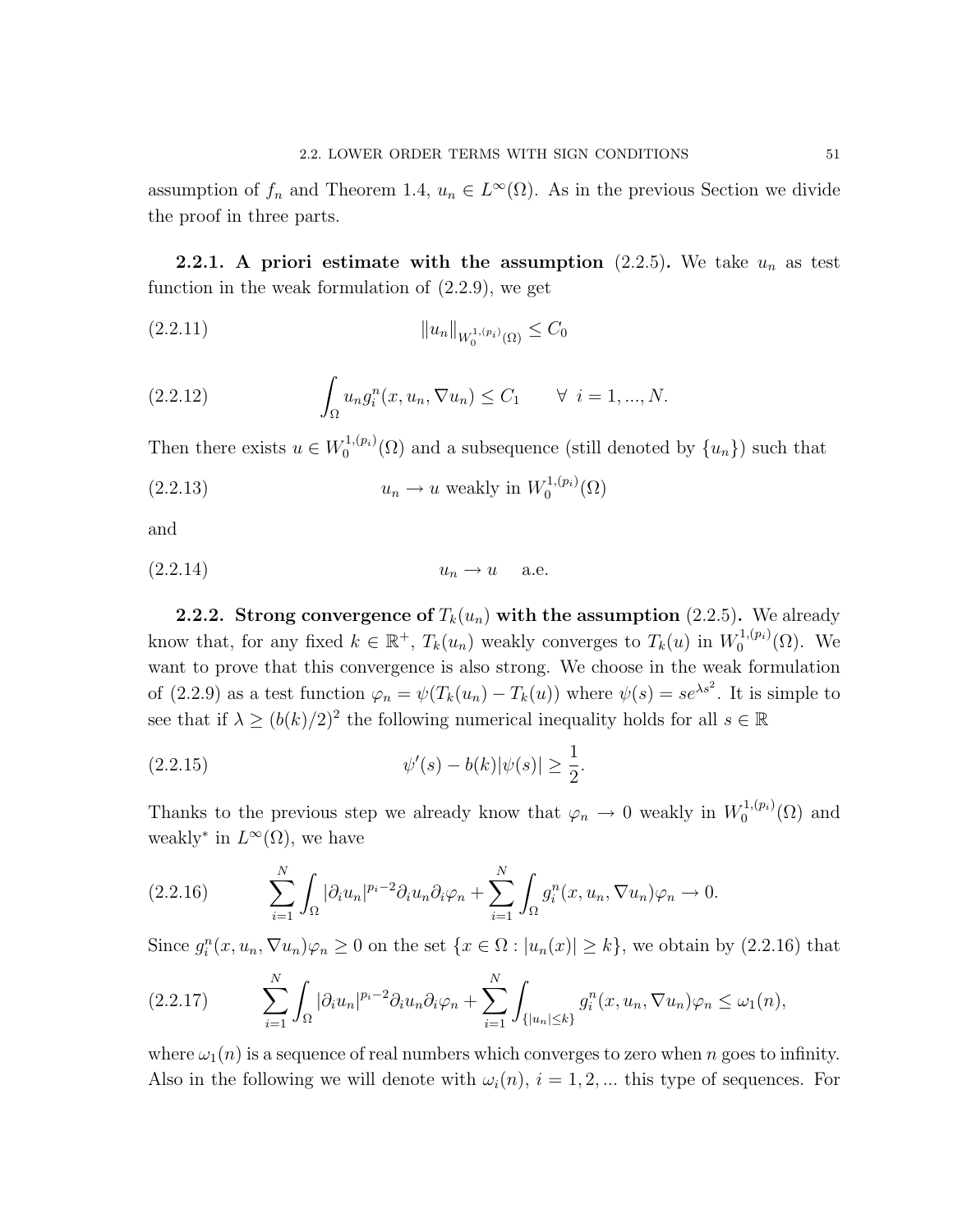the first term in the left hand side of (2.2.17), we have, since  $\partial_i \varphi_n = \psi'(T_k(u_n) T_k(u))\partial_i(T_k(u_n) - T_k(u))$  and by easy calculation,

(2.2.18) 
$$
\sum_{i=1}^{N} \int_{\Omega} |\partial_i u_n|^{p_i-2} \partial_i u_n \partial \varphi_n \leq
$$

$$
\leq \sum_{i=1}^N \int_{\Omega} [|\partial_i T_k(u_n)|^{p_i-2} \partial_i T_k(u_n) - |\partial_i T_k(u)|^{p_i-2} \partial_i T_k(u)] \partial_i (T_k(u_n) - T_k(u)) \psi'(T_k(u_n) - T_k(u)) +
$$

 $+\omega_2(n)$ .

On the other hand

$$
(2.2.19) \qquad \qquad \vert \sum_{i=1}^{N} \int_{\{|u_n| \le k\}} g_i^n(x, u_n, \nabla u_n) \varphi_n \vert \le
$$

$$
\leq \sum_{i=1}^N \int_{\{|u_n|\leq k\}} b(|u_n|) |\partial_i u_n|^{p_i} |\varphi_n| \leq
$$

$$
\leq b(k)\sum_{i=1}^N\int_{\Omega} [|\partial_i T_k(u_n)|^{p_i-2}\partial_i T_k(u_n)-|\partial_i T_k(u)|^{p_i-2}\partial_i T_k(u)]\partial_i (T_k(u_n)-T_k(u))|\varphi_n|+\omega_3(n).
$$

Putting together (2.2.17), (2.2.18) and (2.2.19), we obtain

$$
\sum_{i=1}^N \int_{\Omega} [|\partial_i T_k(u_n)|^{p_i-2} \partial_i T_k(u_n) - |\partial_i T_k(u)|^{p_i-2} \partial_i T_k(u)| \partial_i (T_k(u_n) - T_k(u)) [\psi'-b(k)|\varphi_n|] \leq \omega_3(n).
$$

Recalling (2.2.15) and that if  $p_i \geq 2$  holds true

$$
[|\partial_i T_k(u_n)|^{p_i-2} \partial_i T_k(u_n) - |\partial_i T_k(u)|^{p_i-2} \partial_i T_k(u)] \partial_i (T_k(u_n) - T_k(u)) \ge C_4 |\partial_i (T_k(u_n) - T_k(u))|^{p_i},
$$
  
for  $i = 1, ..., N$ , we obtain

$$
\sum_{i=1}^N \int_{\Omega} |\partial_i (T_k(u_n) - T_k(u))|^{p_i} \leq 2C_4 \,\omega_3(n)
$$

that implies

(2.2.20) 
$$
T_k(u_n) \to T_k(u) \quad \text{strongly in } W_0^{1,(p_i)}(\Omega).
$$

A slight modification is needed to prove the case  $1 < p_i < 2$ .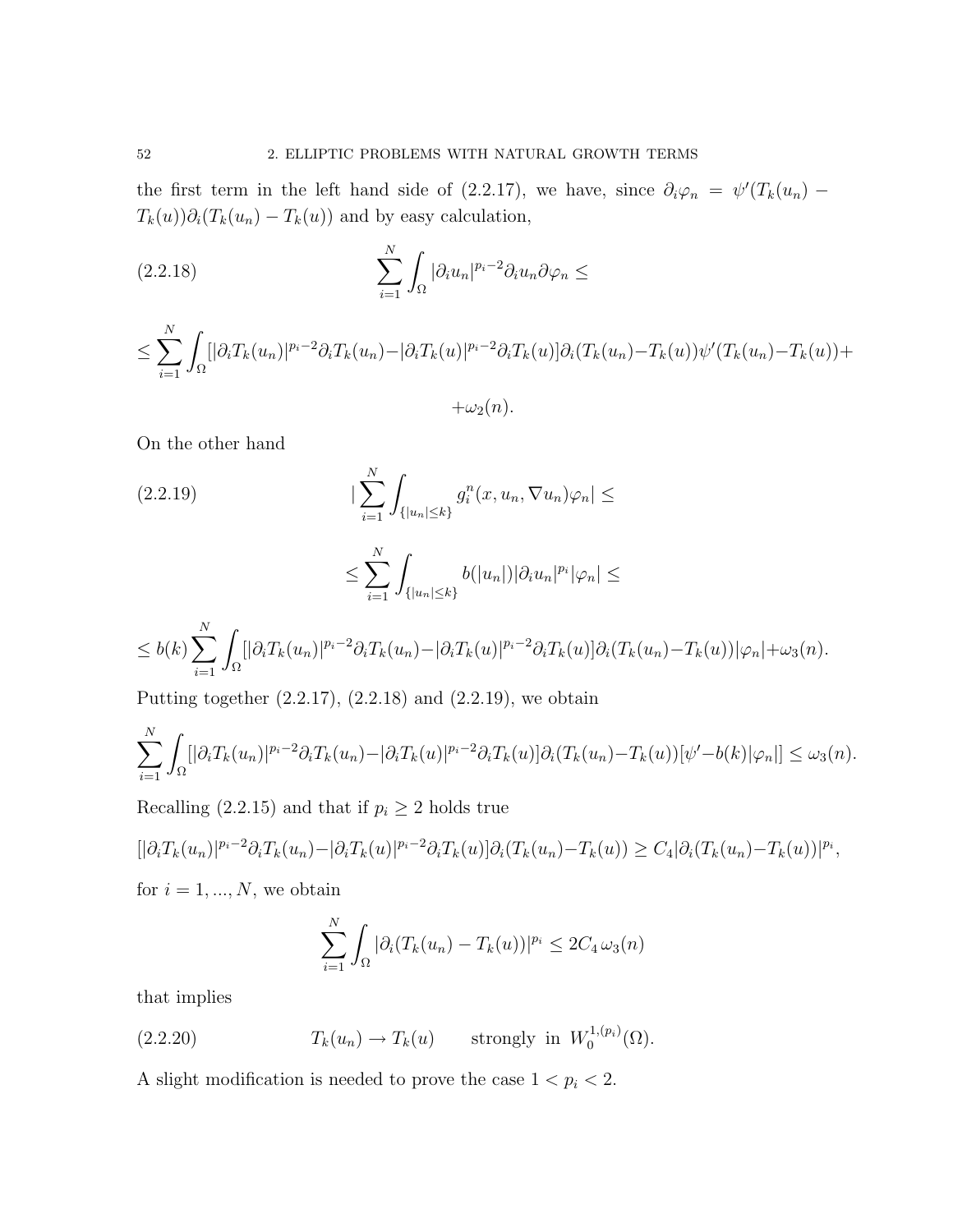2.2.3. Passing to the limit with the assumption (2.2.5). The strong convergence of  $T_k(u_n)$  implies that for some subsequence, that we still denote by  $u_n$ ,

$$
(2.2.21) \t\t \t\t \partial_i u_n \to \partial_i u \t \text{a.e.} \t \forall i = 1,...,N
$$

and so

$$
(2.2.22) \t\t \nabla u_n \to \nabla u \quad \text{a.e.}.
$$

It yields, since  $g_i$  is a Carathéodory function for any i,

(2.2.23) 
$$
g_i^n(x, u_n, \nabla u_n) \to g_i(x, u, \nabla u) \quad \text{a.e.}.
$$

Now we prove that  $g_i^n(x, u_n, \nabla u_n)$  is uniformly equiintegrable for  $i = 1, ..., N$ . For any measurable E of  $\Omega$  and for any  $m \in \mathbb{R}^+$ , we have

$$
\int_{E} |g_i^n(x, u_n, \nabla u_n)| = \int_{E \cap \{|u_n| \le m\}} |g_i^n(x, u_n, \nabla u_n)| + \int_{E \cap \{|u_n| > m\}} |g_i^n(x, u_n, \nabla u_n)| \le
$$
\n
$$
\le \int_{E \cap \{|u_n| \le m\}} b(m) |\partial_i u_n|^{p_i} + \int_{E \cap \{|u_n| > m\}} |g_i^n(x, u_n, \nabla u_n)| =
$$
\n
$$
(2.2.24) \qquad \qquad = \int_{E \cap \{|u_n| \le m\}} b(m) |\partial_i T_m(u_n)|^{p_i} + \int_{E \cap \{|u_n| > m\}} |g_i^n(x, u_n, \nabla u_n)|,
$$

for fixed m and for  $i = 1, ..., N$ . For the first term we recall that  $\partial_i T_m(u_n)$  strongly converges to  $\partial_i T_m(u)$  in  $L^{p_i}(\Omega)$  for all i. For the second term in the right hand side of (2.2.31), we have

$$
\int_{E \cap \{|u_n| > m\}} |g_i^n(x, u_n, \nabla u_n)| \leq \int_{\{|u_n| > m\}} |g_i^n(x, u_n, \nabla u_n)| \leq
$$
\n
$$
\leq \int_{\{|u_n| > m\}} \frac{1}{|u_n|} u_n g_i^n(x, u_n, \nabla u_n) \leq \frac{1}{m} \int_{\{|u_n| > m\}} u_n g_i^n(x, u_n, \nabla u_n) \leq \frac{C_2}{m},
$$

thanks to  $(2.2.12)$ . This complete the uniform equintegrability of  $g_i^n$  for any i. So thanks to (2.2.23) we get

 $g_i^n(x, u_n, \nabla u_n) \to g_i(x, u, \nabla u)$ , strongly in  $L^1(\Omega)$ ,  $\forall i = 1, ..., N$ .

By strong  $L^1$ -convergence of  $g_i$  and the fact that

$$
|\partial_i u_n|^{p_i-2} \partial_i u_n \to |\partial_i u|^{p_i-2} \partial_i u \quad \text{weakly in } L^{p_i'}(\Omega), \qquad \forall \ i = 1, ..., N,
$$

it is easy to pass to the limit in (2.2.9).

П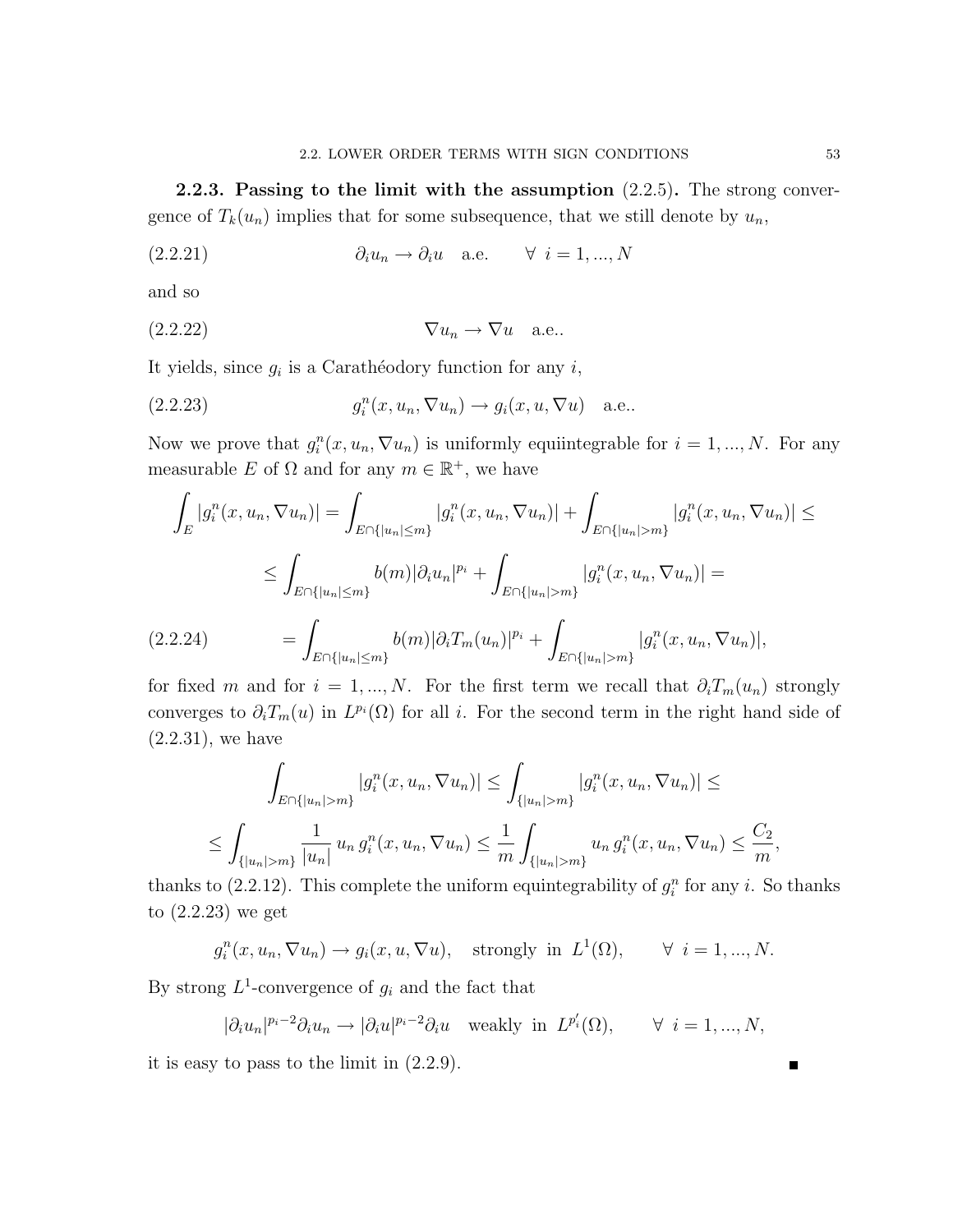PROOF. of Theorem 2.5 with the assumptions  $(2.2.6)$ . We consider the sequence of the approximating problems

$$
(2.2.25) \qquad \begin{cases} -\sum_{i=1}^{N} \partial_{i} [|\partial_{i} u_{n}|^{p_{i}-2} \partial_{i} u_{n}] + \sum_{i=1}^{N} g_{i}(x, u_{n}, \nabla u_{n}) = f_{n} & \text{in } \Omega, \\ u_{n} \in W_{0}^{1,(p_{i})}(\Omega) & g_{i}(x, u_{n}, \nabla u_{n}) \in L^{1}(\Omega) \qquad \forall \ i = 1, ..., N. \end{cases}
$$

where  $\{f_n\}$  is a sequence of  $L^{\infty}$ -functions such that  $f_n \to f$  in  $L^1(\Omega)$ . The solutions of these problems there exist by the previous part of the proof, if we suppose (2.2.5). We proceed as before.

**2.2.4.** A priori estimate with the assumption  $(2.2.6)$ . In this case, the use in the weak formulation of  $(2.2.25)$  of the test function  $T_k(u_n)$  yields for any  $k > 0$ 

(2.2.26) 
$$
\sum_{i=1}^{N} \int_{\Omega} |\partial_i T_k(u_n)|^{p_i} \leq C_2 k
$$

$$
(2.2.27) \t k \int_{\{|u_n|>k\}} |g_i^n(x, u_n, \nabla u_n)| \leq \int_{\Omega} |f_n||T_k(u_n)| \leq C_3 k \quad \forall \ i = 1, ..., N.
$$

The last inequality combined with (2.2.26) and the second part of assumption (2.2.6) gives  $(2.2.11)$  again, that is

$$
||u_n||_{W_0^{1,(p_i)}(\Omega)} \leq C_0.
$$

Then there exist  $u \in W_0^{1,(p_i)}$  $\binom{1}{0}^{1,(p_i)}(\Omega)$  and a subsequence (still denoted by  $\{u_n\}$ ) such that  $u_n$ weakly converges to u in  $W^{1,(p_i)}(\Omega)$  and a.e.

To prove the strong convergence of  $T_k(u_n)$  in  $W_0^{1,(p_i)}$  $0^{(1,(p_i)}(\Omega)$  we proceed as in subsection 2.2.2, so we can try to pass to the limit in  $(2.2.25)$ .

**2.2.5.** Passing to the limit with the assumption  $(2.2.6)$ . Obviously, as before, the strong convergence of  $T_k(u_n)$  implies that for some sequence

$$
(2.2.28) \t\t \t\t \partial_i u_n \to \partial_i u \t \text{a.e.} \t \forall i = 1, ..., N
$$

and so

$$
(2.2.29) \t\t \nabla u_n \to \nabla u \quad \text{a.e.,}
$$

hence, it is also true

(2.2.30) 
$$
g_i(x, u_n, \nabla u_n) \to g_i(x, u, \nabla u) \quad \text{a.e.}.
$$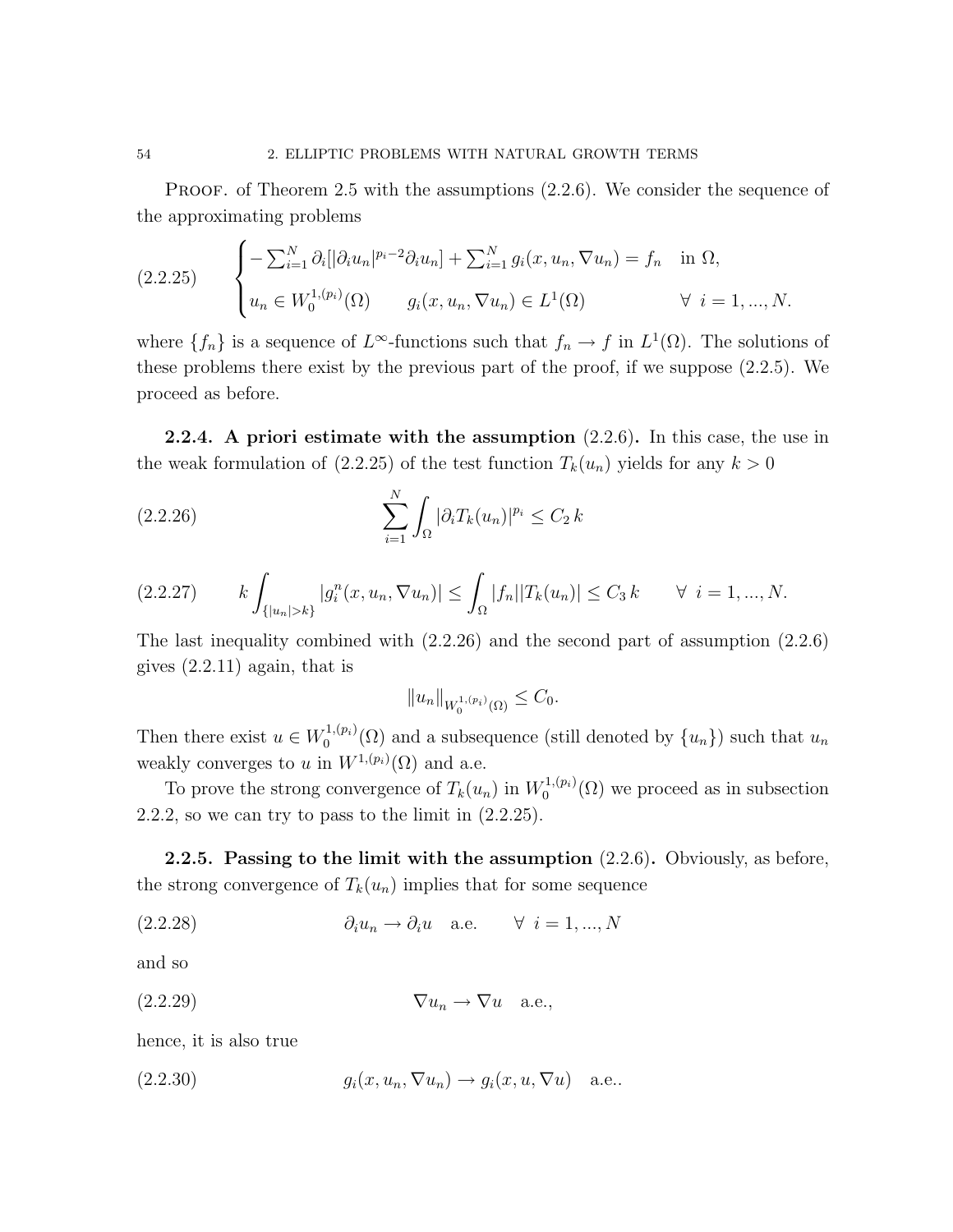Now we prove that  $g_i(x, u_n, \nabla u_n)$  is uniformly equiintegrable for  $i = 1, ..., N$ . For any measurable E of  $\Omega$  and for any  $m \in \mathbb{R}^+$ . As before, we have

$$
\int_{E} |g_{i}(x, u_{n}, \nabla u_{n})| = \int_{E \cap \{|u_{n}| \le m\}} |g_{i}(x, u_{n}, \nabla u_{n})| + \int_{E \cap \{|u_{n}| > m\}} |g_{i}(x, u_{n}, \nabla u_{n})| \le
$$
\n
$$
\le \int_{E \cap \{|u_{n}| \le m\}} b(m) |\partial_{i} u_{n}|^{p_{i}} + \int_{E \cap \{|u_{n}| > m\}} |g_{i}(x, u_{n}, \nabla u_{n})| =
$$
\n(2.2.31)\n
$$
= \int_{E \cap \{|u_{n}| \le m\}} b(m) |\partial_{i} T_{m}(u_{n})|^{p_{i}} + \int_{E \cap \{|u_{n}| > m\}} |g_{i}(x, u_{n}, \nabla u_{n})|,
$$

for fixed m and for  $i = 1, ..., N$ . The first term of the expression above is small uniformly in n and in E, recalling that  $\partial_i T_m(u_n)$  strongly converges to  $\partial_i T_m(u)$  in  $L^{p_i}(\Omega)$  for all i. For the second term in this case we use as test function in the weak formulation of the problem  $(2.2.25)$   $T_m(G_{m-1}(u_n))$  we obtain

$$
\sum_{i=1}^{N} \int_{\Omega} |\partial_i u_n|^{p_i-2} \partial_i u_n \partial_i T_m(G_{m-1}(u_n)) + \sum_{i=1}^{N} \int_{\Omega} g_i(x, u_n, \nabla u_n) T_m(G_{m-1}(u_n)) =
$$
  
= 
$$
\int_{\Omega} f_n T_m(G_{m-1}(u_n)),
$$

it implies

$$
\sum_{i=1}^{N} \int_{\{|u_n| > m\}} |g_i(x, u_n, \nabla u_n)| \leq \int_{\{|u_n| \leq m-1\}} |f_n|
$$

and hence

$$
\limsup_{n \to +\infty} \int_{\{|u_n| > m\}} |g_i(x, u_n, \nabla u_n)| \le \int_{\{|u_n| \le m-1\}} |f|, \qquad \forall \ i = 1, ..., N.
$$

So also the second term, which appear in the right hand side of (2.2.31), is small uniformly in n and in E when m is sufficiently large. Hence by  $(2.2.30)$  we obtain

$$
g_i(x, u_n, \nabla u_n) \to g_i(x, u, \nabla u),
$$
 strongly in  $L^1(\Omega)$ ,  $\forall i = 1, ..., N$ .

So it is simple to pass to the limit in  $(2.2.25)$ . This fact concludes the proof.  $\blacksquare$ 

REMARK 2.6. We note that in both of the previous sections the anisotropic operator which appears in the problems  $(2.1.1)$  and  $(2.2.1)$  can be substituted by more general one, that is

$$
A(u) = -\text{div}(a(x, u, \nabla u)),
$$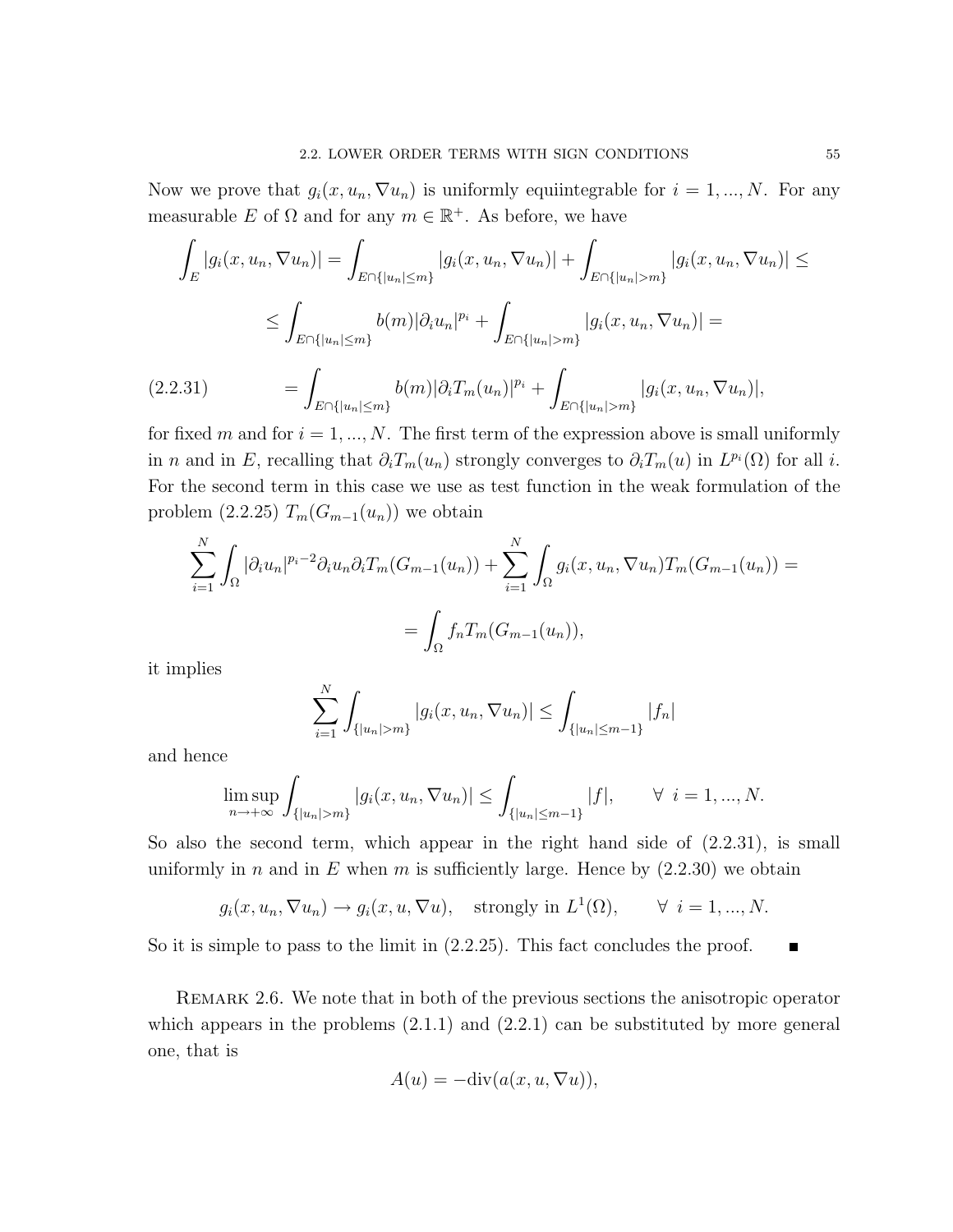where  $a(x, s, \xi) = (a_i(x, s, \xi))$  is a Carathéodory vector valued function on  $\Omega \times \mathbb{R} \times \mathbb{R}^N$ such that, for some constant  $\beta \geq \alpha > 0$ 

$$
\sum_{i=1}^{N} a_i(x, s, \xi) \xi_i \ge \alpha \sum_{i=1}^{N} |\xi_i|^{p_i},
$$

$$
|a_i(x, s, \xi)| \le \beta \left(\sum_{j=1}^{N} |\xi_j|^{p_j}\right)^{1 - 1/p_i}, \qquad \forall \ i = 1, ..., N
$$

and for a.e.  $x \in \Omega$  and  $\forall s \in \mathbb{R}, \xi, \eta \in \mathbb{R}^N, \xi \neq \eta$ 

$$
\sum_{i=1}^{N} (a_i(x, s, \xi) - a_i(x, s, \eta))(\xi_i - \eta_i) > 0.
$$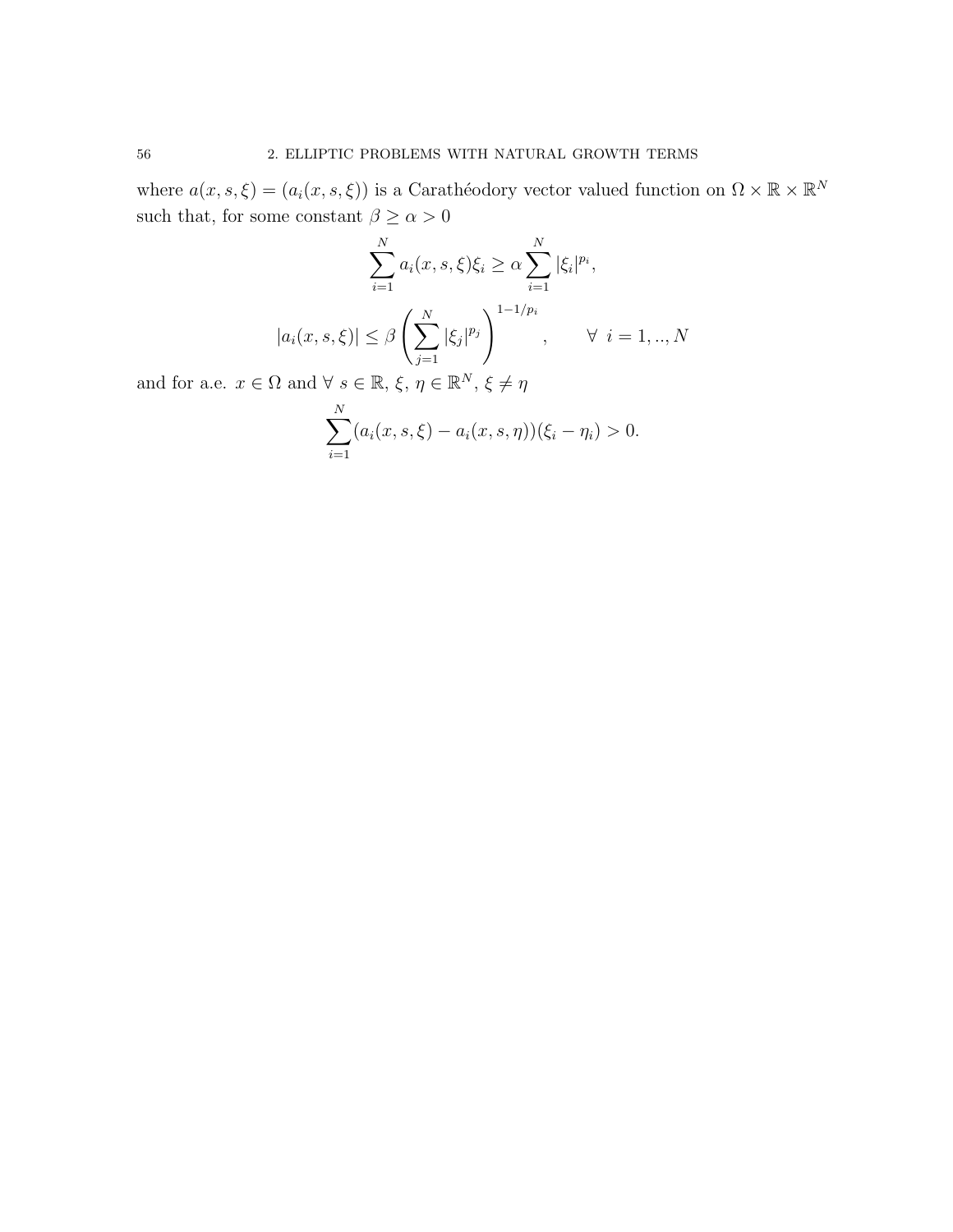## CHAPTER 3

## Multiplicity and existence results for a semilinear problem

In this chapter we principally talk about some results contained in [35]. We study the questions of existence, nonexistence and multiplicity of positive solutions for the following class of anisotropic semilinear elliptic problems

(3.0.1) 
$$
\begin{cases} -\sum_{i=1}^{N} \partial_{i} \left[ |\partial_{i} u|^{p_{i}-2} \partial_{i} u \right] = \lambda |u|^{q-2} u & \text{in } \Omega, \\ u = 0 & \text{on } \partial \Omega, \end{cases}
$$

where

$$
(3.0.2) \t\t\t p_1 < q < p_N.
$$

For due diligence, we deal with also the cases

$$
1 < q < p_1 \quad \text{and} \quad p_N < q < \overline{p}^*, \quad \text{with} \quad \overline{p}^* = \frac{\overline{p}N}{N - \overline{p}}.
$$

The previous cases have already been studied in several recent papers. We recall some of these [4], [41], [42], [45], [64], [65], [66] and [67].

First of all we give the definition of a weak solution of (3.0.1), it is a function belonging to  $W_0^{1,(p_i)}$  $\mathcal{O}^{1,(p_i)}(\Omega)$ , such that

(3.0.3) 
$$
\sum_{i=1}^{N} \int_{\Omega} |\partial_i u|^{p_i - 2} \partial_i u \partial_i \phi = \lambda \int_{\Omega} |u|^{q - 2} u \phi,
$$

for any  $\phi \in C_0^{\infty}(\Omega)$ .

REMARK 3.1. Note that any weak solution  $u$  of  $(3.0.1)$  is, actually, a strong solution in the sense of [45], mainly u belongs to  $W_0^{1,(p_i)}$  $L^{1,(p_i)}(\Omega) \cap L^{\infty}(\Omega)$ . It follows from Theorem  $2 \text{ in } [45]$  and from assumption  $(3.0.2)$ .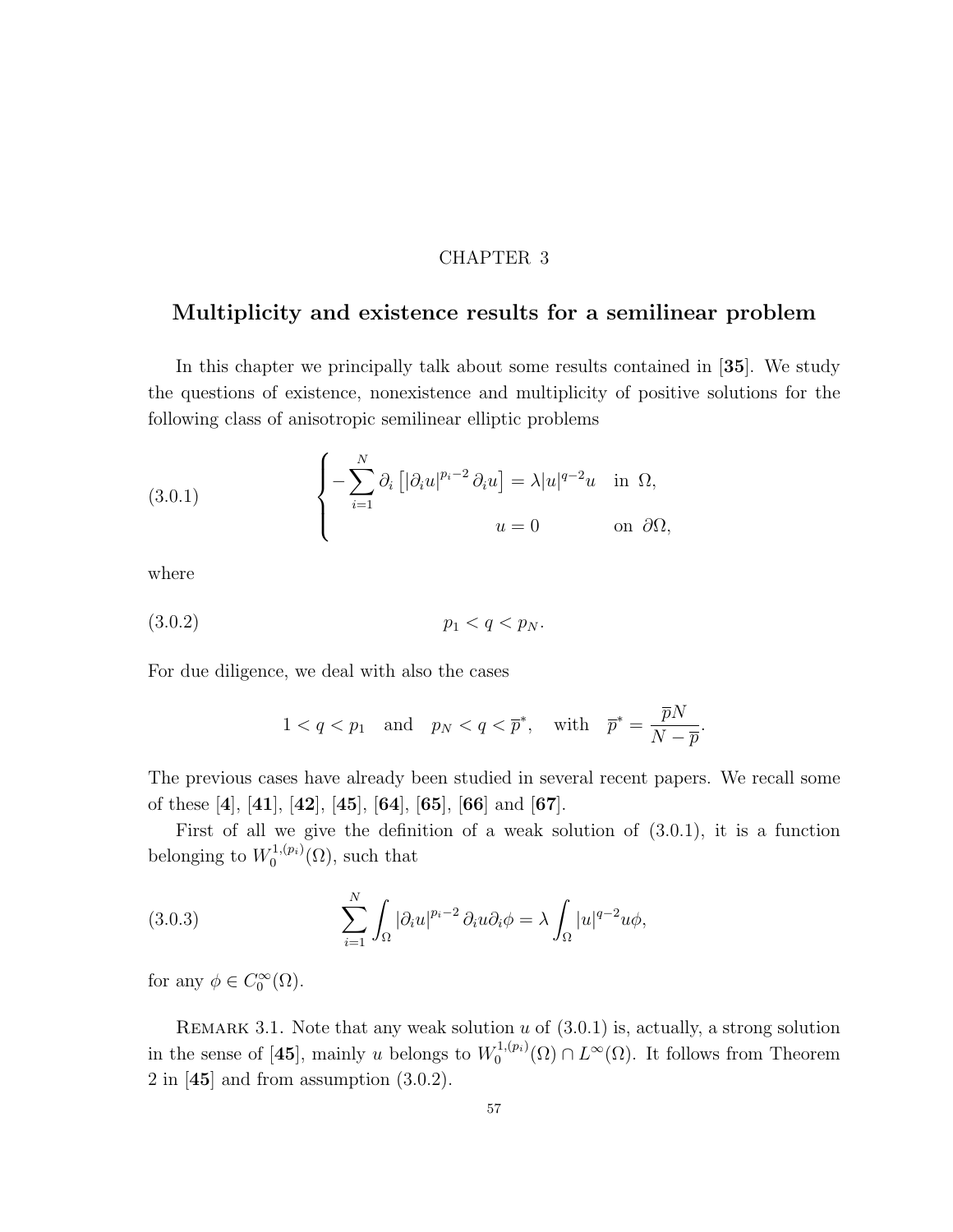#### 58 3. MULTIPLICITY AND EXISTENCE RESULTS FOR A SEMILINEAR PROBLEM

All the results, in the following, are due to the variational structure of the problem. Indeed, if we define the functional

(3.0.4) 
$$
J_{\lambda}(v) = \sum_{i=1}^{N} \frac{1}{p_i} \int_{\Omega} |\partial_i v|^{p_i} - \frac{\lambda}{q} \int_{\Omega} |v^+|^q,
$$

where  $v^+ = \max\{v, 0\}$ , then any critical point of  $J_\lambda$  is a weak non-negative solution of  $(3.0.1).$ 

## 3.1. Known results

In this first section we recall about the known results regarding our problem. We report some results presented in [45], if  $q > p_N$ . The authors of this paper obtain several existence, nonexistence and regularity results. To be complete we give also these results. The following theorem is valid.

THEOREM 3.2. Let  $q < p_{\infty}$ , defined in (1.2.2). Then for any  $\gamma > 0$  there exist  $\lambda_{\gamma} > 0$ and  $u_{\gamma} \in W_0^{1,(p_i)}$  $\int_0^{1,(p_i)} (\Omega)$  such that  $\|u_\gamma\|_{W_0^{1,(p_i)}(\Omega)} = \gamma$  and  $u_\gamma$  is a bounded weak solution of problem (3.0.1) when  $\lambda = \lambda_{\gamma}$ .

REMARK 3.3. We underline, as already said in [45], that this theorem cannot be use to have existence of a solution to problem  $(3.0.1)$  for a given  $\lambda$ . This fact is due to the lack of homogeneity of the differential operator.

REMARK 3.4. Theorem 3.2 gives the existence of a continuum of pairs  $(\lambda_{\gamma}, u_{\gamma}) \in$  $(0,\infty) \times W_0^{1,(p_i)}$  $0^{(1,(p_i)}(0)$  which solves  $(3.0.1)$ , seen as eigenvalue problem. Moreover it is not clear which exponent  $q$  yields a resonance situation, i.e. eigenvalue problem. In Problem 2 proposed in [45] the authors do a conjecture. They think that the resonance situation occurs as soon as  $q \leq p_N$  (see also Section 8.1 [45]), but maybe there are some "spectral gaps", namely some  $q \in (p_1, p_N)$  such that  $(3.0.1)$  admits a weak bounded solution for all  $\lambda > 0$ . This conjecture is partial confirmed by our following results (see Proposition 3.7, Theorem 3.9 and Theorem 3.13). Obviously if  $p_i = p$  for all  $i = 1, ..., N$ , the resonance problem corresponds to  $q = p$ , see for example [10].

To achieve an existence result for fixed  $\lambda > 0$ , in [45] it has been proved Theorem 3.5 below, we report its proof.

In [45] an nonexistence result is also presented. The main tool to prove this result is a Pohožaev identity. But also the weakest formulation requires solutions of class  $C^1(\overline{\Omega})$ in order to have well defined boundary terms and it seems a challenging problem to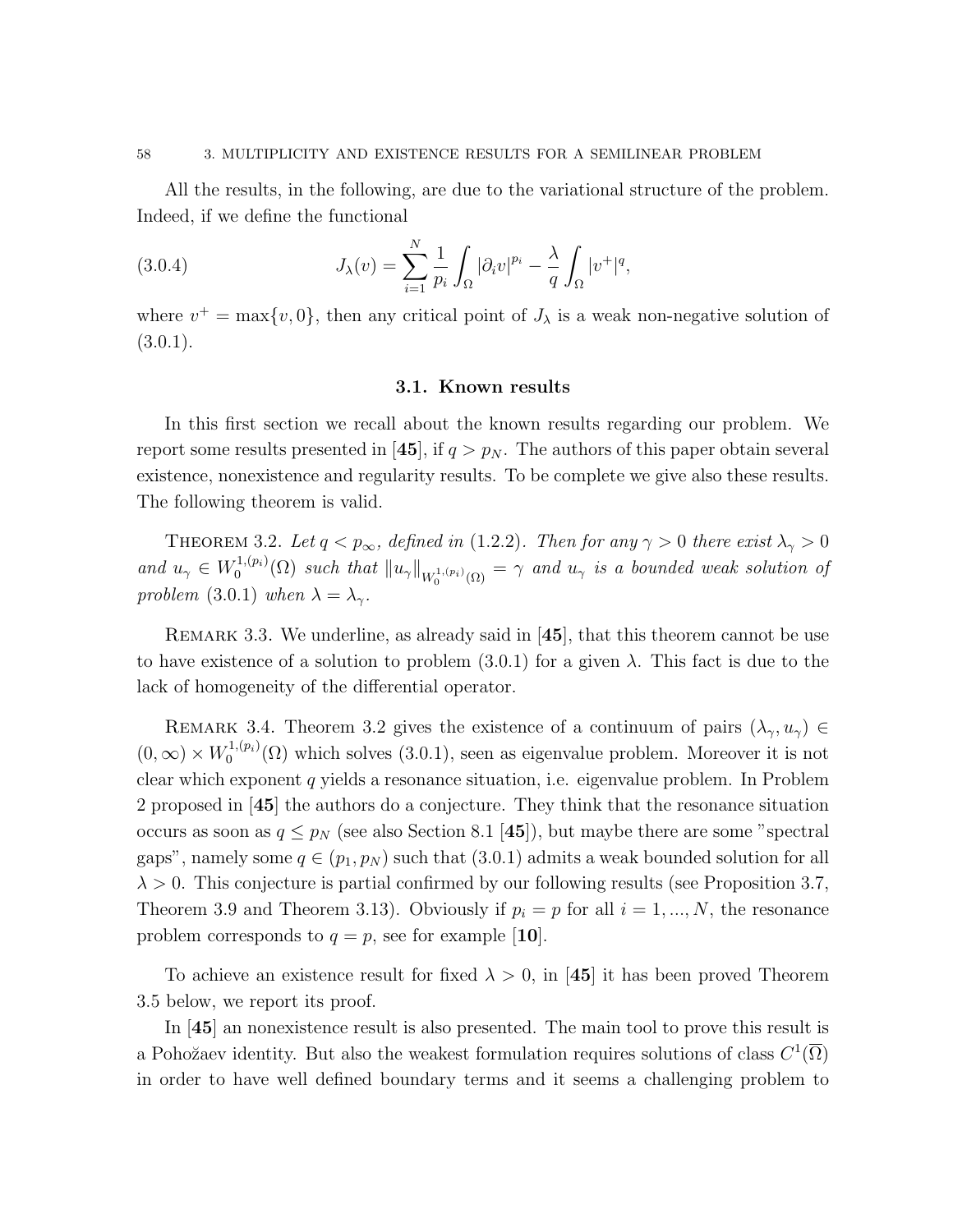#### 3.1. KNOWN RESULTS 59

obtain such regularity for weak solution of (3.0.1), see for example [49]. To manage this difficulty they build a sequence of "doubly approximating " problems, then they prove a strong regularity result for the solution of the approximating problems (Theorem 5 in [45]). At the end they present their main nonexistence result (Theorem 6 in [45]). It states that, in at least one critical case (3.0.1), does not admit weak solutions, belonging to  $W_0^{1,(p_i)}$  $\mathcal{O}_0^{(1,(p_i)}(\Omega) \cap L^{(q-1)p'_1}(\Omega)$ , other than  $u \equiv 0$ . This result needs two different assumptions. First, the domain  $\Omega$  must have a particular geometrical feature, which modifies the classic notion of starshapedness, according to the anisotropy of operator. Second, the exponents  $p_i$ 's must be sufficiently concentrated, that is

(3.1.5) 
$$
p_i \ge 2
$$
  $\forall i = 1, ..., N$  and  $p_N < \frac{N+2}{N}p_1$ .

If (3.1.5) holds we necessarily have  $N \geq 3$  and  $\bar{p}^* > p_N$ , so  $p_{\infty} = \bar{p}^*$ . In [45] it is also supposed  $q \geq \overline{p}^*$  and this assumption is in according with our results (see Theorems 3.9) and 3.13). For the case  $p_N < q < \bar{p}^*$  we follow [45], (see also [64] and [65] for the more general case  $p_i = p_i(x)$ , for all  $i = 1, ..., N$ ). We have the theorem below.

THEOREM 3.5. Let q such that

(3.1.6) p<sup>N</sup> < q < p ∗ ,

then, for all  $\lambda > 0$ , the problem (3.0.1) possesses a nontrivial positive weak solution.

**PROOF.** We consider the functional  $(3.0.4)$ . In this case it is not possible to apply Weiestrass Theorem, which we will use in the next Theorem, because the functional is not coercive, but it is possible to apply a Mountain-Pass Theorem in order to obtain a critical level for  $J_{\lambda}$  and so a weak solution for problem (3.0.1). First of all we prove that the functional (3.0.4) satisfies the geometrical assumptions required by Mountain-Pass Theorem.

- i) Obviously  $J_{\lambda}(0) = 0$ .
- *ii*) There exists  $\rho \in (0, 1)$  and  $\alpha > 0$  such that  $J_{\lambda} \ge \alpha > 0$ , for any  $v \in W_0^{1,(p_i)}$  $\mathcal{O}^{(1,(p_i)}(\Omega),$ with  $||v||_{W_0^{1,(p_i)}(\Omega)} = \rho$ . If we apply Hölder inequality, with exponents  $\overline{p}^*/q$  and  $(\bar{p}^*/q)'$  (we recall that  $q < \bar{p}^*$ ), to the second term of our functional, we have

$$
J_{\lambda}(v) \geq \sum_{i=1}^{N} \frac{1}{p_i} \int_{\Omega} |\partial_i v|^{p_i} - \frac{\lambda C_0}{q} \left( \int_{\Omega} |v|^{p^*} \right)^{\frac{q}{p^*}}.
$$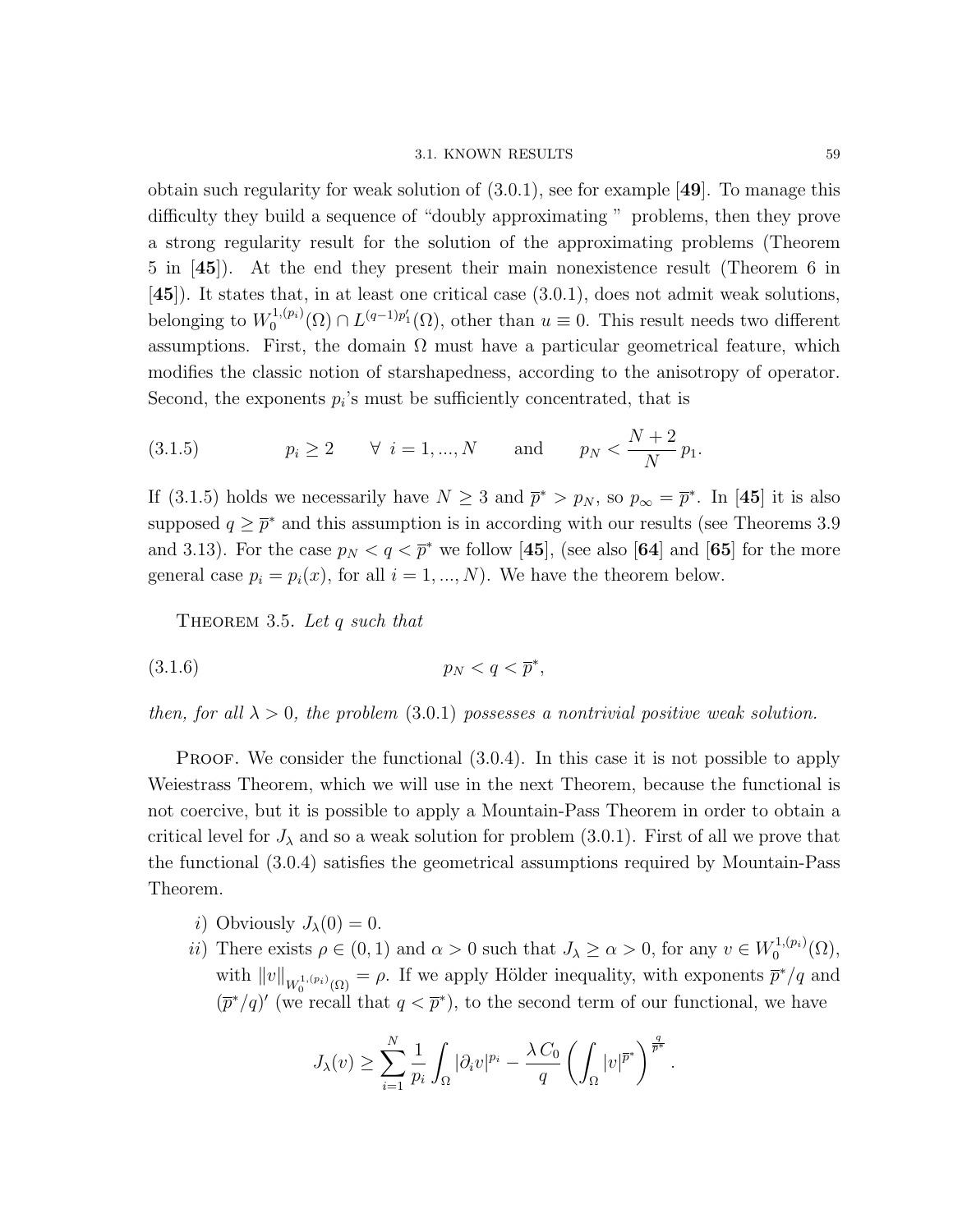## 60 3. MULTIPLICITY AND EXISTENCE RESULTS FOR A SEMILINEAR PROBLEM

Now we apply the anisotropic Sobolev inequality (1.1.6) to the last term of above expression, we get

$$
J_{\lambda}(v) \geq \sum_{i=1}^{N} \frac{1}{p_i} \|\partial_i v\|_{L^{p_i}(\Omega)}^{p_i} - \frac{\lambda C_1}{q} \|v\|_{W_0^{1,(p_i)}(\Omega)}^q.
$$

We recall the following result, there exists  $C > 0$ , that is not depend on  $\rho$ , such that

$$
\sigma_i > 0 \qquad \forall \ i, \qquad \sum_{i=1}^N \sigma_i = \rho \in (0,1) \quad \Rightarrow \quad \sum_{i=1}^N \frac{\sigma_i^{p_i}}{p_i} \ge C \rho^{p_N}.
$$

We take  $\sigma_i = ||\partial_i v||_{L^{p_i}(\Omega)}$ , we have

$$
\sum_{i=1}^{N} \sigma_i = ||v||_{W_0^{1,(p_i)}(\Omega)} = \rho \in (0,1)
$$

and so

$$
J_{\lambda}(v) \geq C_2 \|v\|_{W_0^{1,(p_i)}(\Omega)}^{p_N} - \frac{\lambda C_1}{q} \|v\|_{W_0^{1,(p_i)}(\Omega)}^q = \rho^{p_N} \left(C_2 - \frac{\lambda C_1}{q} \rho^{q-p_N}\right).
$$

Since  $p_N < q$ , we can find  $\alpha$ ,  $\rho > 0$  such that

$$
J_{\lambda}(v) \ge \alpha \qquad \forall \ \ \|v\|_{W_0^{1,(p_i)}(\Omega)} = \rho < \left(\frac{C_2 \, q}{\lambda C_1}\right)^{\frac{1}{q-p_N}}
$$

*iii*) There exists  $v \in W_0^{1,(p_i)}$  $\int_0^{1,(p_i)} (\Omega)$  and  $\beta \ge \rho > 0$  with  $||v||_{W_0^{1,(p_i)}(\Omega)} > \beta$  such that  $J_{\lambda}(v) < 0$ . We consider  $v = tz$  for some  $z \in W_0^{1,(p_i)}$  $\binom{1}{0}^{1,(p_i)}(\Omega) \setminus \{0\}$  and  $t > 1$ , we obtain

.

$$
J_{\lambda}(tz) = \sum_{i=1}^{N} \frac{t^{p_1}}{p_i} \int_{\Omega} |\partial_i z|^{p_i} - \frac{\lambda \, t^q}{q} \int_{\Omega} |z|^q \leq \sum_{i=1}^{N} \frac{t^{p_N}}{p_i} \int_{\Omega} |\partial_i z|^{p_i} - \frac{\lambda \, t^q}{q} \int_{\Omega} |v z^q.
$$

It is clear, by (3.1.6), that  $\lim_{t\to+\infty} J_{\lambda}(tz) = -\infty$ . Then for  $t > 1$  large enough we can take  $v = tz$  such that  $||tz||_{W_0^{1,(p_i)}(\Omega)} > \beta$  and  $J_\lambda(tz) < 0$ .

Now we prove the compactness hypothesis of the Mountain-Pass Theorem. Let  $\{v_n\}$  a Palais-Smale sequence, namely is such that

1)  $J_{\lambda}(v_n) \rightarrow c$ , 2)  $J'_{\lambda}(v_n) \to 0$ ,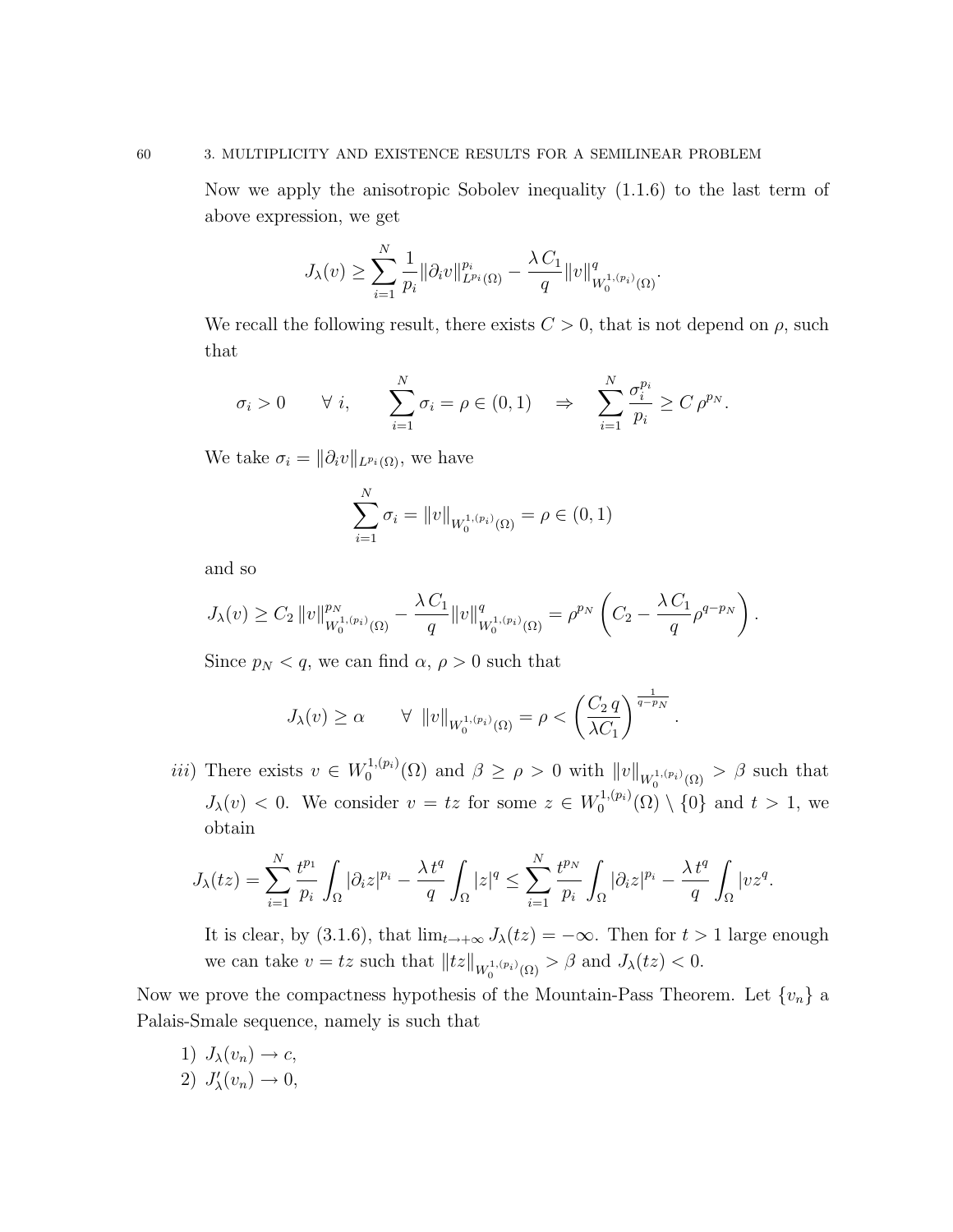where  $c = \inf_{\gamma \in \Gamma} \max_{t \in (0,1)} J_{\lambda}(\gamma(t))$ , with  $\Gamma = \{ \gamma \in C^0([0,1]; W_0^{1,(p_i)} \}$  $\gamma^{1,(p_i)}_{0}(\Omega))$  :  $\gamma(0)$  = 0 and  $\gamma(1) = tz$ , where tz has been chosen in *iii*). Moreover  $J'_{\lambda}$  is a Fréchet derivative of  $J_{\lambda}$ ,

$$
\langle J'_{\lambda}(v), \phi \rangle = \sum_{i=1}^{N} \int_{\Omega} |\partial_i v|^{p_i - 2} \partial v \partial_i \phi - \lambda \int_{\Omega} |v|^{q - 2} v \phi.
$$

These two conditions are equivalents to the following ones.

1') There exists a numerical sequence  $\{a_n\}$  which converges to zero, such that  $J_{\lambda}(v_n) = a_n + c$ , i.e.

$$
\sum_{i=1}^{N} \frac{1}{p_i} \int_{\Omega} |\partial_i v_n|^{p_i} - \frac{\lambda}{q} \int_{\Omega} |v_n|^q = a_n + c.
$$

2') There exists  $\{y_n\} \subset [W_0^{1,(p_i)}]$  $y_0^{(1,(p_i)}(\Omega)]^*$ :  $y_n \to 0$  in  $[W_0^{(1,(p_i))}]$  $\mathcal{O}_0^{1,(p_i)}(\Omega)$ <sup>\*</sup>, such that  $\mathbf{v}$ 

$$
\sum_{i=1}^N \int_{\Omega} |\partial_i v_n|^{p_i-2} \partial v_n \partial_i \phi = \lambda \int_{\Omega} |v_n|^{q-2} v_n \phi - \langle y_n, \phi \rangle, \qquad \forall \ \phi \in W_0^{1,(p_i)}(\Omega).
$$

Now we choose  $\phi = v_n$  in 2')

$$
\sum_{i=1}^N \int_{\Omega} |\partial_i v_n|^{p_i} = \lambda \int_{\Omega} |v_n|^q - \langle y_n, v_n \rangle.
$$

We divide by  $\frac{1}{q}$ 

$$
\frac{1}{q}\sum_{i=1}^N\int_{\Omega}|\partial_i v_n|^{p_i}=\frac{\lambda}{q}\int_{\Omega}|v_n|^q-\frac{1}{q}\langle y_n,v_n\rangle.
$$

Then if we subtract this expression from  $1'$ ), we obtain

$$
\sum_{i=1}^{N} \frac{1}{p_i} \int_{\Omega} |\partial_i v_n|^{p_i} - \frac{1}{q} \sum_{i=1}^{N} \int_{\Omega} |\partial_i v_n|^{p_i} - \frac{\lambda}{q} \int_{\Omega} |v_n|^q =
$$

$$
= a_n + c - \frac{\lambda}{q} \int_{\Omega} |v_n|^q + \frac{1}{q} \langle y_n, v_n \rangle
$$

and so

$$
\sum_{i=1}^N \left(\frac{1}{p_i} - \frac{1}{q}\right) \int_{\Omega} |\partial_i v_n|^{p_i} = a_n + c + \frac{1}{q} \langle y_n, v_n \rangle.
$$

If we use the assumptions on  $y_n$ ,  $a_n$  and q, we have there exists  $M \in \mathbb{R}^+$  independent on n such that

$$
||v_n||_{W_0^{1,(p_i)}(\Omega)} \leq M.
$$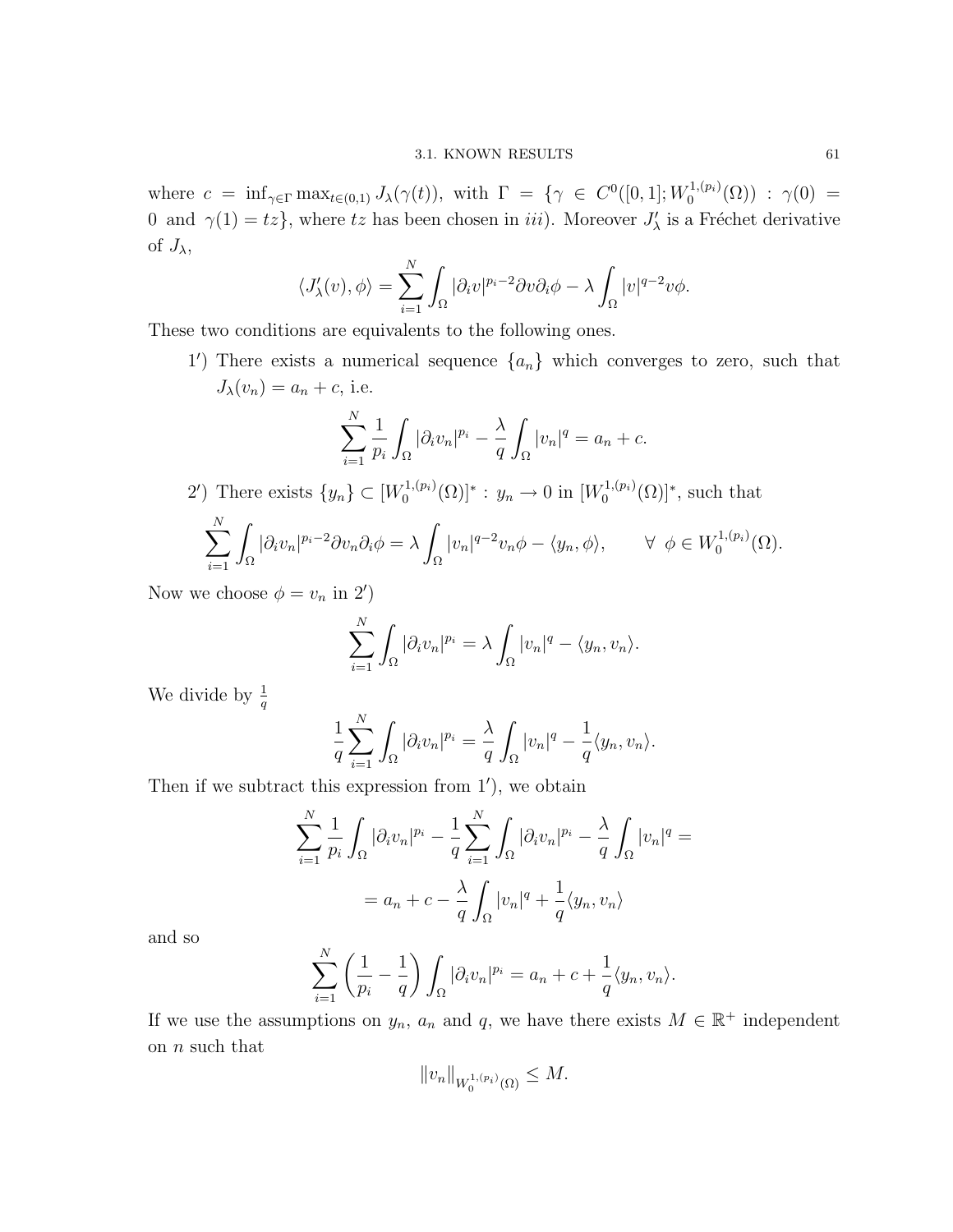Therefore we have, up a subsequence, we still denote with  $v_n$ ,

$$
v_n \to v
$$
, weakly in  $W_0^{1,(p_i)}(\Omega)$ .

By the anisotropic Sobolev embedding (1.1.4), we get

$$
v_n \to v
$$
 strong in  $L^r(\Omega)$   $\forall r < \overline{p}^*$ .

Now we choose in 2'),  $\phi = v_n - v$  we obtain

$$
\sum_{i=1}^N \int_{\Omega} |\partial_i v_n|^{p_i-2} \partial_i v_n \partial_i (v_n - v) = \lambda \int_{\Omega} |v_n|^{q-2} v_n (v_n - v) - \langle y_n, v_n - v \rangle.
$$

We subtract from the terms of the above expression

$$
\sum_{i=1}^N \int_{\Omega} |\partial_i v|^{p_i-2} \partial_i v \partial_i (v_n - v),
$$

we have

$$
\sum_{i=1}^{N} \int_{\Omega} (|\partial_i v_n|^{p_i-2} \partial_i v_n - |\partial_i v|^{p_i-2} \partial_i v) \partial_i (v_n - v) =
$$
  
= 
$$
-\sum_{i=1}^{N} \int_{\Omega} |\partial_i v|^{p_i-2} \partial_i v \partial_i (v_n - v) + \lambda \int_{\Omega} |v_n|^{q-2} v_n (v_n - v) - \langle y_n, v_n - v \rangle.
$$

We use that

$$
\int_{\Omega} (|\partial_i v_n|^{p_i-2} \partial_i v_n - |\partial_i v|^{p_i-2} \partial_i v) \partial_i (v_n - v) \geq C_3 \int_{\Omega} |\partial_i (v_n - v)|^{p_i} \qquad \forall \ i = 1, ..., N,
$$

and  $p_i \geq 2$  for all *i*, we obtain

$$
C_3 \sum_{i=1}^N \int_{\Omega} |\partial_i (v_n - v)|^{p_i} \leq - \sum_{i=1}^N \int_{\Omega} |\partial_i v|^{p_i - 2} \partial_i v \partial_i (v_n - v) + \lambda \int_{\Omega} |v_n|^{q - 2} v_n (v_n - v) - \langle y_n, v_n - v \rangle.
$$

The same result holds also if  $1 < p_i < 2$  by a slight modification. Now

$$
\langle y_n, v_n - v \rangle \to 0,
$$

by the strong convergence of  $y_n$  in the dual space of  $W_0^{1,(p_i)}$  $\binom{1}{0}$  ( $\Omega$ ) and the weak convergence of  $v_n$  to v in  $W_0^{1,(p_i)}$  $\mathcal{O}_0^{1,(p_i)}(\Omega)$ . Moreover

$$
\sum_{i=1}^N \int_{\Omega} |\partial_i v|^{p_i - 2} \partial_i v \partial_i (v_n - v) \to 0,
$$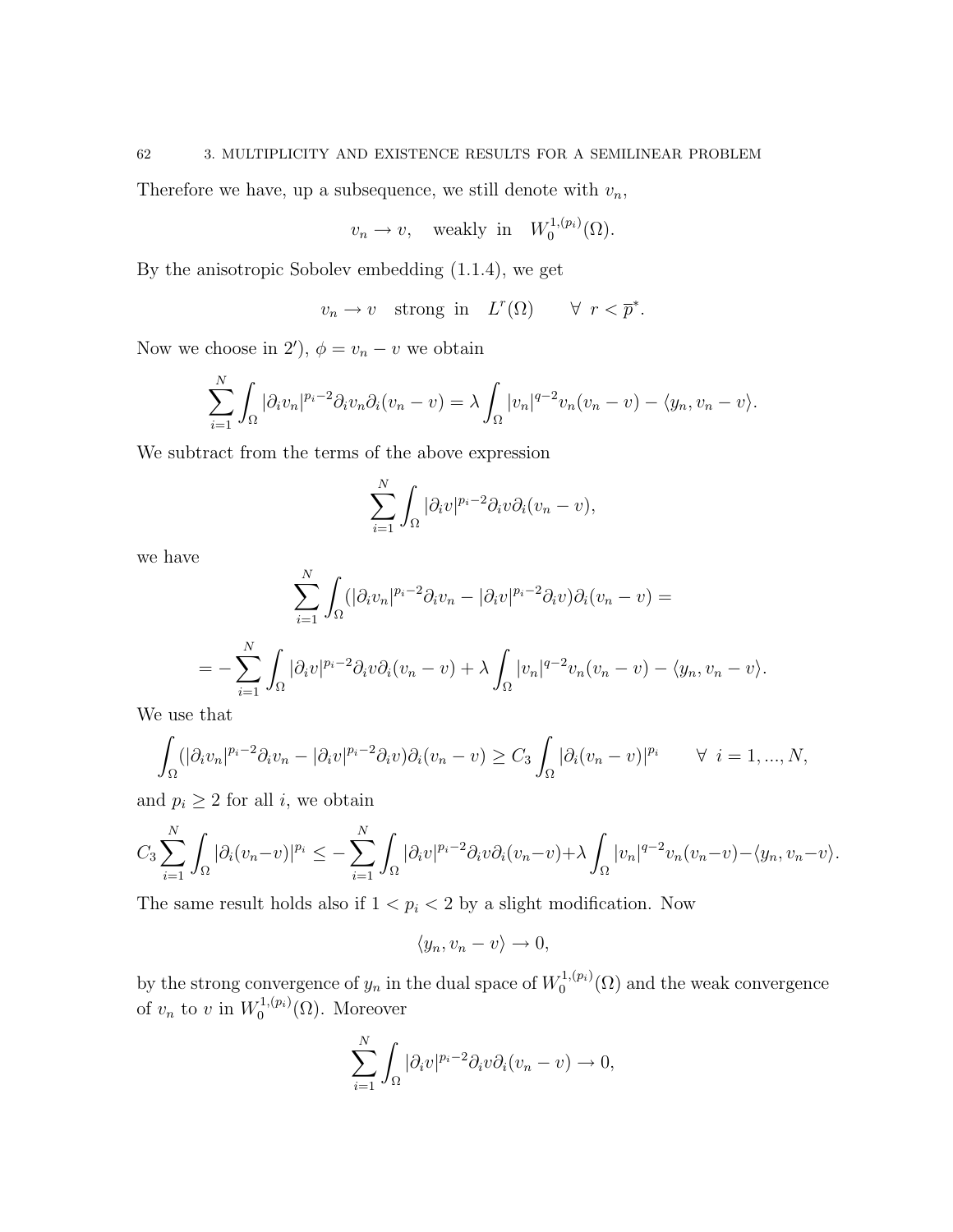since  $v_n \to v$  weakly in  $W_0^{1,(p_i)}$  $\mathcal{O}_0^{(1,(p_i)}(\Omega)$ . For the term

$$
\int_{\Omega} |v_n|^{q-2} v_n (v_n - v),
$$

we apply Hölder inequality with exponents  $\frac{\bar{p}^*}{q-1}$  $\frac{\overline{p}^*}{q-1}$  and  $\left(\frac{\overline{p}^*}{q-1}\right)$  $\left(\frac{\bar{p}^*}{q-1}\right)'$ , we obtain

$$
\int_{\Omega} |v_n|^{q-2} v_n(v_n - v) \le \left(\int_{\Omega} |v_n|^{p^*}\right)^{\frac{q-1}{p^*}} \left(\int_{\Omega} |v_n - v|^{(\frac{p^*}{q-1})'}\right)^{1-\frac{q-1}{p^*}}.
$$

We note that

$$
\left(\frac{\overline{p}^*}{q-1}\right)' = \frac{\overline{p}^*}{\overline{p}^* - q + 1} < \overline{p}^*,
$$

since  $q < \overline{p}^*$ , and that  $||v_n||_{L^{\overline{p}^*}(\Omega)} \leq M$ , we have

$$
\int_{\Omega} |v_n|^{q-2} v_n(v_n - v) \to 0.
$$

So

$$
||v_n - v||_{W_0^{1,(p_i)}(\Omega)} \to 0.
$$

Also the Palais-Smale condition is true. Hence, as consequence of Mountain-Pass Theorem, we deduce that  $J_{\lambda}$  admits a nontrivial critical point and so we obtain a weak nontrivial solution of problem (3.0.1).

Now we deal with the case

$$
(3.1.7) \t\t 1 < q < p1.
$$

This case has already been studied in [64] and [65] (see also the references therein). The authors study the more general case  $p_i = p_i(x)$ , for all  $i = 1, ..., N$ . To prove the next results we follow these two papers. The following result holds.

THEOREM 3.6. Let  $q: 1 < q < p_1$ , then there exists  $\lambda^{**} > 0$  and  $\lambda^{*} > 0$  such that, for any  $\lambda > \lambda^{**}$  and  $\lambda \in (0, \lambda^*)$ , problem (3.0.1) possesses a nontrivial positive weak solution.

PROOF. We prove that the functional  $(3.0.4)$  is coercive and weak lower semicontinuous. We use Hölder inequality with exponents  $\bar{p}^*/q$  and  $(\bar{p}^*/q)'$ , and it is possible because (3.1.7) is true. We have

$$
J_{\lambda}(v) \geq \sum_{i=1}^{N} \frac{1}{p_i} \int_{\Omega} |\partial_i v|^{p_i} - \frac{\lambda C_0}{q} ||v||_{L^{\overline{p}^*}(\Omega)}^q.
$$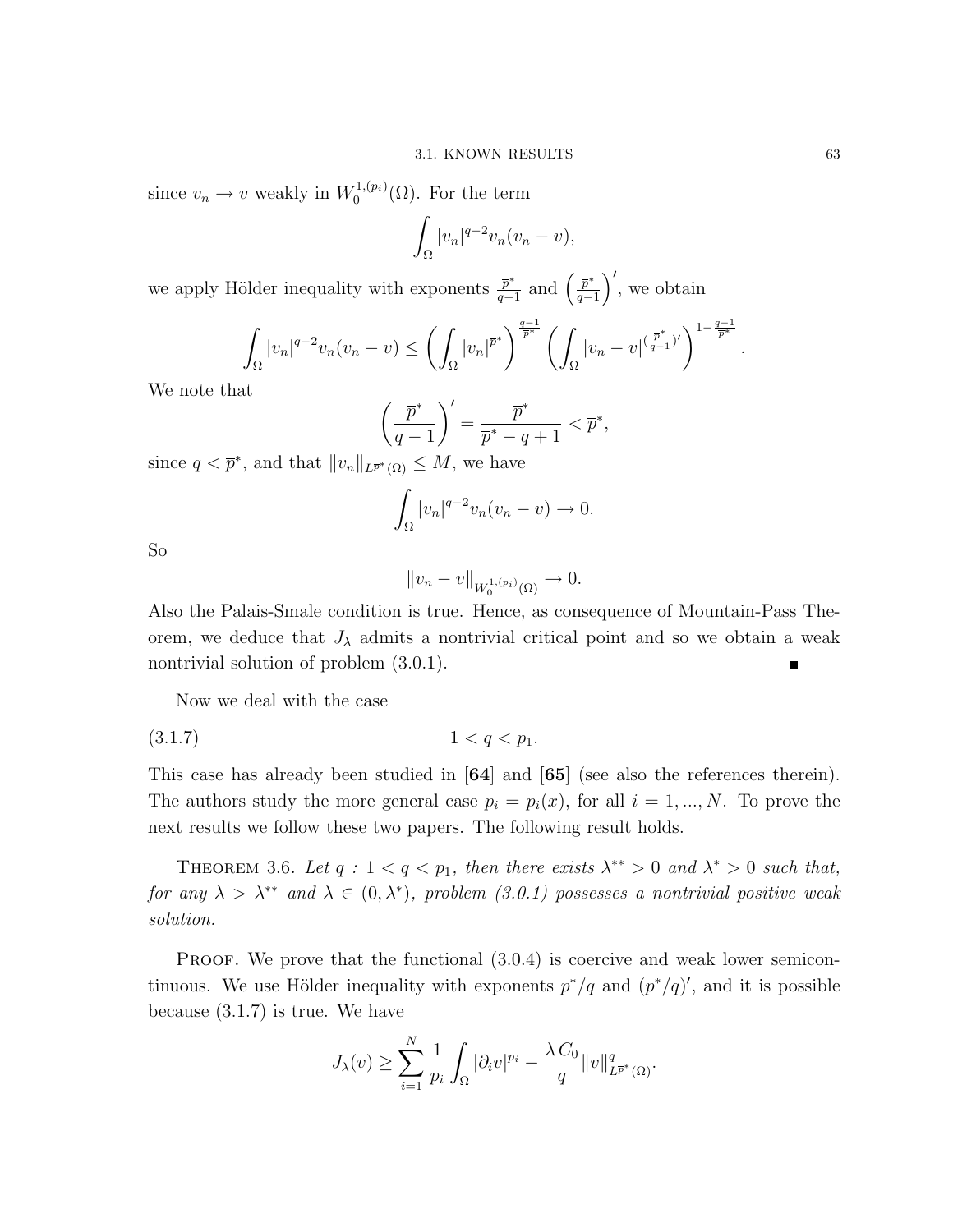## 64 3. MULTIPLICITY AND EXISTENCE RESULTS FOR A SEMILINEAR PROBLEM

Now we apply Sobolev type inequality (1.1.6), with  $r = \bar{p}^*$ , we get

$$
J_{\lambda}(v) \geq \sum_{i=1}^{N} \frac{1}{p_i} \|\partial_i v\|_{L^{p_i}(\Omega)}^{p_i} - \frac{\lambda \, C_1}{q} \left(\sum_{i=1}^{N} \|\partial_i v\|_{L^{p_i}(\Omega)}\right)^{q}.
$$

For a numerical inequality, i. e.

$$
\left(\sum_{i=1}^N \|\partial_i v\|_{L^{p_i}(\Omega)}\right)^q \leq C_2 \sum_{i=1}^N \|\partial_i v\|_{L^{p_i}(\Omega)}^q,
$$

we obtain

$$
J_{\lambda}(v) \geq \sum_{i=1}^{N} \frac{1}{p_i} \|\partial_i v\|_{L^{p_i}(\Omega)}^{p_i} - \frac{\lambda C_3}{q} \sum_{i=1}^{N} \|\partial_i v\|_{L^{p_i}(\Omega)}^q.
$$

Since  $p_N \geq p_i$ , for all  $i = 1, ..., N$ , we have

$$
J_{\lambda}(v) \geq \frac{1}{p_N} \sum_{i=1}^N \|\partial_i v\|_{L^{p_i}(\Omega)}^{p_i} - \frac{\lambda C_3}{q} \sum_{i=1}^N \|\partial_i v\|_{L^{p_i}(\Omega)}^q.
$$

Now we note that  $q < p_i$  for all i, because for hypothesis  $q < p_1$ , and

$$
||v||_{W_0^{1,(p_i)}(\Omega)} \to +\infty \quad \Rightarrow \quad ||\partial_i v||_{L^{p_i}(\Omega)}^{p_i} \to +\infty \text{ for some } i.
$$

Hence we obtain the coercivity of  $J_{\lambda}$ , that is

$$
J_{\lambda}(v) \to +\infty \text{ when } ||v||_{W_0^{1,(p_i)}(\Omega)} \to +\infty.
$$

For the weak lower semicontinuity we consider a sequence  $\{v_n\} \subset W_0^{1,(p_i)}$  $\mathcal{O}^{(1,(p_i)}(\Omega)$  such that

$$
v_n \to v
$$
 weakly in  $W_0^{1,(p_i)}(\Omega)$ .

Since the embedding (1.1.4) is compact for any  $r \in [1, \bar{p}^*),$  we also have

$$
v_n \to v \quad \text{in} \quad L^r(\Omega) \qquad \forall \ r < \overline{p}^*,
$$

it implies

$$
\int_{\Omega} |v_n|^q \to \int_{\Omega} |v|^q,
$$

since  $q < p_1 < \overline{p}^*$ . So

$$
\liminf_{n \to +\infty} J_{\lambda}(v_n) \ge \liminf_{n \to +\infty} \sum_{i=1}^N \frac{1}{p_i} \int_{\Omega} |\partial_i v_n|^{p_i} - \frac{\lambda}{q} \lim_{n \to +\infty} \int_{\Omega} |v_n|^q \ge
$$

$$
\ge \sum_{i=1}^N \frac{1}{p_i} \liminf_{n \to +\infty} \int_{\Omega} |\partial_i v_n|^{p_i} - \frac{\lambda}{q} \int_{\Omega} |v|^q \ge
$$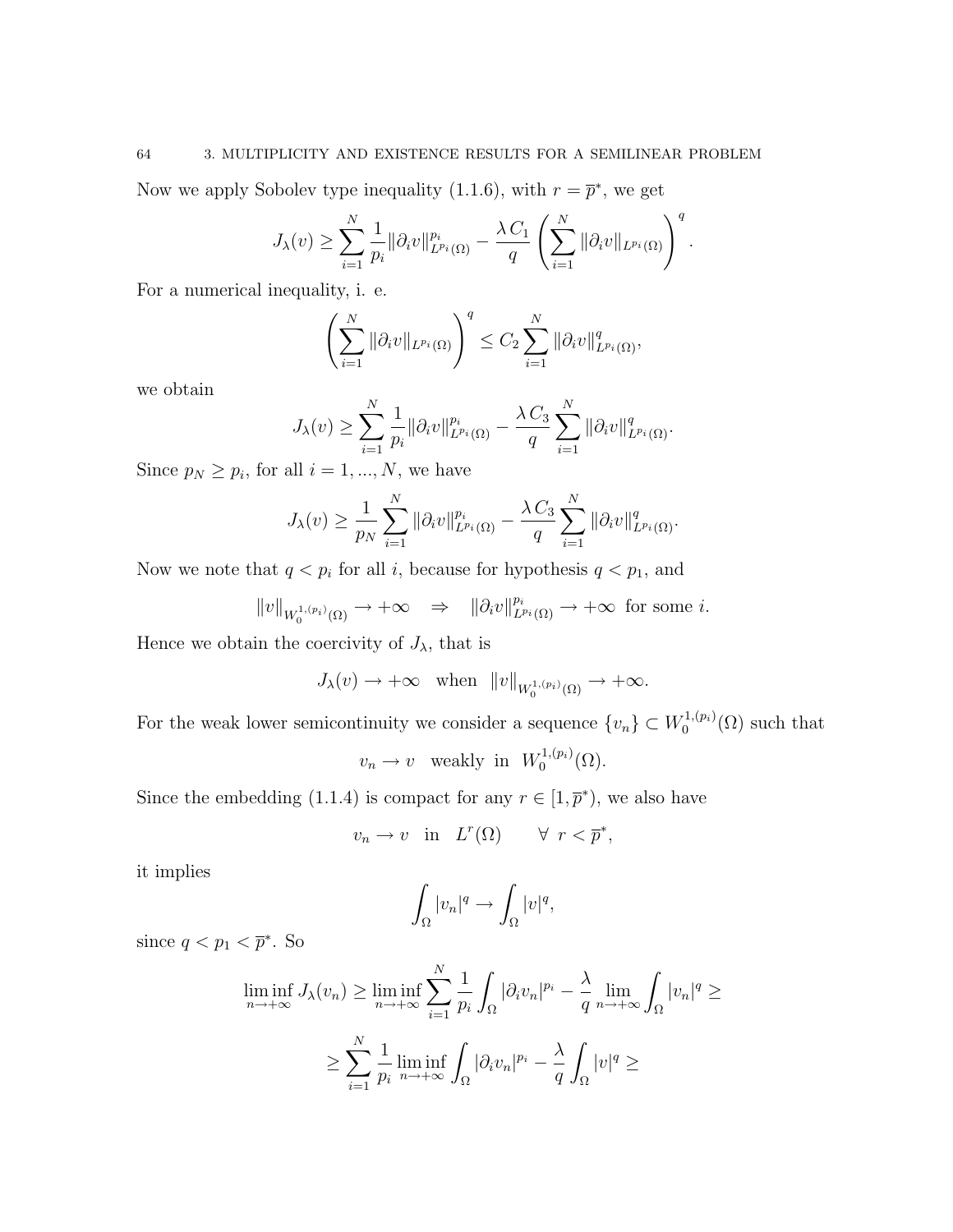$$
\geq \sum_{i=1}^N \frac{1}{p_i} \int_{\Omega} |\partial_i v|^{p_i} - \frac{\lambda}{q} \int_{\Omega} |v|^q = J_{\lambda}(v),
$$

by the weak semicontinuity of the norm, that is

$$
\liminf_{n \to +\infty} \|\partial_i v_n\|_{L^{p_i}(\Omega)} \ge \|\partial_i v\|_{L^{p_i}(\Omega)}, \qquad \forall \ i = 1, ..., N.
$$

Now we can use a Weierstrass Theorem (see for example [77]) in order to find a global minimizer of  $J_{\lambda}$ ,  $u_{\lambda}$ , that is a weak solution of problem (3.0.1). Now we show that  $u_{\lambda}$  is not trivial for  $\lambda$  large enough. Let  $t > 1$ , a fixed real number and  $\Omega_1 \subset \Omega$ , open, with meas( $\Omega_1$ ) > 0, we take a function  $v_0 \in C_0^{\infty}(\Omega) \subset W_0^{1,(p_i)}$  $v_0^{1,(p_i)}(\Omega)$  such that  $v_0 = t_0$  in  $\overline{\Omega}_1$  and  $0 \le v_0 \le t_0$  in  $\Omega \setminus \Omega_1$ . We have

$$
J_{\lambda}(v_0) = \sum_{i=1}^N \frac{1}{p_i} \int_{\Omega} |\partial_i v_0|^{p_i} - \frac{\lambda}{q} \int_{\Omega} |v_0|^q.
$$

Since  $v_0 \in C_0^{\infty}(\Omega)$  we have

$$
||v_0||_{W_0^{1,(p_i)}(\Omega)} \leq C_4,
$$

so we get, by the definition of  $v_0$ ,

$$
J_{\lambda}(v_0) \leq \frac{C_5}{p_1} - \frac{\lambda}{q} \int_{\Omega_1} |v_0|^q \leq \frac{C_5}{p_1} - \frac{\lambda}{q} t_0^q \operatorname{meas}(\Omega_1).
$$

Hence we can choose

$$
\lambda \ge \frac{C_7 q}{p_1 t_0^q \operatorname{meas}(\Omega_1)} = \lambda^{**},
$$

such that  $J_{\lambda}(v_0) < 0$  for every  $\lambda \geq \lambda^{**}$ . Since  $u_{\lambda}$  is a global minimum, it follows that  $J_{\lambda}(u_{\lambda})$  < 0 for any  $\lambda \geq \lambda^{**}$  and thus  $u_{\lambda}$  is a nontrivial weak solution of problem (3.0.1). So we conclude the proof of the first part of Theorem 3.6. For the second part we strictly follow [65]. At the beginning we show that there exist  $\rho \in (0,1)$  and  $\alpha \geq 0$  such that  $J_{\lambda}(v) \geq \alpha > 0$  for any  $v \in W_0^{1,(p_i)}$  $\int_0^{1,(p_i)} (\Omega)$  with  $||v||_{W_0^{1,(p_i)}(\Omega)} = \rho$ . Since  $q < p_1$ , the imbedding  $(1.1.4)$  holds. We have, for  $(1.1.6)$  with  $r = q$ ,

$$
||v||_{L^{q}(\Omega)} \leq C_7 ||v||_{W_0^{1,(p_i)}(\Omega)}, \qquad \forall \ v \in W_0^{1,(p_i)}(\Omega).
$$

So we get

$$
J_{\lambda}(v) \geq \sum_{i=1}^{N} \frac{1}{p_i} \|\partial_i v\|_{L^{p_i}(\Omega)}^{p_i} - \frac{\lambda C_7}{q} \|v\|_{W_0^{1,(p_i)}(\Omega)}^q.
$$

Now, since  $||v||_{W_0^{1,(p_i)}(\Omega)} = \rho$  we get

$$
\|\partial_i v\|_{L^{p_i}(\Omega)}\leq \|v\|_{W_0^{1,(p_i)}(\Omega)}=\rho, \qquad \forall \ i=1,...,N
$$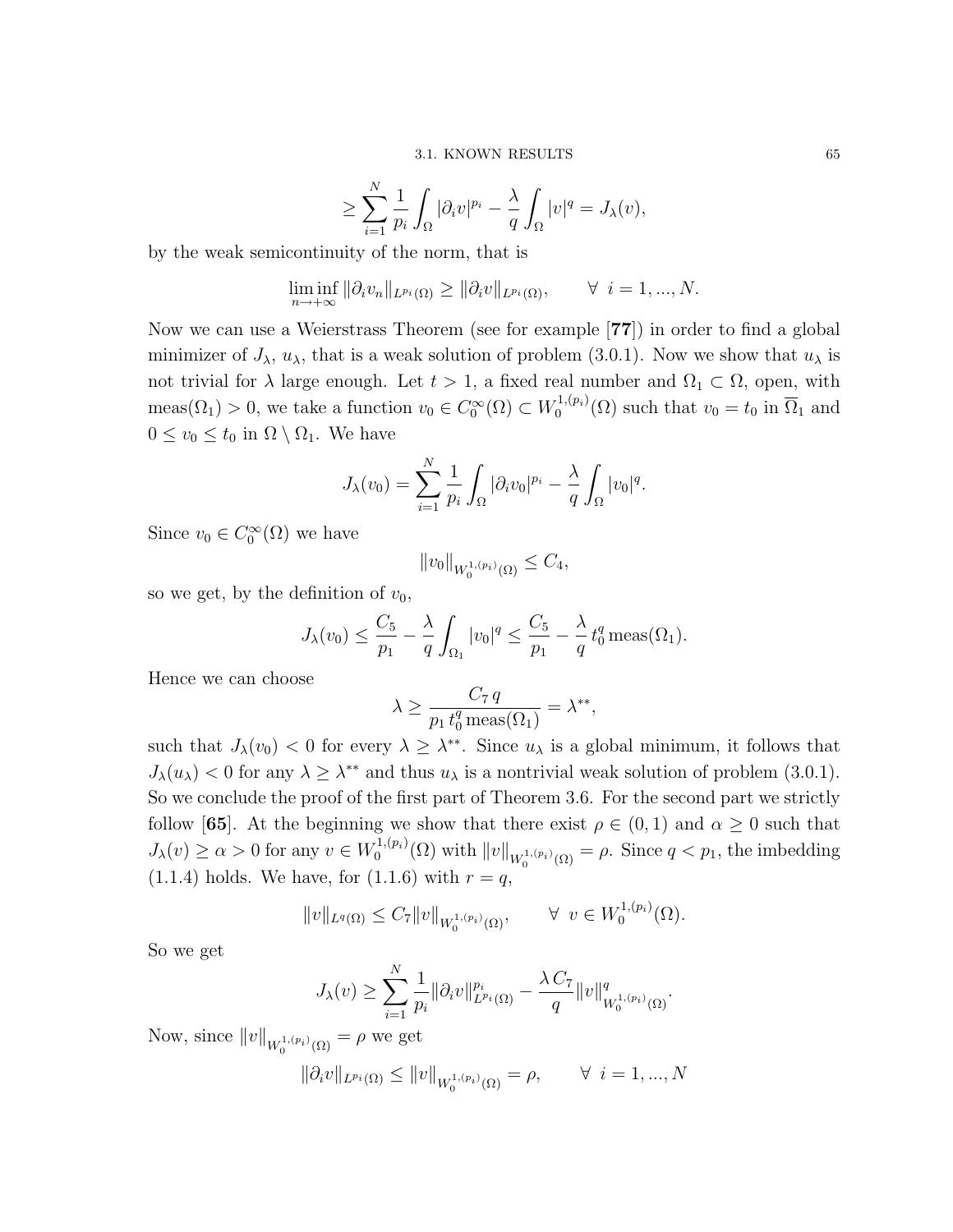and since  $\rho \in (0, 1)$  and  $p_N \geq p_i$  for any  $i = 1, ..., N$ , it holds

$$
\|\partial_i v\|_{L^{p_i}(\Omega)}^{p_N} \le \|\partial_i v\|_{L^{p_i}(\Omega)}^{p_i}, \qquad \forall \ i = 1, ..., N.
$$

Hence

$$
J_{\lambda}(v) \geq C_8 \|v\|_{W_0^{1,(p_i)}(\Omega)}^{p_N} - \frac{\lambda C_7}{q} \|v\|_{W_0^{1,(p_i)}(\Omega)}^q = \rho^q \left( C_8 \rho^{p_N-q} - \frac{\lambda C_7}{q} \right).
$$

Then for any

(3.1.8) 
$$
0 < \lambda < \lambda^* < \frac{q \, C_8 \, \rho^{p_N - q}}{C_7}
$$

and  $v \in W_0^{1,(p_i)}$  $\mathbb{Q}_0^{(1,(p_i)}(\Omega)$  with  $||v||_{W_0^{1,(p_i)}(\Omega)} = \rho$ , we obtain the claim. Now we prove that there exists  $z \geq 0$ ,  $z \neq 0$  and  $J_{\lambda}(tz) < 0$  for  $t > 0$  small enough. Let  $z \in C_0^{\infty}(\Omega)$  such that  $\text{supp}(z) \supset \overline{\Omega}_2$ ,  $z \equiv 1$  in  $\overline{\Omega}_2$  and  $0 \le z \le 1$  in  $\Omega$ . Then for any  $0 < t < 1$  we have

$$
J_{\lambda}(tz) = \sum_{i=1}^{N} \int_{\Omega} \frac{t^{p_i}}{p_i} |\partial_i z|^{p_i} - \frac{\lambda t^q}{q} \int_{\Omega} |z|^q \le
$$
  

$$
\leq \frac{t^{p_1}}{p_1} \sum_{i=1}^{N} \int_{\Omega} |\partial_i z|^{p_i} - \frac{\lambda t^q}{q} \int_{\Omega} |z|^q =
$$
  

$$
= t^q \left( \frac{t^{p_1-q}}{p_1} \sum_{i=1}^{N} \int_{\Omega} |\partial_i z|^{p_i} - \frac{\lambda}{q} \int_{\Omega} |z|^q \right).
$$
  

$$
J_{\lambda}(tz) < \Omega
$$
 if

Therefore, since  $q < p_1, J_\lambda(tz) < 0$  if

$$
t < \min\left\{1, \left(\frac{\lambda p_1 \int_{\Omega} |z|^q}{q \sum_{i=1}^N \int_{\Omega} |\partial_i z|^{p_i}}\right)^{\frac{1}{p_1-q}}\right\}.
$$

Let  $\lambda^* > 0$ , as in (3.1.8), and  $\lambda \in (0, \lambda^*)$ . By the previous considerations there exists a ball centered at the origin and of radius  $\rho$  in  $W_0^{1,(p_i)}$  $\int_0^{1,(p_i)} (\Omega)$ ,  $B_\rho(0)$  such that  $\inf_{\partial B_\rho(0)} J_\lambda > 0$ . Moreover there exists  $z \in W_0^{1,(p_i)}$  $\int_0^{1,(p_i)} (\Omega)$  such that  $J_\lambda(tz) < 0$  for all t small enough and for any  $v \in B_{\rho}(0)$ ,

$$
J_{\lambda}(v) \geq \frac{1}{p_N} \sum_{i=1}^N \|\partial_i v\|_{L^{p_i}(\Omega)}^{p_N} - \frac{\lambda C_9}{q} \sum_{i=1}^N \|\partial_i v\|_{L^{p_i}(\Omega)}^q.
$$

It follows that

$$
-\infty < \underline{c} = \inf_{\overline{B_{\rho}(0)}} J_{\lambda} < 0.
$$

Let  $0 < \varepsilon < \inf_{\partial B_{\rho}(0)} J_{\lambda} - \inf_{B_{\rho}(0)} J_{\lambda}$ . By applying Ekeland variational principle (see [40] and also [32]) to the functional  $J_{\lambda} : \overline{B_{\rho}(0)} \to \mathbb{R}$ . We find  $v_{\varepsilon} \in \overline{B_{\rho}(0)}$  such that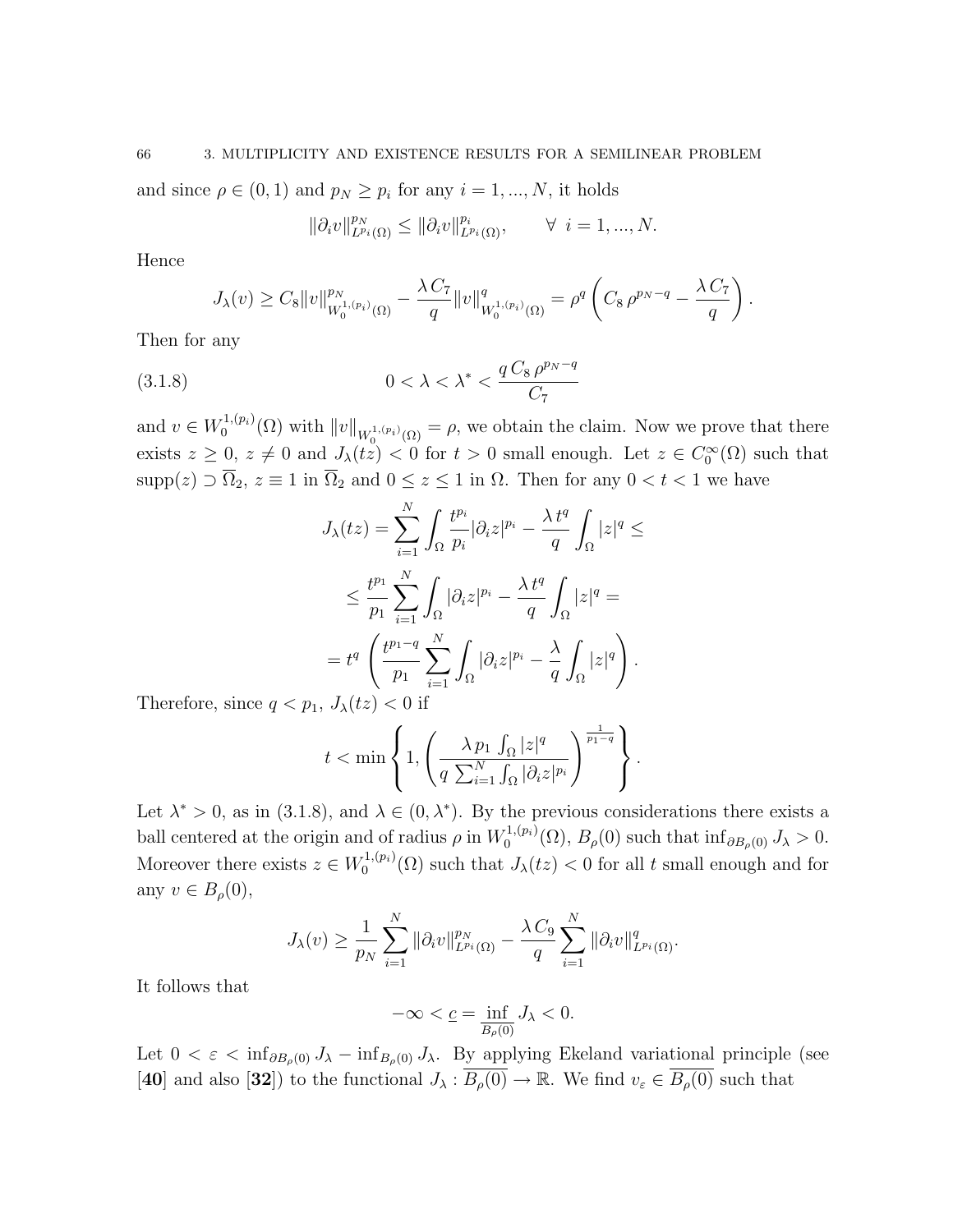\n- \n
$$
J_{\lambda}(v_{\varepsilon}) < \inf_{\overline{B_{\rho}(0)}} J_{\lambda} + \varepsilon,
$$
\n
\n- \n
$$
J_{\lambda}(v_{\varepsilon}) < J_{\lambda}(v) + \varepsilon \|v - v_{\varepsilon}\|_{W_0^{1,(p_i)}(\Omega)}, \ v \neq v_{\varepsilon}.
$$
\n
\n

Since

$$
J_{\lambda}(v_{\varepsilon}) \leq \inf_{\overline{B_{\rho}(0)}} J_{\lambda} + \varepsilon < \inf_{\partial B_{\rho}(0)} J_{\lambda},
$$

 $v_{\varepsilon} \in B_{\rho}(0)$ . Now we define  $I_{\lambda}(v) = J_{\lambda}(v) + \varepsilon \|v - v_{\varepsilon}\|_{W_{0}^{1,(p_{i})}(\Omega)}$ . It is clear that  $v_{\varepsilon}$  is a minimum of  $I_{\lambda}$  and thus

$$
\frac{I_{\lambda}(v_{\varepsilon}+tz)-I_{\lambda}(v_{\varepsilon})}{t}\geq 0,
$$

for small  $t > 0$  and  $z \in B_1(0)$ . We obtain for  $J_\lambda$ 

$$
\frac{J_{\lambda}(v_{\varepsilon}+tz)-J_{\lambda}(v_{\varepsilon})}{t}+\varepsilon||z||_{W_{0}^{1,(p_{i})}(\Omega)}\geq 0.
$$

Letting  $t \to 0$  it follows that  $\langle J'_{\lambda}(v_{\varepsilon}), z \rangle + \varepsilon ||z||_{W_0^{1,(p_i)}(\Omega)} > 0$  which implies  $||J'_{\lambda}(v_{\varepsilon})|| \leq \varepsilon$ . We deduce that there exists  $\{w_n\} \subset B_\rho(0)$  such that

(3.1.9) 
$$
J_{\lambda}(w_n) \to \underline{c}
$$
 and  $J'_{\lambda}(w_n) \to 0$ .

Obviously  $\{w_n\}$  is bounded in  $W_0^{1,(p_i)}$  $0^{(1,(p_i)}(\Omega)$ . If we proceed as in Theorem 3.5, we obtain the strong convergence of  $\{w_n\}$  to w in  $W_0^{1,(p_i)}$  $J_0^{(1,(p_i)}(\Omega)$ . Thus for  $(3.1.9)$  we have  $J_{\lambda}(w) = \overline{c} < 0$ and  $J'_{\lambda}(w) = 0$ , that is w is a nontrivial positive weak solution for the problem (3.0.1). It completes the proof of Theorem 3.6.

#### 3.2. A global minimum

Now we begin to present the results obtained in [35]. This section is devoted to prove the first results regarding the geometry of  $J_{\lambda}$ . In particular we show that the functional is coercive (we prove that any level set is bounded, see Theorem 3.9 below), and it implies that the functional possesses a global minimum. Since the problem is a variational one, any critical point of  $J_{\lambda}$  is a weak solution, as in (3.0.3). So we have to prove that the functional has a nontrivial geometry, in order to obtain the existence of nontrivial critical levels, and it depends on the size of  $\lambda$ . In fact we also prove that the functional does not possess any nontrivial critical points, for small values of the parameter (see Proposition 3.7 below), because in this case  $J_{\lambda}$  behaves like the norm of  $W_0^{1,(p_i)}$  $\mathcal{O}_0^{1,(p_i)}(\Omega)$ . We have the following result.

PROPOSITION 3.7. There exists  $\overline{\lambda} > 0$  such that if  $\lambda < \overline{\lambda}$ , (3.0.1) does not possess any nontrivial weak solutions.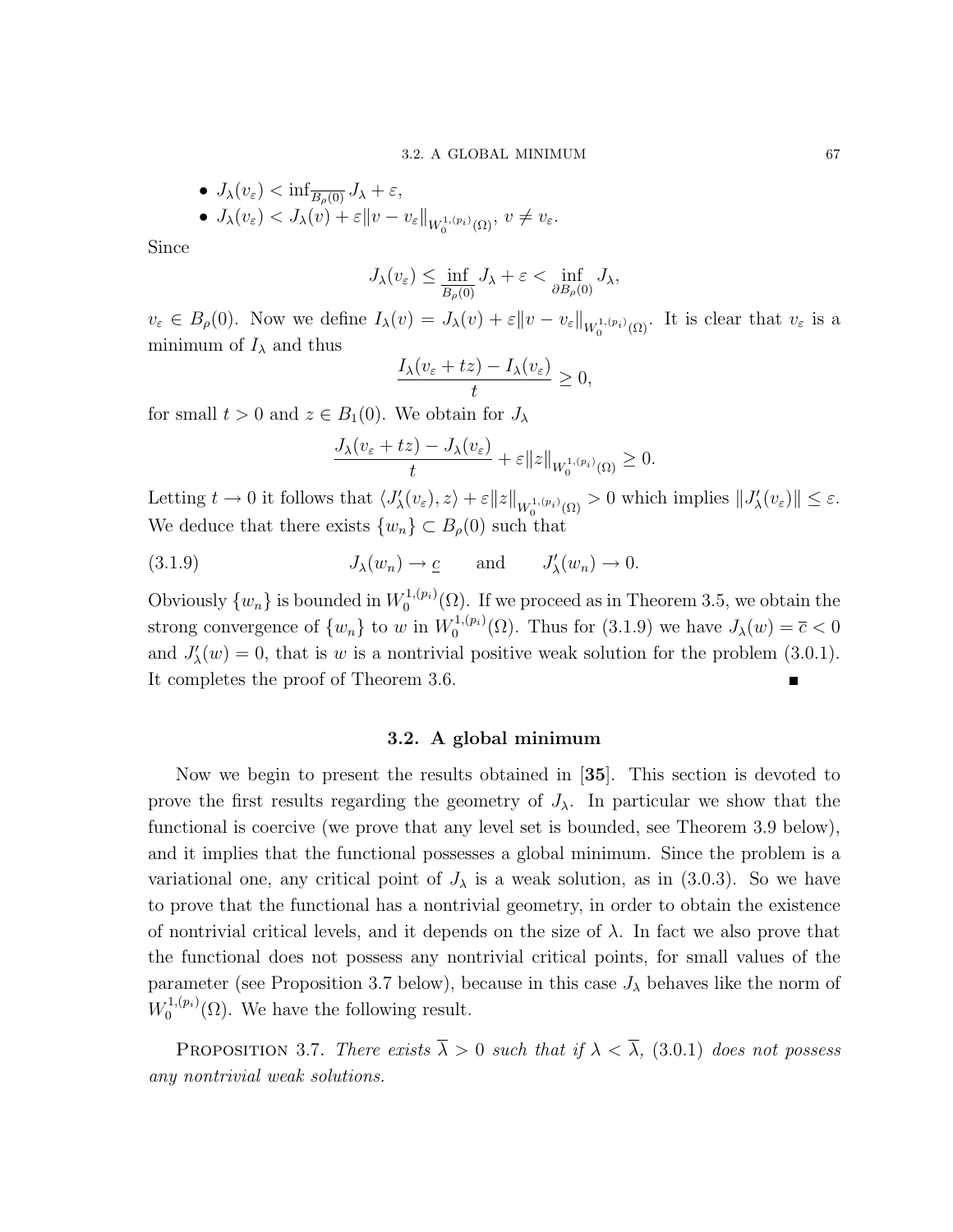PROOF. By contradiction, we assume that there exists a nontrivial weak solution of  $(3.0.1)$ , u. By multiplying the equation by u and by integrating on  $\Omega$ , we obtain

$$
\sum_{i=1}^N \int_{\Omega} |\partial_i u|^{p_i} = \sum_{i=1}^N \|\partial_i u\|_{L^{p_i}(\Omega)}^{p_i} = \lambda \|u\|_{L^q(\Omega)}^q = \lambda \int_{\Omega} |u|^q.
$$

By applying the estimate (1.1.10) with  $r = p_1$  and  $r = p_N$ , it holds

$$
(3.2.10) \qquad \left(\frac{2}{ap_1}\right)^{p_1} \|u\|_{L^{p_1}(\Omega)}^{p_1} + \left(\frac{2}{ap_N}\right)^{p_N} \|u\|_{L^{p_N}(\Omega)}^{p_N} + \sum_{i=2}^{N-1} \|\partial_i u\|_{L^{p_i}(\Omega)}^{p_i} \le \lambda \|u\|_{L^q(\Omega)}^q.
$$

Since  $p_1 < q < p_N$ , by interpolation inequality, we have

$$
||u||_{L^q(\Omega)}^q \le ||u||_{L^{p_1}(\Omega)}^{\theta p_1} ||u||_{L^{p_N}(\Omega)}^{(1-\theta)p_N},
$$

where  $\theta \in (0,1)$  is such that  $1/q = \theta/p_1 + (1-\theta)/p_N$ , and so, using Young inequality, we get

$$
||u||_{L^q(\Omega)}^q \leq \theta ||u||_{L^{p_1}(\Omega)}^{p_1} + (1-\theta)||u||_{L^{p_N}(\Omega)}^{p_N}.
$$

By the previous inequality in (3.2.10), we obtain

$$
\left(\frac{2}{ap_1}\right)^{p_1} \|u\|_{L^{p_1}(\Omega)}^{p_1} + \left(\frac{2}{ap_N}\right)^{p_N} \|u\|_{L^{p_N}(\Omega)}^{p_N} + \sum_{i=2}^{N-1} \|\partial_i u\|_{L^{p_i}(\Omega)}^{p_i} \leq \lambda [\theta \|u\|_{L^{p_1}(\Omega)}^{p_1} + (1-\theta) \|u\|_{L^{p_N}(\Omega)}^{p_N}].
$$

and it implies

$$
(3.2.11)
$$
  

$$
\sum_{i=2}^{N-1} \|\partial_i u\|_{L^{p_i}(\Omega)}^{p_i} \le \left[\lambda \theta - \left(\frac{2}{ap_1}\right)^{p_1}\right] \|u\|_{L^{p_1}(\Omega)}^{p_1} + \left[\lambda (1-\theta) - \left(\frac{2}{ap_N}\right)^{p_N}\right] \|u\|_{L^{p_N}(\Omega)}^{p_N}.
$$

Now we choose  $\lambda$  such that

$$
(3.2.12) \qquad \lambda \le \min\left\{\frac{1}{\theta}\left(\frac{2}{ap_1}\right)^{p_1}, \frac{1}{1-\theta}\left(\frac{2}{ap_N}\right)^{p_N}\right\};
$$

so by  $(1.1.10)$ , with  $r = p_j$  for some  $1 < j < N$  and  $(3.2.11)$ , we have

$$
0 \leq ||u||_{L^{p_j}(\Omega)}^{p_j} \leq \left(\frac{ap_j}{2}\right)^{p_j} ||\partial_j u||_{L^{p_j}(\Omega)}^{p_j} \leq \left(\frac{ap_j}{2}\right)^{p_j} \sum_{i=2}^{N-1} ||\partial_i u||_{L^{p_i}(\Omega)}^{p_i} \leq
$$
  

$$
\leq \left(\frac{ap_j}{2}\right)^{p_j} \left\{ \left[\lambda \theta - \left(\frac{2}{ap_1}\right)^{p_1}\right] ||u||_{L^{p_1}(\Omega)}^{p_1} + \left[\lambda (1-\theta) - \left(\frac{2}{ap_N}\right)^{p_N}\right] ||u||_{L^{p_N}(\Omega)}^{p_N} \right\}.
$$

Since the right hand of above expression is negative, we obtain a contradiction. Then  $u \equiv 0$  is the unique solution of (3.0.1).  $\blacksquare$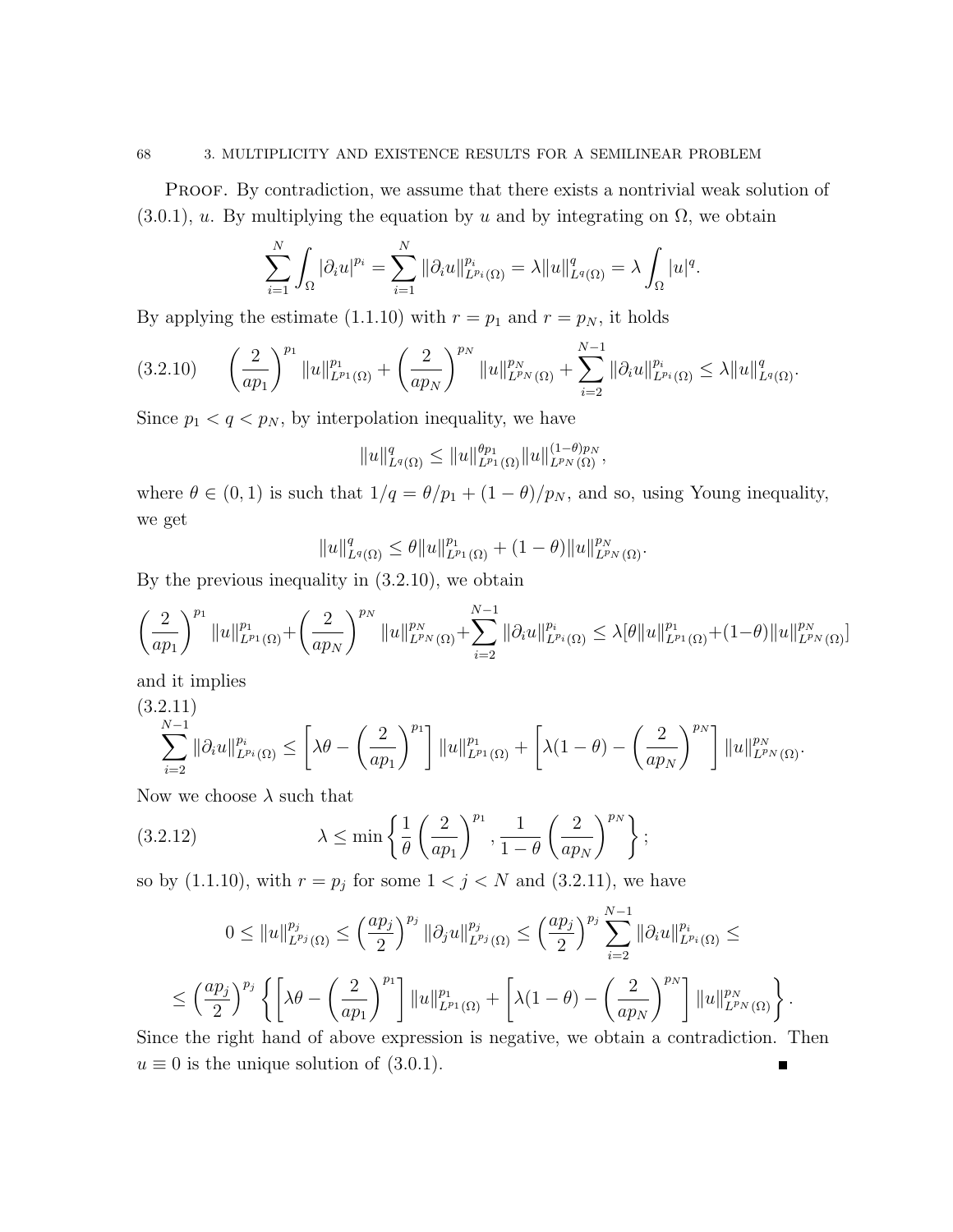REMARK 3.8. Since  $J_{\lambda}$  is a coercive functional (see the next result), if  $\lambda$  is sufficiently small, it follows that  $J_{\lambda}$  is a small perturbation of the norm in the Sobolev space  $W_0^{1,(p_i)}$  $(0, \ldots, 0)$ . We want to emphasize that, in this case,  $u \equiv 0$  is the unique solution of the equation (nonnegative or not) and 0 is the global minimum of the functional. Note that a similar result is proved in Section 8 of [45] (see failure of the mountain-pass geometry).

Now we show the first existence result.

THEOREM 3.9. If  $\lambda$  is sufficiently large, (3.0.1) possesses at least one non-negative (and nontrivial) weak solution.

**PROOF.** We begin showing that the level sets  $J^b_\lambda = \{v \in W_0^{1,(p_i)}\}$  $J_{0}^{1,(p_i)}(\Omega) : J_{\lambda}(v) \leq b$ } are bounded. For any  $v \in J^b_{\lambda}$ , it holds

$$
\sum_{i=1}^{N} \frac{1}{p_i} ||\partial_i v||_{L^{p_i}(\Omega)}^{p_i} - \frac{\lambda}{q} ||v||_{L^q(\Omega)}^q \leq b.
$$

By applying Hölder inequality with exponents  $p_N / q > 1$  and  $(p_N / q)'$  to the left hand side of the previous expression, we obtain

$$
\sum_{i=1}^{N} \frac{1}{p_i} ||\partial_i v||_{L^{p_i}(\Omega)}^{p_i} - \frac{\lambda}{q} ||v||_{L^{p_N}(\Omega)}^q \text{meas}(\Omega)^{\frac{p_N - q}{p_N}} \leq b.
$$

Now we use  $(1.1.10)$  with  $r = p<sub>N</sub>$ , we have

$$
\sum_{i=1}^N \frac{1}{p_i} \|\partial_i v\|_{L^{p_i}(\Omega)}^{p_i} - \frac{\lambda}{q} \|\partial_N v\|_{L^{p_N}(\Omega)}^q \operatorname{meas}(\Omega)^{\frac{p_N-q}{p_N}} \left(\frac{ap_N}{2}\right)^q \leq b,
$$

from which it follows

$$
\sum_{i=1}^{N-1} \frac{1}{p_i} \| \partial_i v \|_{L^{p_i}(\Omega)}^{p_i} + \| \partial_N v \|_{L^{p_N}(\Omega)}^q \left[ \frac{1}{p_N} \| \partial_N v \|_{L^{p_N}(\Omega)}^{p_N - q} - \frac{\lambda}{q} \text{meas}(\Omega)^{\frac{p_N - q}{p_N}} \left( \frac{ap_N}{2} \right)^q \right] \le b.
$$

If

$$
\|\partial_N v\|_{L^{p_N}(\Omega)} \leq 2\left(\frac{p_N\lambda}{q}\right)^{\frac{1}{p_N-q}} \text{meas}(\Omega)^{\frac{1}{p_N}} \left(\frac{ap_N}{2}\right)^{\frac{q}{p_N-q}},
$$

then  $\|\partial_N v\|_{L^{p_N}(\Omega)}$  is bounded and so we also obtain from the previous inequality that

$$
\frac{1}{p_i} \|\partial_i v\|_{L^{p_i}(\Omega)}^{p_i} \le b + C_0,
$$

for all  $i \neq N$ , where  $C_0 = C(p_N, \lambda, q, |\Omega|, a)$ .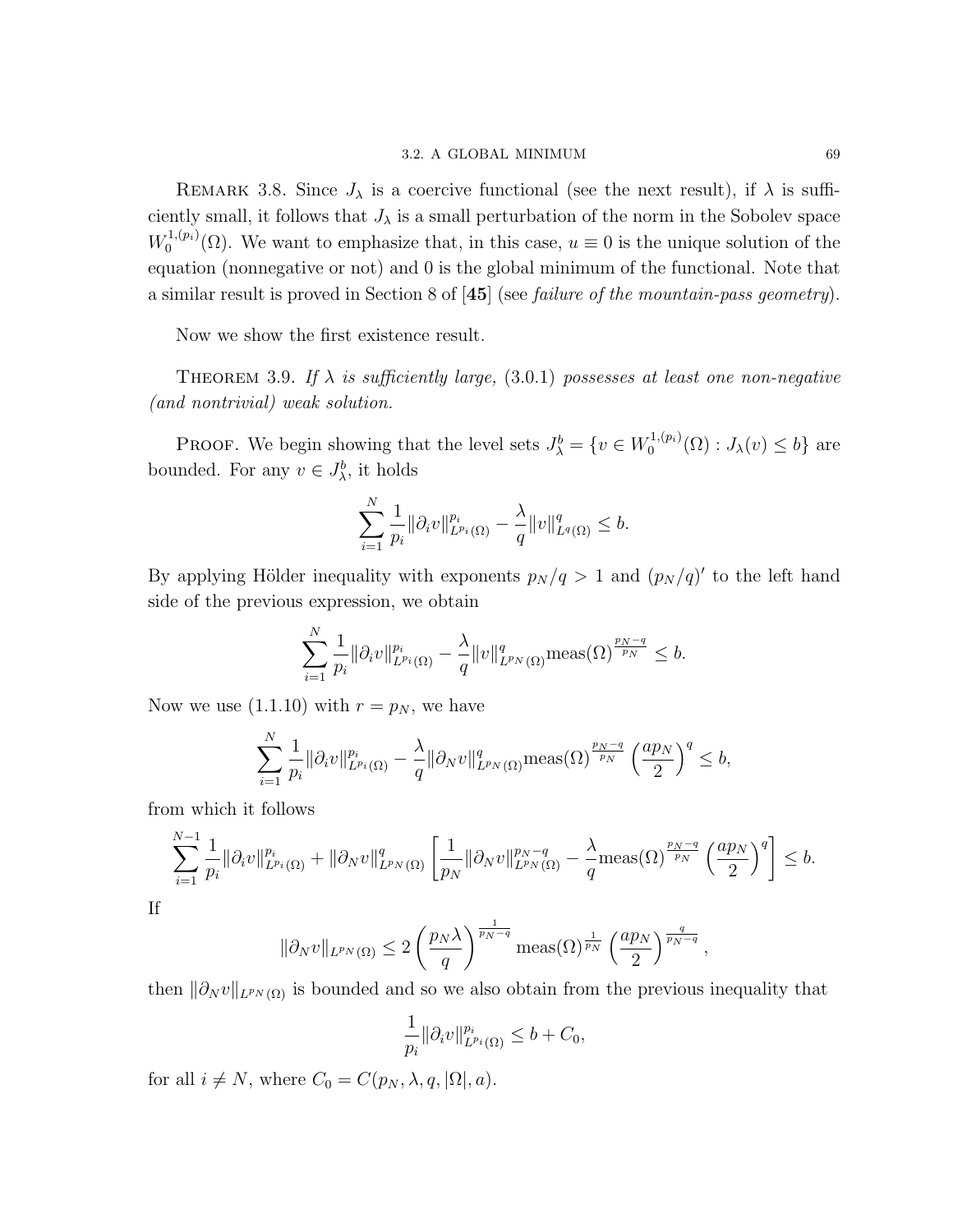Instead if

$$
\|\partial_N v\|_{L^{p_N}(\Omega)} \ge 2\left(\frac{p_N\lambda}{q}\right)^{\frac{1}{p_N-q}} \text{meas}(\Omega)^{1/p_N} \left(\frac{ap_N}{2}\right)^{\frac{q}{p_N-q}},
$$

we have proved that

$$
\frac{1}{p_i} \|\partial_i v\|_{L^{p_i}(\Omega)}^{p_i} \le b, \quad \|\partial_N v\|_{L^{p_N}(\Omega)}^q \left[\frac{1}{p_N} \|\partial_N v\|_{L^{p_N}(\Omega)}^{p_N-q} - \frac{\lambda}{q} \text{meas}(\Omega)^{\frac{p_N-q}{p_N}} \left(\frac{ap_N}{2}\right)^q\right] \le b,
$$

where i is different from N. Since the last inequality proves the existence of a bound  $K$ (depending on b) also for  $\|\partial_N v\|_{L^{p_N}(\Omega)}$  (this because  $p_N > q$ ), we have

$$
||v||_{W_0^{1,(p_i)}(\Omega)} \le \sum_{i=1}^{N-1} (bp_i)^{\frac{1}{p_i}} + K(b).
$$

The boundedness of level sets assures that the functional  $J_{\lambda}$  is coercive. Moreover  $J_{\lambda}$  is weakly lower semicontinuous. In fact we consider a sequence  $\{v_n\} \subset W_0^{1,(p_i)}$  $\mathcal{O}^{(1,(p_i)}(\Omega)$ such that

$$
v_n \to v
$$
 weakly in  $W_0^{1,(p_i)}(\Omega)$ .

Since the embedding  $W_0^{1,(p_i)}$  $U_0^{1,(p_i)}(\Omega) \hookrightarrow L^r(\Omega)$  is compact for any  $r \in [1, p_{\infty}),$  it follows

$$
v_n \to v \text{ in } L^r(\Omega), \qquad \forall \ r < p_\infty,
$$

and, since  $q < p_N$ , it follows

$$
\int_{\Omega} |v_n|^q \to \int_{\Omega} |v|^q.
$$

So we obtain

$$
\liminf_{n \to +\infty} J_{\lambda}(v_n) = \liminf_{n \to +\infty} \sum_{i=1}^{N} \frac{1}{p_i} \int_{\Omega} |\partial_i v_n|^{p_i} - \frac{\lambda}{q} \lim_{n \to +\infty} \int_{\Omega} |v_n|^q \ge
$$
  

$$
\ge \sum_{i=1}^{N} \frac{1}{p_i} \liminf_{n \to +\infty} \int_{\Omega} |\partial_i v_n|^{p_i} - \frac{1}{q} \int_{\Omega} |v|^q \ge
$$
  

$$
\ge \sum_{i=1}^{N} \frac{1}{p_i} \int_{\Omega} |\partial_i v|^{p_i} - \frac{1}{q} \int_{\Omega} |v|^q = J_{\lambda}(v),
$$

recalling that, for any  $i = 1, ..., N$ , the norms  $\|\partial_i v\|_{L^{p_i}(\Omega)}$  are weakly lower semicontinuous. So, by a Weierstrass Theorem, we obtain the existence of a global minimum.

Finally let  $w \in W_0^{1,(p_i)}$  $0^{(1,(p_i)}(0), w \neq 0$  be fixed, then, if  $\lambda$  is sufficiently large  $J_{\lambda}(w) < 0$ . This assures that our minimum is nontrivial. $\blacksquare$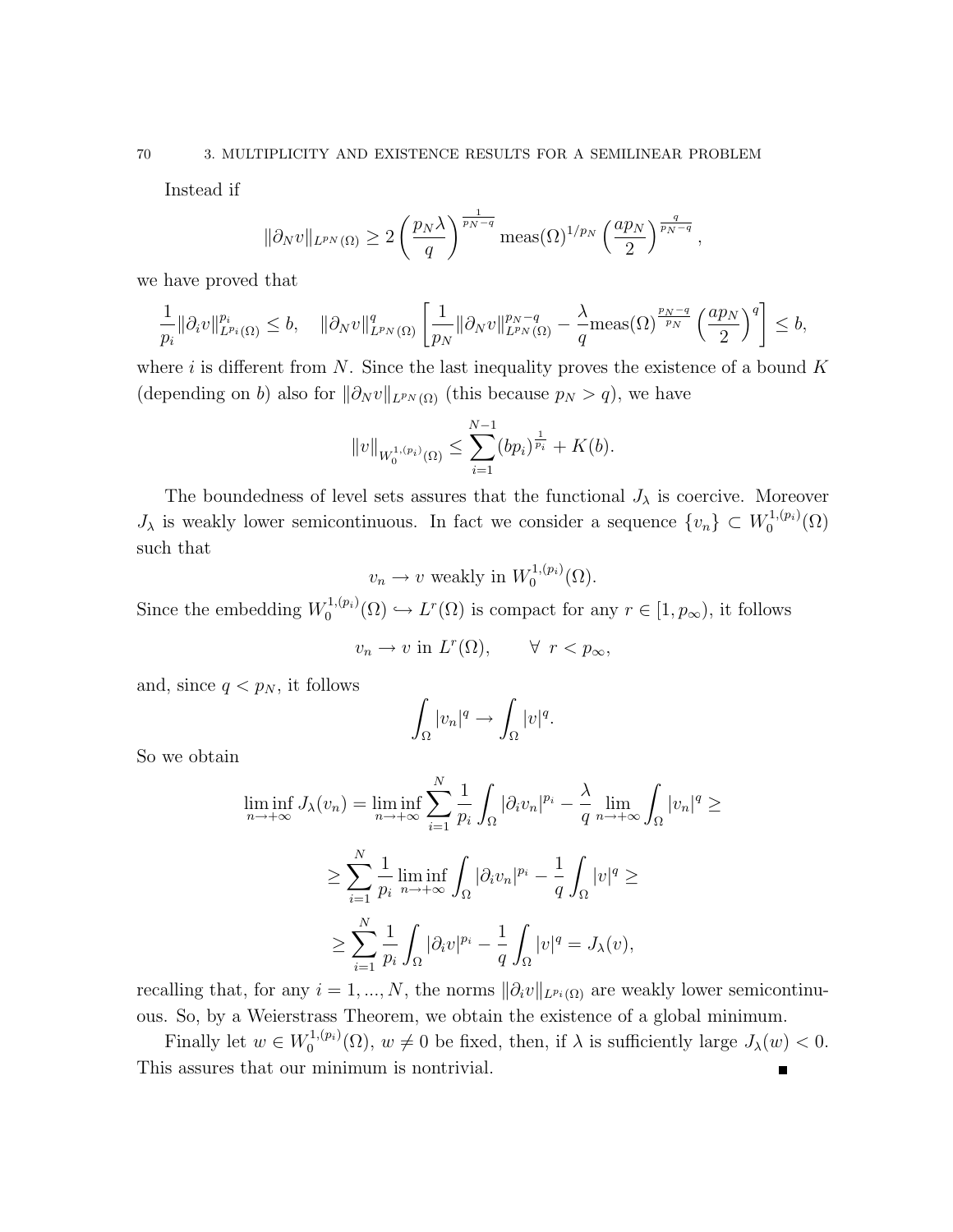Remark 3.10. Note that it is possible to show the above result using a slightly different proof. Indeed  $J_{\lambda}$  satisfies the global Palais-Smale condition (in the following  $(PS)$ -condition), by the compact Sobolev embeddings, and, since any minimizing sequence is bounded, the existence of a global minimum follows.

We recall the definition of  $(PS)$ -condition: any sequence  $\{v_n\} \subset W_0^{1,(p_i)}$  $\binom{1,(p_i)}{0}$  such that  $|J_\lambda(v_n)| \leq c$  and  $||J'_\lambda(v_n)|| \to 0$ , has a strongly convergent subsequence.

#### 3.3. A Mountain-Pass solution

In this section we want to prove that the geometry of  $J_{\lambda}$  is rather involved, provided  $\lambda$  is sufficiently large. We show that the trivial solution 0 is always a local minimum of the functional, so we can apply the Mountain-Pass Theorem (see  $[8]$ ,  $[70]$ ,  $[77]$ ) between the two minima found, in order to prove the existence of another solution of (3.0.1).

PROPOSITION 3.11. Assume (3.0.2) and suppose that one of the following conditions holds

(3.3.1) 
$$
\overline{p} < N
$$
,  $p_1 < q < \min\{\overline{p}^*, p_N\}$  and  $p_1 < \frac{\overline{p}}{N - \overline{p}}$ ,

$$
(3.3.2) \t\t \overline{p} \ge N,
$$

then 0 is a local minimum of the functional  $J_{\lambda}$ .

**PROOF.** (3.3.1):  $\bar{p} < N$  implies that the exponent  $\bar{p}^*$  is well defined and, by assumption, we have that q belongs to  $(p_1, \overline{p}^*)$ , so there exists  $\theta \in (0, 1)$  such that

(3.3.3) 
$$
\frac{1}{q} = \frac{\theta}{\overline{p}^*} + \frac{1-\theta}{p_1}.
$$

Hence we can apply interpolation inequality, getting

$$
||v||_{L^{q}(\Omega)}^{q} \leq ||v||_{L^{\overline{p}^*}(\Omega)}^{\theta q} ||v||_{L^{p_1}(\Omega)}^{(1-\theta)q}.
$$

By the assumption  $q < \overline{p}^*$ , we can use the anisotropic Sobolev inequality ((1.1.5) Section 1.1) and we obtain

$$
||v||_{L^{q}(\Omega)}^{q} \leq C_{0} \prod_{i=1}^{N} ||\partial_{i}v||_{L^{p_{i}}(\Omega)}^{\theta q/N} ||v||_{L^{p_{1}}(\Omega)}^{(1-\theta)q}.
$$

By Poincarè type inequality (1.1.10), with  $i = 1$  and  $r = p_1$ , we have

$$
||v||_{L^{q}(\Omega)}^{q} \leq C_{0} \prod_{i=1}^{N} ||\partial_{i}v||_{L^{p_{i}}(\Omega)}^{\theta q/N} ||\partial_{1}v||_{L^{p_{1}}(\Omega)}^{(1-\theta)q}.
$$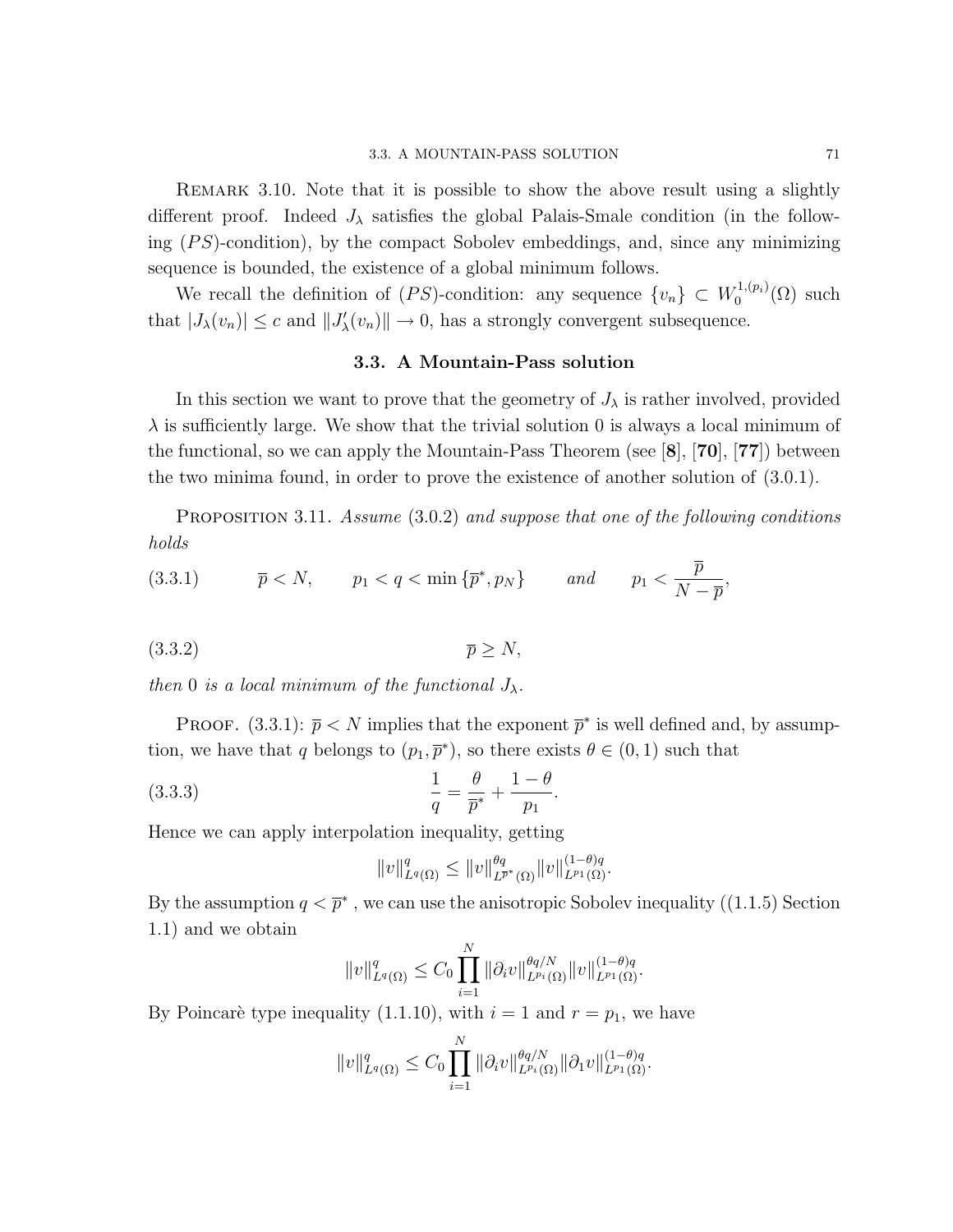Since we want to prove a local property of  $J_{\lambda}$ , we restrict to a suitable neighborhood of 0 and, without loss of generality, we suppose  $\|\partial_i v\|_{L^{p_i}(\Omega)} \leq 1$ , for all  $i = 1, ..., N$ , so we obtain

$$
||v||_{L^{q}(\Omega)}^{q} \leq C_{1} ||\partial_{1}v||_{L^{p_{1}}(\Omega)}^{\theta q/N+(1-\theta)q}.
$$

Hence we get

$$
J_{\lambda}(v) \geq \sum_{i=1}^N \frac{1}{p_i} \|\partial_i v\|_{L^{p_i}(\Omega)}^{p_i} - C_2 \lambda \|\partial_1 v\|_{L^{p_1}(\Omega)}^{\theta q/N + (1-\theta)q}.
$$

By (3.3.3) we get  $\theta = \bar{p}^*(q - p_1)/[q(\bar{p}^* - p_1)]$ . So we want to show that

$$
p_1 < \frac{\theta q}{N} + (1 - \theta)q = \frac{\overline{p}^*(q - p_1) + Np_1(\overline{p}^* - q)}{N(\overline{p}^* - p_1)}
$$

and it holds because the previous inequality is equivalent to

$$
N p_1^2 - (\overline{p}^* + Nq) p_1 + \overline{p}^* q > 0,
$$

which follows by the assumption  $p_1 < \bar{p}^*/N = \bar{p}/(N - \bar{p})$ . So we have obtained

$$
(3.3.4) \t J\lambda(v) \ge \left(\frac{1}{p_1} - o(1)\right) \|\partial_1 v\|_{L^{p_1}(\Omega)}^{p_1} + \sum_{i=2}^N \frac{1}{p_i} \|\partial_i v\|_{L^{p_i}(\Omega)}^{p_i} \ge c > 0,
$$

for  $||v||_{W_0^{1,(p_i)}(\Omega)}$  suitably small (we recall that  $o(1)$  stands for a quantity which tends to 0 as  $\|\partial_1 v\|_{L^{p_1}(\Omega)}$  tends to 0), and it implies the claim.

(3.3.2): when  $\bar{p} \geq N$  the anisotropic Sobolev inequality (1.1.5) holds for any  $r \geq 1$ , as we had already said in Section 1.1, so, arguing as above, we have

$$
||u||_{L^{q}(\Omega)} \leq ||u||_{L^{p_1}(\Omega)}^{1-\theta} ||u||_{L^{r}(\Omega)}^{\theta} \leq C_3 ||\partial_1 u||_{L^{p_1}(\Omega)}^{1-\theta(N-1)/N},
$$

where the exponent  $\theta = r(q - p_1)/[q(r - p_1)]$  depends continuously on r. In particular  $\theta \to (q - p_1)/q$ , as r tends to  $+\infty$ , and it implies that, choosing r suitably large, the condition  $(3.3.4)$  is satisfied and the claim follows as in case i). Г

REMARK 3.12. Note that the assumption  $p_1 < \bar{p}/(N-\bar{p})$  (contained in (3.3.1)) is equivalent to

(3.3.5) 
$$
\overline{p} > N \frac{p_1}{1 + p_1},
$$

and this inequality is always true in case (3.3.2) of the proposition above.

Now we can prove the following result.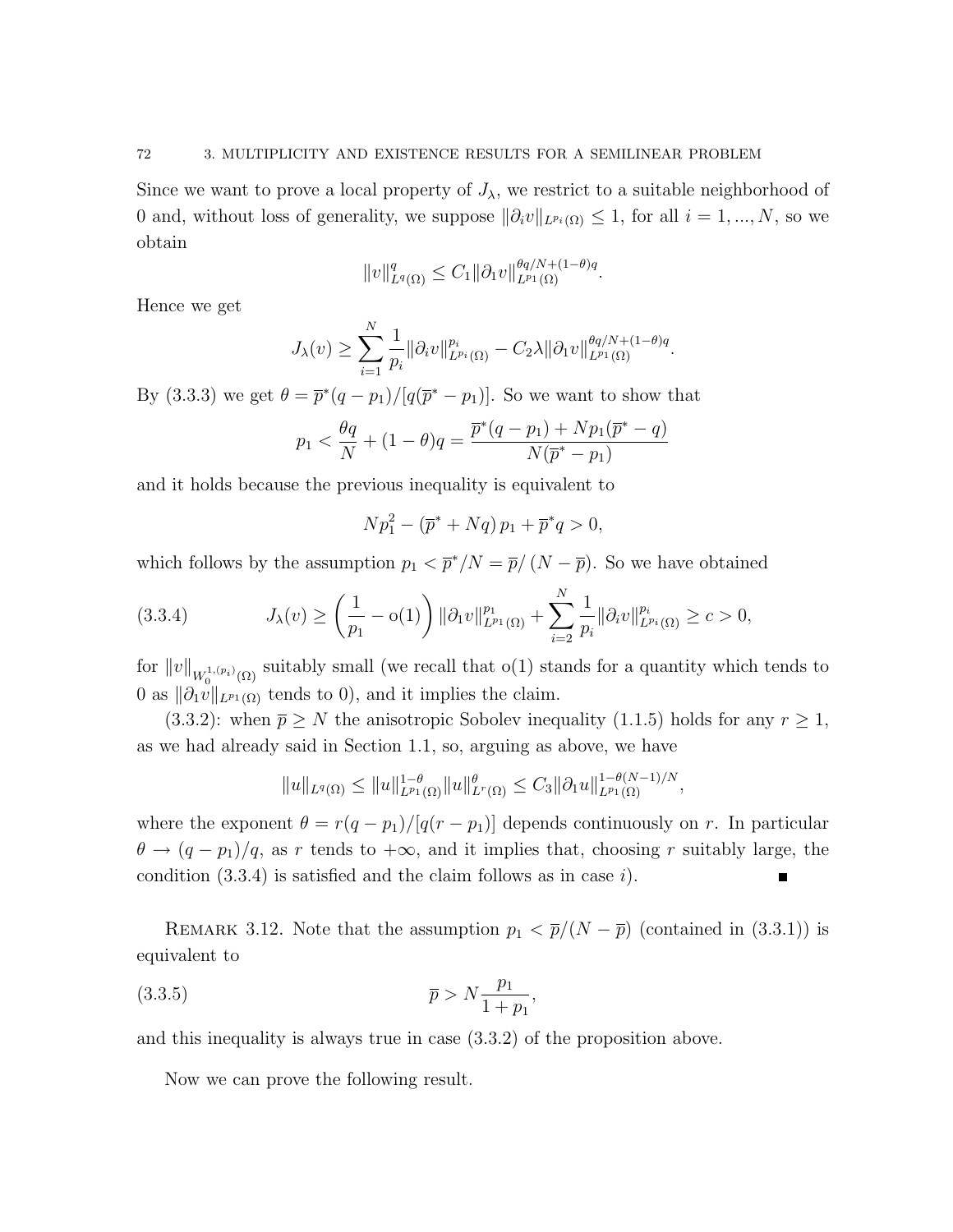THEOREM 3.13. Assume (3.0.2). Moreover suppose that  $\lambda$  is sufficiently large and that one of the following conditions holds

(3.3.6) 
$$
\overline{p} < N
$$
,  $p_1 < q < \min\{\overline{p}^*, p_N\}$  and  $p_1 < \frac{\overline{p}}{N - \overline{p}}$ ,

$$
(3.3.7) \t\t \overline{p} \ge N.
$$

Then the problem  $(3.0.1)$  possesses at least two nontrivial non-negative weak solution.

PROOF. Theorem 3.9 proves the existence of a nontrivial global minimum for  $\lambda$ large; since 0 is a local minimum by Proposition 3.11, we have the geometry required by the Mountain-Pass Theorem. The (PS)-condition follows by the compactness of the Sobolev embeddings, so the claim follows (see also [70]).

REMARK 3.14. We note that the assumption  $(3.3.1)$  (or  $(3.3.5)$ ) is a little bit unusual. We do not know if it is only a technical condition, moreover we want to point out that, since  $\bar{p} \geq p_1$ , the condition (3.3.5) (equivalent to (3.3.1)) is satisfied if  $p_1 > N - 1$ . Hence this condition seems to be equivalent to require that  $p_i$ 's are sufficiently large in relation to the dimension N.

Remark 3.15. Now we want to study some simple situations, looking for the validity of Proposition 3.11. Clearly it implies the existence of two solution, at least for  $\lambda$ sufficiently large.

We start considering the case in which

$$
p_1 = \cdots = p_J = p < s = p_{J+1} = \cdots = p_N.
$$

With some easy calculations, we find that

$$
\overline{p} = \frac{Nps}{Js + (N-J)p},
$$

so the conditions in (3.3.1) (see Theorem 3.13) become

$$
\frac{J}{p} + \frac{N-J}{s} > 1 > \frac{J-1}{p} + \frac{N-J}{s}, \text{ and } \bar{p}^* = \frac{Nps}{Js + (N-J)p - ps} \ge s \text{ iff } 1 \ge \frac{J}{p} - \frac{J}{s},
$$

otherwise assumption (3.3.2) reads

$$
1 \ge \frac{J}{p} + \frac{N-J}{s}.
$$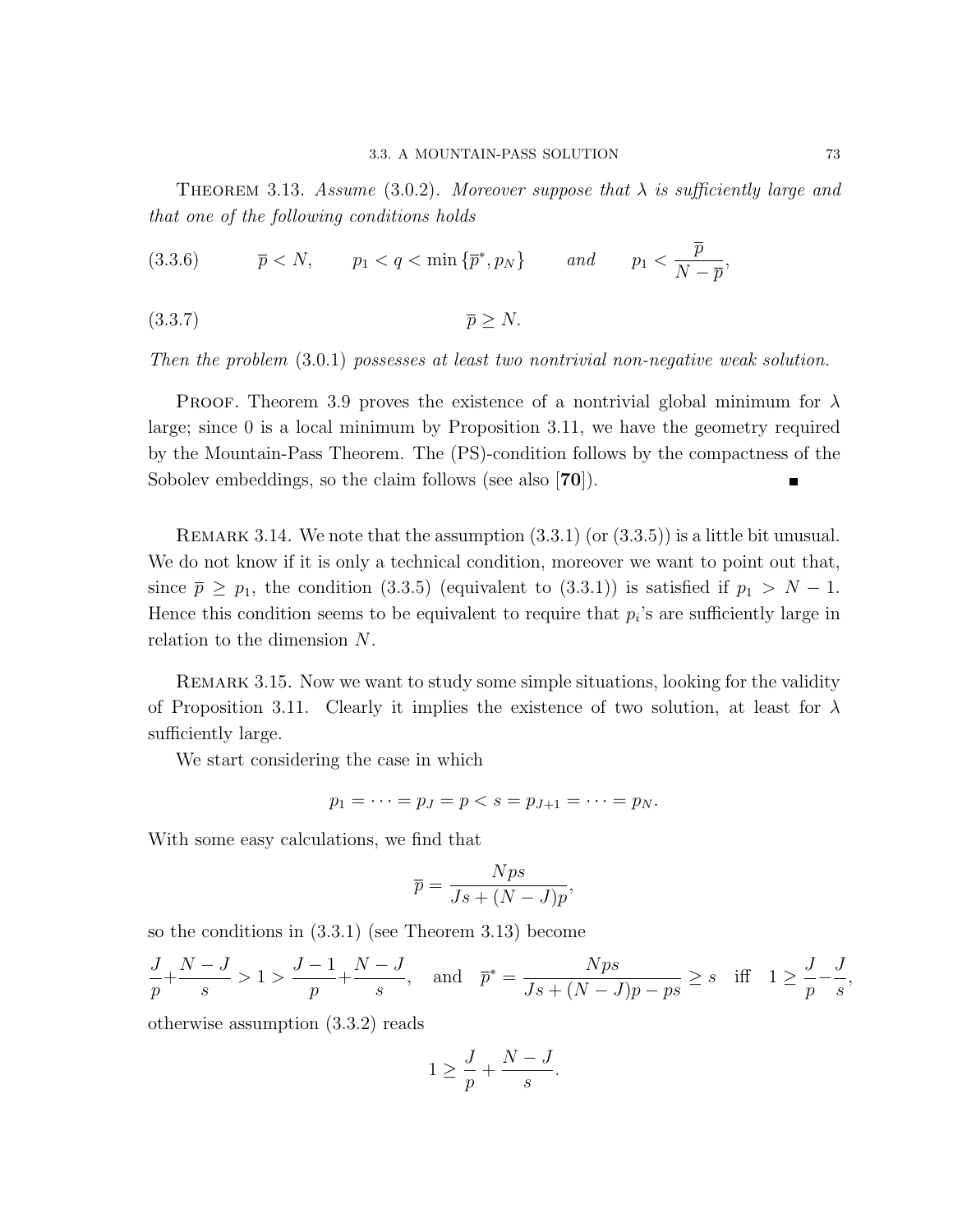In particular, we want to emphasize that if  $N = 2$  it follows  $J = 1$  and, recalling that  $p < s$ , the preceding inequalities are always satisfied and Theorem 3.13 holds assuming only (3.0.2).

Now consider the case

$$
p_1 = \cdots = p_J = p < p_{J+1} = \cdots = p_{J+L} = r < p_{J+L+1} = \cdots = p_N = s,
$$

avoiding the calculations, it is easy to see that

$$
\overline{p} = \frac{Nprs}{Jsr + Lps + (N - J - L)pr}
$$

and that (3.3.1) is equivalent to suppose that

$$
\frac{J}{p}+\frac{L}{r}+\frac{N-J-L}{s}>1>\frac{J-1}{p}+\frac{L}{r}+\frac{N-J-L}{s},
$$

with

$$
\overline{p}^* = \frac{Npr s}{Jsr + Lps + (N - J - L)pr - pr s} \ge s \quad \text{iff} \quad 1 \ge J\left(\frac{1}{p} - \frac{1}{s}\right) + L\left(\frac{1}{r} - \frac{1}{s}\right)
$$

and (3.3.2) now it is

$$
1 \ge \frac{J}{p} + \frac{L}{r} + \frac{N - J - L}{s}.
$$

If  $N = 3$  and  $J = L = 1$  we have two non-negative solutions when either

$$
\frac{1}{p} > 1 - \frac{1}{r} - \frac{1}{s} > 0 \quad \text{and} \quad p < q < \min\left\{\overline{p}^*, s\right\},\,
$$

or

$$
\frac{1}{p} + \frac{1}{r} + \frac{1}{s} \le 1.
$$

Remark 3.16. We note that our results do not contradict the results in Section 8 of [45], in which the authors show an example of a functional  $J_{\lambda}$  (such that (3.0.2) holds) which does not satisfy the Mountain-Pass geometry. Indeed they assume that the parameter  $\lambda$  is sufficiently small and it agrees with Proposition 3.7.

## 3.4. Strong maximum principle

In this Section we want prove a strong maximum principle for our problems. We will use the techniques of [80]. The crucial result is the following weak Harnack inequality for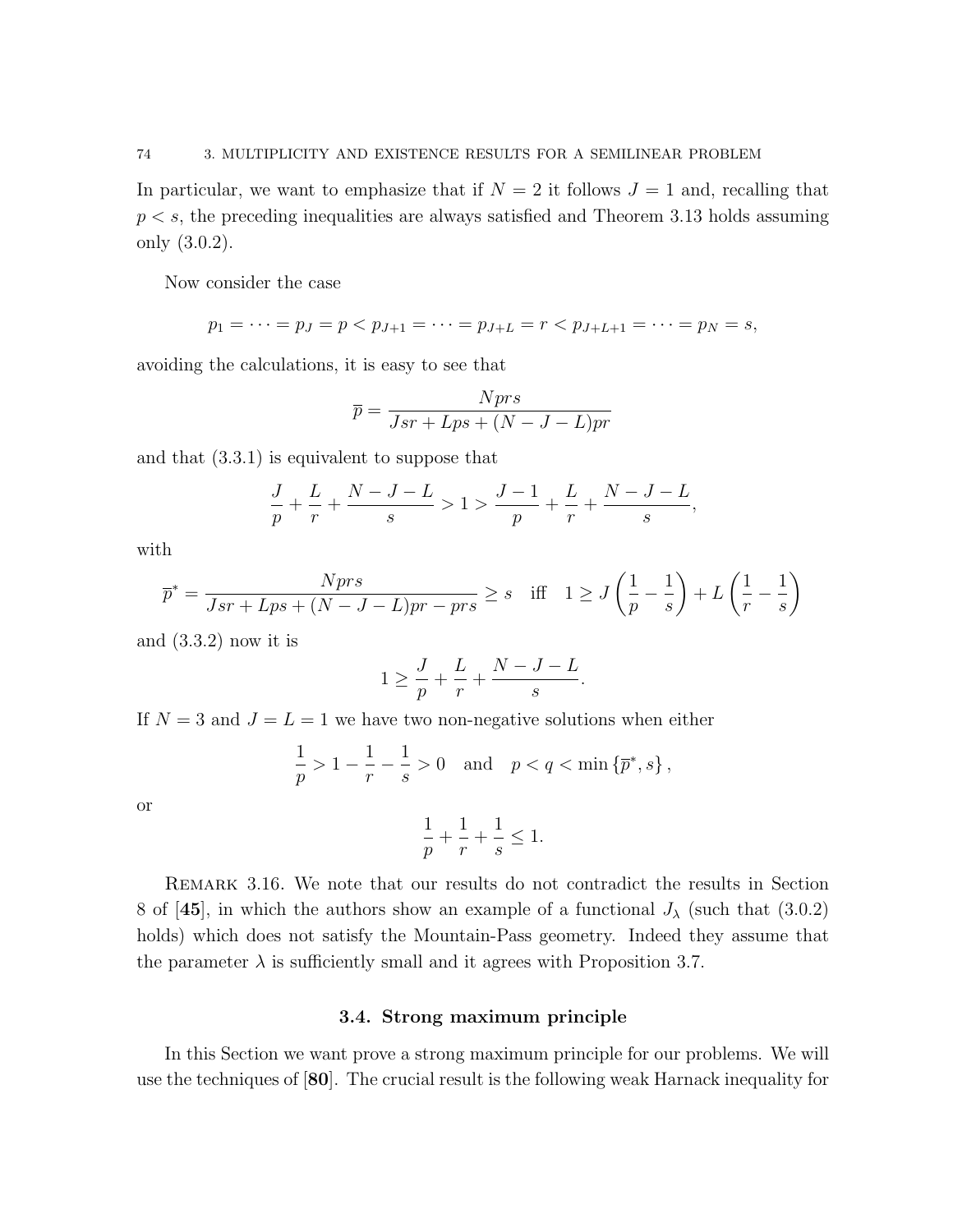weak supersolutions. A function  $u \geq 0$ ,  $u \in W_0^{1,(p_i)}$  $\mathcal{O}_0^{1,(p_i)}(\Omega)$  is a positive weak supersolution for  $(3.0.1)$ , if it satisfies the following inequality

(3.4.8) 
$$
\sum_{i=1}^{N} \int_{\Omega} |\partial_i u|^{p_i - 2} \partial_i u \partial_i \phi \ge 0, \qquad \forall \phi \in C_0^{\infty}(\Omega), \qquad \phi \ge 0.
$$

The estimate is of local nature. For convenience we shall work in cubes. We will denote, in the following pages, with  $K_{x_0}(\rho)$ , the cube in  $\mathbb{R}^N$  of side  $\rho$  and center  $x_0$ whose sides are parallel to the coordinate axes. We also write  $K_{x_0}(\rho) = K(\rho)$ .

To prove the Harnack inequality we need to the next lemma.

LEMMA 3.17. For all nonnegative measurable functions  $w \in [W_0^{1,(p_i)}]$  $\mathcal{O}_0^{1,(p_i)}(\Omega)]^*$  and for all  $u \in W_0^{1,(p_i)}$  $0^{(1,(p_i)}(0), \text{ with } p_i \geq 2 \text{ for any } i = 1, ..., N, \text{ we have}$ 

(3.4.9) 
$$
\int_{\Omega} |\nabla u|^{p_1} w \leq N \int_{\Omega} w + \sum_{i=1}^{N} \int_{\Omega} w |\partial_i u|^{p_i}.
$$

PROOF. We use some arguments in [50]. If  $p_i = p_1$  for any i we have

$$
\int_{\Omega}|\nabla u|^{p_1}w = \int_{\Omega}\left(\sum_{i=1}^N(\partial_iu)^2\right)^{\frac{p_1}{2}}w \leq \int_{\Omega}\sum_{i=1}^N|\partial_iu|^{p_1}f \leq N\int_{\Omega}w + \sum_{i=1}^N\int_{\Omega}|\partial_iu|^{p_1}w,
$$

by the convexity of the real function  $t \to t^{\frac{p_1}{2}}$  ( $\frac{p_1}{2} \ge 1$ ) and the positivity of w. If  $p_i \ne p_1$ for some  $i = 1, ..., N$  we apply Young inequality with exponents  $p_i/p_1 > 1$  and  $(p_i/p_1)'$ . So

$$
\int_{\Omega} |\nabla u|^{p_1} w \leq \int_{\Omega} \sum_{i=1}^N |\partial_i u|^{p_1} w \leq \int_{\Omega} \sum_{i=1}^N (|\partial_i u|^{p_i} + 1) w = N \int_{\Omega} w + \sum_{i=1}^N \int_{\Omega} |\partial_i u|^{p_i} w.
$$

THEOREM 3.18. Let u be a weak non-negative supersolution of  $(3.0.1)$ , such that  $u < M$  in  $\Omega$ , and assume that  $p_1 \geq 2$ . Then

(3.4.10) 
$$
\rho^{\frac{-N}{\gamma}} \|u\|_{L^{\gamma}(K(2\rho))} \leq C \min_{K(\rho)} u,
$$

for  $\gamma < \frac{N(p_1-1)}{N-p_1}$ , if  $p_1 \le N$ ; for any  $\gamma$ , if  $p_1 > N$ .

**PROOF.** Without loss of generality, we can suppose that  $u \geq \varepsilon > 0$ , otherwise we can replace u by  $u + \varepsilon$  and let  $\varepsilon \to 0$  in the final result.

We take as a test function in (3.4.8)

$$
\phi = \overline{\eta}u^{\beta},
$$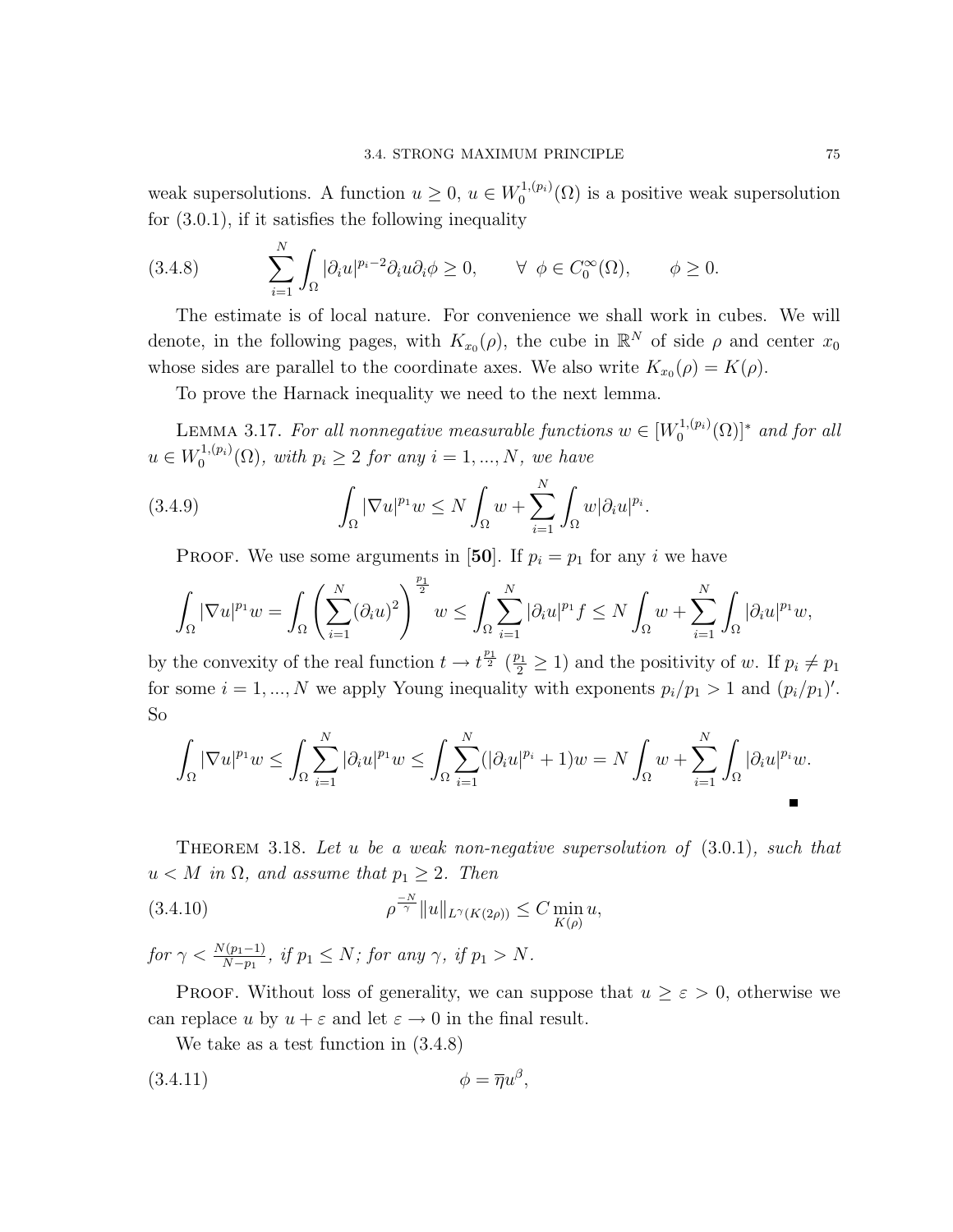where  $\beta < \beta_0 < 0$  and  $\overline{\eta}$  is a function in  $C_0^1(\Omega)$  defined as follows,

$$
\overline{\eta} = \prod_{j=1}^N \eta_j^{p_j},
$$

where  $\eta_j = \eta(x_j)$ , for  $j = 1, ..., N$ , and  $\eta$  is a nonnegative real function,  $0 \leq \eta \leq 1$ , which will be chosen later. We also define  $\overline{\eta}_i = \prod_{j} \eta_j^{p_j}$ N  $\frac{p_j}{j}$  .

 $j=1, j\neq i$ From (3.4.11) we get  $\partial_i \phi = p_i \eta_i^{p_i-1} \eta_i' \overline{\eta}_i u^\beta + \overline{\eta} \beta u^{\beta-1} \partial_i u$ . By using its in (3.4.8), we obtain

$$
\sum_{i=1}^N p_i \int_{\Omega} |\partial_i u|^{p_i-2} \partial_i u \eta_i^{p_i-1} \eta_i' \overline{\eta}_i u^{\beta} + \beta \sum_{i=1}^N \int_{\Omega} |\partial_i u|^{p_i} \overline{\eta} u^{\beta-1} \ge 0.
$$

This inequality gives nontrivial information only if  $\beta < \beta_0 < 0$ , so we obtain

$$
|\beta_0| \sum_{i=1}^N \int_{\Omega} |\partial_i u|^{p_i} \overline{\eta} u^{\beta-1} \leq \sum_{i=1}^N p_i \int_{\Omega} |\partial_i u|^{p_i-1} \eta_i^{p_i-1} |\eta'_i| \overline{\eta}_i u^{\beta}.
$$

Now we apply Young inequality to  $|\partial_i u|^{p_i-1} \eta_i^{p_i-1} |\eta_i'| u^{\beta - \frac{\beta+p_i-1}{p_i}} u^{\frac{\beta+p_i-1}{p_i}}$  for all  $i =$  $1, \ldots, N$ . Hence we get

$$
|\beta_0|\sum_{i=1}^N\int_{\Omega}|\partial_iu|^{p_i}\overline{\eta}u^{\beta-1}\leq \sum_{i=1}^N\left(\frac{1}{\varepsilon}\right)^{p_i-1}\int_{\Omega}|\eta_i'|^{p_i}u^{\beta+p_i-1}\overline{\eta}_i+\sum_{i=1}^N\varepsilon(p_i-1)\int_{\Omega}|\partial_iu|^{p_i}u^{\beta-1}\overline{\eta}.
$$

So

$$
\sum_{i=1}^N [|\beta_0| - \varepsilon (p_i-1)] \int_{\Omega} |\partial_i u|^{p_i} \overline{\eta} u^{\beta-1} \le \left(\frac{1}{\varepsilon}\right)^{p_N-1} \sum_{i=1}^N \int_{\Omega} |\eta'_i|^{p_i} u^{\beta+p_i-1} \overline{\eta}_i.
$$

We choose  $\varepsilon$  such that  $(|\beta_0| - (p_i - 1)\varepsilon) > 0$  for any  $i = 1, ..., N$ , so we take

$$
\varepsilon = \min\left\{1, \frac{|\beta_0|}{2(p_N - 1)}\right\}.
$$

We obtain

$$
\sum_{i=1}^N\int_\Omega |\partial_iu|^{p_i}\overline{\eta}u^{\beta-1}\leq \left(\frac{2(p_N-1)}{|\beta_0|}+1\right)^{p_N-1}\frac{2}{|\beta_0|}\sum_{i=1}^N\int_\Omega |\eta_i'|^{p_i}u^{\beta+p_i-1}\overline{\eta}_i,
$$

and taking  $w = \overline{\eta}u^{\beta-1}$  in Lemma 3.17 we get

$$
(3.4.12) \qquad \int_{\Omega} |\nabla u|^{p_1} \overline{\eta} u^{\beta - 1} \leq C_0 \left( \int_{\Omega} \overline{\eta} u^{\beta - 1} + \sum_{i = 1}^N \int_{\Omega} |\eta'_i|^{p_i} u^{\beta + p_i - 1} \overline{\eta}_i \right).
$$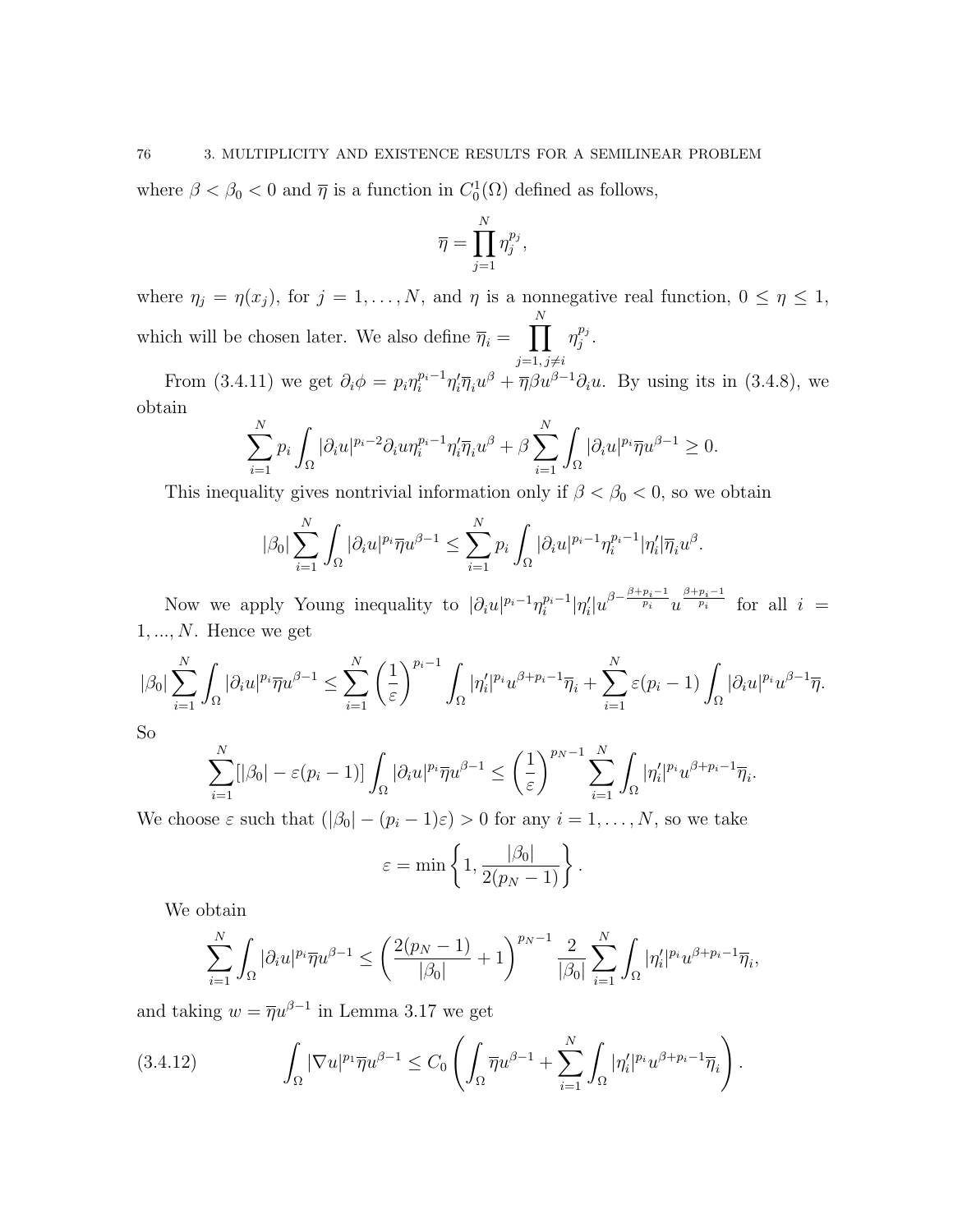Now we define

(3.4.13) 
$$
v = \begin{cases} u^s & \text{where } p_1 s = p_1 + \beta - 1 & \beta \neq 1 - p_1 \\ \log u & \text{for } \beta = 1 - p_1. \end{cases}
$$

First we analyze the case  $\beta \neq 1 - p_1$ , we obtain, since  $p_1 > 1$  and  $\overline{\eta} \leq 1$ ,

$$
(3.4.14) \qquad \int_{\Omega} |\overline{\eta} \nabla v|^{p_1} \leq \int_{\Omega} \overline{\eta} |\nabla v|^{p_1} = |s|^{p_1} \int_{\Omega} \overline{\eta} u^{(s-1)p_1} |\nabla u|^{p_1} =
$$

$$
= |s|^{p_1} \int_{\Omega} \overline{\eta} u^{\beta - 1} |\nabla u|^{p_1} \leq
$$

$$
\leq |s|^{p_1} C_1 \left( \int_{\Omega} \overline{\eta} u^{\beta - 1} + \sum_{i=1}^N \int_{\Omega} |\eta_i'|^{p_i} u^{\beta + p_i - 1} \overline{\eta}_i \right),
$$

by (3.4.12). Now we use the classic Sobolev inequality

(3.4.15) 
$$
\left(\int_{\Omega} |\overline{\eta}v|^{\chi p_1}\right)^{\frac{1}{\chi}} \leq C_2 \int_{\Omega} |\nabla(\overline{\eta v})|^{p_1},
$$

where  $\chi = N/(N - p_1)$  if  $p_1 < N$ ,  $\chi$  is arbitrarily large if  $p_1 = N$ , and  $\chi = \infty$  if  $p_1 > N$ . Then

$$
(3.4.16)\qquad \qquad \int_{\Omega} |\nabla(\overline{\eta v})|^{p_1} \leq \int_{\Omega} |\nabla \overline{\eta}|^{p_1} v^{p_1} + \int_{\Omega} \overline{\eta}^{p_1} |\nabla v|^{p_1} \leq
$$

$$
\leq \int_{\Omega} |\nabla \overline{\eta}|^{p_1} v^{p_1} + C_1 |s|^{p_1} \left( \int_{\Omega} \overline{\eta} u^{\beta - 1} + \sum_{i=1}^N \int_{\Omega} |\eta'_i|^{p_i} u^{\beta + p_i - 1} \overline{\eta}_i \right) \leq
$$
  

$$
\leq C_3 |s|^{p_1} \left( \int_{\Omega} |\nabla \overline{\eta}|^{p_1} v^{p_1} + \int_{\Omega} \overline{\eta} u^{\beta - 1} + \sum_{i=1}^N \int_{\Omega} |\eta'_i|^{p_i} u^{\beta + p_i - 1} \overline{\eta}_i \right).
$$

Let now  $1 \leq h' < h'' \leq 2$  and take  $\bar{\eta}$  as a cutoff function for  $K(h')$   $(\bar{\eta} \in C_0^{\infty}(K(h'')))$ , such that  $0 \leq \eta_i \leq 1$  for all  $i, \overline{\eta} = 1$  in  $K(h'), \overline{\eta} = 0$  outside  $K(h'')$  and

$$
|\eta'_i| \le \frac{2}{h'' - h'}
$$
  $\forall i = 1, ..., N$   $\Rightarrow |\nabla \overline{\eta}| \le \frac{2C_4}{h'' - h'}.$ 

Now we want to estimate any integral in  $(3.4.16)$  with  $K(h'')$  $v^{p_1}$ . By the choice of  $\overline{\eta}$ , for the first integral we obtain

(3.4.17) 
$$
\int_{\Omega} |\nabla \overline{\eta}|^{p_1} v^{p_1} \leq C_5 \left( \frac{2}{h'' - h'} \right)^{p_1} \int_{K(h'')} v^{p_1}.
$$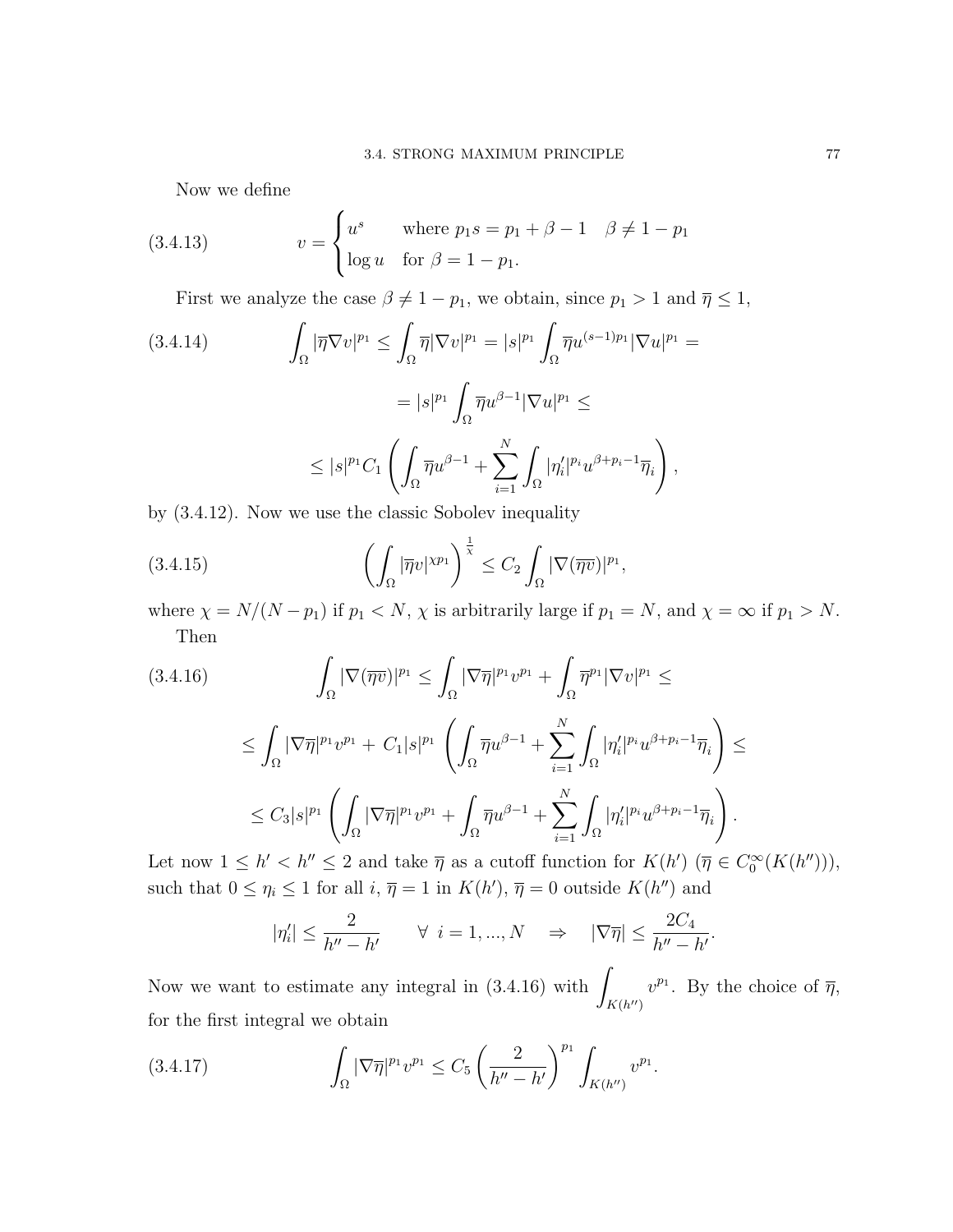By the boundedness of  $u$ , the second integral becomes

$$
(3.4.18) \qquad \qquad \int_{\Omega} \overline{\eta} u^{\beta - 1} \le \int_{K(h'')} u^{p_1(s-1)} \le C_6 \int_{K(h'')} v^{p_1}.
$$

Finally, for the third integral we have, always by the assumptions on u and  $\bar{\eta}$ ,

$$
(3.4.19) \qquad \sum_{i=1}^{N} \int_{\Omega} u^{\beta-1+p_i} |\eta'_i|^{p_i} \overline{\eta}_i \le \sum_{i=1}^{N} \int_{K(h'')} u^{p_1 s - p_1 + p_i} |\eta'_i|^{p_i} \overline{\eta}_i \le
$$

$$
\leq \sum_{i=1}^{N} \left( \frac{2}{h'' - h'} \right)^{p_i} \int_{K(h'')} u^{p_1 s} u^{p_i - p_1} \leq \left( \frac{2}{h'' - h'} \right)^{p_N} \int_{K(h'')} v^{p_1}
$$

.

Putting together (3.4.17), (3.4.18), (3.4.19), (3.4.16) and (3.4.15) we arrive to

$$
\left(\int_{K(h')} v^{\chi p_1}\right)^{\frac{1}{\chi}} \leq C_7 |s|^{p_1} (h'' - h')^{-p_N} \int_{K(h'')} v^{p_1}.
$$

By taking the  $p_1$ -th root of each side of the previous inequality, we obtain

$$
(3.4.20) \t\t ||v||_{L^{Xp_1}(K(h'))} \leq C_8|s|(h''-h')^{-\frac{p_N}{p_1}}||v||_{L^{p_1}(K(h'))}.
$$

The above inequality allows us to conclude the proof proceeding in the same way of Theorem 1.2 of [80]. For the case  $\beta = 1 - p_1$  we proceed in a similar way.

The previous result easily implies the following statement.

COROLLARY 3.19. Let u be a weak non-negative solution for  $(3.0.1)$ , and assume that  $p_1 \geq 2$ . Then either u is the trivial solution or u is strictly positive in  $\Omega$ .

#### 3.5. On the set of positive solutions

Let us define  $\Lambda > 0$  as the infimum of the  $\lambda$  such that the functional  $J_{\lambda}$  has at least a nontrivial critical point (or, equivalently, that (3.0.1) has at least a positive solution). Obviously  $(3.2.12)$  gives a lower bound on  $\Lambda$ . Now we want to show some global properties of the set of the positive solutions of (3.0.1). Throughout all this section we assume that  $p_1 \geq 2$  in order to have positive solutions of  $(3.0.1)$  and no restriction on the range of the exponent  $q$ .

**PROPOSITION** 3.20. Let  $u_{\lambda}$  be the minimum solution of (3.0.1). Then

 $||u_\lambda||_{W_0^{1,(p_i)}(\Omega)} \to +\infty$ , as  $\lambda \to +\infty$ .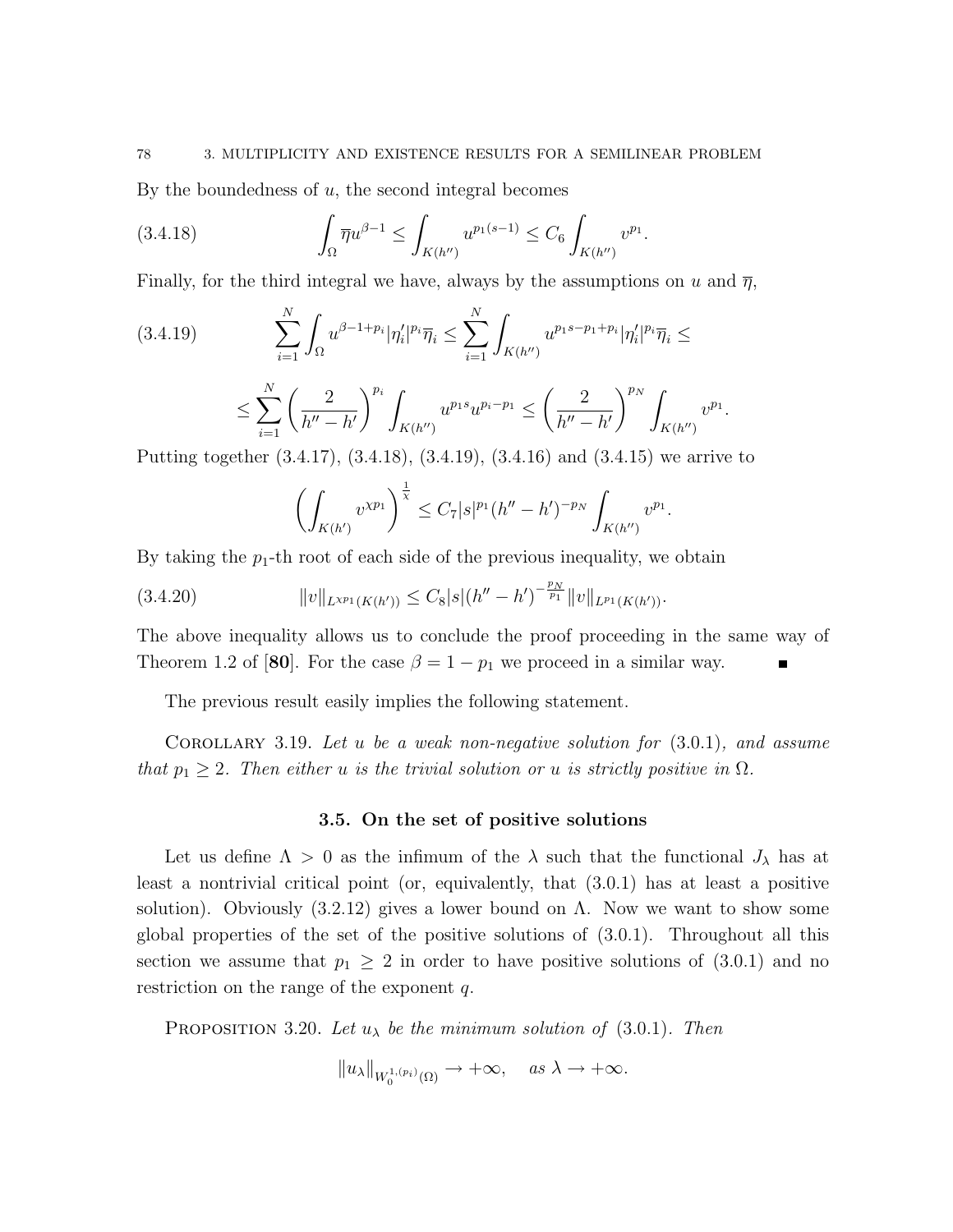PROOF. It is easy to see that inf  $J_{\lambda} \to -\infty$  as  $\lambda$  increases to  $+\infty$ , then, using the weak formulation of (3.0.1), we have that

$$
J_{\lambda}(u_{\lambda}) = \sum_{i=1}^{N} \left(\frac{1}{p_i} - \frac{1}{q}\right) ||\partial_i u_{\lambda}||_{L^{p_i}(\Omega)}^{p_i} \to -\infty.
$$

It implies that  $\|\partial_i u_\lambda\|_{L^{p_i}(\Omega)} \to +\infty$ , at least for some  $p_i > q$ , so the statement is proved.

PROPOSITION 3.21. Let  $u_{\lambda}$  be a positive solution of (3.0.1). Then

$$
||u_{\lambda}||_{L^{\infty}(\Omega)} \leq C(p_i, q, \lambda) a^{\beta} \text{meas}(\Omega)^{\alpha},
$$

with

$$
\alpha = \frac{m(\overline{p}^* - \overline{p})}{m\overline{p}(\overline{p}^* - 1) - m\overline{p}^*(q - 1) - \overline{p}^*},
$$

$$
\beta = \frac{p_N}{p_N - q} \left(\frac{\gamma - 1}{\gamma}\right) \frac{(\overline{p} - 1)\gamma}{(\overline{p} - 1)\gamma - (q - 1)}
$$

and  $m > N/\overline{p}$  is suitably chosen.

PROOF. First of all, we want to recall that all the solutions of  $(3.0.1)$  are bounded (see Remark 3.1), now we want to give an estimate on this bound depending on the measure of  $\Omega$ . Using the weak formulation of the problem (3.0.1) (with  $u_{\lambda}$  as a test function), we have

$$
\sum_{i=1}^N \|\partial_i u_\lambda\|_{L^{p_i}(\Omega)}^{p_i} = \lambda \|u_\lambda\|_{L^q(\Omega)}^q.
$$

Now we use Hölder inequality with exponents  $p_N / q$  and  $p_N / (p_N - q)$ . By the assumption  $q < p<sub>N</sub>$  and Poincaré type inequality (1.1.10), we obtain

$$
\|\partial_N u_\lambda\|_{L^{p_N}(\Omega)}^{p_N} \leq \sum_{i=1}^N \|\partial_i u_\lambda\|_{L^{p_i}(\Omega)}^{p_i} \leq \lambda \left(\frac{ap_N}{2}\right)^q \|\partial_N u_\lambda\|_{L^{p_N}(\Omega)}^q \operatorname{meas}(\Omega)^{\frac{p_N-q}{p_N}}.
$$

Simplifying and using again (1.1.10), we get

 $||u_\lambda||_{L^{p_N}(\Omega)}^{p_N-q}$  $_{L^{p_{N}}(\Omega)}^{p_{N}-q} \leq \lambda \left(\frac{ap_{N}}{2}\right)$ 2  $\int^{p_N} \text{meas}(\Omega)^{\frac{p_N-q}{p_N}} \Rightarrow \|u_\lambda\|_{L^{p_N}(\Omega)} \leq \lambda^{\frac{1}{p_N-q}} \left(\frac{ap_N}{q}\right)$ 2  $\int_{pN-q}^{\frac{p_N}{pN-q}}$  meas $(\Omega)^{\frac{1}{p_N}}$ . It is easy to prove that

$$
(3.5.21) \t\t ||u_{\lambda}||_{L^{s}(\Omega)} \leq \lambda^{\frac{1}{p_N-q}} \left(\frac{ap_N}{2}\right)^{\frac{p_N}{p_N-q}} \text{meas}(\Omega)^{\frac{1}{s}}, \quad \forall s < p_N.
$$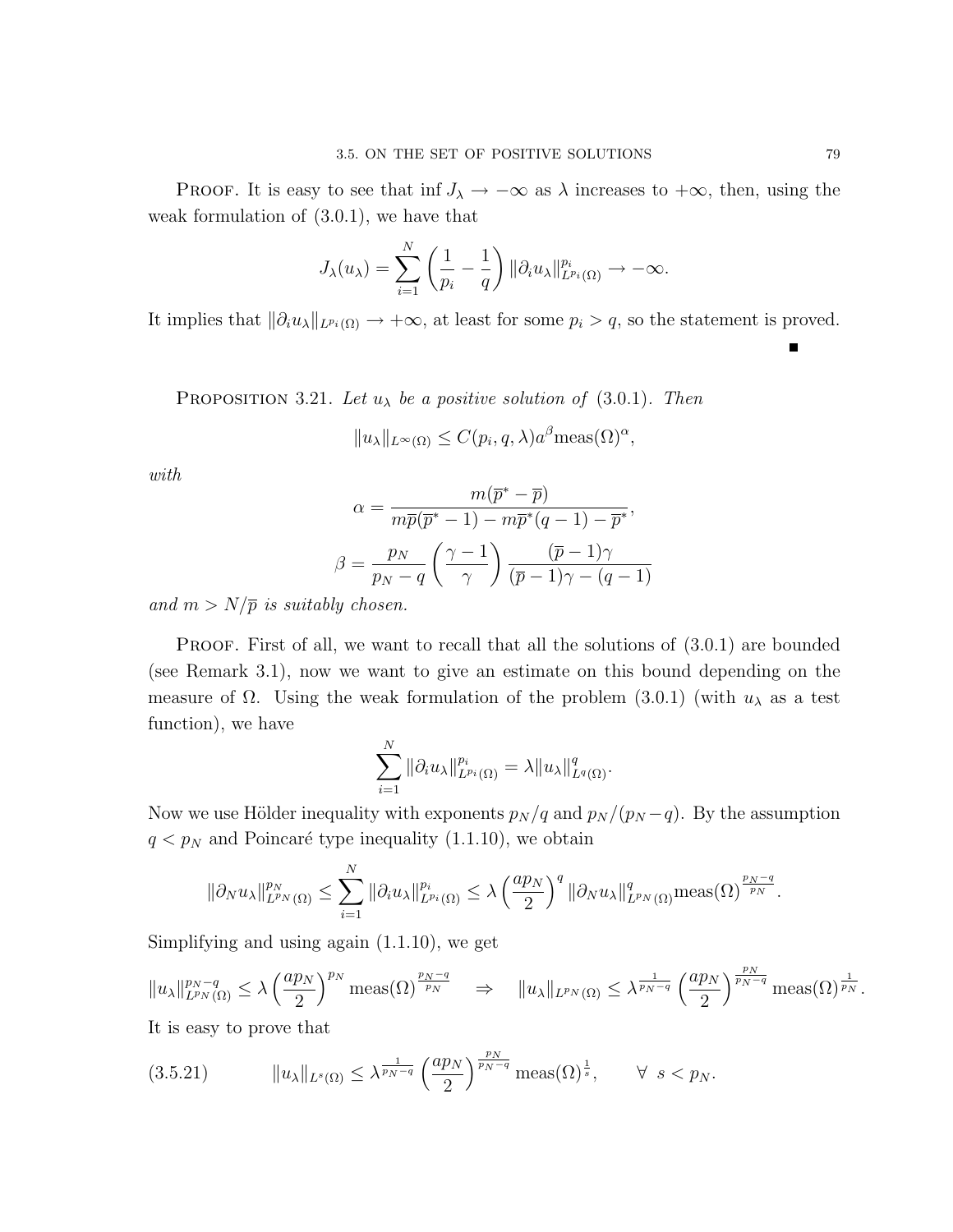Now by the result in [45], that is

$$
u_{\lambda} \in L^{s}(\Omega) \qquad \forall s < \infty,
$$

and using, as in the previous chapter, the Stampacchia techniques (see [75]), we obtain

$$
\|u_\lambda\|_{L^\infty(\Omega)}\leq \frac{\|u_\lambda\|_{L^1(\Omega)}^{1-\frac{1}{\gamma}}C_0\|f\|_{L^m(\Omega)}^{\frac{1}{(\overline{p}-1)\gamma}},}{1-\frac{1}{\gamma}},
$$

with

$$
f = \lambda u_{\lambda}^{q-1}
$$
 and  $\gamma = \frac{m\overline{p}(\overline{p}^* - 1) - \overline{p}^*}{m\overline{p}^*(\overline{p} - 1)},$ 

for all  $m > N/\overline{p}$ . So we obtain

$$
\|u_\lambda\|_{L^\infty(\Omega)}\leq \frac{C_1\|u_\lambda\|_{L^1(\Omega)}^{1-\frac{1}{\gamma}}\lambda^{\frac{1}{(\overline{p}-1)\gamma}}\|u_\lambda\|_{L^{(q-1)m}(\Omega)}^{\frac{q-1}{(\overline{p}-1)\gamma}}}{1-\frac{1}{\gamma}}.
$$

Now we apply the inequality  $(3.5.21)$  with  $s = 1$ , and we get

$$
||u_{\lambda}||_{L^{\infty}(\Omega)} \leq \frac{\gamma \lambda^{\frac{1}{p_N-q}(1-\frac{1}{\gamma})+\frac{1}{(\overline{p}-1)\gamma}} (ap_N)^{\frac{p_N}{p_N-q}(1-\frac{1}{\gamma})}C_2 \operatorname{meas}(\Omega)^{1-\frac{1}{\gamma}}||u_{\lambda}||_{L^{(q-1)m}(\Omega)}^{\frac{q-1}{(\overline{p}-1)\gamma}}}{(\gamma-1)2^{\frac{p_N}{p_N-q}(1-\frac{1}{\gamma})}} \leq
$$
  

$$
\leq C_3 ||u_{\lambda}||_{L^{\infty}(\Omega)}^{\frac{q-1}{(\overline{p}-1)\gamma}} a^{\frac{p_N}{p_N-q}(1-\frac{1}{\gamma})} \operatorname{meas}(\Omega)^{1-\frac{1}{\gamma}+\frac{1}{m\gamma(\overline{p}-1)}};
$$

where the constant  $C_3$  does not depend on meas( $\Omega$ ) and  $a = \text{diam}(\Omega)$ . So, since  $u_{\lambda} \in$  $L^{\infty}(\Omega)$ , we have

$$
(3.5.22) \t\t ||u_{\lambda}||_{L^{\infty}(\Omega)}^{1-\frac{q-1}{(\overline{p}-1)\gamma}} \leq C_4 a^{\frac{p_N}{p_N-q}(1-\frac{1}{\gamma})} \text{meas}(\Omega)^{1-\frac{1}{\gamma}+\frac{1}{m\gamma(\overline{p}-1)}}.
$$

In order to conclude the proof we note that

$$
1-\frac{q-1}{(\overline{p}-1)\gamma}>0,
$$

if and only if

$$
m > \frac{\overline{p}^*}{\left[\overline{p}(\overline{p}^* - 1) - (q - 1)\overline{p}^*\right]}.
$$

If

$$
\frac{\overline{p}^*}{[\overline{p}(\overline{p}^*-1)-(q-1)\overline{p}^*]} \leq \frac{N}{\overline{p}},
$$

the proof is finished. If

$$
\frac{\overline{p}^*}{[\overline{p}(\overline{p}^*-1)-(q-1)\overline{p}^*]} > \frac{N}{\overline{p}},
$$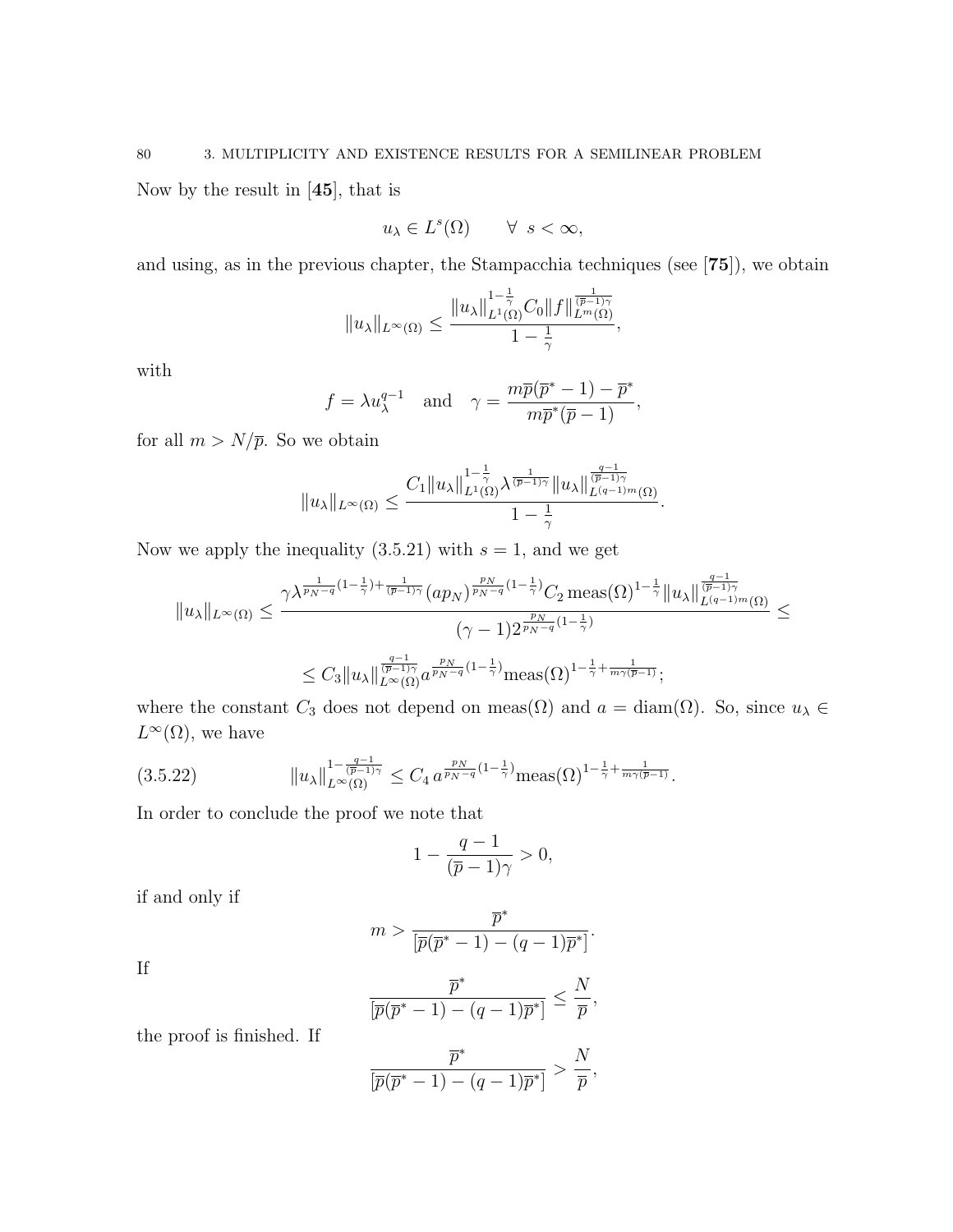we choose  $m = \frac{\overline{p}^*}{\sqrt{\overline{p}(\overline{p}^* - 1)}$  $\frac{p^*}{\sqrt{p(p^*-1)-(q-1)p^*}}$  and it is possible because the inequality holds true for all  $m > \frac{N}{\overline{p}}$ .

REMARK 3.22. The above proposition implies that a positive solution of

$$
\begin{cases}\n-\sum_{i=1}^{N} \partial_i \left[ |\partial_i u|^{p_i - 2} \partial_i u \right] = \lambda |u|^{q - 2} u & \text{in } \Omega' \\
u = 0 & \text{on } \partial \Omega'\n\end{cases}
$$

where  $\Omega'$  is a non empty set strictly contained in  $\Omega$ , can be a subsolution of (3.0.1) provided the measure of  $\Omega'$  is sufficiently small. Indeed, since any positive solution of (3.0.1) is strictly positive (see Corollary 3.19), it is possible to choose  $\Omega'$  in such a way that the corresponding solution  $u_{\lambda,\Omega}$  (extended to zero in  $\Omega \setminus \Omega'$ ) is very small in  $L^{\infty}$ -norm. Moreover Proposition 3.21 shows also that it is possible to build a constant supersolution. So Lemma 8 in [9] proves the existence of a continuum of positive solutions.

PROPOSITION 3.23. Let  $w_{\lambda}$  be the Mountain-Pass solution of (3.0.1). Then

$$
J_{\lambda}(w_{\lambda}) \to 0, \quad \text{as } \lambda \to +\infty.
$$

PROOF. We define

$$
J_{\lambda}^{0} = \{ v \in W_0^{1,(p_i)}(\Omega) : J_{\lambda}(v) \le 0 \}.
$$

We note that, if  $\lambda$  is sufficiently large,  $J_{\lambda}^{0}$  is nonempty. In fact  $u_{\lambda}$ , the minimum solution, belongs to  $J^0_\lambda$ . We also have that  $J^0_\lambda \supseteq J^0_{\lambda'}$  if  $\lambda > \lambda'$ , so if  $v \in J^0_{\lambda_0}$  then  $v \in J^0_{\lambda}$  for all  $\lambda \geq \lambda_0$ . Now we fix  $\lambda_0 \in \mathbb{R}$ , sufficiently large, such that

$$
u_{\lambda_0}\in J^0_{\lambda_0}.
$$

For any  $t \in [0, 1]$ , we have

$$
J_{\lambda}(tu_{\lambda_0}) \leq \frac{1}{p_1} \sum_{i=1}^N \|\partial_i u_{\lambda_0}\|_{L^{p_i}(\Omega)}^{p_i} t^{p_1} - \frac{\lambda}{q} \|u_{\lambda_0}\|_{L^q(\Omega)}^q t^q.
$$

It is easy to prove that the real function

$$
\phi_{\lambda}(t)=J_{\lambda}(tu_{\lambda_0})
$$

has a maximum for

$$
t_0 = \left[\frac{\sum_{i=1}^{N} \|\partial_i u_{\lambda_0}\|_{L^{p_i}(\Omega)}^{p_i}}{\lambda \|u_{\lambda_0}\|_{L^{q}(\Omega)}^{q}}\right]^{\frac{1}{q-p_1}}
$$

.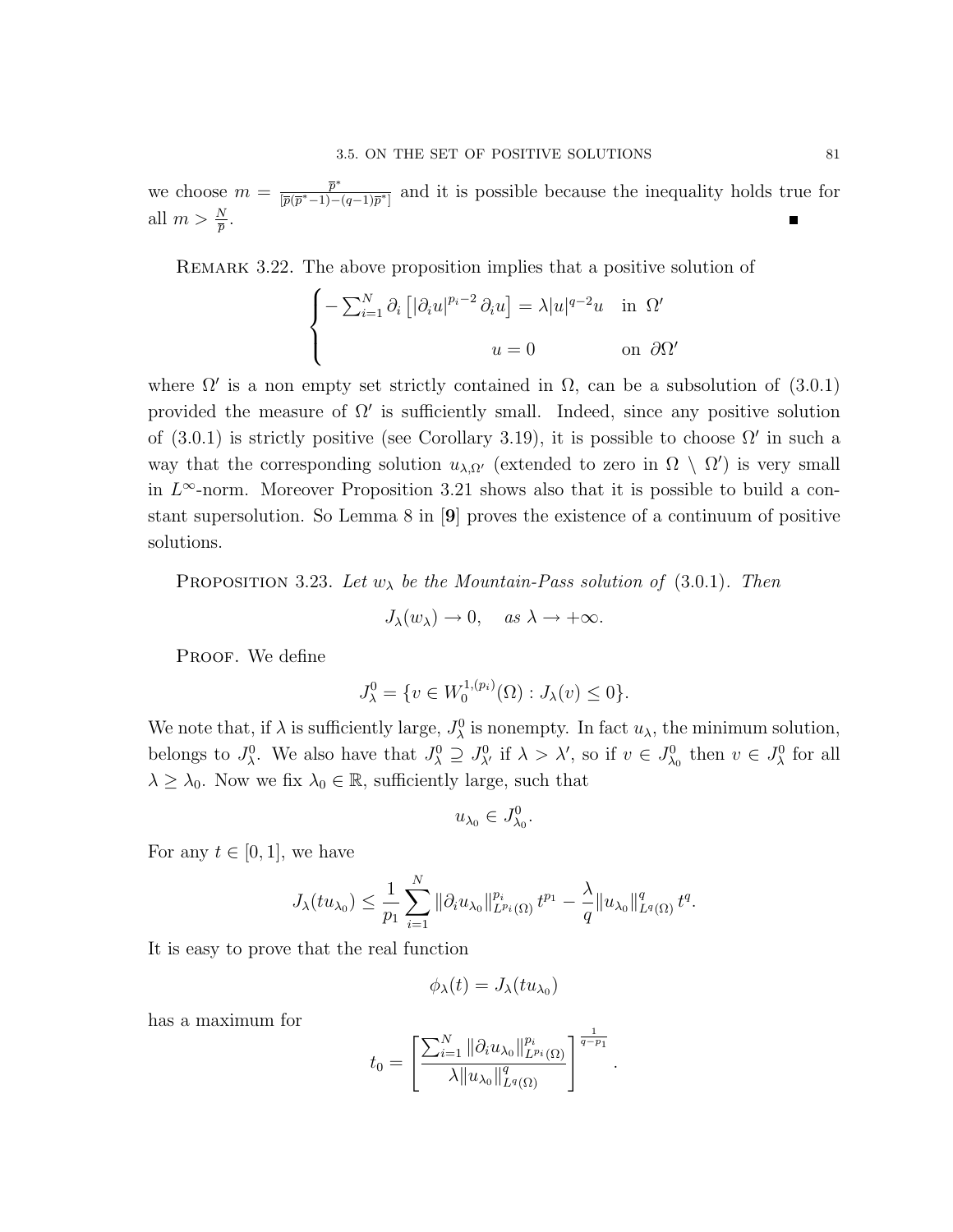Since  $u_{\lambda_0}$  is a minimum of  $J_{\lambda_0}$ , using the weak formulation of (3.0.1), we get

$$
\phi_{\lambda}(t_0) = \frac{(q-p_1)\lambda_0^{\frac{q}{q-p_1}}\|u_{\lambda_0}\|_q^{L^q(\Omega)}}{qp_1\lambda^{\frac{p_1}{q-p_1}}} > 0.
$$

Let

$$
c_{\lambda} = \inf_{\gamma \in \Gamma} \max_{t \in [0,1]} J(\gamma(t))
$$

with

$$
\Gamma = \left\{ \gamma : [0,1] \to W_0^{1,(p_i)}(\Omega) : \gamma \text{ is continuous, } \gamma(0) = 0 \text{ and } \gamma(1) = u_{\lambda_0} \right\}.
$$

So if we choose  $\gamma(t) = tu_{\lambda_0}$ , we obtain the claim, since

$$
0 < c_{\lambda} \le \phi(t_0) \to 0 \quad \text{as } \lambda \to +\infty.
$$

 $\blacksquare$ 

The above results seem to show that the continuum of positive solutions of (3.0.1) has a ⊂-shape. This because we have no solution for  $\lambda$  small (Proposition 3.7) and at least two positive solution for  $\lambda$  large enough (Theorems 3.9,3.13 and Corollary 3.19). Finally, this branch of solutions cannot bifurcate from the set of trivial solutions, since there is no correct "linearized" problem for (3.0.1).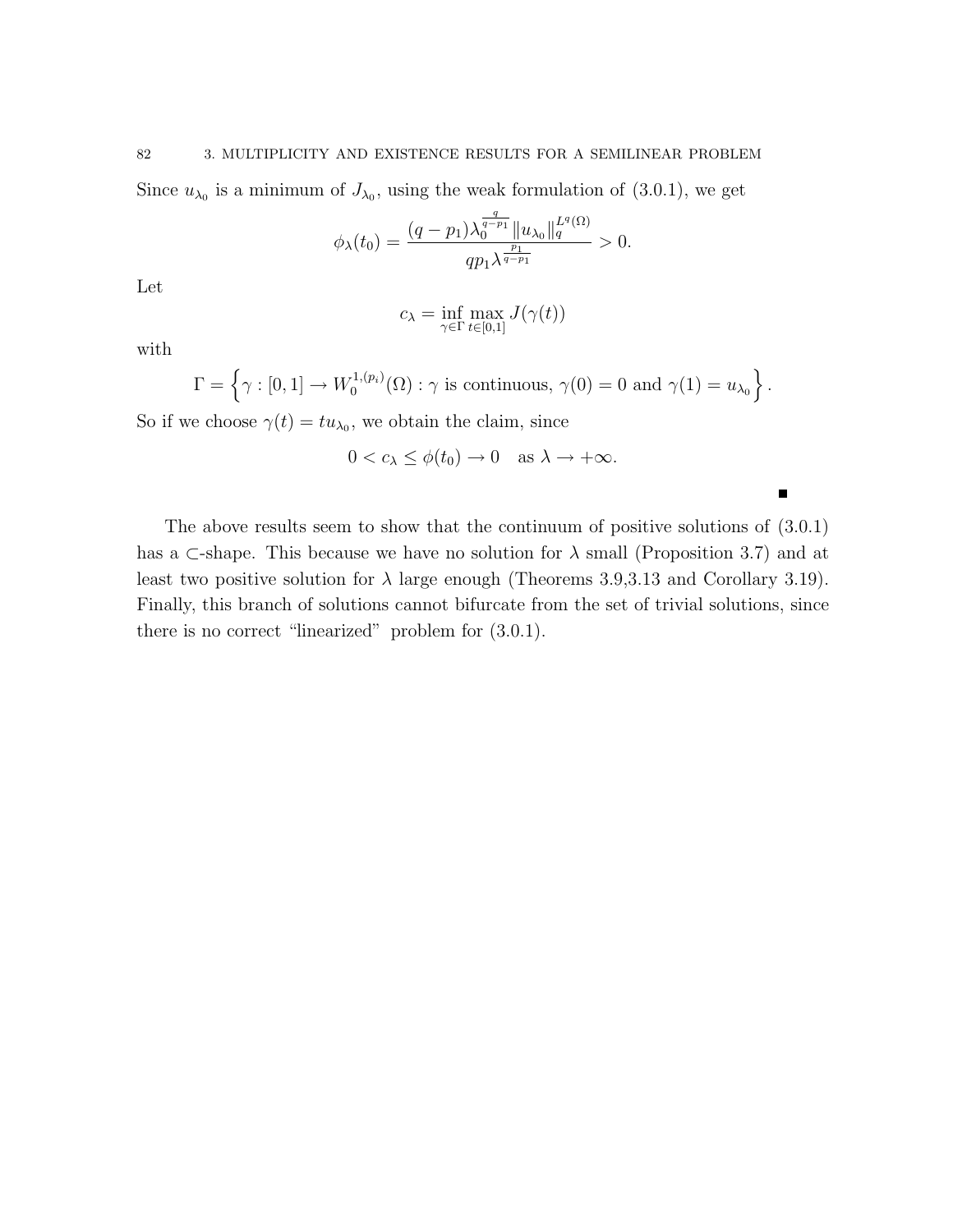# Bibliography

- [1] E. Acerbi, N. Fusco, *Partial regularity under anisotropic*  $(p, q)$  growth conditions, J. Diff. Eqs 107 (1994), 46–67.
- [2] E. Acerbi, G. Mingione, Regularity results for a class of functionals with non-standard growth, Arch. Ration. Mech. Anal. 156 (2001), 121–140.
- [3] E. Acerbi, G. Mingione, *Gradient estimates for the*  $p(x)$ *-Laplacean system*, J. Reine Angew. Math. 584 (2005), 117–148.
- [4] C.O. Alves, A. El Hamidi, Existence solution for a anisotropic equation with critical exponent, Differential and Integral Eq. 21 (2008), 25–40.
- [5] A. Ambrosetti, H. Brezis, G. Cerami, Combined Effects of Concave and Convex Nonlinearities in Some Elliptic Problems, J. Funct. Anal. 122 (1994), 519–543.
- [6] A. Ambrosetti, J. García Azorero, I. Peral, Existence and Multiplicity Results for some nonlinear Elliptic Equations: a Survey. Dedicated to the memory of Gaetano Fichera, Rend. Mat. Appl. 20 (2000), 167–198.
- [7] A. Ambrosetti, A. Malchiodi, Nonlinear Analysis and Semilinear Elliptic Problems, Cambridge Studies in Advanced Mathematics 104, Cambridge University Press, Cambridge, 2007.
- [8] A. Ambrosetti, P.H. Rabinowitz, Dual variational methods in critical points theory and applications, J. Funct. Anal. 14 (1973), 349–381.
- [9] D. Arcoya, J. Carmona, Quasilinear elliptic problems interacting with its asymptotic spectrum, Nonlinear Anal. T.M.A 52 (2003), 1591–1616.
- [10] M. Belloni, B. Kawohl, The pseudo-p-Laplace eigenvalue problem and viscosity solution as  $p \to \infty$ , ESAIM COCV 10 (2004), 28–52.
- [11] P. Bénilan, L. Boccardo, T. Gallouët, R. Gariepy, M. Pierre, J. L. Vazquez, An L<sup>1</sup>-theory of existence and uniqueness of nonlinear elliptic equations, Ann. Scuola Norm. Sup. Pisa Cl. Sci. 22 (1995), 241–273.
- [12] A. Bensoussan, L. Boccardo, F. Murat, On nonlinear P.D.E. having natural growth terms and unbounded solutions, Ann. Inst. H. Poincaré Anal. Non Linéaire 5 (1988), 347–364.
- [13] L. Boccardo, Hardy potentials and quasi-linear elliptic problems having natural growth terms, Elliptic and parabolic problems, 67–87, Progr. Nonlinear Differential Equations Appl., 63, Birkhäuser, Basel, (2005).
- [14] L. Boccardo, Marcinkiewicz estimates for solutions of some elliptic problems with nonregular data, preprint.
- [15] L. Boccardo, M. Escobedo, I. Peral, A Dirichlet problem involving critical exponents, Nonlinear Anal. T.M.A. 24 (1995), 1639–1648.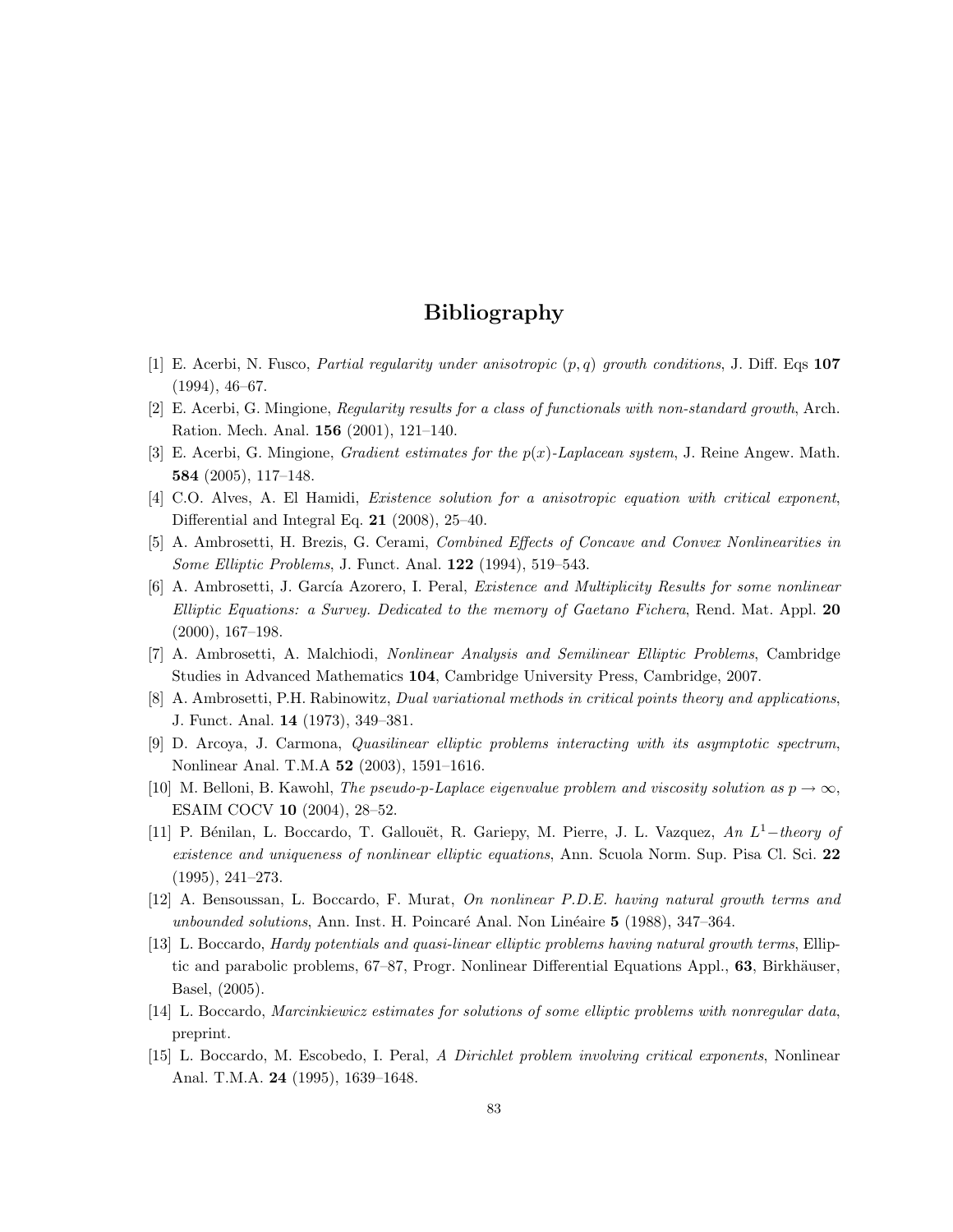- [16] L. Boccardo, T. Gallouët, *Nonlinear elliptic and parabolic equations involving measure data*, J. Funct. Anal., 87 (1989), 149–169.
- [17] L. Boccardo, T. Gallouët, *Nonlinear elliptic equations with right hand side measures*, Comm. P.D.E., 17 (1992), 641–655.
- [18] L. Boccardo, T. Gallouët, Strongly nonlinear elliptic equations having natural growth terms and  $L^1$  data, Nonlinear Anal. T.M.A., 19 (1992), 573-579.
- [19] L. Boccardo, T. Gallouët, P. Marcellini, Anisotropic equations in  $L^1$ , Differential Integral Equations 9 (1996), 209–212.
- [20] L. Boccardo, T. Gallouët, F. Murat, A unified presentation of two existence results for problems with natural growth, Progress in partial diff. equations: the Metz surveys  $2(1992)$ , 127–137, Pitman Res. Notes Math. Ser. 296, Longman Sci. Tech., Harlow, 1993.
- [21] L. Boccardo, T. Gallouët, L. Orsina, *Existence and uniqueness of entropy solutions for nonlinear* elliptic equations with measure data, Ann. Inst. H. Poincaré Anal. Non Linéaire  $13$  (1996), 539–551.
- [22] L. Boccardo, T. Gallouët, L. Orsina, *Existence and nonexistence of solutions for some nonlinear* elliptic equations, Journal D'Anlyse Mathematique  $73$  (1997), 203–223.
- [23] L. Boccardo, D. Giachetti, Some remarks on the regularity of solutions of strongly nonlinear problems and applications, (Italian), Ricerche Mat. 34 (1985), 309–323.
- [24] L. Boccardo, D. Giachetti, Existence results via regularity for some nonlinear elliptic problems, Comm. Partial Differential Equations 14 (1989), 663–680.
- [25] L. Boccardo, D. Giachetti, A nonlinear interpolation result with application to the summability of minima of some integral functionals, Discrete and Continuous Dynamical Systems, Series B, to appear.
- [26] L. Boccardo, P. Marcellini, C. Sbordone,  $L^{\infty}$ -regularity for variational problems with sharp nonstandard growth conditions, Boll. Un. Mat. Ital. A 4 (1990), 219–225.
- [27] L. Boccardo, F. Murat, Almost everywhere convergence of the gradients, Nonlinear Anal. T.M.A., 19 (1992), 581–597.
- [28] L. Boccardo, F. Murat, J. P. Puel, *Existence de solutions non bornées pour certains équations* quasi-linéaires, Portugaliae Math.  $41$  (1982), 507–534.
- $[29]$  L. Boccardo, F. Murat, J. P. Puel, *Existence de solutions faibles des équations elliptiques quasi* $lineéaires \textit{à croissance quadratique}$ , Nonlinear P.D.E. and their applications, Collège de France Seminar, Vol. IV, ed. by H. Brezis and J.L. Lions. Research Notes in Mathematics 84, Pitman, London (1983), 19–73.
- [30] L. Boccardo, F. Murat, J. P. Puel,  $L^{\infty}$  estimate for some nonlinear elliptic partial differential equations and application to an existence result, SIAM J. Math. Anal.  $23$  (1992), 326–333.
- [31] A. Cianchi, N. Fusco, *Gradient regularity for minimizers under general growth conditions*, J. Reine Angew. Math. **507** (1999), 15–36.
- [32] D. G. De Figueiredo, On the Ekeland Variational Principles and Their Applications, Applied Mathematical Sciences, 109, Springer.Verlag, New York (1995).
- [33] A. Dall'Aglio, D. Giachetti, J. P. Puel, Nonlinear elliptic equations with natural growth on general domains, Ann. Mat. Pura Appl. **181** (2002), 407-426.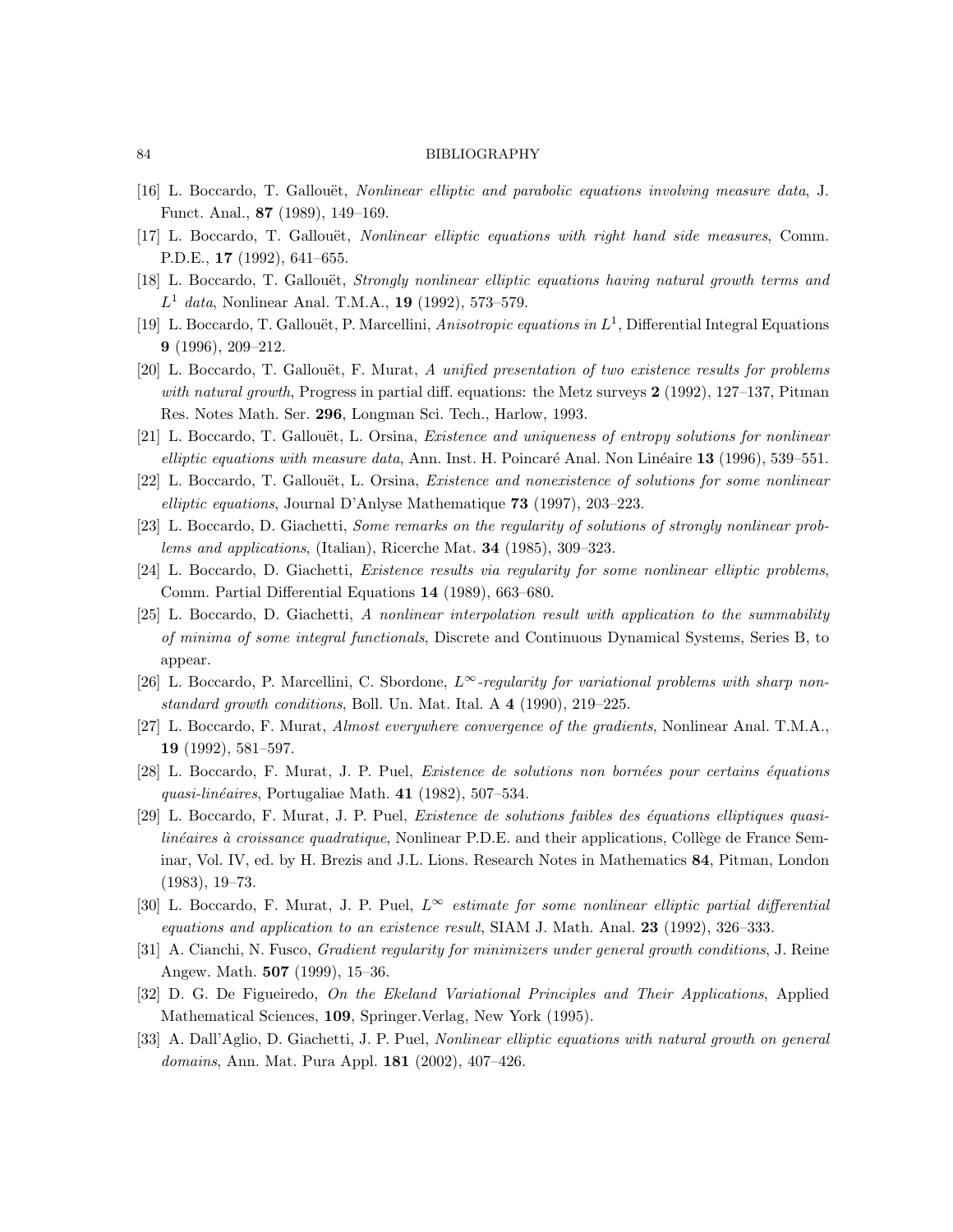- [34] A. Di Castro, Existence and regularity results for anisotropic elliptic problems, Adv. Nonlin. Stud., to appear.
- [35] A. Di Castro, E. Montefusco, Nonlinear eigenvalues for anisotropic quasilinear degenerate elliptic equations, Nonlinear Anal. T.M.A., to appear.
- [36] L. Diening, Maximal function on Musielak-Orlicz spaces and generalized Lebesgue spaces, Bull. Sci. Math. 129 (2005), 657–700.
- [37] L. Diening, Riesz potential and Sobolev embeddings on generalized Lebesgue and Sobolev spaces  $L^{p(\cdot)}$  and  $W^{k,p(\cdot)}$ , Math. Nachr. 268 (2004), 31-34.
- [38] L. Diening, P. Hästo, A. Nekvinda, Open problems in variable exponent Lebesque and Sobolev spaces, In: FSDONA 2004 Proceedings (Drabek and Rakosnik (eds.); Milovy, Czech Republic, 2004), 38–58.
- [39] D. E. Edmunds, J. Rákosník, Sobolev embedding with variable exponent, Studia Math. 143 (2000), 267–293.
- [40] I. Ekeland, On the variational principle, J. Math. Anal. Appl. 47 (1974), 324–353.
- [41] A. El Haimidi, J.M. Rakotoson, Extremal functions for the anisotropic Sobolev inequalities, Ann. I. H. Poincaré Anal. Nonlin. 24 (2007), 741–756.
- [42] A. El Haimidi, J.M. Rakotoson, On a perturbed anisotropic equation with a critical exponent, Ricerche di Matematica 55 (2006), 55–69.
- [43] X. L. Fan, Q. Zhang, Existence of solutions for p(x)-Laplacian Dirichlet problems, Nonlinear Anal. 52 (2003), 1843–1852.
- [44] X. L. Fan, Q. Zhang, D. Zhao, *Eigenvalues of*  $p(x)$ *-Laplacian Dirichlet problem*, J. Math. Anal. Appl. 302 (2005), 306–317.
- [45] I. Fragalà, F. Gazzola, B. Kawohl, *Existence and nonexistence results for anisotropic quasilinear* elliptic equations, Ann. Inst. H. Poincaré Anal. Non Linéaire  $21$  (2004), 715–734.
- [46] N. Fusco, G. Mingione, C. Trombetti, Regularity of minimizers for a class of anisotropic free discontinuity problems, J. Convex Anal. 8 (2001), 349–367.
- [47] N. Fusco, C. Sbordone, Local boundedness of minimizers in a limit case, Manuscripta Math. 69 (1990), 19–25.
- [48] N. Fusco, C. Sbordone, Some remarks on the regularity of minima of anisotropic integrals, Comm. Partial Differential Equations 18 (1993), 153–167.
- [49] M. Giaquinta,Growth conditions and regularity, a counterexample, Manuscripta Math. 59 (1987), 245–248.
- [50] P. Harjulehto, J. Kinnunen, T. Lukkari, Unbounded supersolutions of nonlinear equations with nonstandard growth, Bound. Value Probl. 2007, Art. ID 48348, 20 pp.
- [51] P. Hartman, G. Stampacchia, On some non-linear elliptic differential functional equations, Acta Math. 115 (1966), 271–310.
- [52] E. Henriques, J. M. Urbano, Intrinsic scaling for PDE's with an exponential nonlinearity, Indiana Univ. Math. J. 55 (2006), 1339–1348.
- [53] H. Kielhofer, Bifurcation theory. An introduction with applications to PDEs, Applied Mathematical Sciences 156, Springer-Verlag, New York, 2004.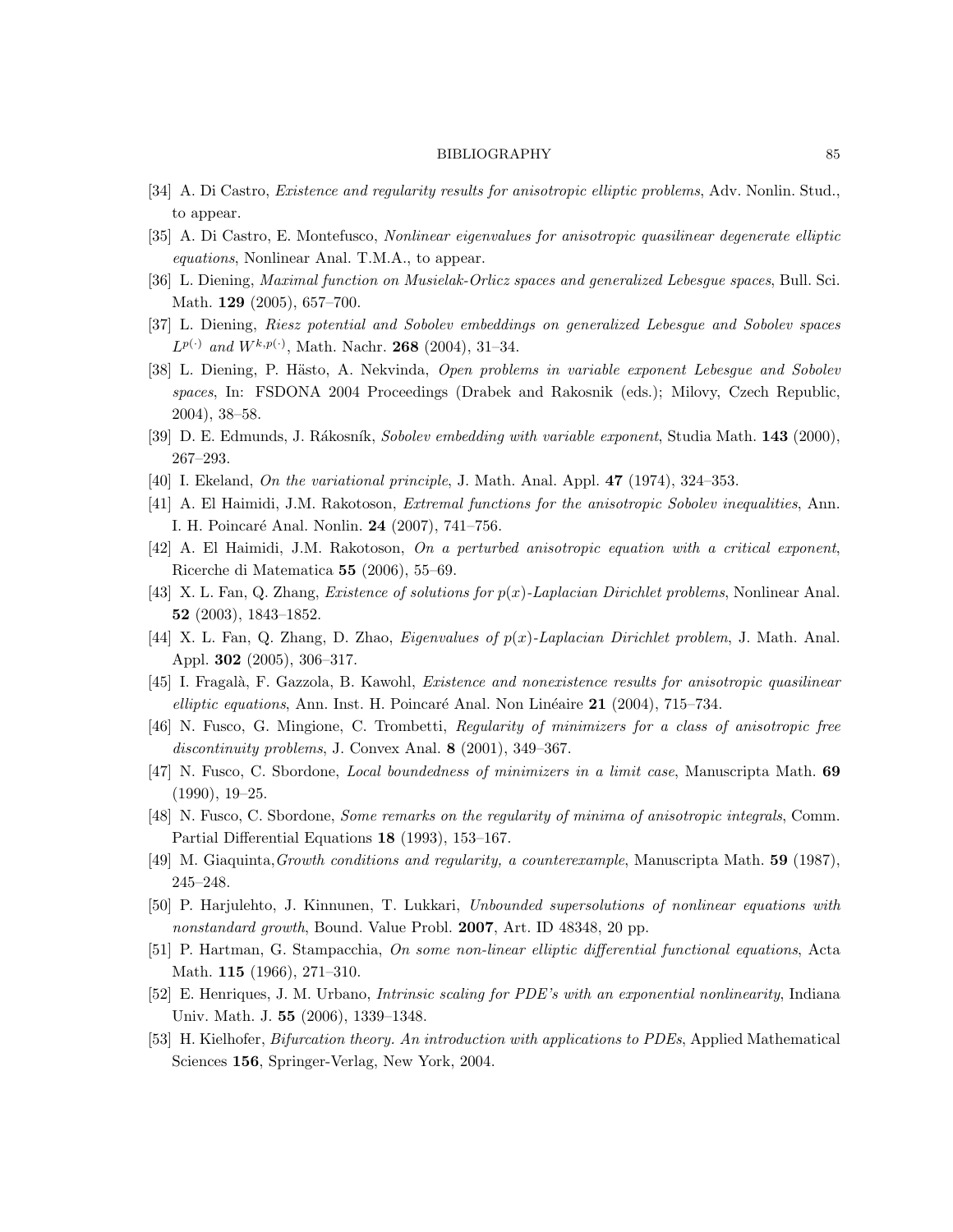- [54] S.N. Kruzhkov, I.M. Kolodii, On the theory of embedding of anisotropic Sobolev spaces, Russian Math. Surveys 38 (1983), 188–189.
- [55] O. Kováčik, J. Rákosník On spaces  $L^{p(x)}$  and  $W^{1,(p(x))}$ , Czechoslovak Math. J. 41 (1991), 592–618.
- [56] O. Ladyzhenskaya, N. Ural'tseva *Linear and quasilinear elliptic equations*, Math. in Science and Engineering, 46, Academic Press (1968).
- [57] J. Leray, J. L. Lions, Quelques résultats de Višik sur les problèmes non linéaires par les méthodes de Minty-Browder, Bull. Soc. Math. France,  $93$  (1965), 97-107.
- [58] G.M. Lieberman, *Gradient estimates for a new class of degenerate elliptic and parabolic equations*, Ann. Sc. Norm. Sup. Pisa 21 (1994), 497–522.
- [59] J. L. Lions, Quelques méthodes de résolution des problèmes aux limites non linéaires, Dunod, Gauthier-Villars, Paris, (1969).
- [60] P. Marcellini, Un exemple de solution discontinue d'un probleme variationnel dans le cas scalaire, Preprint Istituo Mat. "U. Dini", Università di Firenze 11 (1987).
- [61] P. Marcellini, Regularity of Minimizers of Integrals of the Calculus of Variations with Non Standard Growth conditions, Arch. Ration. Mech. Anal. 105 (1989), 267–284.
- [62] P. Marcellini, Regularity and existence of solutions of elliptic equations with p, q -growth conditions, J. Diff. Eqs 90 (1991), 1–30.
- [63] P. Marcellini, Regularity and elliptic equations with general growth conditions, J. Diff. Eqs 105 (1993), 296–333.
- [64] M. Mihăilescu, P. Pucci, V. Rădulescu, Nonhomogeneous boundary value problems in anisotropic Sobolev spaces, C. R. Acad. Sci. Paris, Ser. I 345 (2007), 561–566.
- [65] M. Mihăilescu, P. Pucci, V. Rădulescu, *Eigenvalue problems for anisotropic quasilinear elliptic* equations with variable exponent, J. Math. Anal. Appl. 340 (2008), 687-698.
- [66] M. Mihăilescu, V. Rădulescu, Existence and multiplicity of solutions for quasilinear nonhomogeneous problems: An Orlicz-Sobolev space setting, J. Math. Anal. Appl. 330 (2007), 416–432.
- [67] M. Mihăilescu, V. Rădulescu, Continuous spectrum for a class of nonhomogeneous differential operators, Manuscripta Math.  $125$  (2008), 157-167.
- [68] S. M. Nikolskii, Imbedding theorems for functions with partial derivatives considered in various *metrics*, Izd. Akad. Nauk SSSR  $22$  (1958), 321–336.
- [69] M. M. Porzio, A uniqueness result for monotone elliptic problem, C. R. Math. Acad. Sci. Paris 337 (2003), 313–316.
- [70] P. Pucci, J. Serrin, A mountain pass theorem, J. Diff. Eqs. 60 (1985), 142–149.
- [71] J. F. Rodrigues, M. Sanchón, J. M. Urbano, *The obstacle problem for nonlinear elliptic equations* with variable growth and  $L^1$ -data, Monatsh. Math. 154 (2008), 303-322.
- [72] M. Sanchón, J. M. Urbano, *Entropy solutions for the*  $p(x)$ *-Laplace equation*, Trans. Am. Math. Society, to appear.
- [73] G. Sargenti, Continuity results for solutions of certain degenerate parabolic equations, Rend. Sem. Mat. Univ. Padova 99 (1998), 105–131.
- [74] J. Serrin, Pathological solutions of elliptic differential equations, Ann. Scuola Norm. Sup. Pisa Cl. Sci. 18 (1964), 385–387.